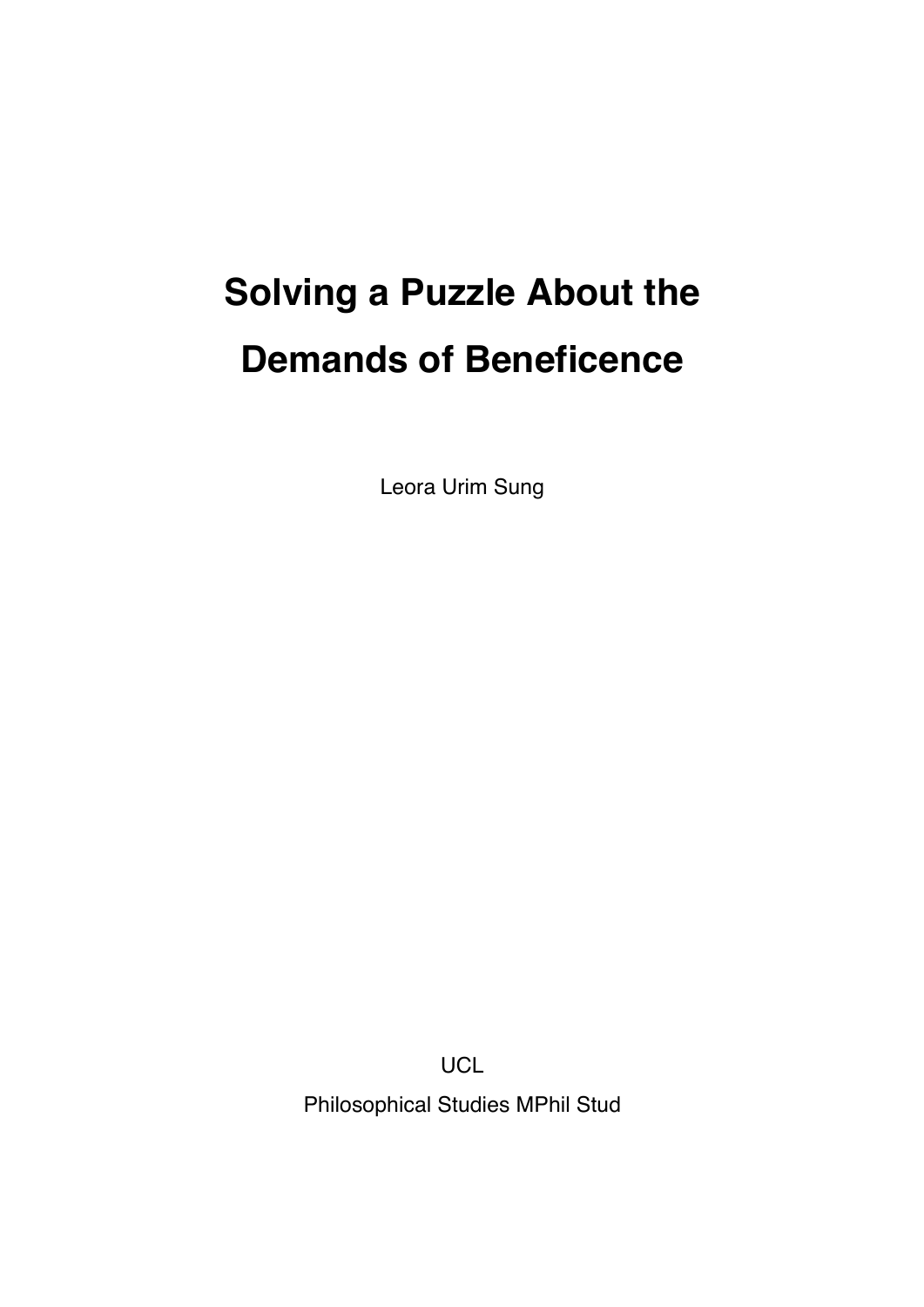I, Leora Sung, confirm that the work presented in this thesis is my own. Where information has been derived from other sources, I confirm that this has been indicated in the thesis.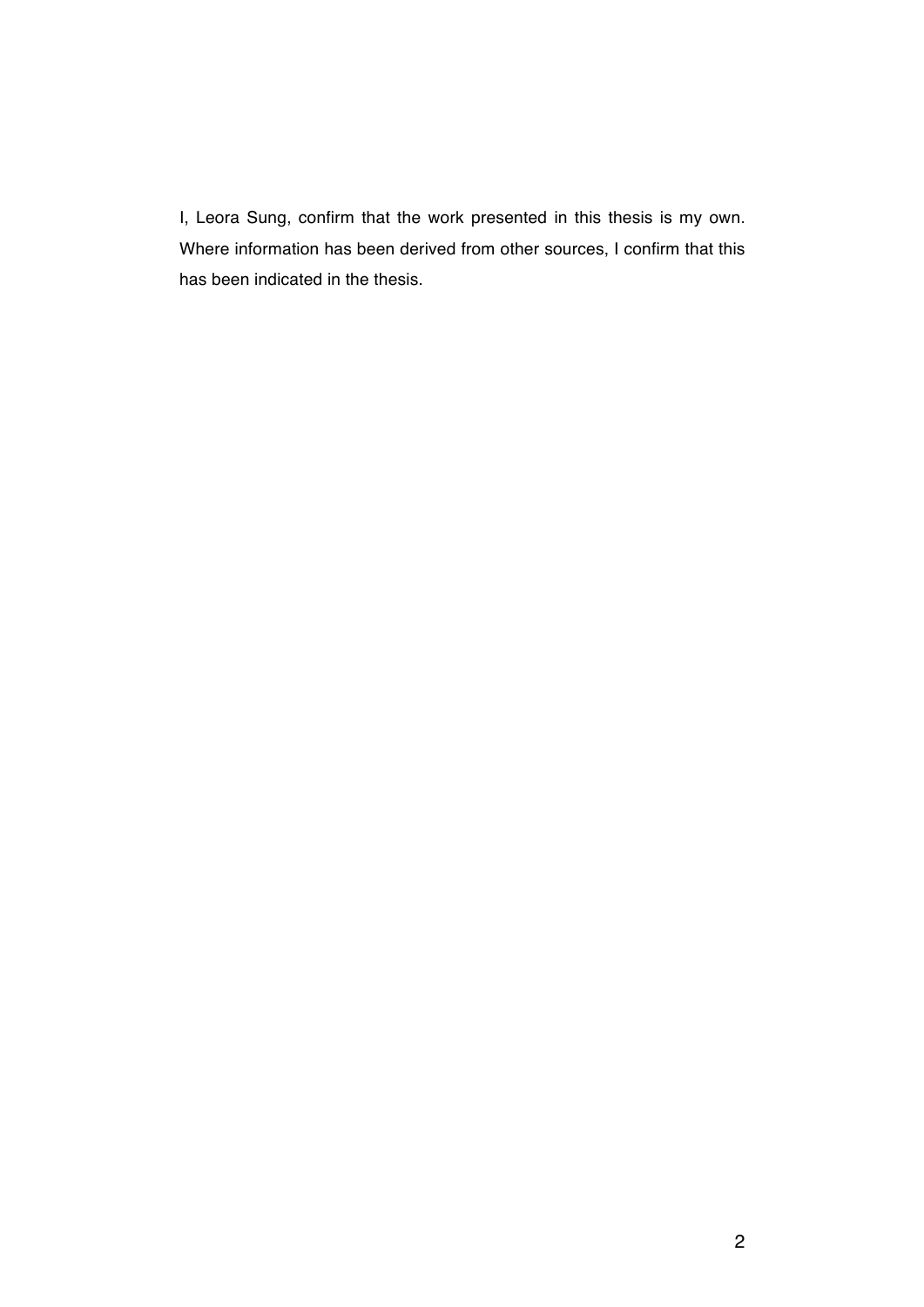## **Abstract**

When it comes to our moral obligations to aid people in great need, a puzzle is generated: we have very different intuitions with regards to providing aid in emergency situations and donating to overseas charities. This is puzzling because it is surprisingly difficult to identify any morally relevant difference between providing assistance in emergency situations and providing it in the case of famine relief.

My thesis attempts to answer whether there is a morally relevant difference between emergency cases and famine relief. If there is a morally relevant difference, this allows us to preserve the different intuitions we have regarding emergency situations and poverty alleviation. Before outlining my own response to the puzzle, I examine two potential solutions: David Boonin's argument that the unique directness of aid is a morally relevant factor, and various consequentialist approaches which attempt to lessen the demands of beneficence. I argue that both attempts to solve the puzzle fail.

I suggest that differences such as physical/temporal proximity and experiential impact are morally relevant factors, not because they are relevant in themselves, but because of their correlation with our ability to empathise with the suffering of others. Placing the role of empathy at the centre of our duties to the poor not only solves the puzzle about our different intuitions but it also is able to provide new solutions to problems associated with the demandingness of beneficence.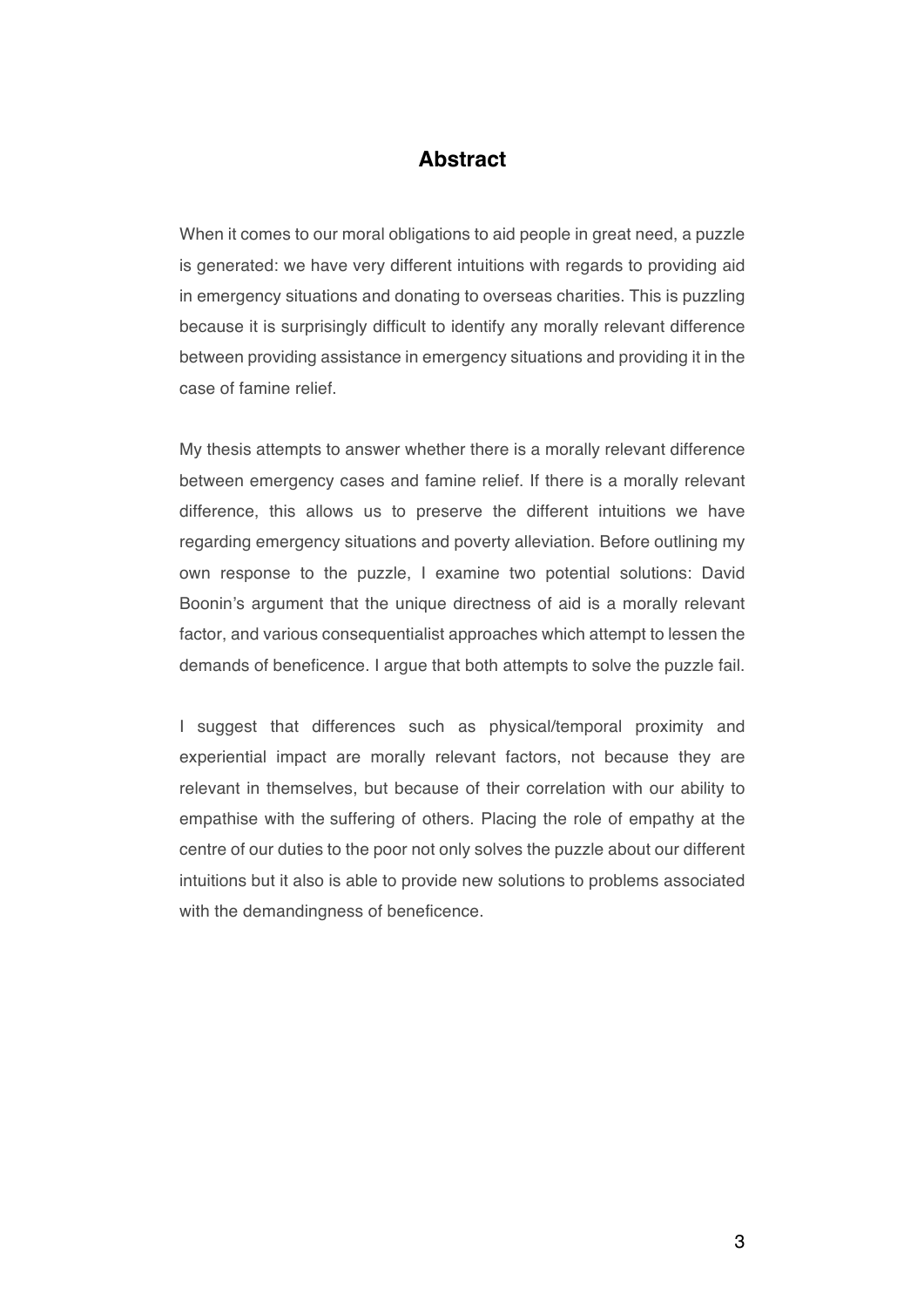# **Impact Statement**

I intend for this work to contribute to the literature surrounding our duties of beneficence, and provide an alternative approach to the way we respond to the needs of others.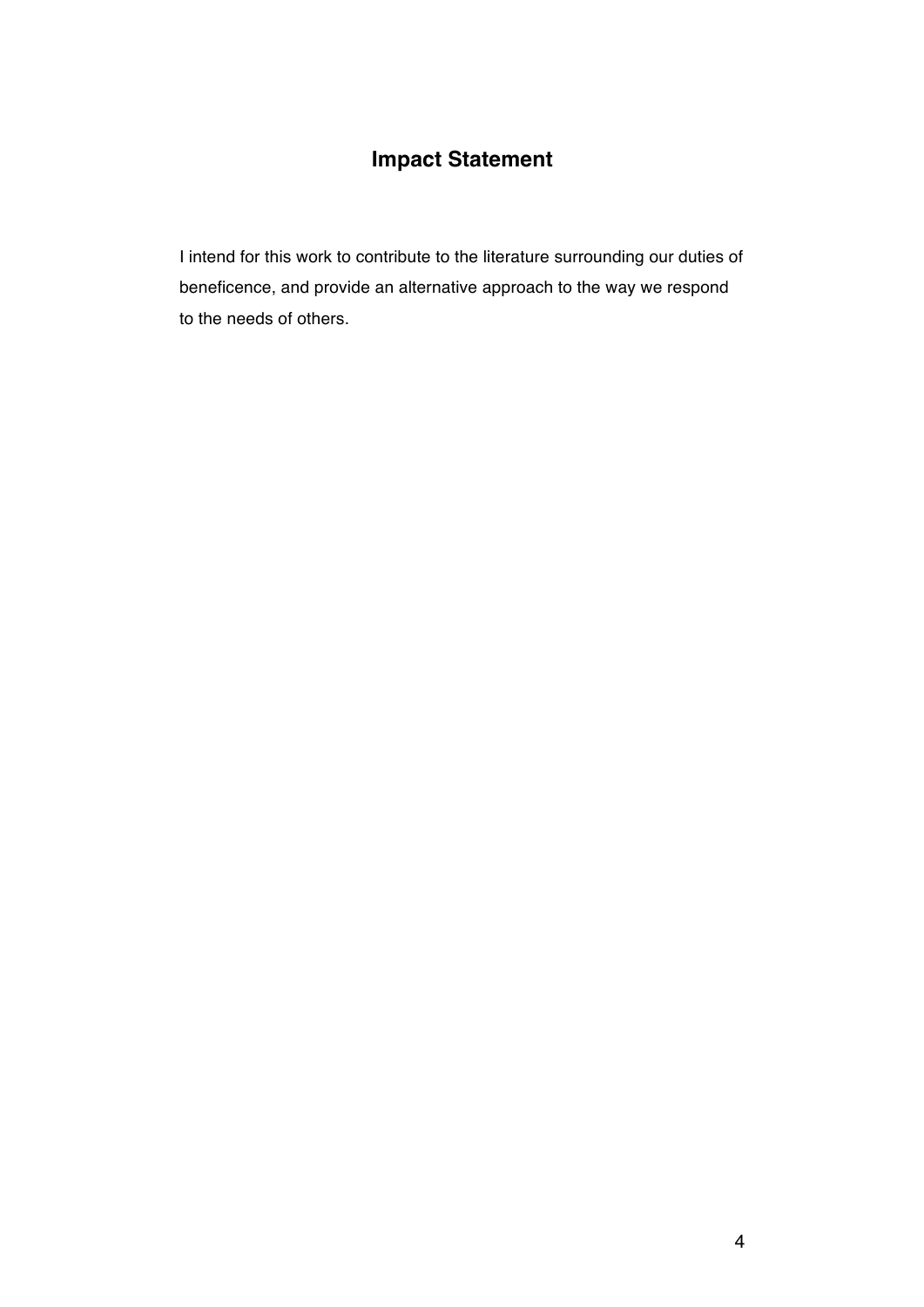| 2.1.2 Broadening the account of unique directedness 27         |  |
|----------------------------------------------------------------|--|
|                                                                |  |
|                                                                |  |
|                                                                |  |
|                                                                |  |
|                                                                |  |
|                                                                |  |
|                                                                |  |
|                                                                |  |
| 3.1.2 Psychological costs as a morally relevant factor 45      |  |
|                                                                |  |
|                                                                |  |
| 3.2.3 Analysis of Railton and Parfit's consequentialism 54     |  |
|                                                                |  |
|                                                                |  |
|                                                                |  |
|                                                                |  |
|                                                                |  |
| 4.1 CORRELATION BETWEEN EMPATHY AS A MORALLY RELEVANT68        |  |
|                                                                |  |
|                                                                |  |
|                                                                |  |
| 4.2 RECONCILING STRONG DUTIES OF BENEFICENCE WITH A LIFE WORTH |  |
| LIVING                                                         |  |
|                                                                |  |
|                                                                |  |
|                                                                |  |
|                                                                |  |
|                                                                |  |
|                                                                |  |
|                                                                |  |
|                                                                |  |

## **Contents**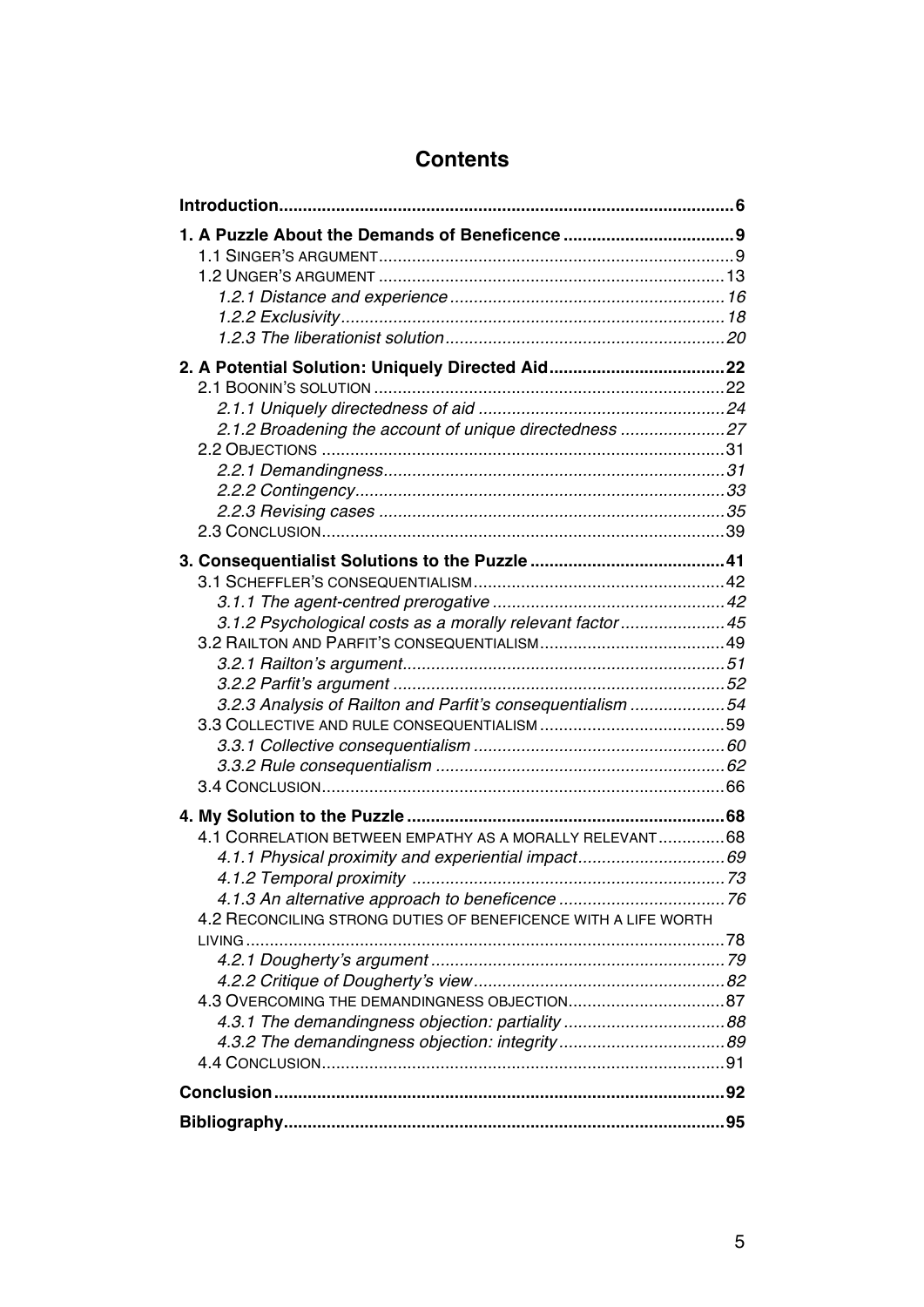### **Introduction**

According to the 2015 Millennium Development Goals Report<sup>1</sup>, extreme poverty has declined significantly over the last two decades. Despite such progress, about 800 million people still live in extreme poverty and suffer from hunger. Over 160 million children under age five have inadequate height for their age due to insufficient food, 16,000 dying each day before their fifth birthday. Inequality is also on the rise, the gap between the rich and poor now greater than ever: the richest 1% now owe more wealth than the other 99% combined. The success of the MDG agenda prove that poverty reduction is possible, and if you are reading this, it is very likely that you are in a position to help make it happen.

When it comes to our moral obligations to aid people in great need, a puzzle is generated: we have very different intuitions with regards to providing aid in emergency situations and donating to overseas charities. This is puzzling because it is surprisingly difficult to identify any morally relevant difference between providing assistance in emergency situations and providing it in the case of famine relief. Peter Singer famously claimed that there is no moral difference in letting a child drown in a shallow pond and failing to give to famine relief. In a more recently developed version of the argument, Peter Unger essentially argues the same but using a case involving an injured bird-watcher. Both Singer and Unger reject our commonly held intuitions regarding charitable giving and embrace the demandingness of morality; providing aid to alleviate poverty is not supererogatory, it is morally required.

My thesis attempts to answer whether there is a morally relevant difference between emergency cases and famine relief. Many differences between the two cases have already been compellingly refuted in Unger's book "Living High and Letting Die" as being morally irrelevant, and his argument is now

 $1$  The Millennium Development Goals Report. 2015.  $1<sup>st</sup>$  ed. [ebook] United Nations.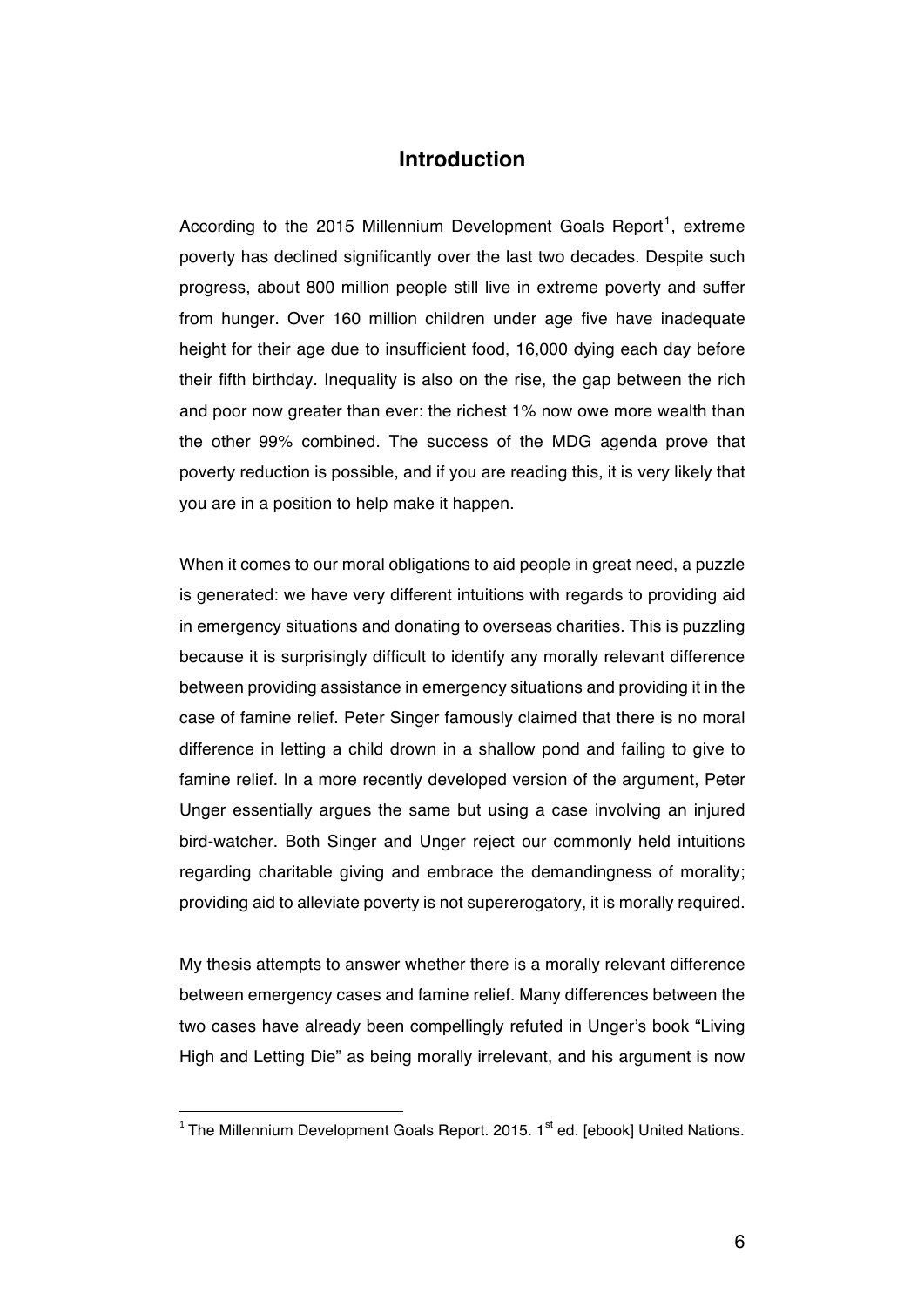widely taken to be the most philosophically sophisticated defence of the immorality of declining to give money to famine relief. If there is a morally relevant difference, this allows us to preserve the different intuitions we have regarding emergency situations and poverty alleviation. Of course, there may be many other grounds to defend positive duties to give to charity, but the argument from conflicting judgements can be rejected.

The thesis is divided into four chapters. In Chapter One, I outline Singer and Unger's arguments for strong moral obligations to alleviate poverty. In particular, I look at Unger's puzzle and iterate his objections to several differences between emergency situations and famine relief being morally relevant. The second chapter of the thesis examines a potential solution to the puzzle put forward by David Boonin. He provides a very plausible explanation to justify the difference in our intuitions, namely the unique directedness of aid. I offer my own objections to argue that his explanation is not able to capture what creates an obligation to provide aid in emergency situations that is different from giving aid to famine relief. The third chapter focuses on potential consequentialist solutions to the puzzle. In the final chapter, I offer my own solution to Unger's puzzle. I suggest that differences such as physical and temporal proximity and experiential impact are morally relevant factors, not because they are relevant in themselves, but because of their correlation with our ability to empathise and have compassion for the suffering of others.

Due to the constraints in the length of this project, I will be talking solely in terms of empathy's role in our duties of beneficence. More fundamentally, I believe that many of the challenges Singer and Unger face result from asking only the question of "what should I do?" rather than the question of "what kind of person should I be?", dealing with specific ethical choices rather than the entire life of the agent. Very recently, there has been an emergence in literature that move toward a more developmental, holistic account of our duties of beneficence, and I believe that philosophers are right to do so. Extending my research would involve synthesising virtue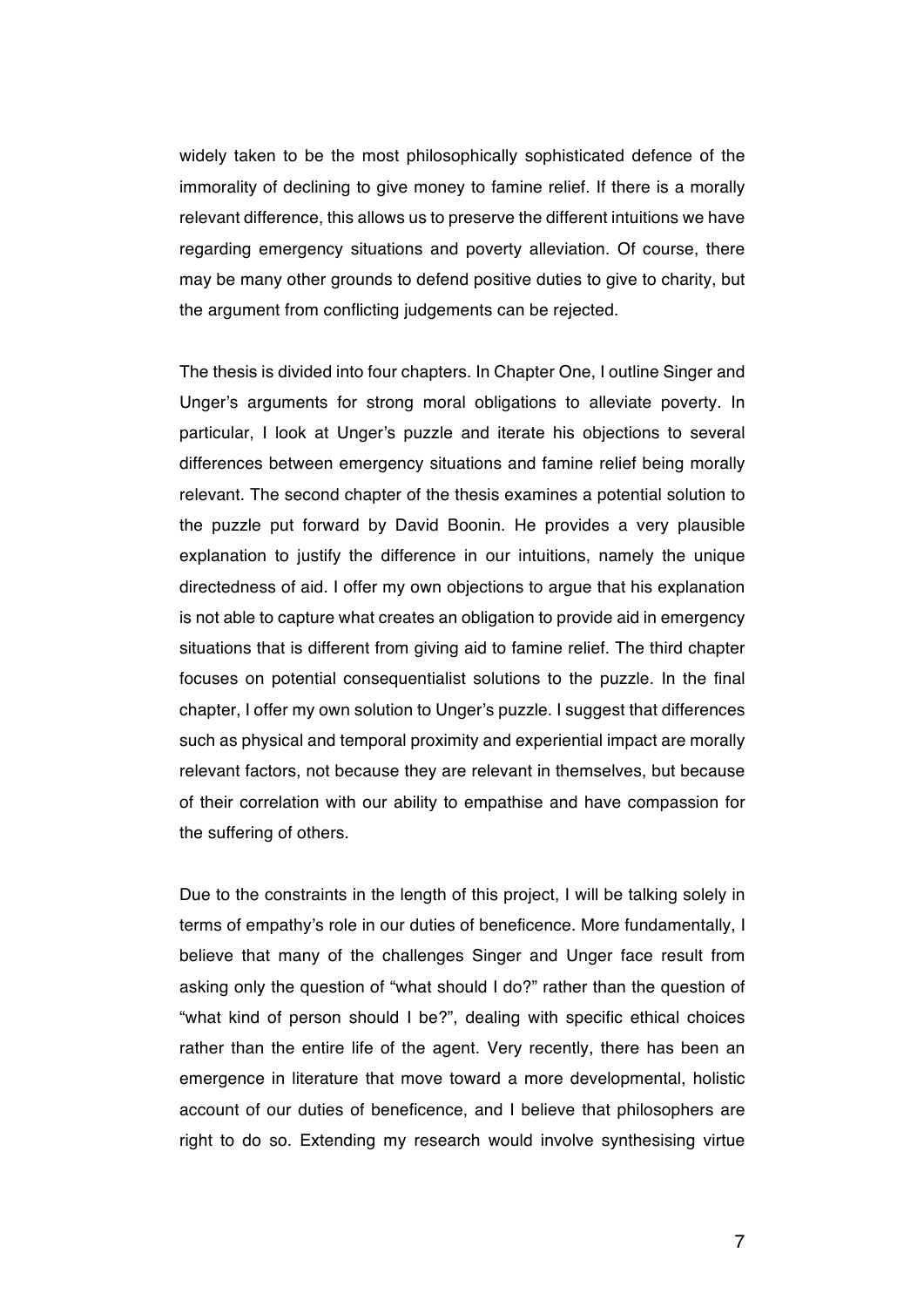ethics and related ideas into a single account of our duties of beneficence. Issues to address would include the importance of the emotional and motivational aspect of the moral agent when giving, and the development of the agent's psychological and moral capacity to give huge amounts without causing the self to wilt away.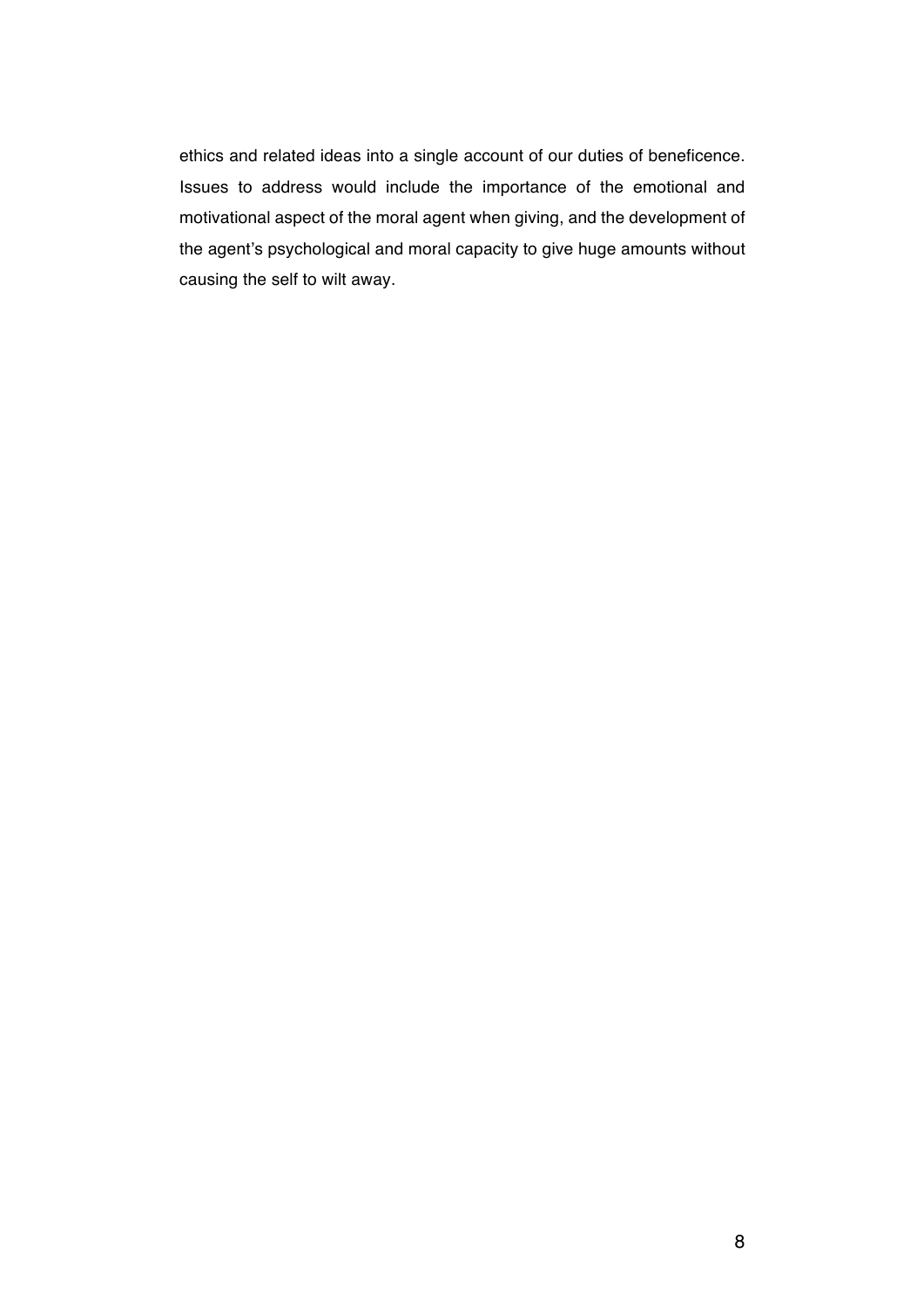## **A Puzzle About the Demands of Beneficence**

When it comes to our moral obligations to aid people in great need, a puzzle is generated: we have very different intuitions with regards to providing aid in emergency situations and donating to overseas charities. This is puzzling because it is surprisingly difficult to identify any morally relevant difference between providing assistance in emergency situations and providing it in the case of famine relief. In this chapter, I look at two benchmark works in the philosophical literature surrounding obligations to the needy: the argument of Peter Singer and the more recently developed argument of Peter Unger. Both claim that there is no morally relevant difference between emergency situations and famine relief that could justify our intuitions. This chapter will provide context to the thesis by exploring their arguments in turn.

#### **1.1 Singer's argument**

In Peter Singer's paper *Famine, Affluence, and Morality*<sup>2</sup> published in 1972, he argues that we need to radically revise our understanding of our obligations to aid others, particularly in regards to famine relief. He claims that the affluent have strong obligations to give very substantial assistance to those in poverty, a statement that is in conflict with what is granted in our society. Though Singer is a utilitarian, his argument does not appeal to the act-utilitarian principle of performing the action that produces the most net welfare. Instead, he makes factual and moral assumptions that he believes are held by most of us, and he moves from these relatively uncontroversial assumptions to a conclusion that demands huge sacrifices of the affluent.

 <sup>2</sup> Singer, P. 1972. Famine, Affluence and Morality. *Philosophy and Public Affairs*  1(3), pp.229-243.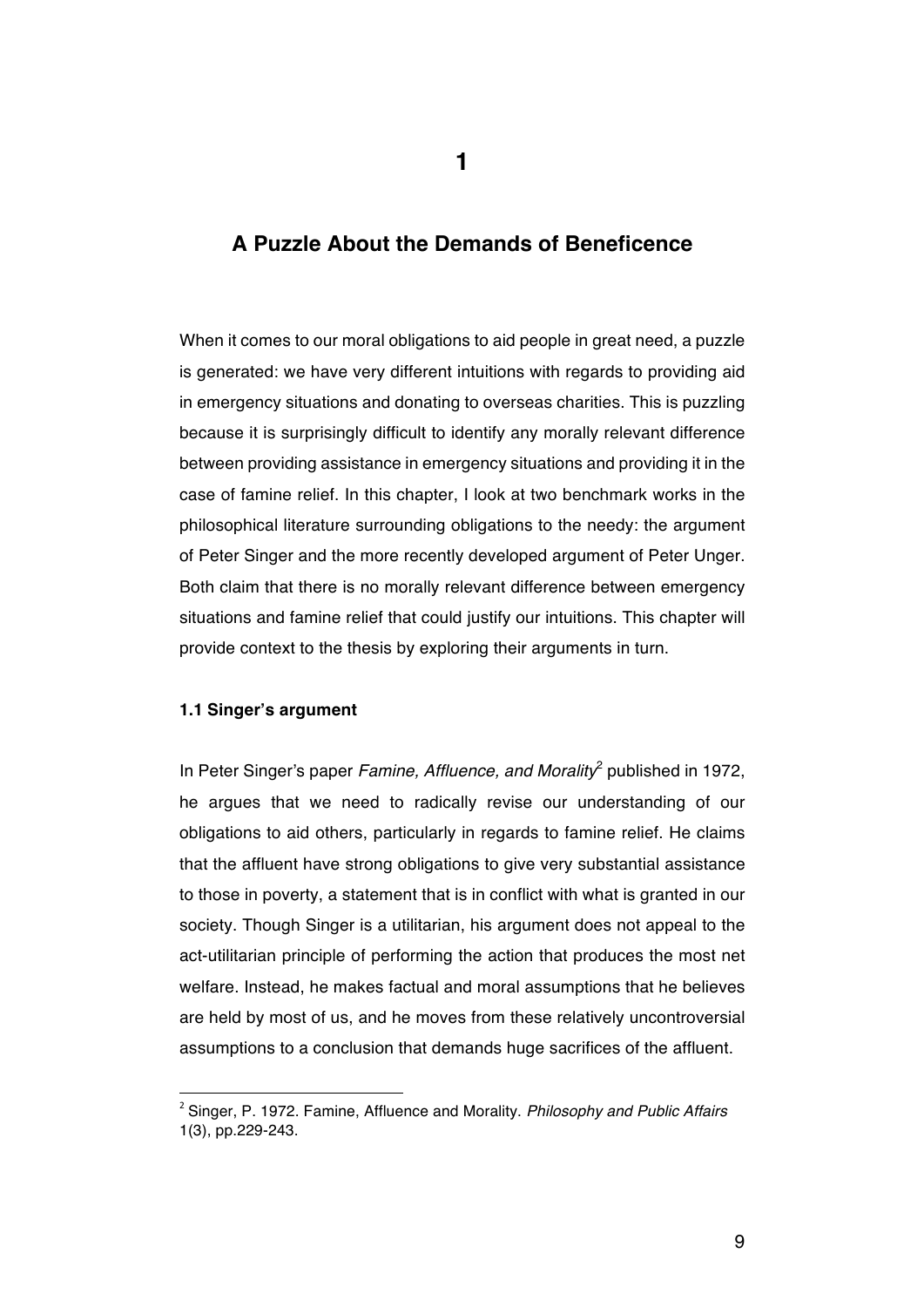Singer's argument is based on three premises. The first is that suffering and death from the lack of food, shelter and medical care are bad. This is a moral assumption that he believes most people would agree about. The second premise is the crux of the normative argument. He articulates a moral principle that he believes could be almost universally accepted:

*Strong Principle*. If it is in our power to prevent something bad from happening, without thereby sacrificing anything of *comparable* moral importance, we ought, morally, to do it.<sup>3</sup>

This has considerable force and is aimed to appeal to many because it does not rely on utilitarian grounds, or any other moral theory. The third premise is a factual claim that the affluent can alleviate the suffering and prevent the deaths of those who lack these necessities. The affluent are able to meet their own needs and have excess for luxury items, and so, they can, if they choose to do so, redirect the excess resources that they have towards those in extreme poverty and lessen their suffering. These premises lead Singer to the conclusion that the affluent have strong duties of beneficence; we are obligated to give aid until we would be sacrificing something that is of comparable moral importance (comparable to the deaths of innocents). He argues that we ought to give to charity until we reach a level of marginal utility, the level at which, by giving more, we would cause as much suffering to ourselves as we would alleviate by our giving. This would mean that any resources that we may have that is over and above what is necessary for our subsistence, we ought to give to those in extreme poverty.

Although the Strong Principle is the principle that Singer endorses, he also offers a more moderate alternative which he believes will be even more difficult to resist, while also committing the affluent to strong obligations to alleviate poverty.

 $<sup>3</sup>$  Ibid, p. 231.</sup>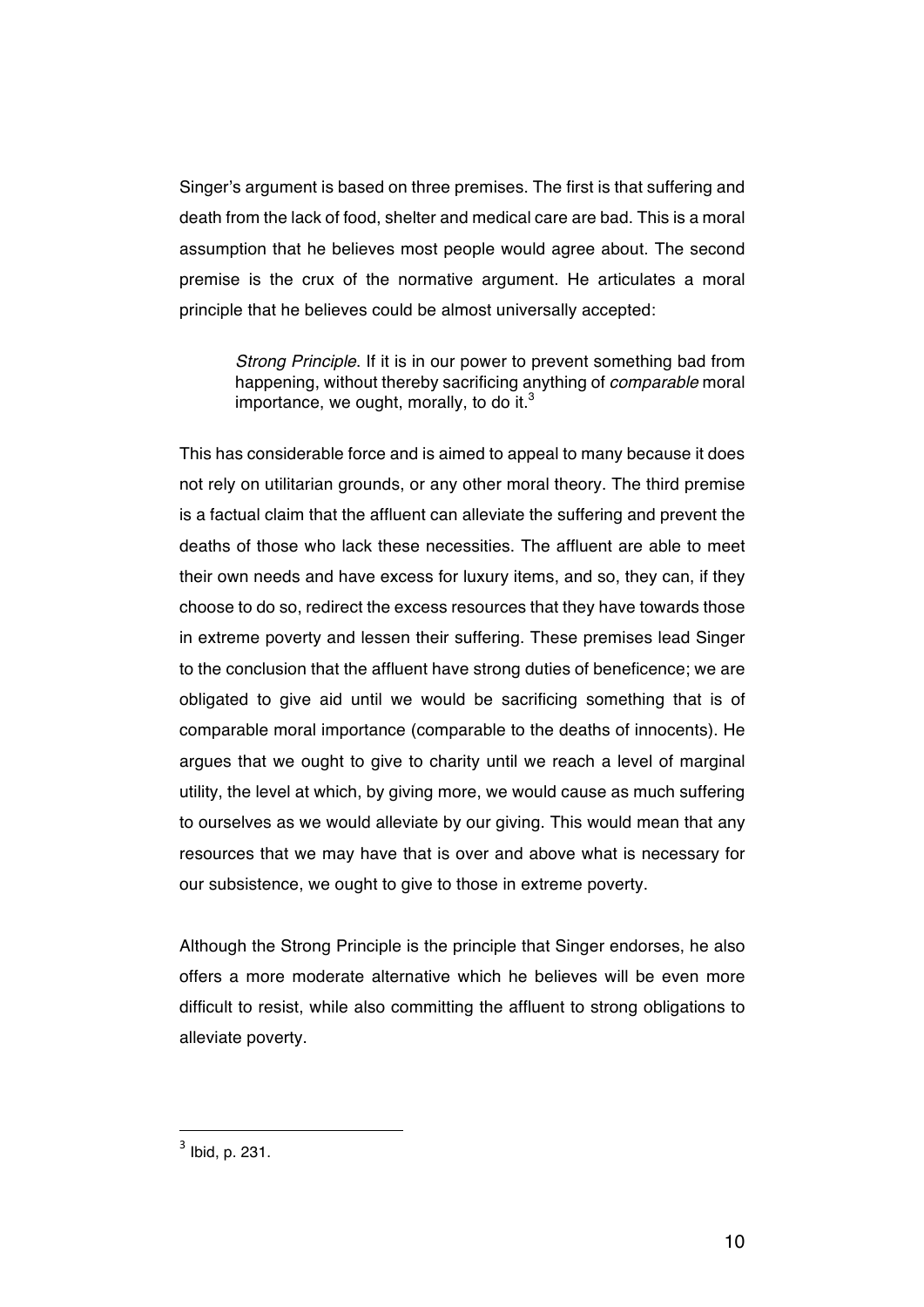*Weak Principle*. If it is in our power to prevent something *very* bad from happening, without sacrificing anything morally significant, we ought, morally, to do it.<sup>4</sup>

The Weak Principle is weaker than the Strong Principle in two ways: first, the obligation only arises when it is in our power to prevent something *very*  bad, rather than just bad. The obligation only kicks in when we are faced with potentially *very* bad outcomes we could prevent. Second, the Weak Principle excuses us from duties of preventing harm if it involves sacrificing anything morally significant, even if it is not comparably significant.

Singer defends the Weak Principle using what is now known as the famous Pond analogy:

*Pond*. You walk past a child drowning in a shallow pond. You can save the child without risk to yourself, but your clothes will be ruined as a result.<sup>5</sup>

Almost everyone would agree that you are morally required to pull the drowning child from the shallow pond even if it means ruining your clothes, as this is an insignificant cost, whereas the death of a child is presumably a very bad thing. Singer claims that there is no morally relevant difference between providing assistance the Pond case and providing assistance in the case of famine relief. It would be a mistake to think that this weaker principle would be undemanding, and as Singer says, the uncontroversial appearance of the principle is deceptive<sup>6</sup>. If we apply the Weak Principle and act upon it, it will result in radical changes in the way we live our lives. The affluent are morally required to give away most of their money to alleviate poverty, as luxuries such as buying new clothes and eating out are not only *comparably* insignificant, but also morally insignificant *per se*. Singer's conclusion drastically conflicts with commonly held intuitions about

 $^{4}$  Ibid, p. 231.<br> $^{5}$  Ibid, p. 231.

 $<sup>6</sup>$  Ibid, p. 231.</sup>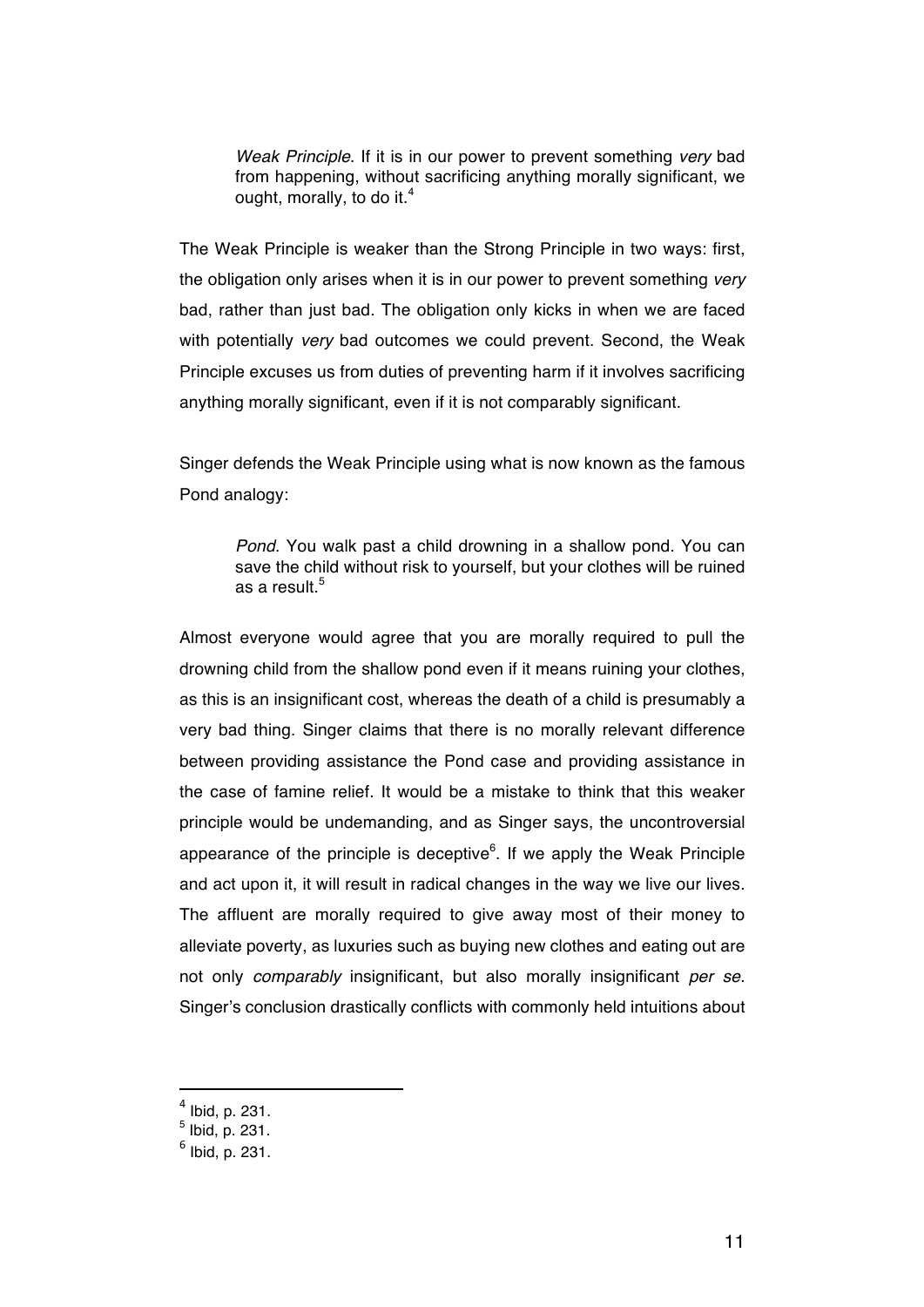charitable giving, since we consider these acts to be supererogatory rather than morally required.

The analogy of the child drowning in a pond is a powerful one, and if Singer is right that there is no morally relevant difference between Pond and instances of famine relief, then it seems that our obligations to alleviate poverty are extremely high. He considers two possible differences between the two cases, but dismisses them immediately. First, distance or proximity could not be a plausible difference; the fact that the drowning child is nearby whereas famine relief involves distant strangers cannot be a morally relevant difference as our obligations to people do not depend upon physical distance. "The fact that a person is physically near to us, so that we have personal contact with him, my make it more likely that we *shall* assist him, but this does not show that we *ought* to help him rather than another who happens to be further away. If we accept any principle of impartiality, universalizability, equality, or whatever, we cannot discriminate against someone merely because he is far away from us (or we are far away from him) $n^7$ . The fact that it is more probable that I will provide aid to someone who is near to me does not justify that action.

Also, the fact that you are the only one in the position to save the drowning child, whereas there are millions of potential contributors in the case of famine relief is not a morally relevant difference. The suggestion that obligations only arise when we alone can prevent harm is not plausible. I am not relieved of the obligation to save the child if I see lots of other people standing by, doing nothing. Singer concludes that the example of Pond analogous to famine relief, that there is no morally relevant difference between them. If we are obligated to save the drowning child, we are also obligated to provide aid to alleviate poverty, and Singer's moral principle explains why such obligations arise in both cases.

 $<sup>7</sup>$  Ibid, p. 232.</sup>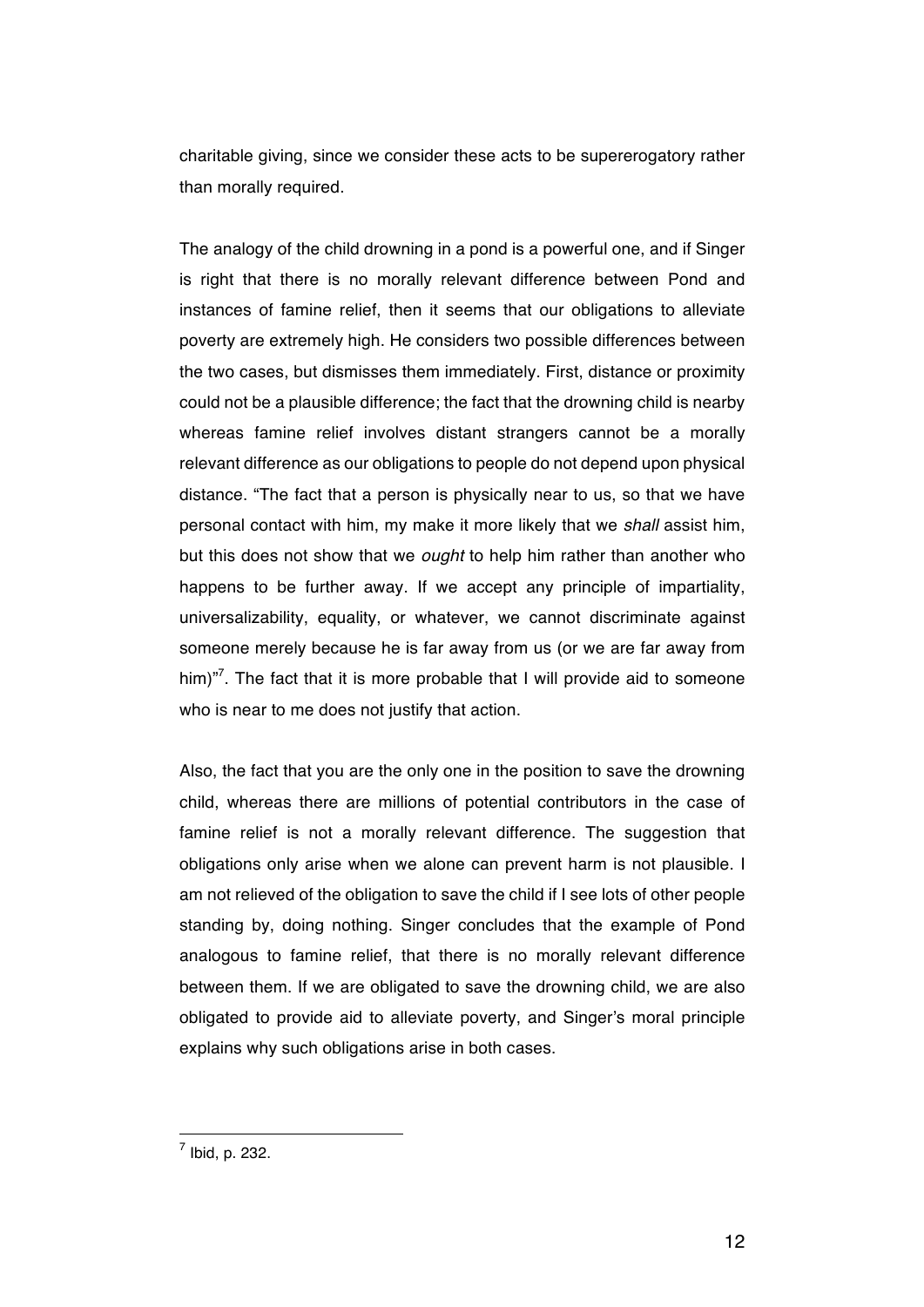To sum up, Singer's argument goes as follows: as the Weak Principle states, if we can prevent something very bad from happening, without sacrificing anything of moral significance, we ought to do it. Extreme poverty is bad, and it is within out power to alleviate poverty without sacrificing anything morally significant. For instance, we can stop buying luxuries (things which are not essential for our subsistence) and give that money to famine relief instead, thereby preventing the deaths of many. Therefore, we ought, morally, to give up such luxuries and give much of the income that we have to alleviate extreme poverty.

#### **1.2 Unger's argument**

In a more recently developed version of this argument, Peter Unger, in his book *Living High and Letting Die: Our Illusion of Innocence<sup>8</sup>* , defends Singer's conclusion and strengthens the argument by presenting a puzzle about our different behaviour toward people in great need. Commonly held intuitions state that while we have strong obligations to aid in emergency cases, providing aid to alleviate poverty is morally praiseworthy but not obligatory. Through examining sets of case studies, Unger attempts to demonstrate that our different reactions to the two cases are unjustified. He claims that there is no morally relevant difference between them, leading to the conclusion that what we regard to be merely praiseworthy is, in fact, morally required.

Central to his argument are two cases which he calls *The Vintage Sedan* and *The Envelope.* The two cases are carefully constructed to be similar in some respects and different in other respects to highlight the puzzling nature of our intuitions. Due to the importance of these to the argument, I reproduce each in full below:

 <sup>8</sup> Unger, P. 1996. *Living High and Letting Die: Our Illusion of Innocence.* New York: Oxford University Press.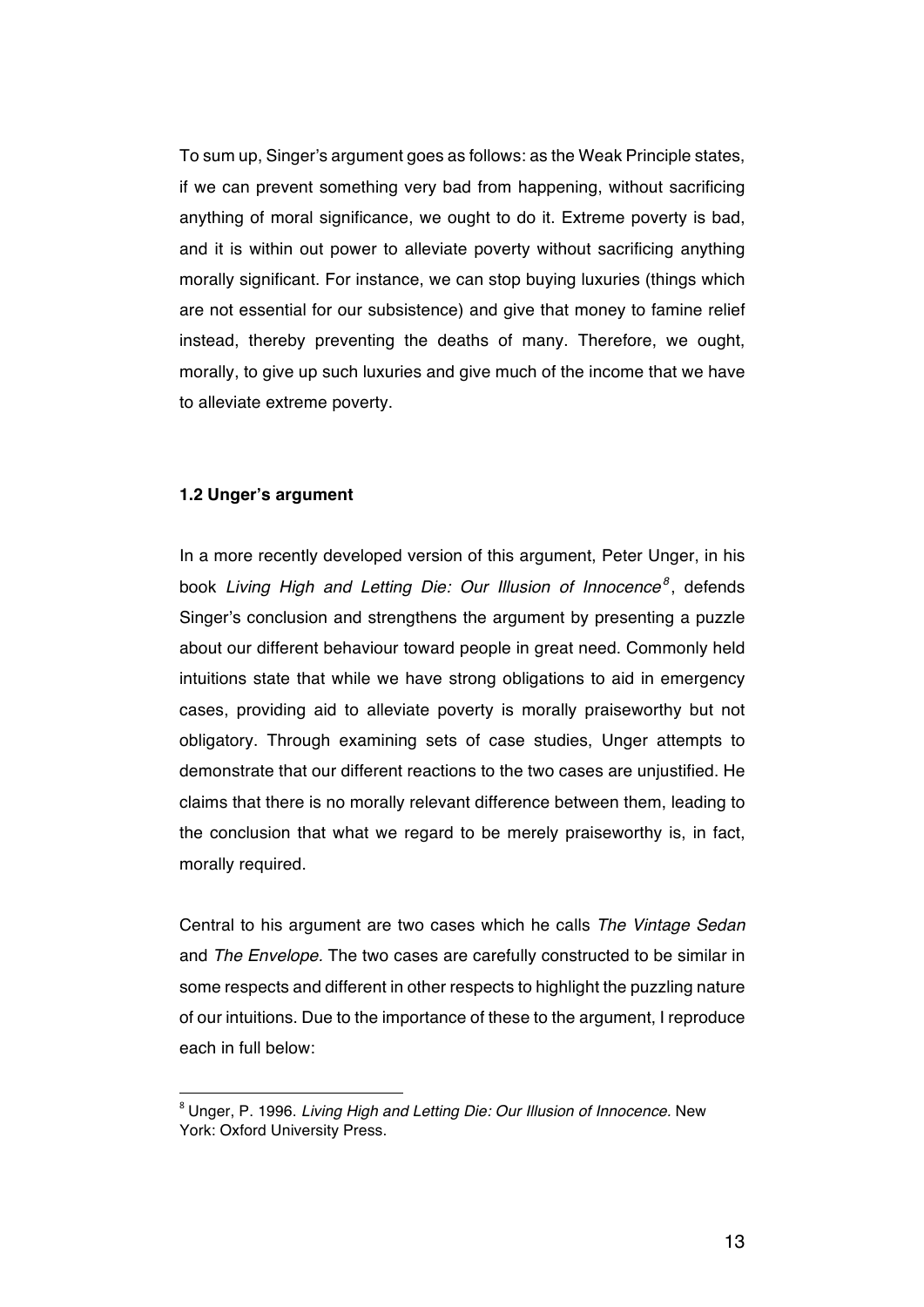*The Vintage Sedan*. Not truly rich, your one luxury in life is a vintage Mercedes sedan that, with much time, attention and money, you've restored to mint condition. In particular, you're pleased with the auto's fine leather seating. One day, you stop at the intersection of two small country roads, both lightly travelled. Hearing a voice screaming for help, you get out and see a man who's wounded and covered with a lot of his blood. Assuring you that his wound's confined to one of his legs, the man also informs you that he was a medical student for two full years. And, despite his expulsion for cheating on his second year final exams, which explains his indigent status since, he's knowledgeably tied his shirt near the would so as to stop the flow. So, there's no urgent danger of losing his life, you're informed, but there's great danger of losing his limb. This can be prevented, however, if you drive him to a rural hospital fifty miles away. "How did this occur?" you ask. An avid bird-watcher, he admits that he trespassed on a nearby field and, in carelessly leaving, cut himself on rusty barbed wire. Now, if you'd aid this trespasser, you must lay him across your fine back seat. But, then, your fine upholstery will be soaked through with blood, and restoring the car will cost over five thousand dollars. So, you drive away. Picked up the next day by another driver, he survives but loses the wounded leg.<sup>9</sup>

In this situation, we regard the actions of the vintage sedan owner to be seriously morally wrong. Most people would say that if you are faced in such a situation, you are morally obligated to provide assistance to the injured bird-watcher, despite the cost to yourself. Compare this to the following case:

> *The Envelope*. In your mailbox, there's something from (the U.S. Committee for) UNICEF. After reading it through, you correctly believe that, unless you soon send in a check for \$100, then, instead of each living many more years, over thirty more children will die soon. But, you throw the material in your trash basket, including the convenient return envelope provided, you send nothing, and, instead of living many years, over thirty more children soon die than would have had you sent in the requested  $$100.<sup>10</sup>$

When faced with this kind of scenario, most people would say that while it is good to donate \$100 to UNICEF, it isn't wrong not to do so. The person

<sup>&</sup>lt;sup>9</sup> Ibid, p. 24-25.

 $10$  Ibid, p. 25.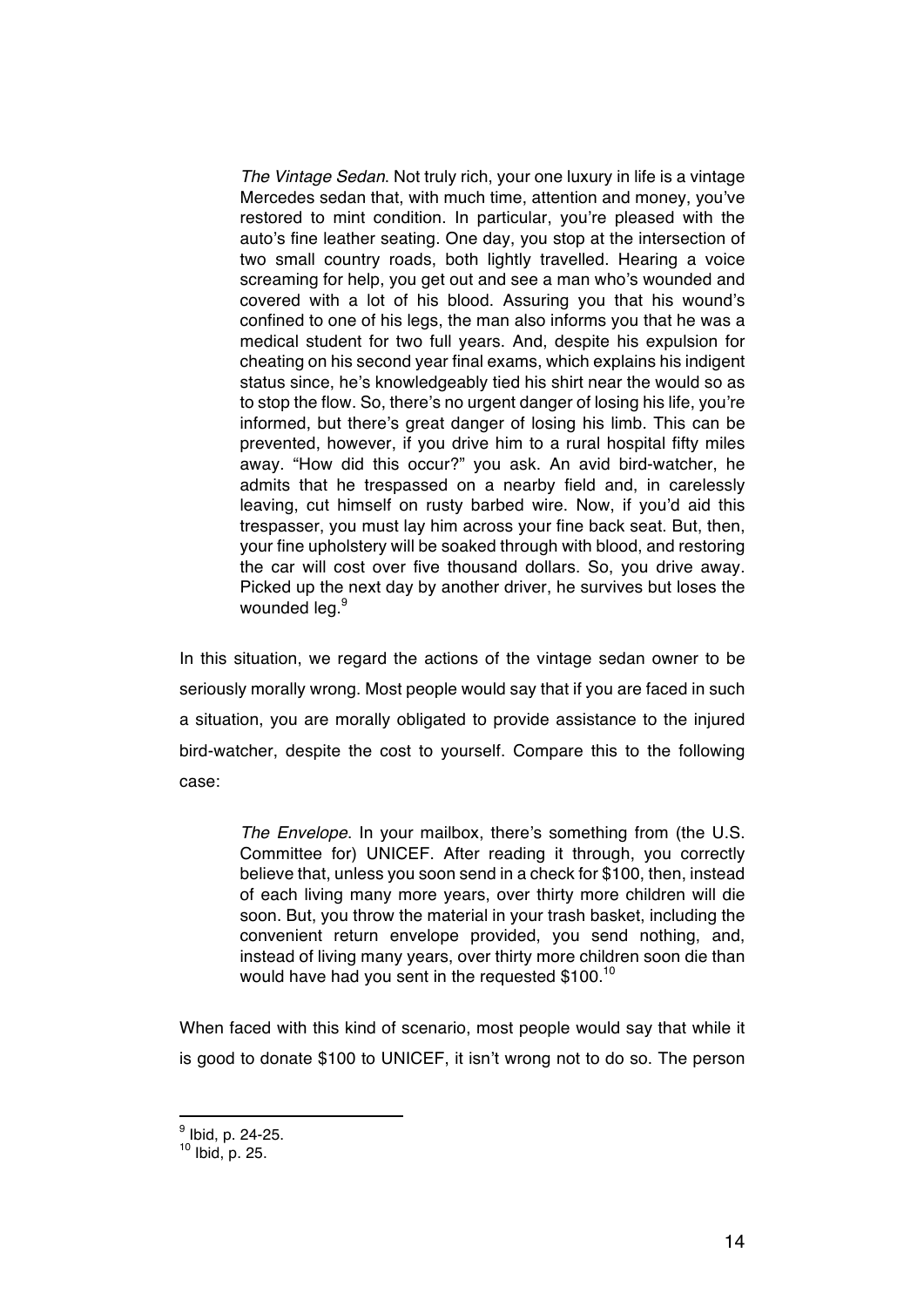who throws away the envelope and does nothing is not morally condemnable.

This is in spite of the following factors which actually give us reason to condemn the actions of the agent in *The Envelope* more than the actions of the vintage sedan owner: first, the worst harm that is caused to any individual is the loss of life in *The Envelope*, compared to the loss of a leg in *The Vintage Sedan*; second, while the children are completely innocent of the situation that they are facing, the trespassing bird-watcher may be held at least partially accountable for his misfortune; third, the lack of action in *The Envelope* affects thirty people, in comparison to just one person in *The Vintage Sedan*; and fourth, the financial cost to the agent is fifty times less in *The Envelope* than it is in *The Vintage Sedan*, costing \$100 as opposed to \$5000. These factors suggest we have reason to judge the actions of the agent in *The Envelope* more harshly than their actions in *The Vintage Sedan*. However, while most people believe that we are morally obligated to help the injured bird-watcher, they do not think it would be immoral to not provide aid in the case of *The Envelope*. It is the difference in our responses to these two cases that generates a puzzle; on the surface, it is not clear that there is a morally relevant difference between the two cases that justify why our responses differ.

Unger argues for what he calls a 'liberationist' solution to this puzzle, meaning that our responses to the two cases cannot be reconciled, and so one should be rejected in favour of the other. His argument is an attempt to liberate us from our own 'illusion of innocence'. Unger rejects our response to The Envelope, arguing that if we are morally obligated to save the birdwatcher, we are also morally obligated to donate \$100 to UNICEF. A contrasting way to solve Unger's puzzle would be to provide a 'preservationist' solution, a solution which attempts to preserve our intuitive responses to the two cases and claim that our responses are reflective of our values.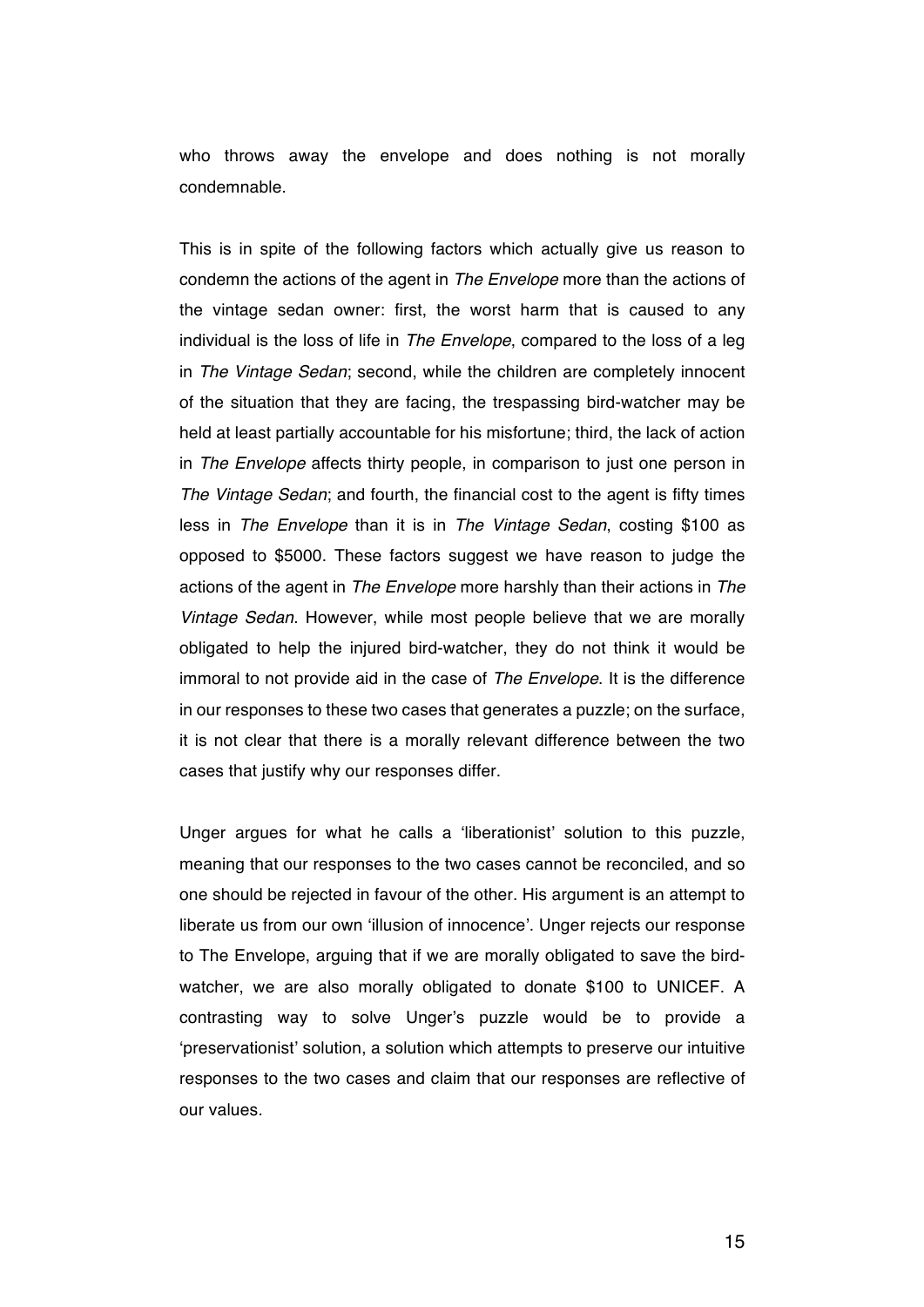To do this, one would have to show that there *is* a morally relevant difference between *The Envelope* and *The Sedan*. This is not an easy task as Unger has already provided a substantive list of potential differences which he deems are morally irrelevant. He dedicates a significant portion of his discussion to defending the thesis that there is no convincing explanation that could justify the difference in our reactions to both cases, examining a series of different factors, present in one and not the other of the two cases, which might explain and justify the difference in our intuitions of them. He rejects each of these potential preservationist objections as insufficient to ground a more lenient reaction towards *The Envelope*. For the purpose of this thesis, I will briefly explain two sets of characteristics that Unger believes are morally irrelevant in determining our obligations to aid: distance/experience and exclusivity of aid.<sup>11</sup>

#### *1.2.1 Distance and experience*

 

The first set of characteristics that Unger examines is to do with distance and the experience of the agent. The most obvious difference between *The Vintage Sedan* and *The Envelope* that could potentially justify our adverse reactions is physical distance. While the injured bird-watcher is only a few feet away from you in *The Vintage Sedan*, in *The Envelope*, the children who you could potentially save are many miles away from you.

Like Singer, Unger dismisses physical proximity immediately as morally irrelevant; our common sense tells us that the strength of moral force does not diminish with distance. If I have a moral duty toward someone, the duty remains the same regardless of whether they are far or near. He gives revised versions of Envelope and Vintage Sedan to illustrate his point:

*The Bungalow Compound.* On your annual trip to Haiti, an envelope arrives at your bungalow asking you to donate \$100 to save the lives

<sup>&</sup>lt;sup>11</sup> See Chapter 2 of *Living High and Letting Die* for a complete list of potential preservationist solutions that Unger addresses.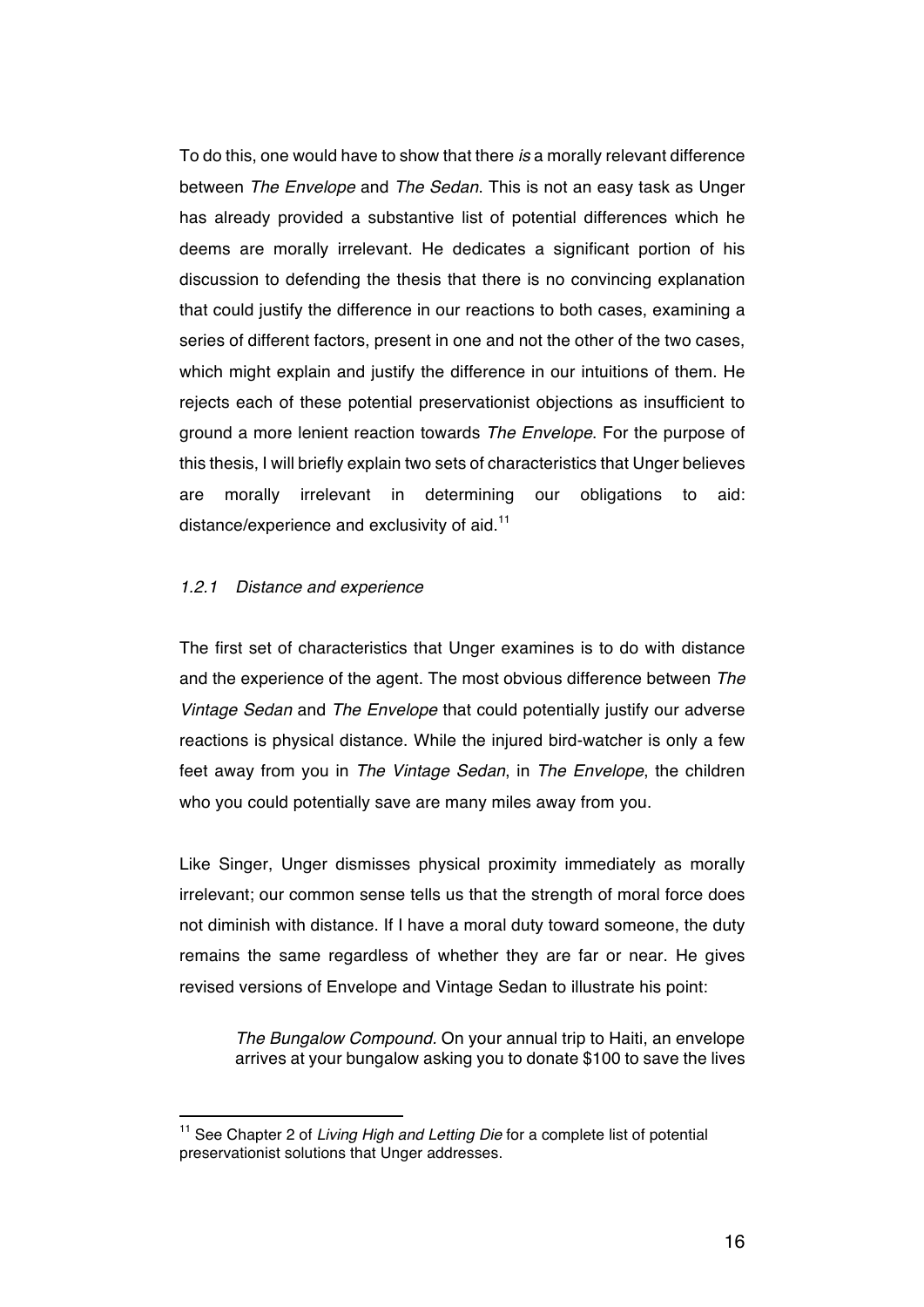of children who live just over the compound wall, only a few feet away.

*The CB Radios.* You hear an injured bird-watcher's cry for help on the CB radio in your vintage sedan. He is stranded ten miles away and he asks you to pick him up and take him to hospital. Doing so will cost over \$5000 in upholstery bills.<sup>12</sup>

Unger refers to these altered cases to show that the physical proximity of the need makes no difference to our moral obligations. Although we are much closer to the children in need in Bungalow Compound than we are to the bird-watcher, Unger claims that most would agree that while it would be morally reprehensible to ignore the pleas for help of the injured bird-watcher, it would not be so to ignore the envelope in Bungalow Compound.

Another potentially morally relevant difference that is closely related is social distance. Again, Unger gives us an altered case to show that social distance makes no difference to the moral status of our response: imagine you are driving through South America on a road trip far from home, and you happen across a Bolivian medical student in the same situation as the injured birdwatcher in *The Vintage Sedan*. The fact that you stumble across a foreign stranger this time makes no difference to your moral obligations; you have a duty to offer him assistance.<sup>13</sup>

The next difference Unger addresses is informational directness. In *The Vintage Sedan*, we learn that there is someone in need through direct perception; you see the wounded bird-watcher with your own eyes and assess the severity of his situation. In *The Envelope*, however, the information of the children in need is acquired far more indirectly, through reading something that was written by someone, who themselves acquired this information through reports of others. Unger rejects this factor also as a morally relevant difference. As long as you are certain that the facts are right, it should not matter whether you know of people in need through

<sup>12</sup> Ibid, p. 34.

<sup>13</sup> Ibid, p. 35.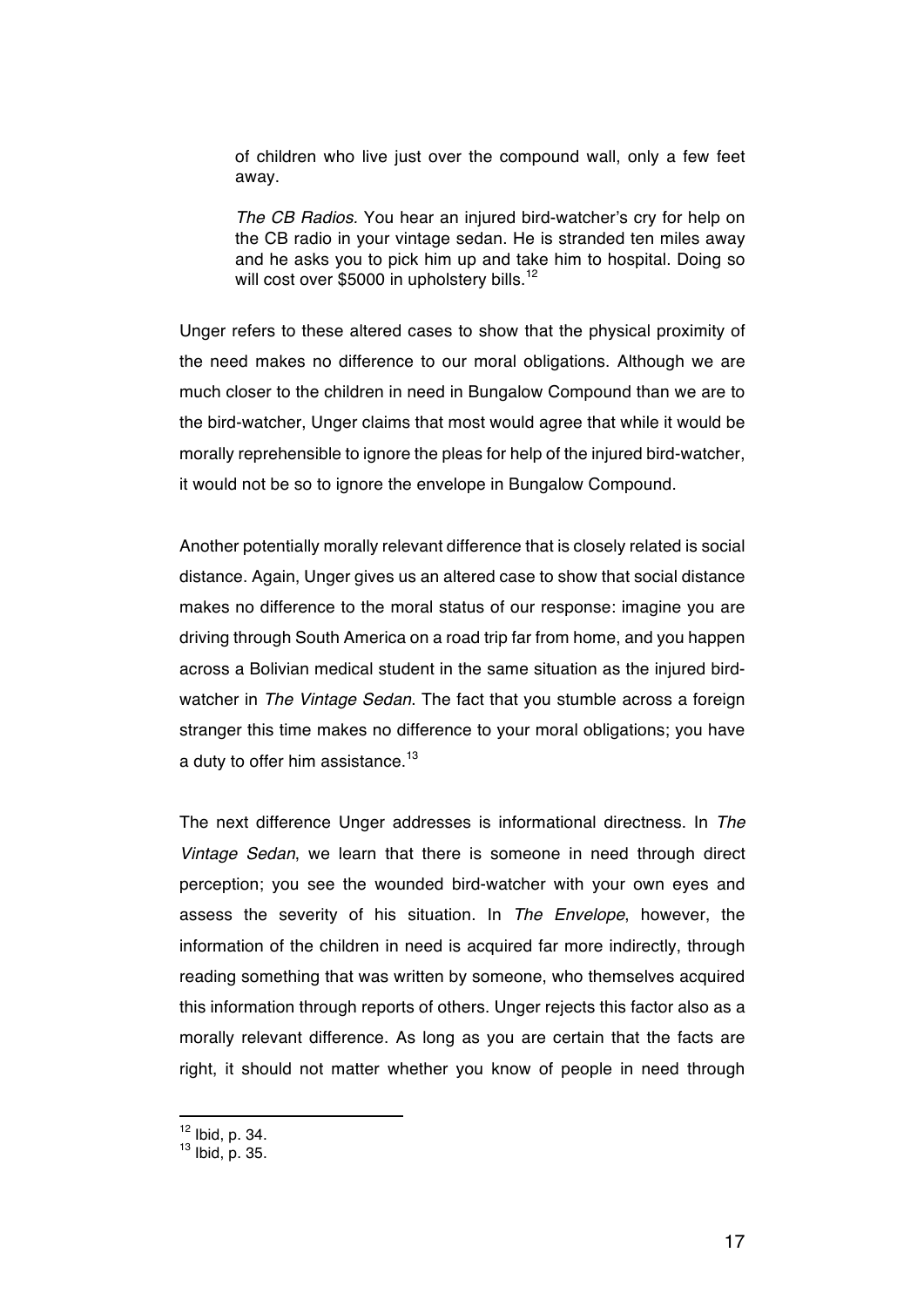seeing it first-hand or through reports of others. How the information is gathered is morally insignificant.

Finally, he goes on to claim that 'experiential impact' – having the needy individual directly enter one's experience – cannot be a morally relevant feature14. In *The Vintage Sedan*, the person in need has entered directly into your experience, while it is not the case for *The Envelope*. However, someone's plight does not diminish because it has not entered your experience. In *The CB Radios*, even if the man's plight has not entered your experience and even though the sounds you hear are only the result of electronics, most of us would agree that you have a moral duty to pick him up and take him to hospital. Even if we alter the case to move further away from any kind of experiential impact and have the injured bird-watcher signal you in Morse code, it would be seriously morally wrong to ignore his plight. This shows that experiential impact is also a morally irrelevant factor which cannot justify our different reactions to *The Vintage Sedan* and *The Envelope*.

#### *1.2.2 Exclusivity*

A promising difference is that in *The Vintage Sedan* you are a unique potential saviour while in *The Envelope*, there are multiple potential saviours. In *The Vintage Sedan,* since you are driving through a lightly travelled intersection, you are the only one who can save the injured birdwatcher's leg. If you drive past, even if someone else does come along eventually, it will be too late to save his leg. In other words, you are his unique potential saviour. However, in *The Envelope*, this is not the case. There are millions of affluent people who are in the same position as you, who can donate \$100 to save the lives of these children in need. An envelope with the same plea from UNICEF was probably sent all over the country. For that reason, one might say that you have a greater

<sup>14</sup> Ibid, p. 36.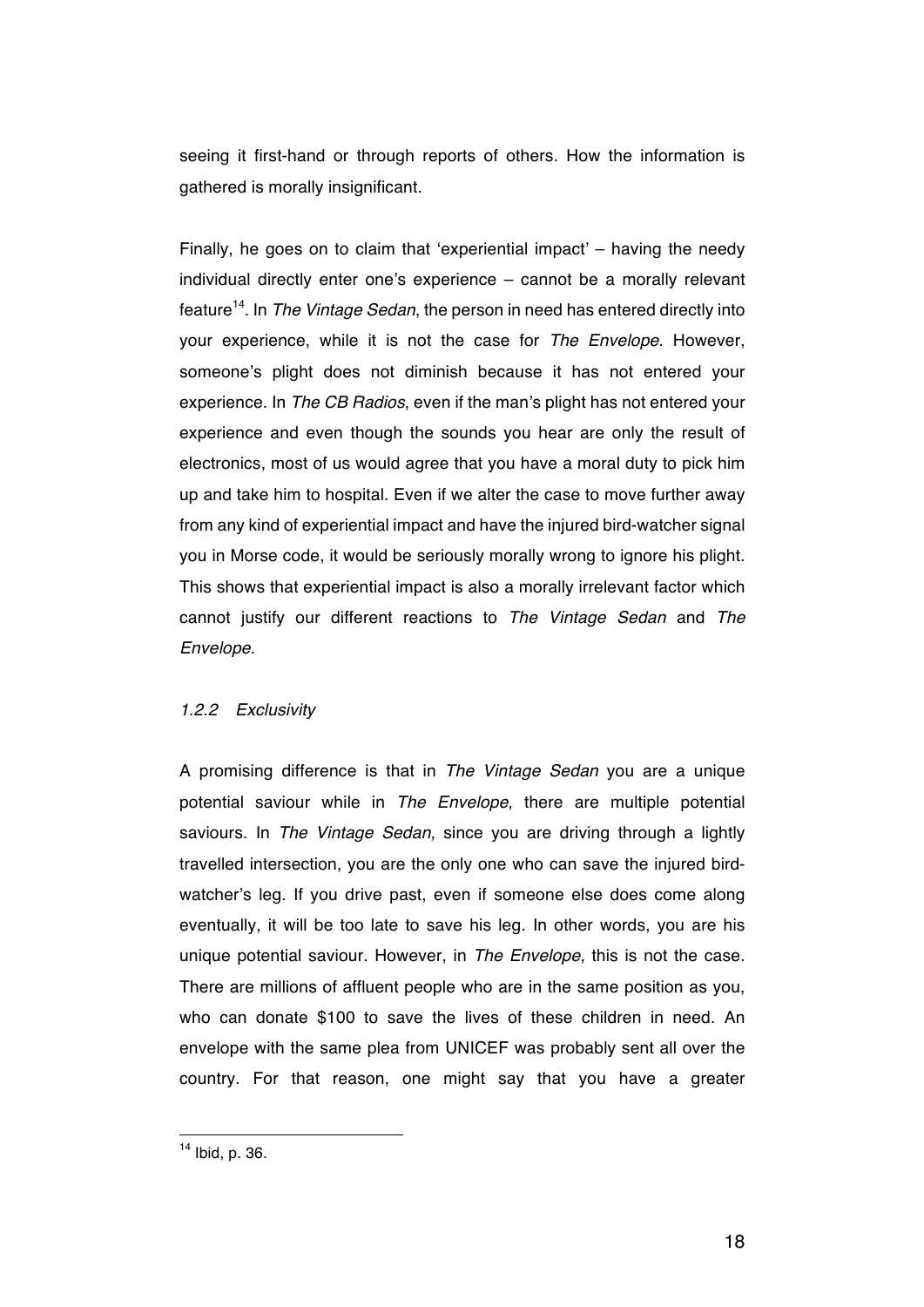responsibility to rescue the bird-watcher because you are his unique potential saviour, whereas you do not have much responsibility in *The Envelope* because you are only one of very many people who all could have offered aid.

Unger argues that this is nonsense to our moral common sense. Even if people *could* give aid to needy children, you also know that most of them *won't*. So, you know that there will still be children desperately in need, and you would be acting morally wrongly if you choose not to help them. Suppose that there are multiple saviours in *The Vintage Sedan*:

*The Wealthy Drivers*. There are three other drivers in the area with CB radios, hearing the pleas from the injured bird-watcher. Each of the others is less than five miles away from him, while you are ten miles away. And, each of the others are far wealthier than you. None of them help the injured bird-watcher, and so you also decide not to, resulting in him losing his leg.<sup>15</sup>

We would all agree that it would be morally wrong to leave the injured birdwatcher, just because there were many potential saviours. We have a duty to aid him regardless of the number of other equally unhelpful drivers; the number of potential saviours does not diminish my responsibility or lessen my obligation. Similarly, the fact that there are millions of potential affluent donors is irrelevant to my obligations to donate to charity. I know that a very small percentage of affluent will donate, and that UNICEF will receive far less in donations than can be put to vital use. The money that I donate is very much needed and could be used to save the lives of many.

Another morally irrelevant difference is that the aid you offer in *The Envelope*  could be targeted towards any one of thousand potential recipients, whereas in *The Vintage Sedan*, there is a particular individual who is in need. To use Unger's words, the aid you offer in *The Envelope* is 'causally amorphous aid' as opposed to 'causally focused aid'<sup>16</sup>. There would never be a child of

<sup>15</sup> Ibid, p. 39.

<sup>16</sup> Ibid, p. 48.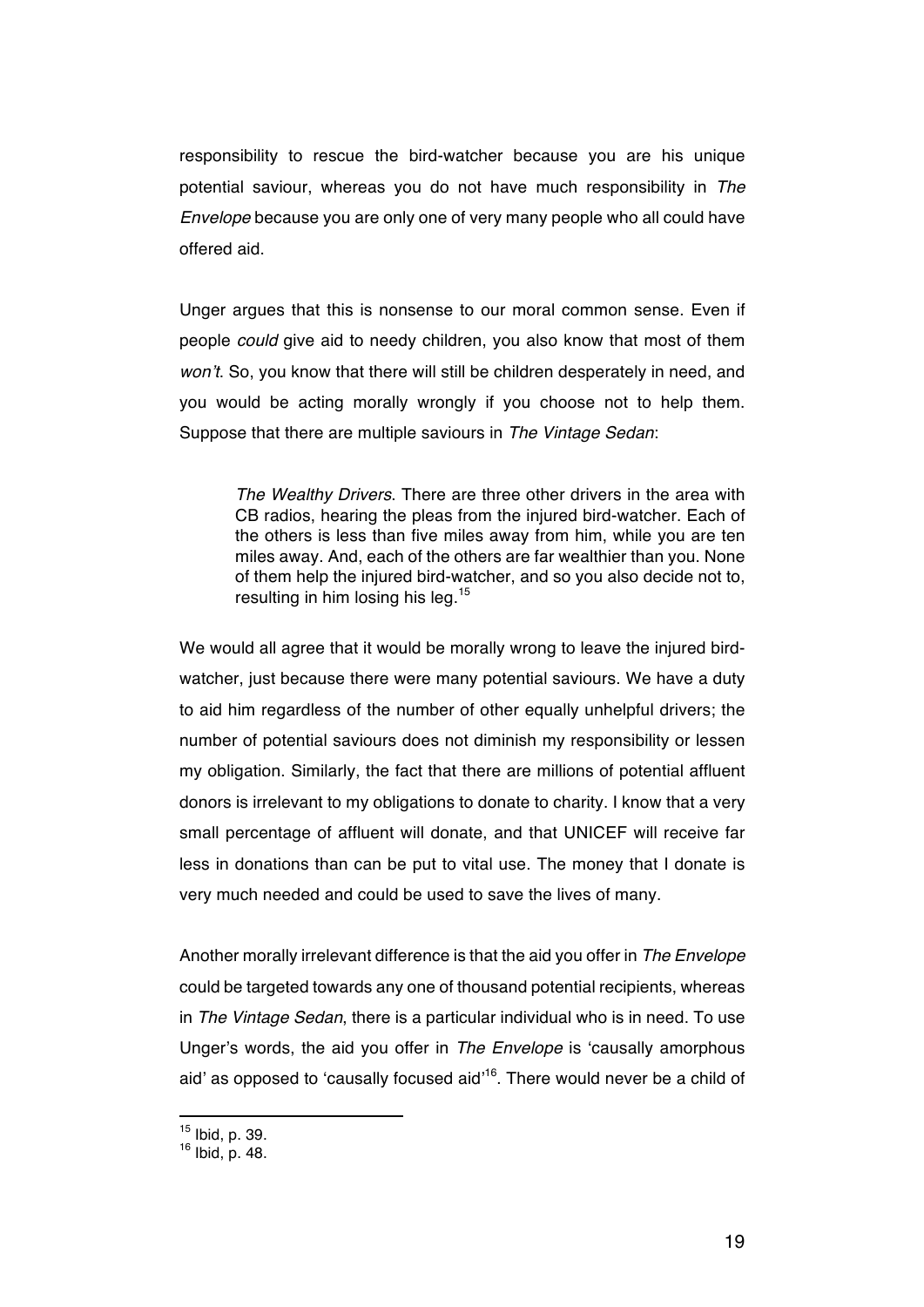whom it would be true that, had you send in \$100, she wouldn't have died prematurely. There are many donors contributing together on one end, and there are people being saved at the other end by their combined efforts. This difference is morally irrelevant because the causal relations between the donor and the recipient have no weight. All that matters, morally, is that needy get the aid they need. Our intuitive reactions confirm this: even if UNICEF assures you that your money will be directed at one specific child, so that your donation makes a big difference for the one child, we do not think it would be morally wrong to ignore such appeal. Our intuition confirms that our obligations to aid are not determined by whether the aid is causally focused; this obscure factor does not have any great effect.

#### *1.2.3 The liberationist solution*

Unger concludes from his examination of a long list of potential preservationist responses that there is no identifiable difference between *The Vintage Sedan* and *The Envelope* that could reasonably ground our conflicting intuitions. He upholds the liberationist solution of reassessing our judgements so that our intuitions are consistent. If we are to do so, we have two options: we can either say that our reaction to our moral obligations is wrong in *The Vintage Sedan*. Contrary to our commonly held intuitions, we are not morally obligated to provide assistance to the injured bird-watcher, and so it is morally permissible to allow him to lose his leg to protect your vintage sedan from damage. The other option would be to reassess our judgement of our response to *The Envelope*, and admit that we are obligated to send \$100 to UNICEF if it means that we can save the lives of others at little cost to ourselves. Contrary to our commonly held intuitions that this is praiseworthy but not morally required, we have strong duties to give aid to alleviate poverty. The first option of rejecting any obligation to provide assistance to the injured bird-watcher is untenable on any reasonable view of morality, and so Unger argues that his analysis grounds a strong obligation of the affluent to give aid to alleviate the suffering of distant strangers.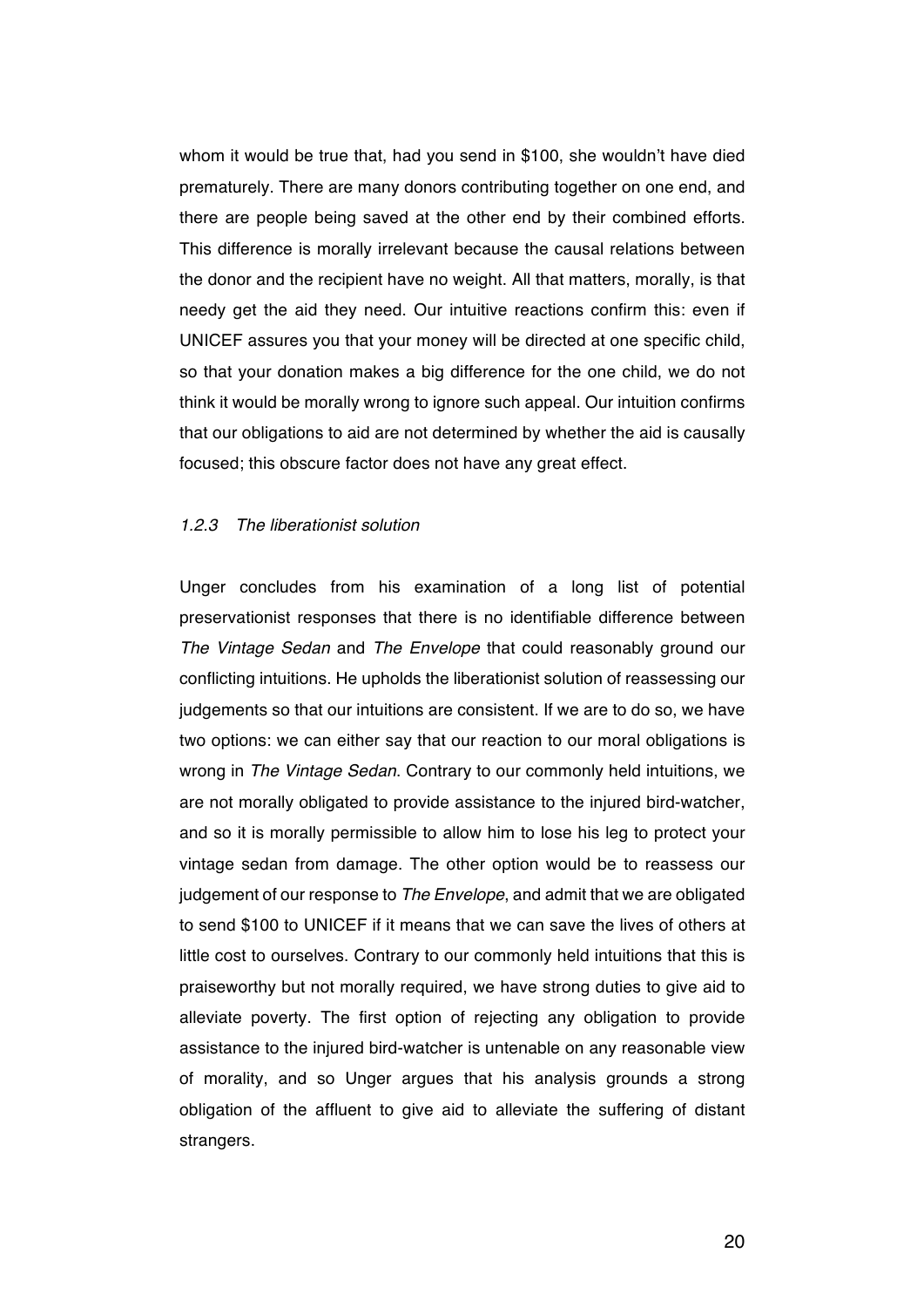So, both Singer and Unger embrace the demandingness of our obligations to the poor, and claims that our commonly held intuitions are simply wrong. The affluent are acting immorally when they fail to contribute their resources towards those in extreme poverty. Famine relief is not a matter of charity but a moral obligation, and so we need to drastically change our understanding of the demands of beneficence. Singer and Unger's radical conclusion has, unsurprisingly, been met with strong objections. The next section of the thesis will examine two potential solutions to the puzzle, and thereby provide justification for a more undemanding view of beneficence.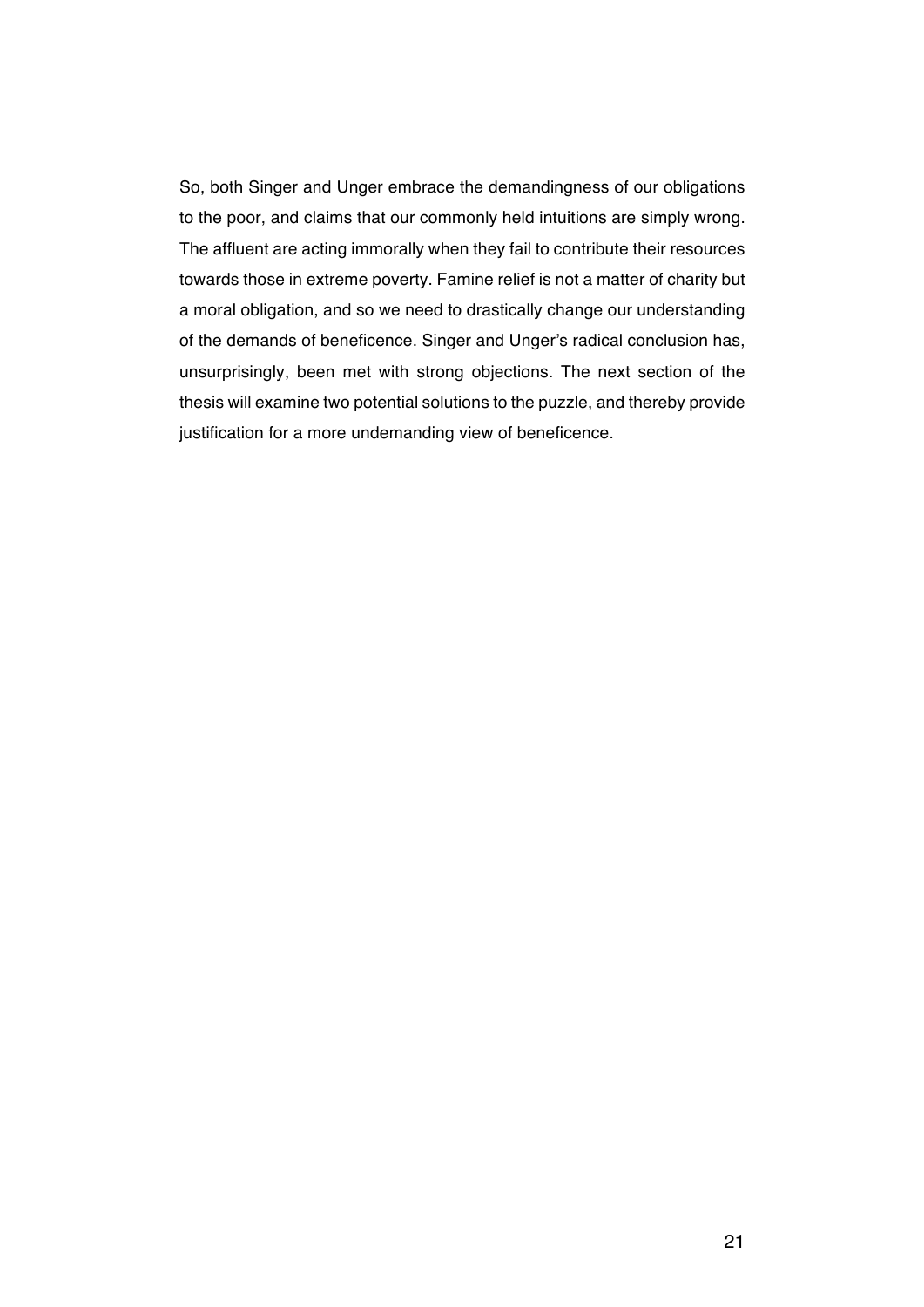# **A Potential Solution to the Puzzle: Uniquely Directed Aid**

In an unpublished lecture "Famine, Affluence and Mortality"<sup>17</sup> David Boonin provides a preservationist solution to Unger's puzzle as an alternative, that there *is* a morally relevant difference between *The Vintage Sedan* and *The Envelope* which explains why our moral intuitions differ between them. He claims that this is the 'uniquely directedness of the aid', that there is a distinction between aid that is 'uniquely directed' to a specific recipient and aid that is not.

Not only is Boonin's claim unexplored in the literature, his argument is very plausible and captures many of our intuitions with regards to giving to charity; we feel less obligated to give because we do not know exactly where our money is going. Unger's argument is widely taken to be the most philosophically sophisticated defence of the immorality of declining to give money to famine relief, so if Boonin's argument is successful it is an important contribution to the debate. In this section, I will examine Boonin's argument and then provide three possible objections. In the final section, I will offer an alternative explanation to justify the difference in our intuitions regarding Vintage Sedan and Envelope.

#### **2.1 Boonin's solution**

#### *2.1.1 Unique directedness of aid*

 <sup>17</sup> Boonin, D. 2006. *Famine, Affluence, and Mortality*. 28 Feb, 2006, University of Canterbury, NZ (Erskine 5 Lecture)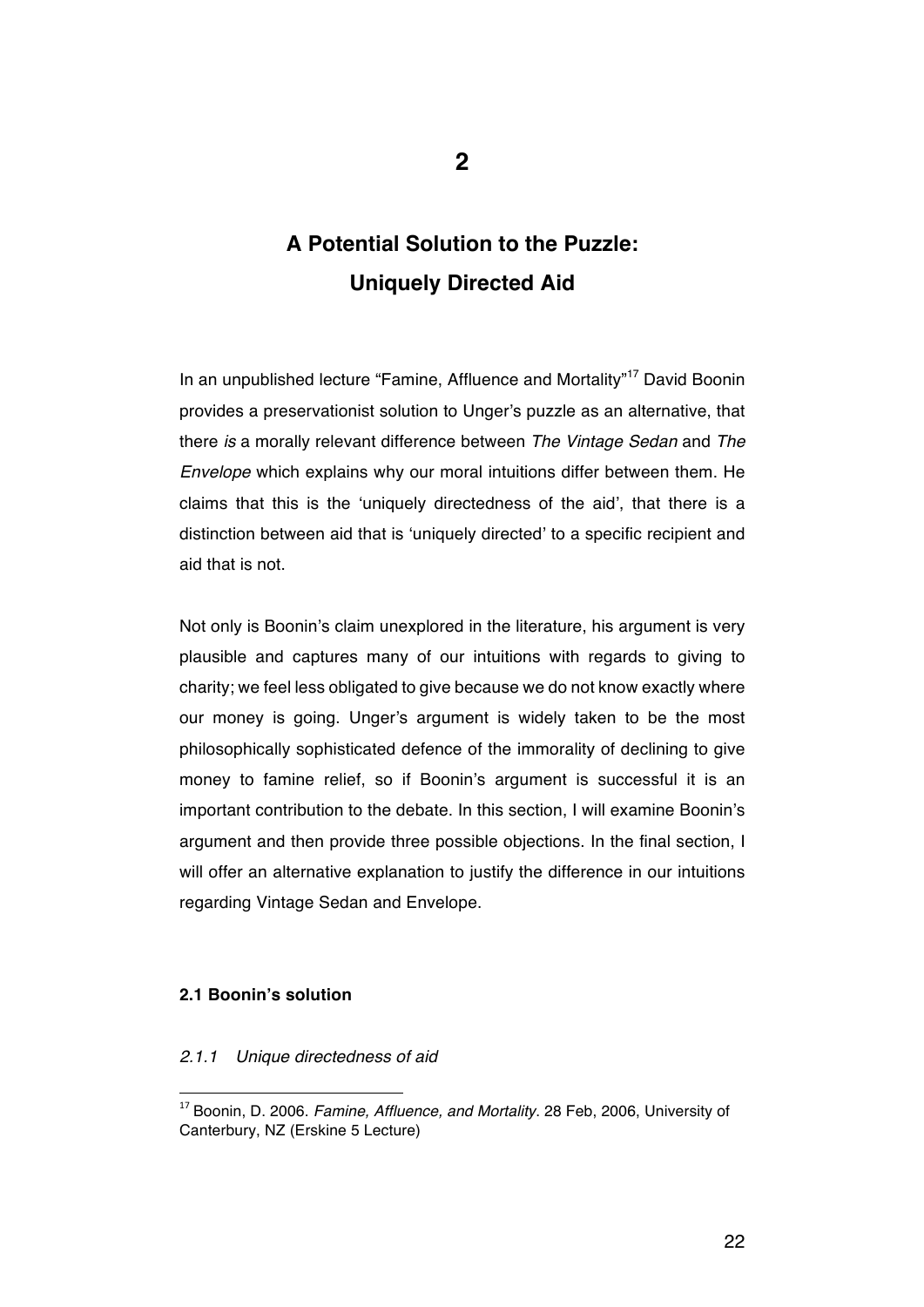According to Boonin, P's act A provides aid that is uniquely directed at Q iff all of the following obtain:

- 1. If P does A, then Q will not suffer a serious loss
- 2. If P does not do A, then Q will suffer a serious loss
- 3. There is no one other than Q whose prospects for suffering a serious loss will be determined by P's doing or not doing A.

Boonin modifies Unger's cases to make the application of this property more noticeable, so that the cost to you in providing the aid and the benefit gained by the recipient of the aid is the same in both cases. The following are Boonin's adapted versions of *The Vintage Sedan* and *The Envelope* case:

> *Vintage Sedan*. You can save the life of an injured bird-watcher by driving him to hospital, but doing so will cause \$100 worth of damage to the car.

> *Envelope*. You receive a letter from UNICEF informing you that if you send them \$100, one less child will die prematurely.<sup>18</sup>

Boonin argues that in *Vintage Sedan*, you are providing aid that is uniquely directed at one individual, and there is no one other than that individual whose prospects for suffering will be determined by you providing or not providing aid. If you do not give the bird-watcher a ride, he will die, and whether you choose to give him a ride or not does not affect anyone else. *Envelope*, on the other hand, is an example of aid that is not uniquely directed. The \$100 you give to UNICEF is not a discrete sum used for a discrete purpose or an individual, and there is no particular child at whom your aid is uniquely directed. Instead, UNICEF adds the money you give to the lump of money that it already has, and how much they have will affect how the money is spent. Although it is true that one fewer child dies prematurely if you do give \$100, there is no particular child at whom your aid is uniquely directed.

<sup>&</sup>lt;sup>18</sup> These are Boonin's adaptations of Unger's original cases. I omit 'the' to mark the difference between the two versions.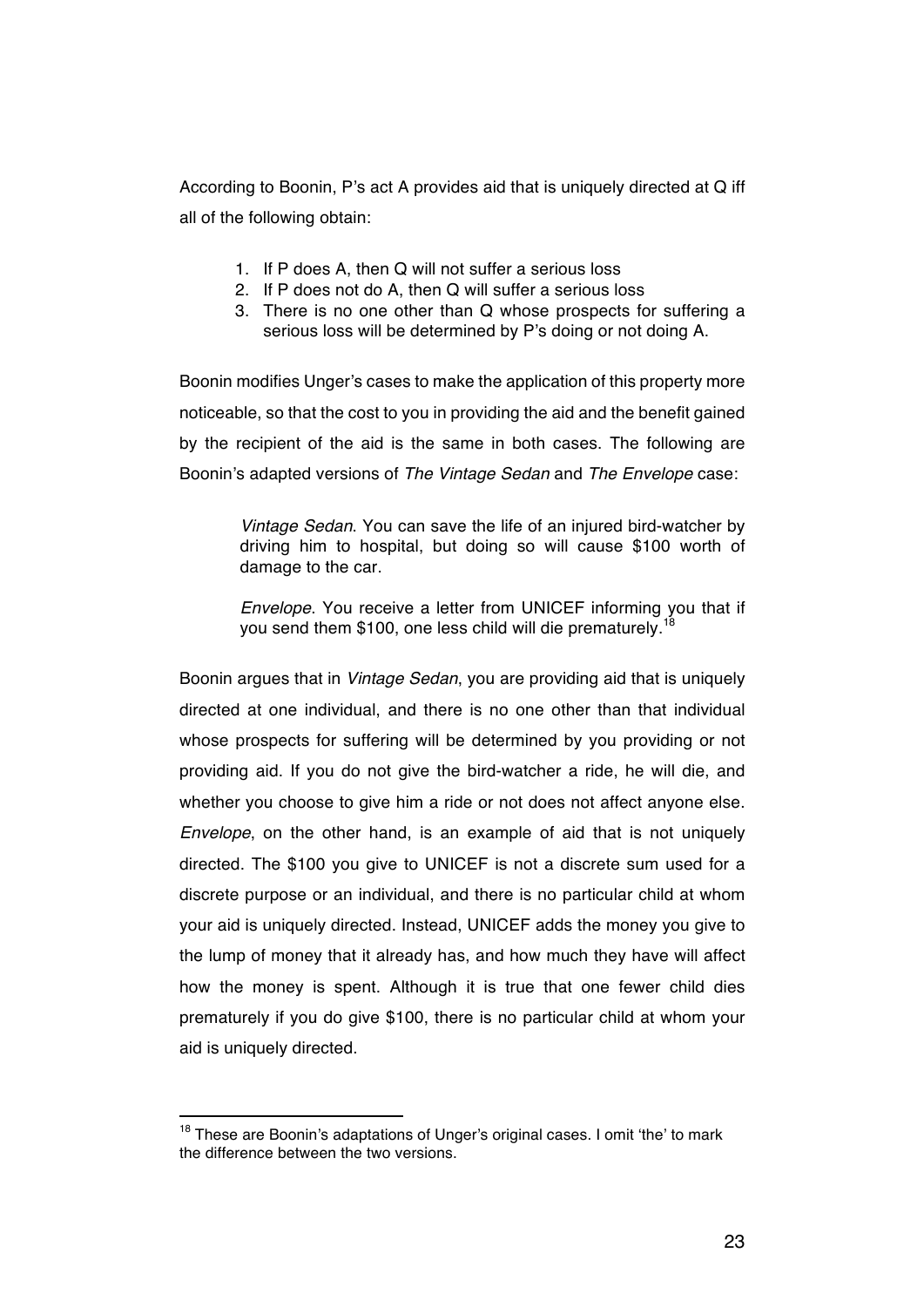This is well illustrated by that following case that Boonin provides:

*Two Villages*. UNICEF will deliver food supplies to one of two large villages, opposite directions from the distribution point. There are 1,000 starving children in Village A, and 1,001 starving children in Village B. The drive to Village B is slightly longer, and UNICEF currently has only enough fuel to deliver the supplies to Village A. If you send \$100, UNICEF will be able to buy more fuel and instead, go to Village B, saving 1,001 children rather than 1,000.

If you send \$100 to UNICEF, it is true that one fewer child will die prematurely. However, as this case clearly shows, it is not one particular child who will be the only of affected by your decision, but rather, your decision has an effect on a large number of children. When we give to charity, the organisations do not treat each donation as a discrete amount of money to be used to provide aid to a discrete individual, and so no donation made to them will be uniquely directed in the sense defined above. This is the difference between *Vintage Sedan* and *Envelope* which Boonin highlights.

#### *2.1.2 Unique directedness as a morally relevant difference*

In order to resolve Unger's puzzle about our contrasting intuitions and to provide a preservationist solution to it, the difference between *Vintage Sedan* and *Envelope* that Boonin points out, namely the uniquely directedness of aid, must be a morally relevant one. Boonin argues that whether the aid is uniquely directed is a morally relevant factor and he attempts to prove this both at an intuitive level and a theoretical level.

First, on an intuitive level, if we adapt the *Envelope* case so that it results in the aid being uniquely directed, our intuitions say that we ought to give the aid. For example, say that having stumbled onto the UNICEF website I learn that there is a particular child that will die soon unless someone who is logged onto the site sends \$100 to pay for her medical expenses (call this case *E-velope*). I am currently the only person logged on, and due to a sudden technical failure, I learn that no one else is able to log onto the site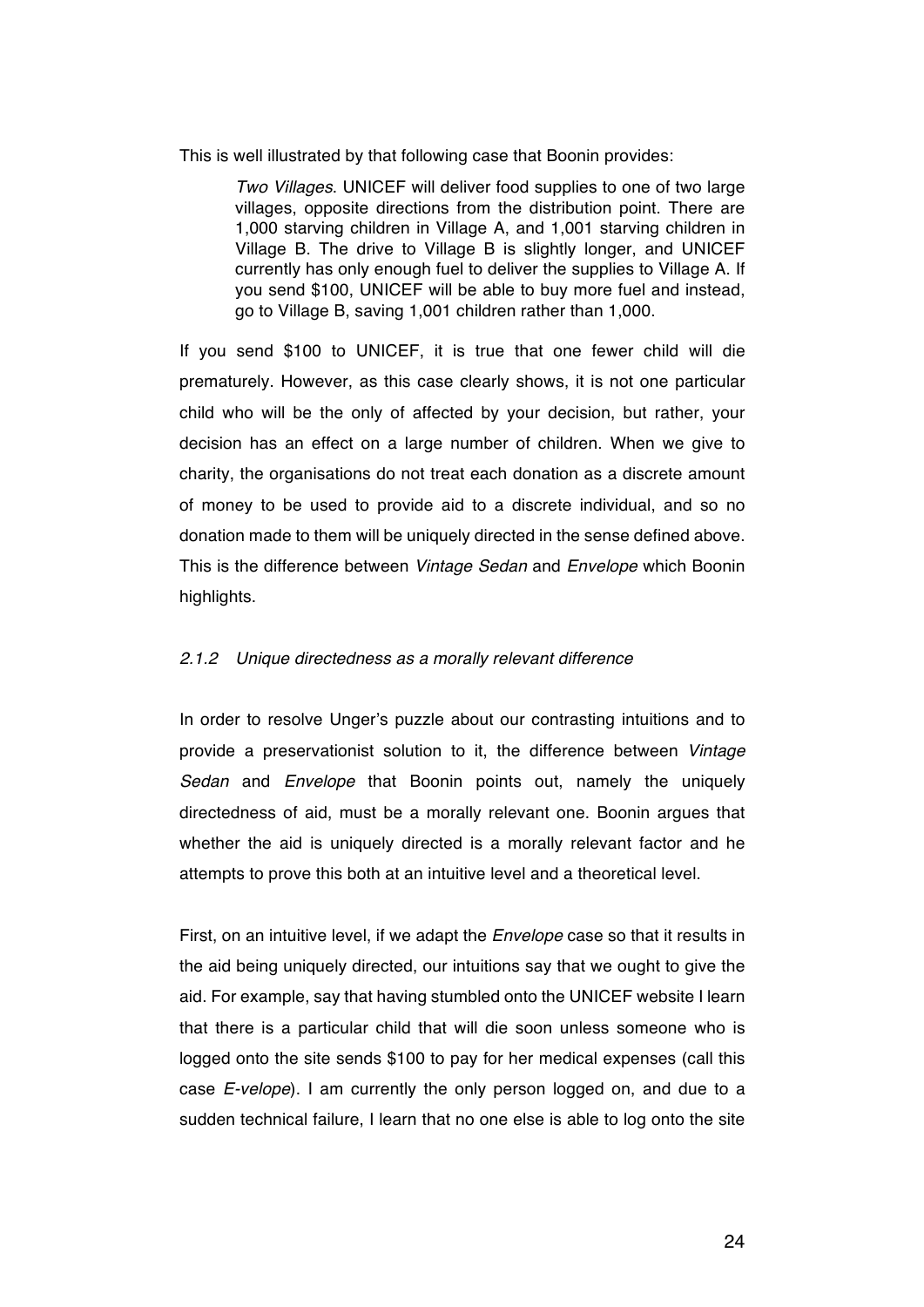until it is too late to save the child. Therefore, the aid which you can provide in this altered case would be uniquely directed at a specific recipient.

Boonin argues that when I am faced in this situation, I would be morally obligated to send \$100, and intuitively, it would be wrong to simply log off and leave the child to die prematurely. I agree that this is in line with our moral intuitions. The only salient difference between this case and Envelope is the uniquely directedness of the aid, and so our intuitive reaction to the cases support the claim that there is a morally relevant difference between aid that is uniquely directed and aid that is not. So, this altered case is like *Vintage Sedan* but unlike *Envelope*, in that they are both cases of aid that is uniquely directed, while *Envelope* is not. This solves Unger's puzzle because it shows that there is no inconsistency in our moral judgements. We judge that we are morally obligated to offer aid in *Vintage Sedan* and *Evelope* because they are cases of uniquely directed aid. On the other hand, it is not wrong to not help in *Envelope* because your aid will not be uniquely directed.

Boonin also attempts to show that the unique directedness of aid is a morally relevant factor on a theoretical level. He claims that there are both impersonal and personal reasons why we should save the bird-watcher in the *Vintage Sedan* case. The impersonal reason to save the bird-watcher would be that if you do not save him, the resulting state of affairs would be considerably worse than if you do not. From an impersonal point of view, *Vintage Sedan* and *Envelope* are exactly the same; you will be \$100 poorer and you will save the life of one person. Our moral intuitions, however, are not indifferent between the two cases, which suggests that the correct explanation of our response to the *Vintage Sedan* case is based on personal reasons, that the bird-watcher has a genuine claim against you, a right to assistance.

On this account, it would be wrong to not save the bird-watcher because it would be a violation of his rights if you decline to assist him. What I am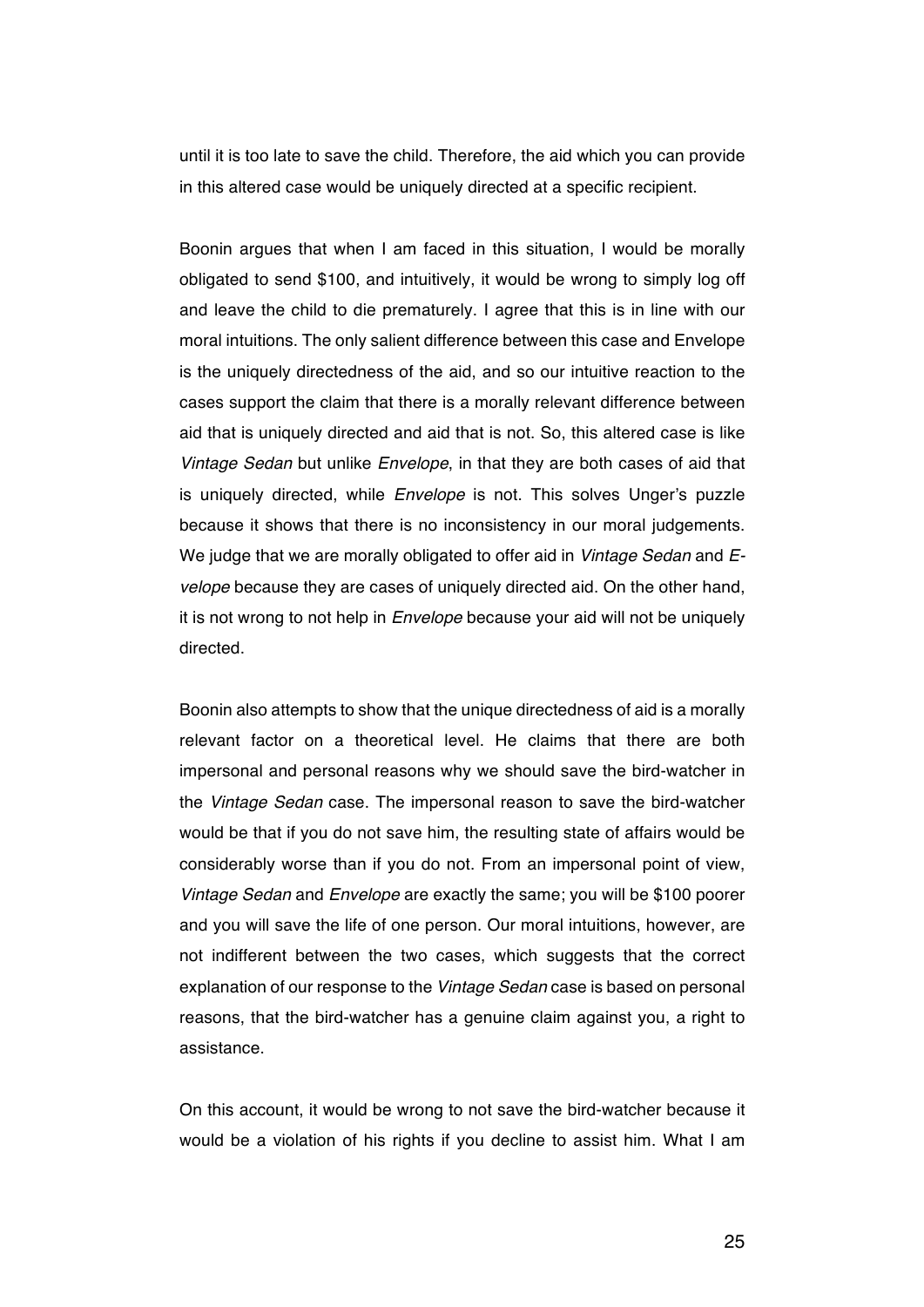morally required to do, then, depends on whether someone has a right to my assistance. According to Boonin, this is the best explanation for our intuitive reaction to *Vintage Sedan*: B has a right to A's assistance if A can prevent something very bad from happening to B without incurring any significant cost to himself or imposing any significant cost on anyone else. It is because I can prevent the death of the injured bird-watcher at little cost to myself and without imposing costs on others that gives the bird-watcher a legitimate claim to assistance which I have a moral duty to respond to.

This means that if the case is altered so that we are not preventing something very bad, we have no moral obligation to provide aid. For instance, if you can reduce the chance of the bird-watcher suffering from a heart attack from a four in ten million chance to a three in ten million chance, you have no moral obligation to give him a ride in your vintage sedan. Being exposed to a risk of a heart attack by one in ten millionth greater is not a very bad thing, and so the bird-watcher does not have a legitimate claim against you. Unlike in *Vintage Sedan*, you are not morally obligated to give him a ride, and so you would not be acting morally if you refuse to do so.

Now consider the following case:

*Enormous Sedan*. There are ten million bird-watchers, and for each bird-watcher you can reduce each of their chances of death from 4/10,000,000 to 3/10,000,000 if you give them all a ride.

This case is exactly like *Vintage Sedan* from an impersonal view; one life is saved at the cost of \$100. If we give all ten-million bird-watchers a ride, three bird-watchers will die rather than four so we would be saving the life of one bird-watcher. However, Boonin argues that in *Enormous Sedan*, we do not have an obligation to give them all a ride. We have no moral obligation to reduce each bird-watcher's risk of death by one in ten million by giving him a ride because this isn't preventing something very bad.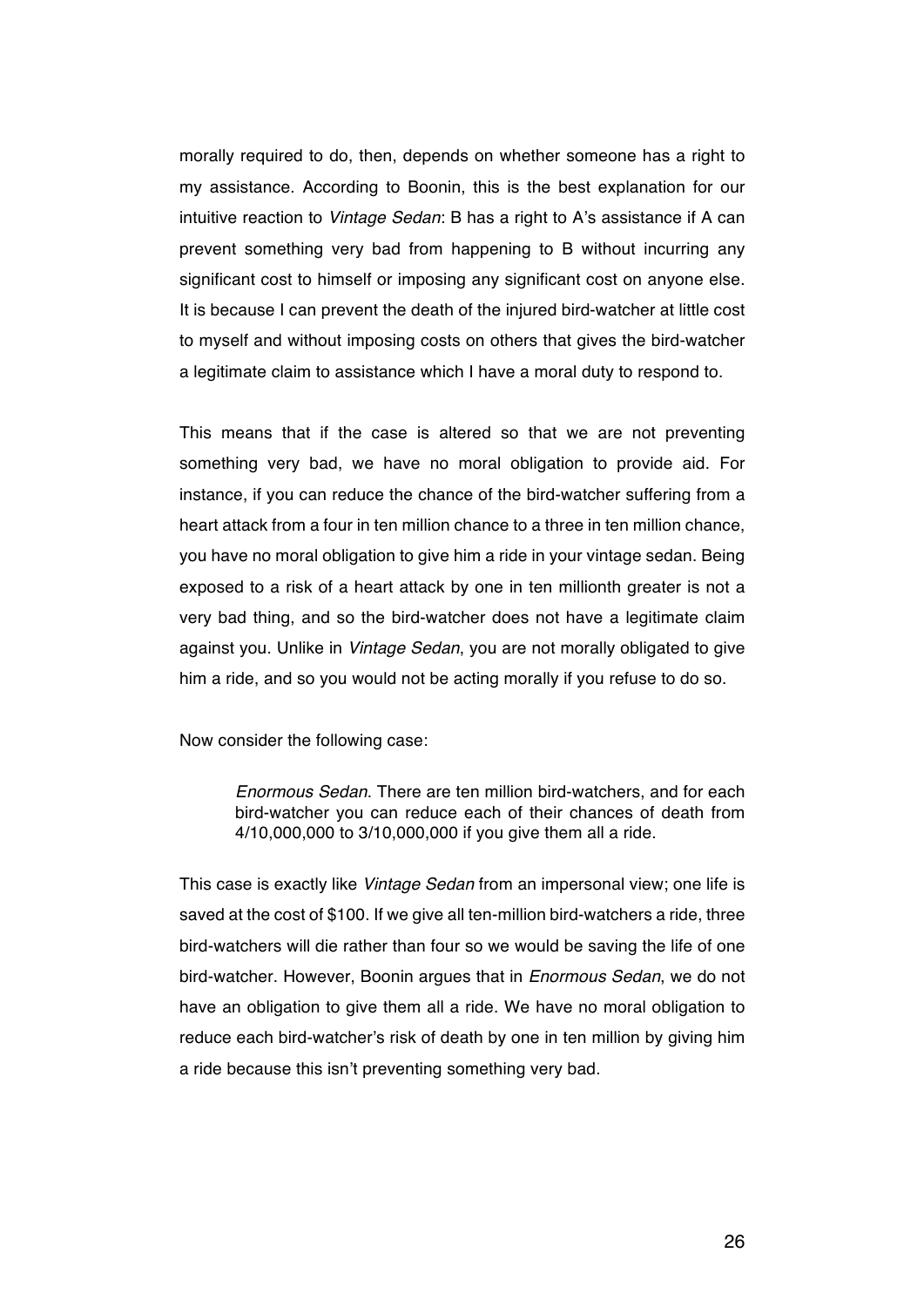From a personal perspective, there *is* a difference between *Vintage Sedan*  and *Enormous Sedan.* In *Vintage Sedan*, the bird-watcher has a right to assistance which he can legitimately claim against you, but in *Enormous Sedan*, there is no individual who can legitimately claim that he will die if you do not give him a ride in your car, so no individual can legitimately claim that he has a right to your assistance. This supports the claim that unique directness is morally relevant because it is precisely the uniquely directedness of the aid that enables the bird-watcher to make a legitimate claim on you.

The *Enormous Sedan* is exactly like *Envelope*, where there is no particular person to whom it is true that their suffering a serious loss is determined by you not giving aid. In the case where UNICEF asks you to send \$100 to save a child from dying prematurely, the situation is exactly like *Enormous Sedan.* There are millions of children who face an extremely high probability of premature death, and although it is true that if you do send \$100, one less child will die prematurely, you will be reducing the risk of death of each child by a negligible amount. Being exposed to such a negligibly greater risk is not enough to invoke rights to assistance. Again, this is because the aid is not uniquely directed, and so there is no individual who can legitimately claim that he has a right to your assistance. This not only explains why our intuitions differ between *Vintage Sedan* and *Envelope*, but also justifies the difference. It is the uniquely directedness of aid that is present in *Vintage Sedan* and not in *Envelope* that creates a moral obligation to aid due to there being rights to assistance that need satisfying.

#### *2.1.2 Broadening the account of unique directedness*

In Boonin attempt to address some of potential objections that could be raised against his solution to Unger's puzzle, he broadens his account of unique directedness. This is in order to allow for cases in which the aid you provide fails to be uniquely directed in the same way as in *Enormous Sedan*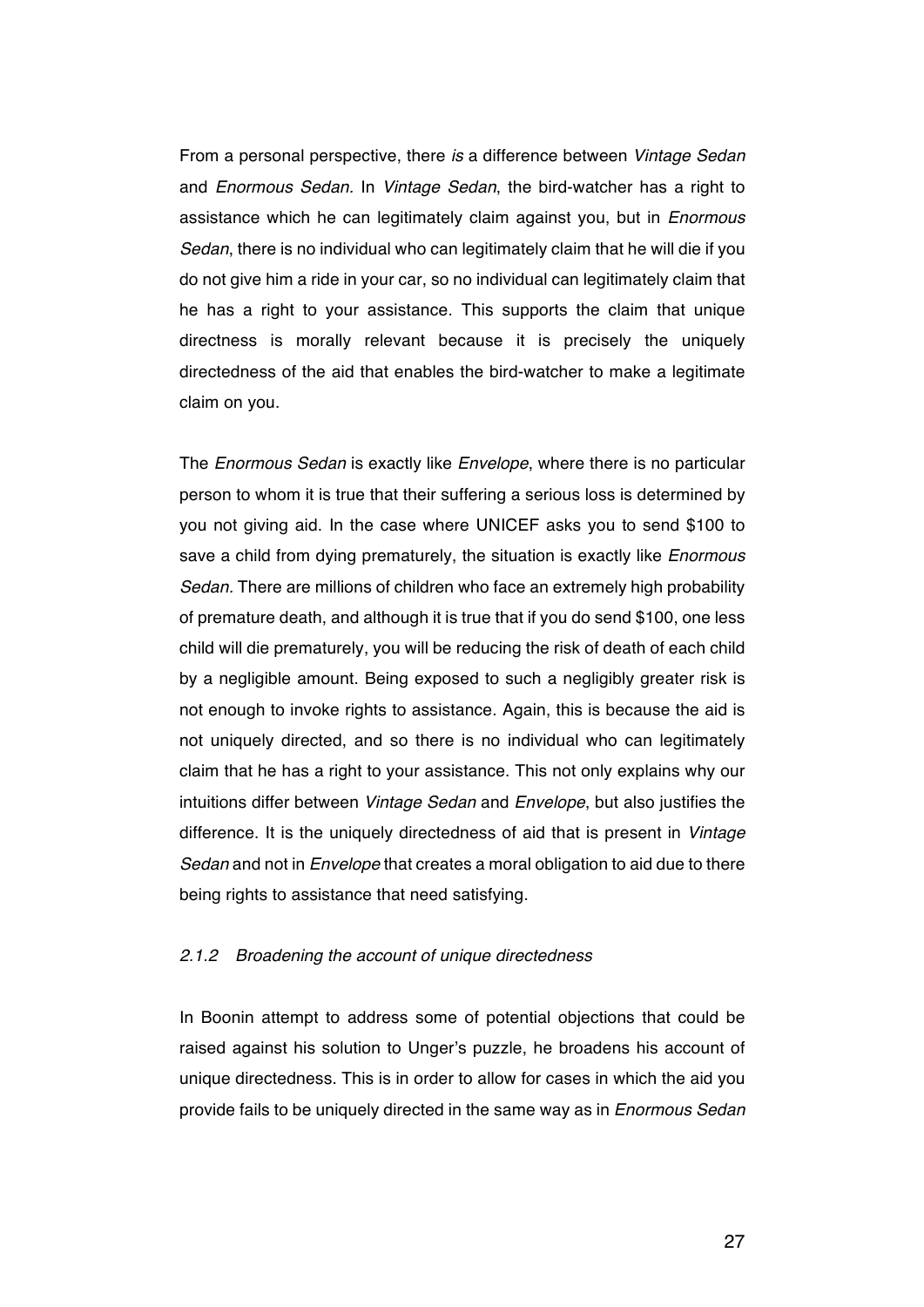but in which most people would agree that it would be wrong not to provide it. For instance, consider the following example that Boonin gives:

*Russian Roulette.* A villain has trapped one hundred bird-watchers and is about to expose each of them to a nine in ten chance by putting bullets in nine of the ten chambers in a gun before firing at each of them. You can prevent them from being exposed to this risk by letting them into your very large sedan, but doing so will expose them to a risk of death by a second set of guns, each of which has a bullet in only one of its ten chambers. If you let them aboard, the firing of the guns will cause \$100 worth of damage to your sedan.

In this case, you are faced with the decision to reduce one hundred birdwatchers' risk of death from nine-in-ten to one-in-ten at the cost of \$100. There is no particular bird-watcher who can legitimately claim that he will die if you do not let him into your sedan. For any particular bird-watcher, if you do not give him a ride, it is quite likely that he will die, but also there is a onein-ten chance he might not. If you do give him a ride, although it is much less likely that he will die, there is a one-in-ten chance that he still might die. So, it seems that you do not have an obligation to offer them assistance because none of them have a legitimate claim that they will face death if you do not offer them assistance.

The fact is, however, that if you do not let them on, ninety bird-watchers will die, while if you do let everyone on, only ten of them will die. You will be saving the lives of eighty bird-watchers at the cost of \$100 if you let them onto your sedan. Although the aid you could provide in *Russian Roulette* is not uniquely directed, intuitively, most would agree that it would be wrong to not them the bird-watchers into your sedan in this case. Boonin addresses this objection and argues that we can broaden the account of unique directness so that if there is a sufficiently great difference in the probabilities, then this broadened version will entail that it would be wrong not to provide aid, even if the difference is not the difference between certain death and certain survival. In *Vintage Sedan*, letting the bird-watcher on reduces his risk of death from one to zero, while in *Russian Roulette*, the risk is reduced from nine-in-ten to one-in-ten. So, in order to broaden the account of unique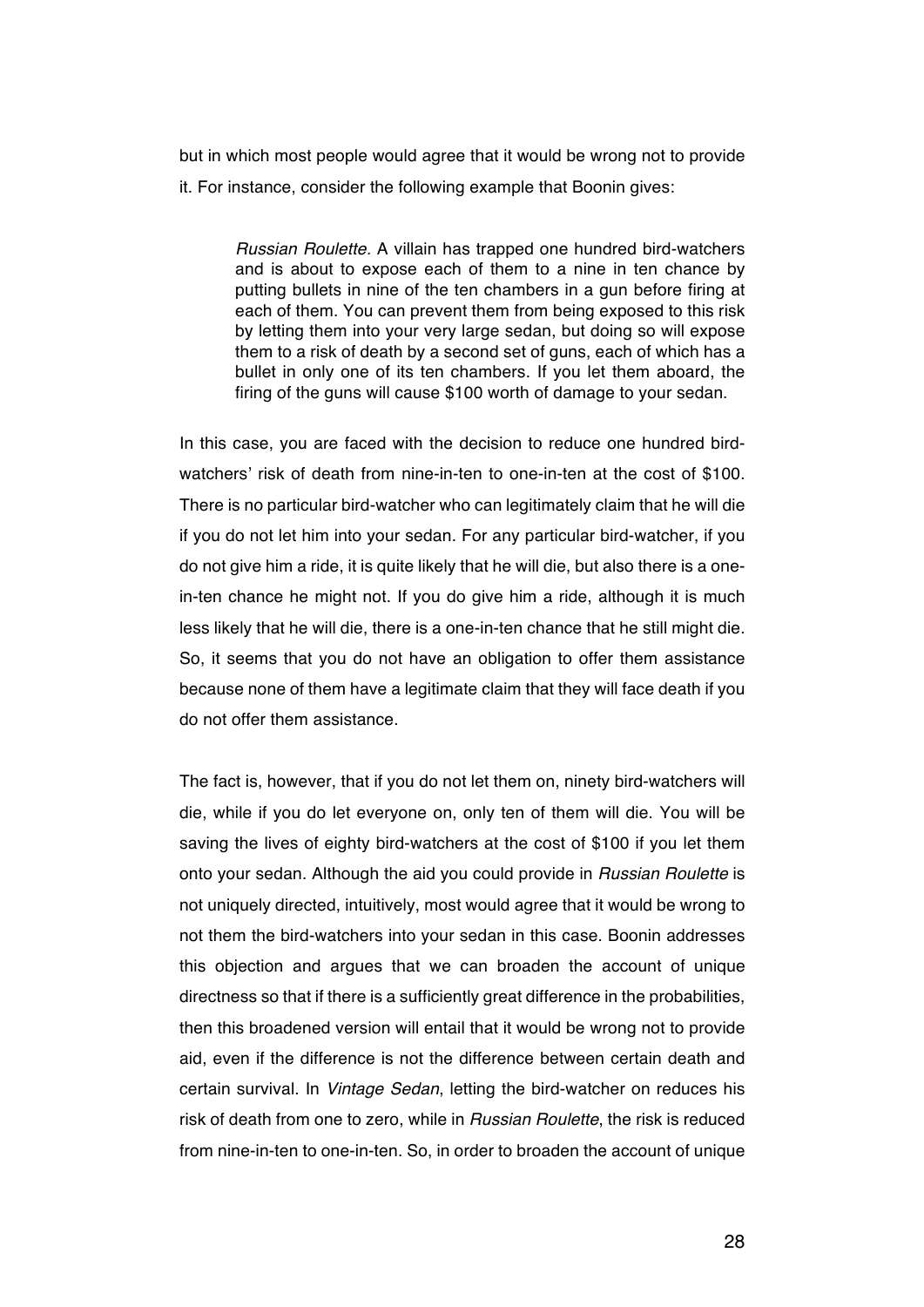directedness to include cases where you are faced with the option of significantly reducing someone's chance of death, we need to relax the first two conditions required in order for aid to count as uniquely directed. Rather than insisting that if P does A, then Q will not suffer a serious loss and that if P does not do A, then Q will suffer a serious loss, we will simply require that there be a sufficiently great difference between the probability that Q will suffer the loss if P does A and the probability that Q will suffer the loss if P does not do A. If there is a sufficiently great difference between the probabilities of Q suffering the loss, this counts as aid being uniquely directed, and so this broadened account would entail that it would be wrong not to provide assistance. So, in the case of *Russian Roulette*, if we could reduce the chances of death from nine-in-ten to one-in-ten, because the difference in the probabilities is high enough we are obligated to provide the aid.

When we broaden the account of unique directedness in this way, it is able to account for cases like *Russian Roulette*, and it also explains why we are not obligated in the same way in *Envelope*. *Envelope*, unlike *Russian Roulette*, is not a case in which there is a sufficiently great difference in probabilities. Even with the broader account of unique directedness, there is no particular individual about whom it is true that your sending \$100 would provide uniquely directed aid. No child can claim that their risk of immanent death would be greatly reduced if you do send the money, and so you do not have a moral obligation to provide aid.

However, although this broadened account of the unique directedness of aid gives us the correct intuitive results for *Vintage Sedan* and *Russian Roulette*, it also results in the strange implication that if there are a great number of starving children, then you don't have to help any of them, but if there are a much smaller number of starving children, then you do (though this depends on whether others will help even if you do not). This is because when there are many starving children, you are not reducing the chances of death of each individual by much in giving \$100, but that probability is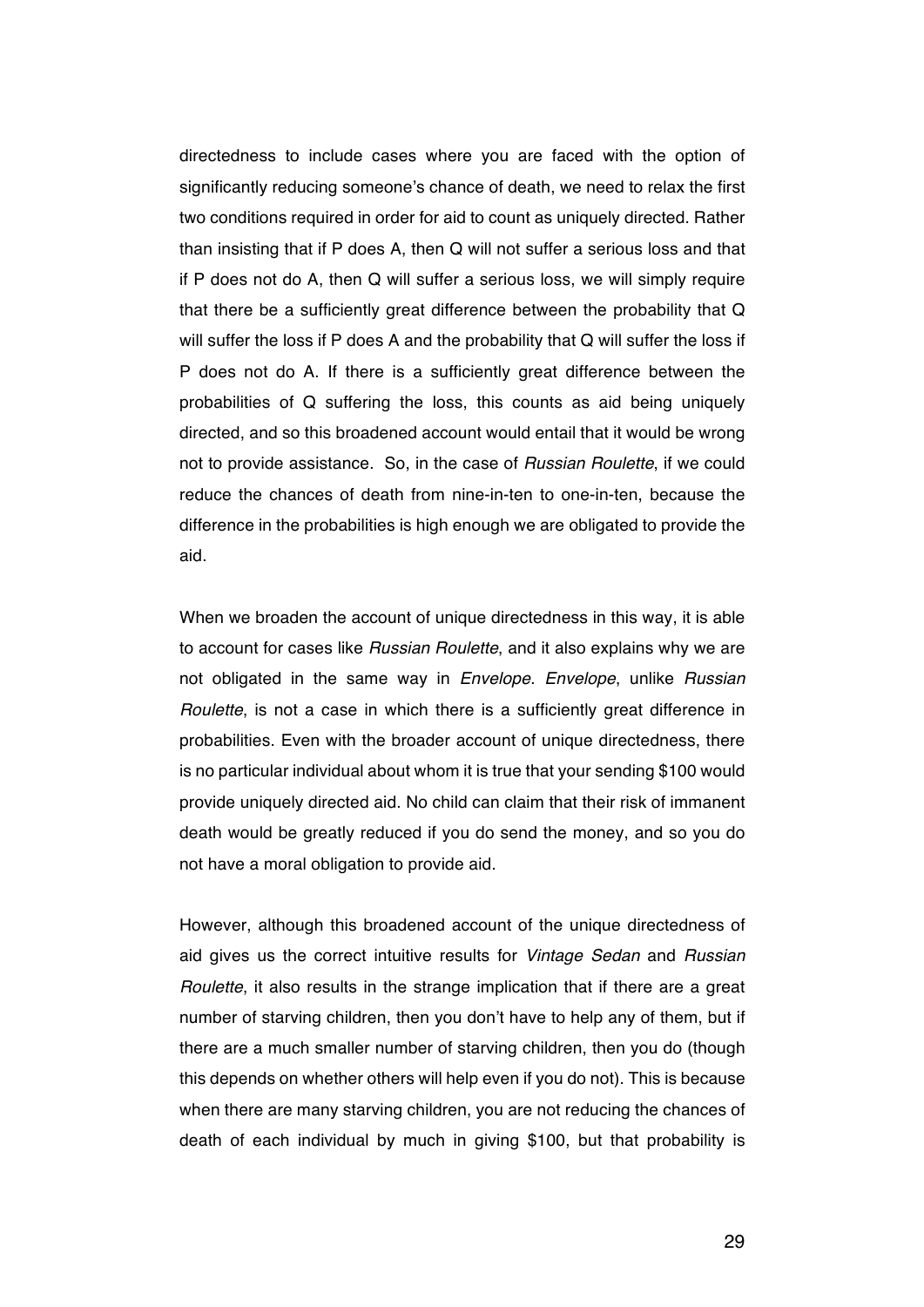increased when there are less children. Boonin accepts that this is a correct implication, and argues that it is no problem for his solution, that numbers do make a difference in what we are required to do.

Another implication of Boonin's solution is that charities could simply change their strategies to ensure that any aid you provide would be uniquely directed. For instance, Boonin iterates the following case:

*Uniquely Directed Envelope*. UNICEF sends you an envelope correctly informing you that there is a particular child who will die if you do not send \$100 and that only the aid you provide will save this particular child.

In *Uniquely Directed Envelope*, it is clear that the aid you provide would be uniquely directed at a particular individual, and so Boonin's solution would entail that it would be immoral not to send the money. This means that organisations like UNICEF could make it so that you are morally obligated to give aid simply by changing the way they distribute their assistance. This could prove to be incredibly demanding as we would have to provide aid whenever our assistance is uniquely directed. If UNICEF sends a uniquely directed envelope every week, I am morally obligated to send \$100 each time.

Again, Boonin agrees that this is the correct implication of his solution, and agrees that in the case of *Uniquely Directed Envelope*, it would be wrong not to provide aid in the same way that it would be wrong not to send money in the case of *E-velope*. However, Boonin claims that restructuring charities in this way would not only be practically infeasible but also morally problematic. To ensure that my aid would be uniquely directed, charities would have to actively prevent anyone else from helping the particular child that would be saved by my giving aid, and also prevent me from helping a child whose life would have been saved by other people. Boonin overcomes the potential demandingness of weekly or even daily uniquely directed envelopes by deeming the restructuring of charities in such a way to be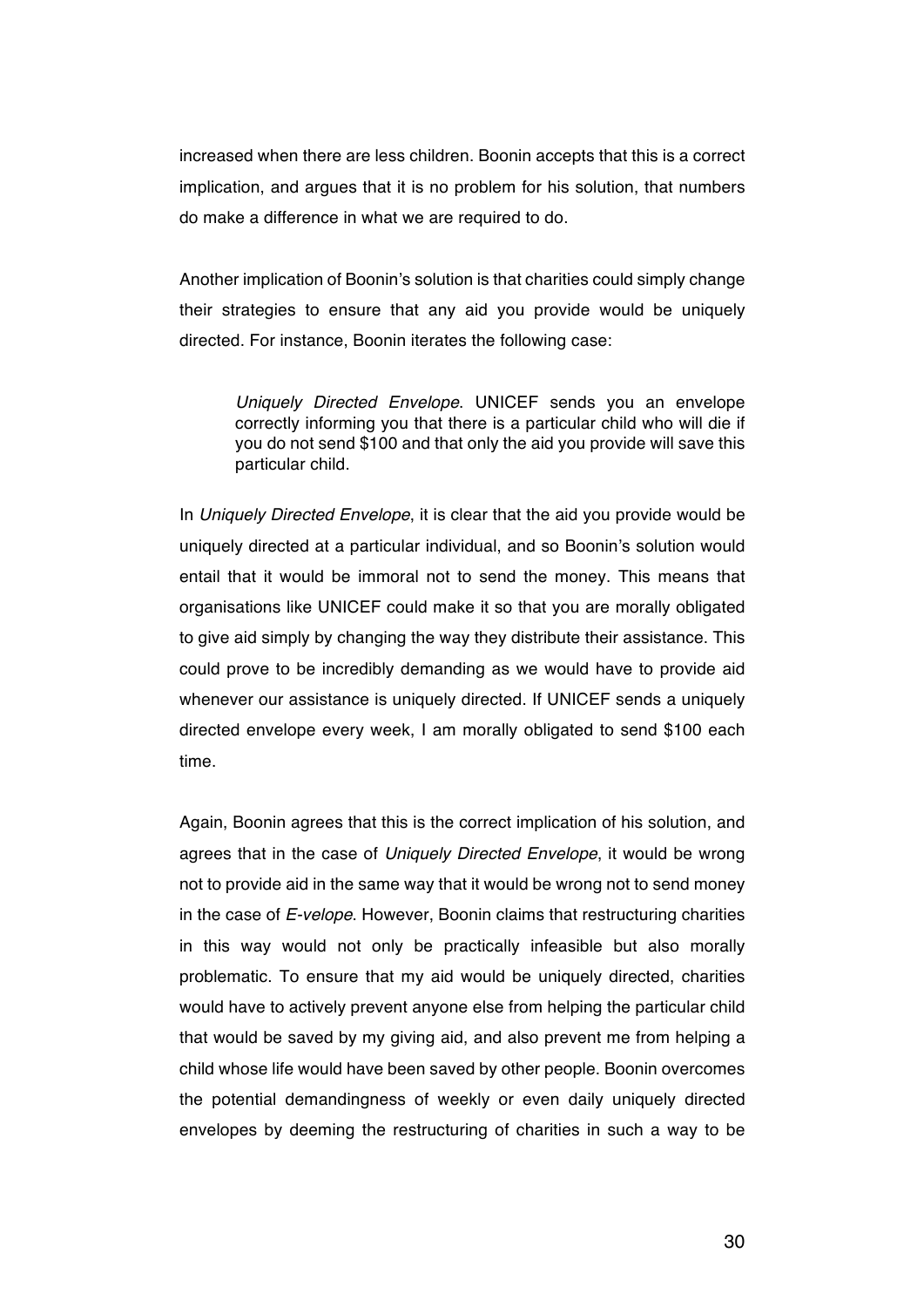immoral. I agree that it would seem to be morally problematic; it would be akin to sending out ransom notes to force individuals to pay for the life of a particular child.

#### **2.2 Objections**

I now turn to three possible objections to Boonin's solution to Unger's puzzle. First, his solution is susceptible to the Demandingness objection because charities could potentially change the way they distribute aid, making the aid uniquely directed and therefore creating extremely demanding moral obligations to provide aid. Second, with Boonin's solution, what I am required to do depends on contingent facts that are morally irrelevant, such as the way charities operate or the pool size from which my recipient of aid will be chosen from. Third, we can revise cases to show that even when aid is not uniquely directed, we are still required to give aid.

#### *2.2.1 Demandingness*

Despite Boonin's attempts to argue otherwise, his solution is vulnerable to the possibility of charities changing their strategies so that people could face extremely demanding moral obligations to provide aid. Boonin claims that reconstructing charities so that aid is uniquely directed would be morally problematic because to ensure that my aid would be uniquely directed, charities would have to actively prevent anyone else from helping the particular child that would be saved by my giving aid, and also prevent me from helping a child whose life would have been saved by other people.

However, this does not necessarily have to be the case. Say UNICEF sends out a letter to every home in the UK with a household income over a certain amount, each with the name of a different child they could save, and if the household gives the aid and wants to donate more to help more children, UNICEF will send them the name of another child on a waiting list, rather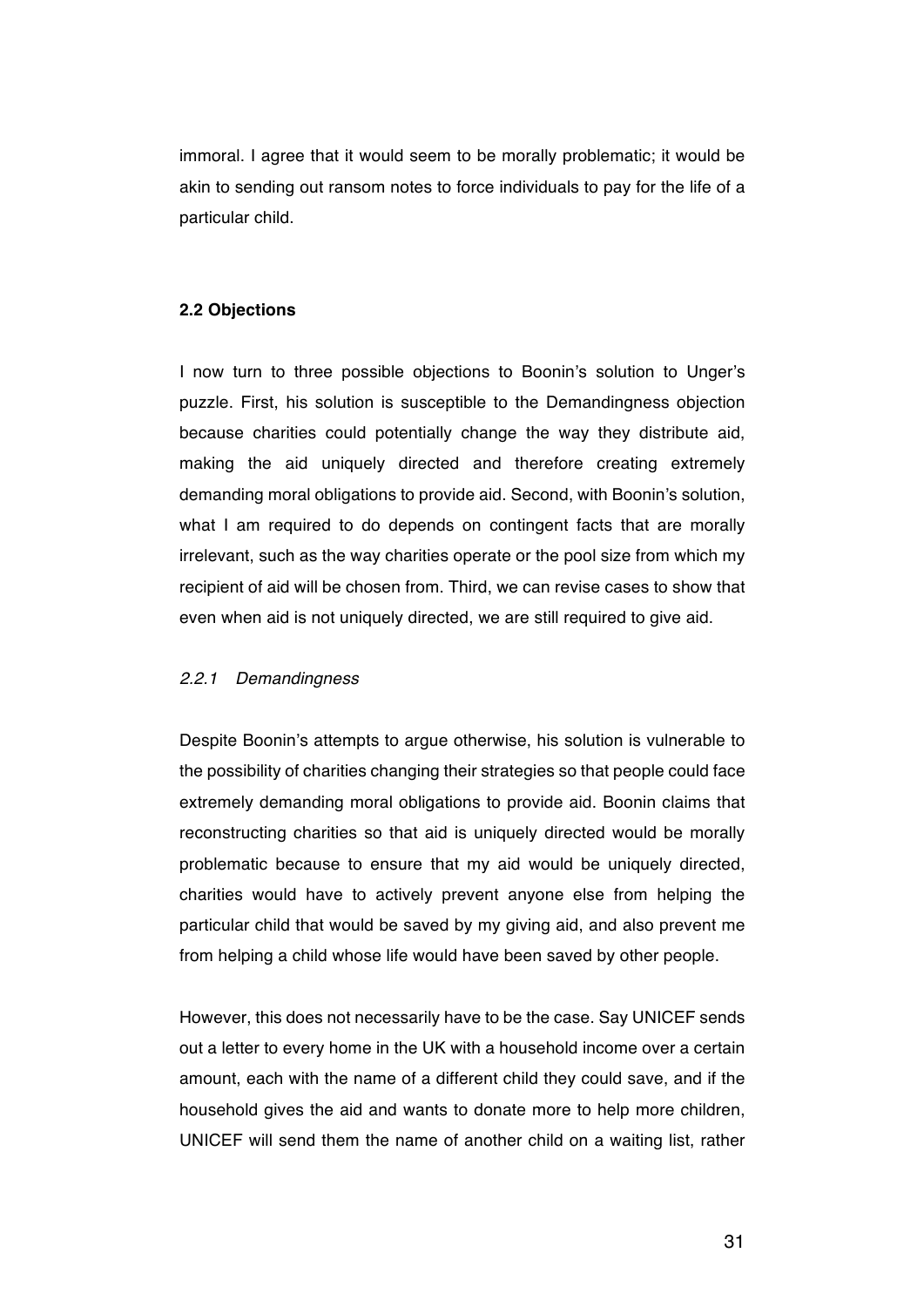than a child that has already been sent to another household. This would ensure that each request for a donation is for aid that is uniquely directed. Given how unlikely it would be that someone would demand that they be given the right to save a child whose name was sent to someone else, restructuring charities in this way does not require active prevention of anyone else giving aid.

Leaving the possibility open for someone to demand that they be given a chance to save a child sent to someone else does not harm the unique directedness of the aid, as this would mean that *Vintage Sedan* is also not a case of uniquely directed aid. There is the possibility, albeit very small, that even if I drive off and leave the bird-watcher to die, someone else will come along and save him instead. In order to make the uniquely directedness of this case completely fool-proof, even if someone else comes along, they must be forbidden to save the bird-watcher. Intuitively, even if there is a very small chance that someone else may come along to save the bird-watcher, I am still obligated to save him. The same claim can be made for *Uniquely Directed Envelope*; although UNICEF does not actively prevent people from saving children whose names are sent to other families, given the unlikeliness of the situation, it can still be considered a case of uniquely directed aid. In this way, it is possible for charities to change their strategies and make the aid you provide to be uniquely directed. And they can do this without actively preventing you from helping a child who could have been saved by others.

In any case, surely any morally problematic aspects of restructuring charities in this way is vastly outweighed if this creates moral obligations to give aid and thereby save the lives of many children. And a very great number of children can be saved, as if Boonin's solution obligates people to send one check, it also obligates them to send checks for many more uniquely directed envelopes. UNICEF may send a uniquely directed envelope weekly or even daily, and it would be immoral for you not to give the aid. Boonin argues that this is not a problem with his position, but rather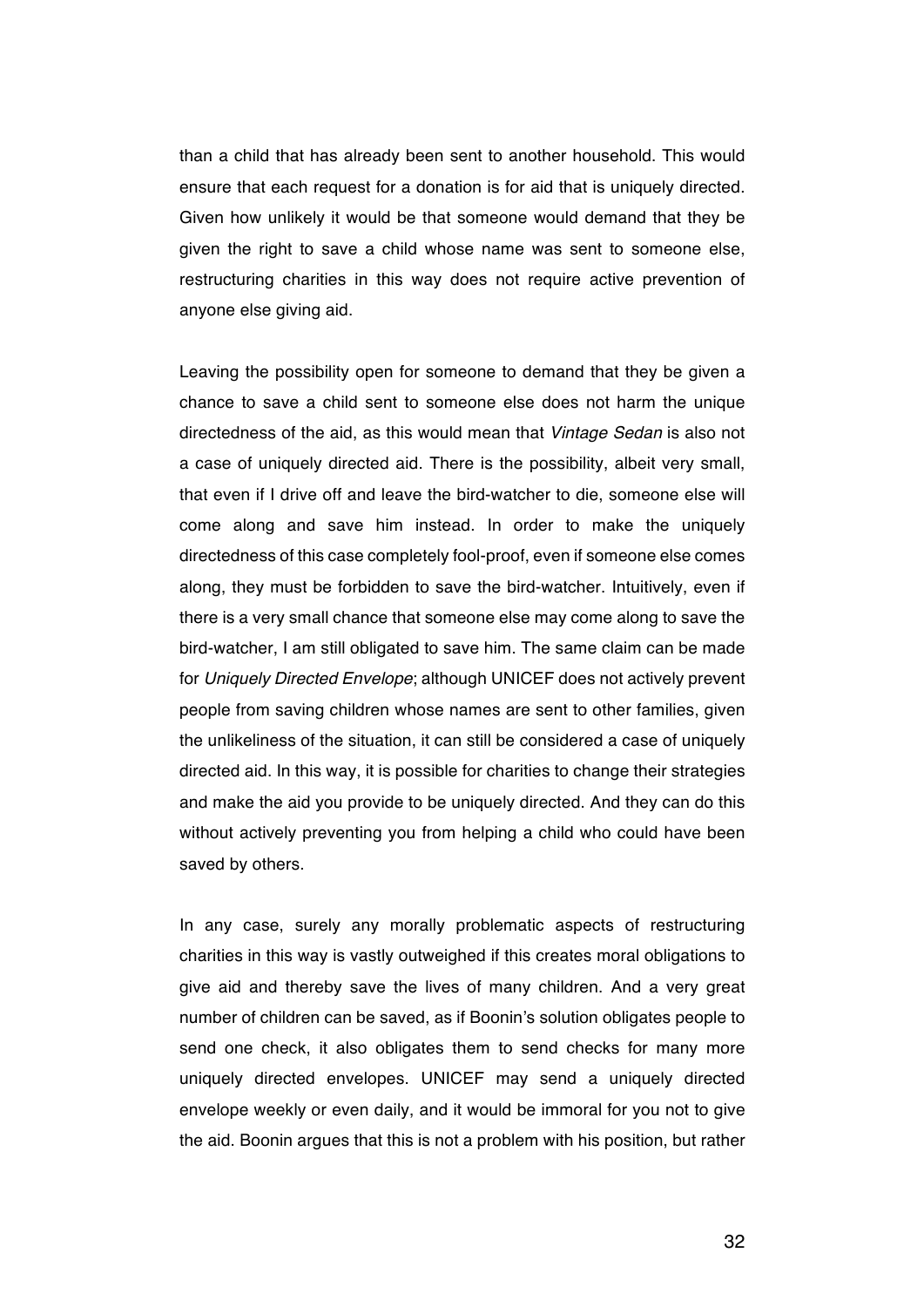with the belief that morality could never be this demanding. There is simply no reason, he claims, to assume that morality could never demand so much of us. Even so, Boonin is unable to simply sidestep the Demandingness objection by claiming it would be immoral for charities to change their strategies so that aid is uniquely directed. As we have shown, not only is it practicable, but it is also not as morally problematic as he says it would be because it does not require active prevention of helping children who could have been saved by other people.

#### *2.2.2 Contingency*

Another worry with Boonin's argument is that what I am required to do depends on contingent facts that are morally irrelevant, such as the way charities operate or the pool size from which my recipient of aid will be chosen from. I agree that contingent facts about the way charities operate can make a difference in whether I should donate to that particular charity or not. However, it is strange that the uniquely directedness of the aid, which makes absolutely no difference from an impersonal point of view, makes all the difference between whether I am obligated to give at all. For instance, if a charity plans on flushing my money down the drain, I should not donate to that charity, but my obligation to give aid still remains. If the effectiveness of a charity is a contingent fact that makes a difference, we would expect it would generate a reason to find a more effective charity, not relieve us of the obligation altogether. With Boonin's solution, however, the mere way in which charities distribute their assistance is the determining factor of whether we have an obligation to give aid, and this seems altogether strange.

It also means that whether the poor have rights to assistance depends on how charities operate as well. Whether you agree or not that the poor have a right to aid, it is a worrying implication that the very existence of such rights depends on how charities distribute their assistance. As we said before, according to Boonin, B has a right to A's assistance if A can prevent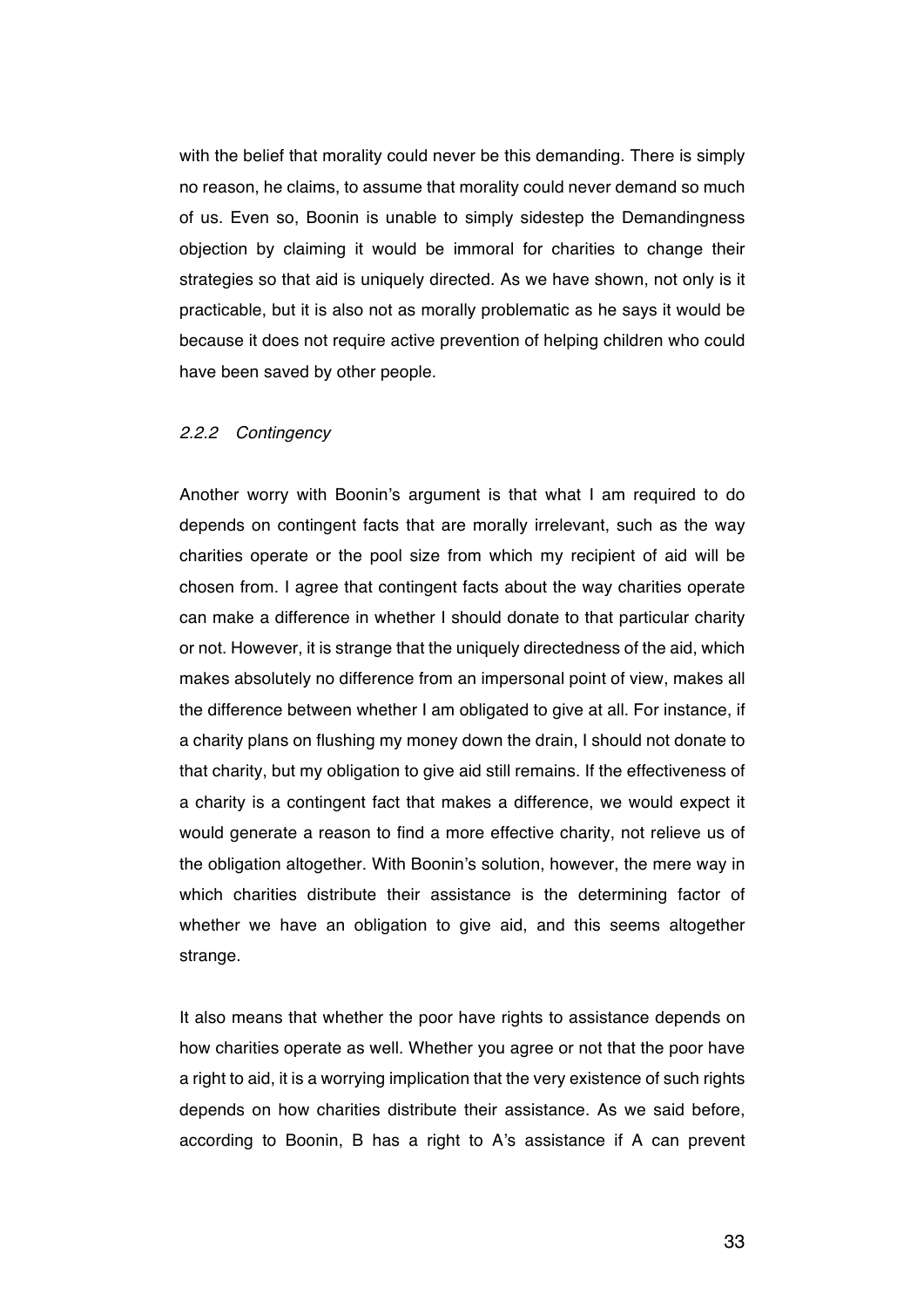something very bad from happening to B without incurring any significant cost to himself or imposing any significant cost on anyone else. Under his broadened account of unique directedness, we can allow that B has a right to A's assistance if A can greatly reduce the risk of something very bad happening to B. The problem is that whether A's assistance will greatly reduce B's risk of something very had happening to him depends on the way the aid is distributed. With the current way charities are run, no-one has rights to assistance that they could legitimately claim because the reduced risk to any particular individual is negligible. But by making changes to structure of charities to make aid uniquely directed, this would suddenly give people rights of assistance where none had existed before, and therefore create strong obligations to give where there was none, equal to that of rescuing a dying bird-watcher or saving a child drowning in a pond. It seems problematic that the existence of rights of assistance could depend on such contingent factors.

It is not merely the demandingness of the implications of Boonin's solution that is the issue, but rather that the demands of morality depend on the mere manipulation of the way charities operate. Depending on whether charities change their method of distributing aid, I can have either no obligations to give to charity, or extremely demanding obligations to give until the loss of \$100 is too much for me that I would not even save an injured bird-watcher. This is especially strange as from an impersonal perspective there is no difference between *Envelope* and *Uniquely Directed Envelope*. If I give \$100, the life of a child somewhere in the world will definitely be saved. Why is it that a particular child to whom the aid will be directed must be determined before I am obligated to give?

Say a murderer has kidnapped 1,000,000 children. He will detonate a bomb that will kill all of them, but agrees to hand over one child if you pay him \$100. However, the child will be chosen at random by the murderer. For each child, until the murderer picks out which child to release, paying \$100 gives each child a 1 in 1,000,000 chance of survival, which according to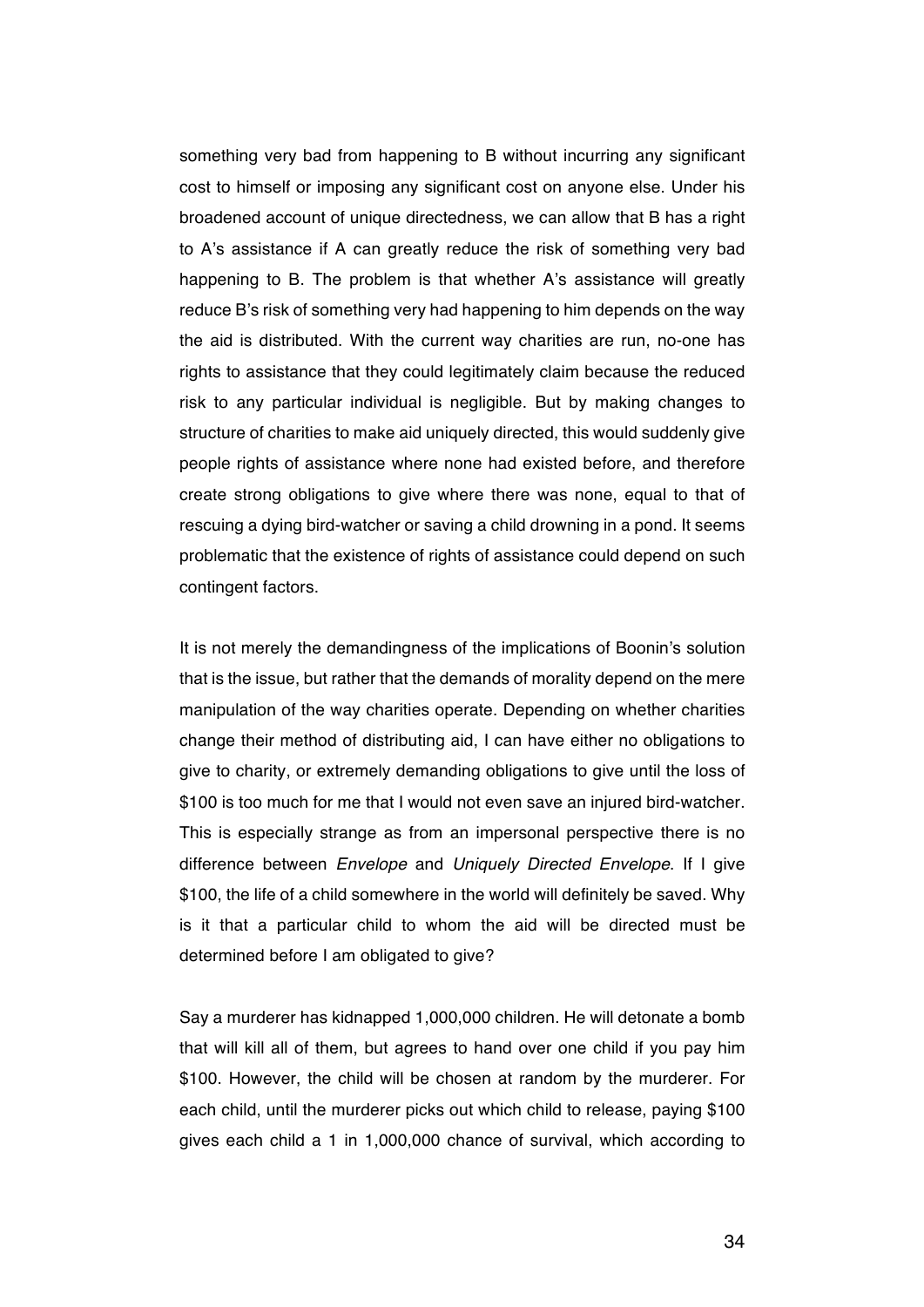Boonin, you are not obligated to give because it is not uniquely directed aid. Not one of the 1,000,000 children have a right to assistance that he or she could legitimately claim on you, and so if all other things are considered equal, it would not be immoral of you to walk away without paying \$100. This goes against our moral intuitions. It does not matter that I do not know which child I will be saving by giving \$100 because the child is yet undetermined. What matters is that in giving the ransom money, I am able to save the life of one child at the cost of \$100, and so I should do so.

For Boonin's solution to create an obligation to give \$100 to the murderer, there needs to be more negotiation. The murderer must decrease the pool of children from which he will pick out the child to release. If it is sufficiently decreased, say to a pool of five, it would then be immoral for me to not pay \$100. Say the murderer claims that he will choose the lucky child out of those children who have a twin, vastly reducing the pool size to five. As it would be wrong for me not to give the five children a one in five chance of survival, I am morally obligated to pay the ransom money of \$100 to save one of them. It is extremely counter-intuitive that what I am required to do and the children's right to assistance depends on how the murderer will pick out which child to save.

Boonin's claim that numbers make a difference in what we are required to do is not only a "surprising" implication of his solution, as he says; it is one that goes against our moral intuitions. When there are more suffering children, we feel a greater need to provide aid, not less. For instance, when we hear news of catastrophic events, natural disasters that have affected millions of people, we feel a greater need to provide aid, than if we hear news that it affected only 10 people. We feel a stronger obligation to give when the situation is graver, not less, because the situation requires more people to contribute to alleviate the problem.

*2.2.3 Revising cases*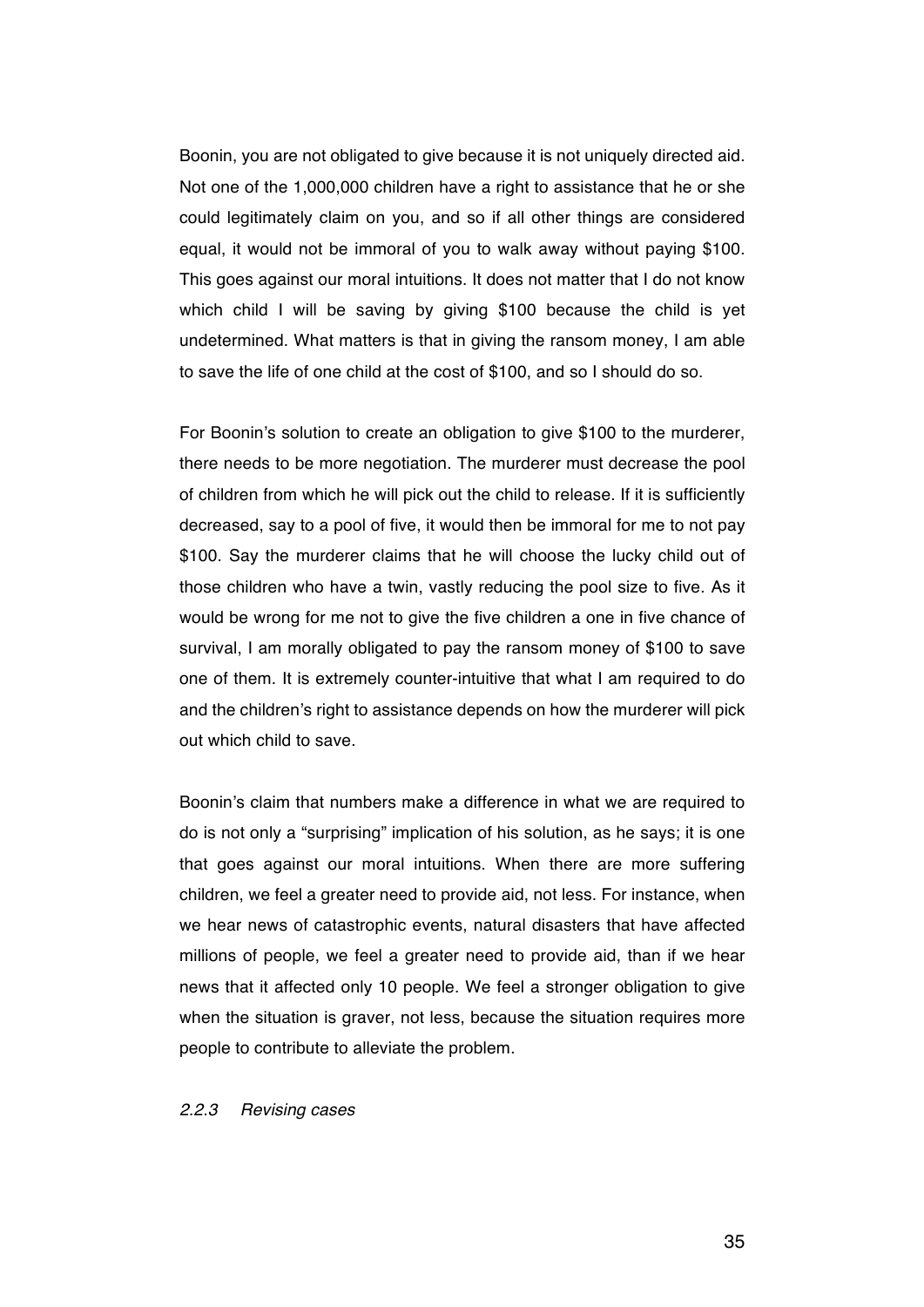Finally, we can revise cases to show that even when aid is not uniquely directed, we are still required to give aid. For instance, there are cases where there is uncertainty regarding whether your action will actually save someone. This would be a case where condition one does not hold, "if P does A, then Q will not suffer a serious loss". With Boonin's broadened account of unique directedness, he allows that if there is a sufficiently great difference in the probabilities, we are obligated to provide the aid, and not if that difference is low. This is his reasoning to argue that we have no obligation to provide aid in the case of *Envelope* but we do in *Russian Roulette*.

We can alter the *Vintage Sedan* case so that the aid you provide is not uniquely directed even on Boonin's broadened account. Our intuitions, however, show that we are still obligated to offer assistance even if the aid is not uniquely directed. Consider the following altered case where the birdwatcher is so heavily so that there is a high chance that even if you do give him a ride, he is likely to die on the way to the hospital:

*Doctor's Vintage Sedan*. The owner of the Vintage Sedan is a doctor and she stumbles across an injured bird-watcher. After checking his vitals, she correctly concludes that if she rushes this man to the hospital there is a very slim chance that he is able to make it.

This altered *Vintage Sedan* case is not a case of uniquely directed aid because there is not a sufficiently great difference between the probabilities of the bird-watcher suffering loss due to the doctor's action or inaction. If the doctor leaves the bird-watcher on the road, he will face certain death. If she gives him a ride to the hospital, she will be able to reduce that risk of death by a very small amount (say the bird-watcher has a one in ten million chance of survival). As Boonin claimed earlier, if you can reduce the chance of the bird-watcher suffering from a heart attack from a four in ten million chance to a three in ten million chance by giving him a ride, you have no moral obligation to do so. The *Doctor's Vintage Sedan* is identical to such example in that the reduction in the probability of the bird-watcher facing immanent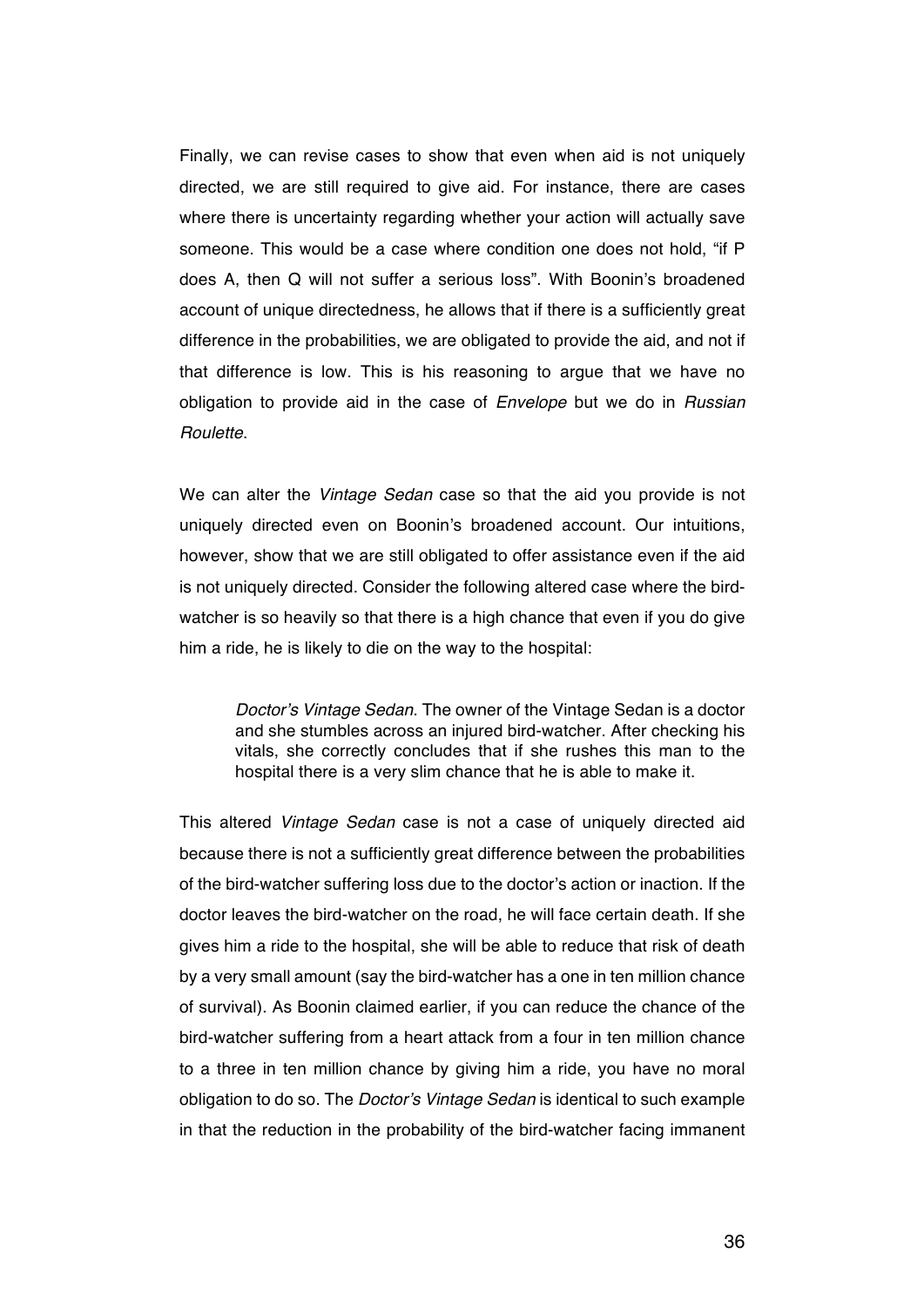death by your aid would be the same. So, according to Boonin, you are not morally required to give the dying bird-watcher a ride in your sedan if it is likely that he will not survive.

However, I believe this goes against our moral intuitions. I think most would agree that in this case, the doctor is morally obligated to take the birdwatcher to the hospital, at the cost of \$100, even if there is high chance that he won't make it. It would be gravely wrong for the doctor to leave him to die because his slim chance of survival is not worth the damage to her vintage sedan. Under Boonin's definition of what it means for aid to be uniquely directed, the *Doctor's Vintage Sedan* is not a case of uniquely directed aid, and so this is not what makes it obligatory to attempt to save the life of the bird-watcher.

In order to account for our moral intuitions regarding this case, we could broaden the account of unique directedness further to say that even if the difference in probabilities is low, we are obligated to provide the aid. But of course, this then renders *Envelope* to also be a case of uniquely directed aid, which defeats the purpose of Boonin's solution. Alternatively, we could say that although the altered *Vintage Sedan* is not a case of uniquely directed aid, there is something else at play which creates an obligation to help him. After all, as Boonin says, his solution does not depend on the claim that unique directedness, and therefore rights to assistance, is the only thing that can make it wrong not to do an act that would provide aid. His solution depends only on the claim that unique directedness is sufficient (but not necessary) to make it wrong not to give the aid. The question remains as to what is different about *Doctor's Vintage Sedan* and *Envelope* which creates an obligation to help in one case but not the other, if it is not the uniquely directedness of the aid.

Yet another way in which the aid you provide fails to be uniquely directed would be when condition two is violated, "if P does not do A, then Q will suffer a serious loss". This would be a case where there is someone else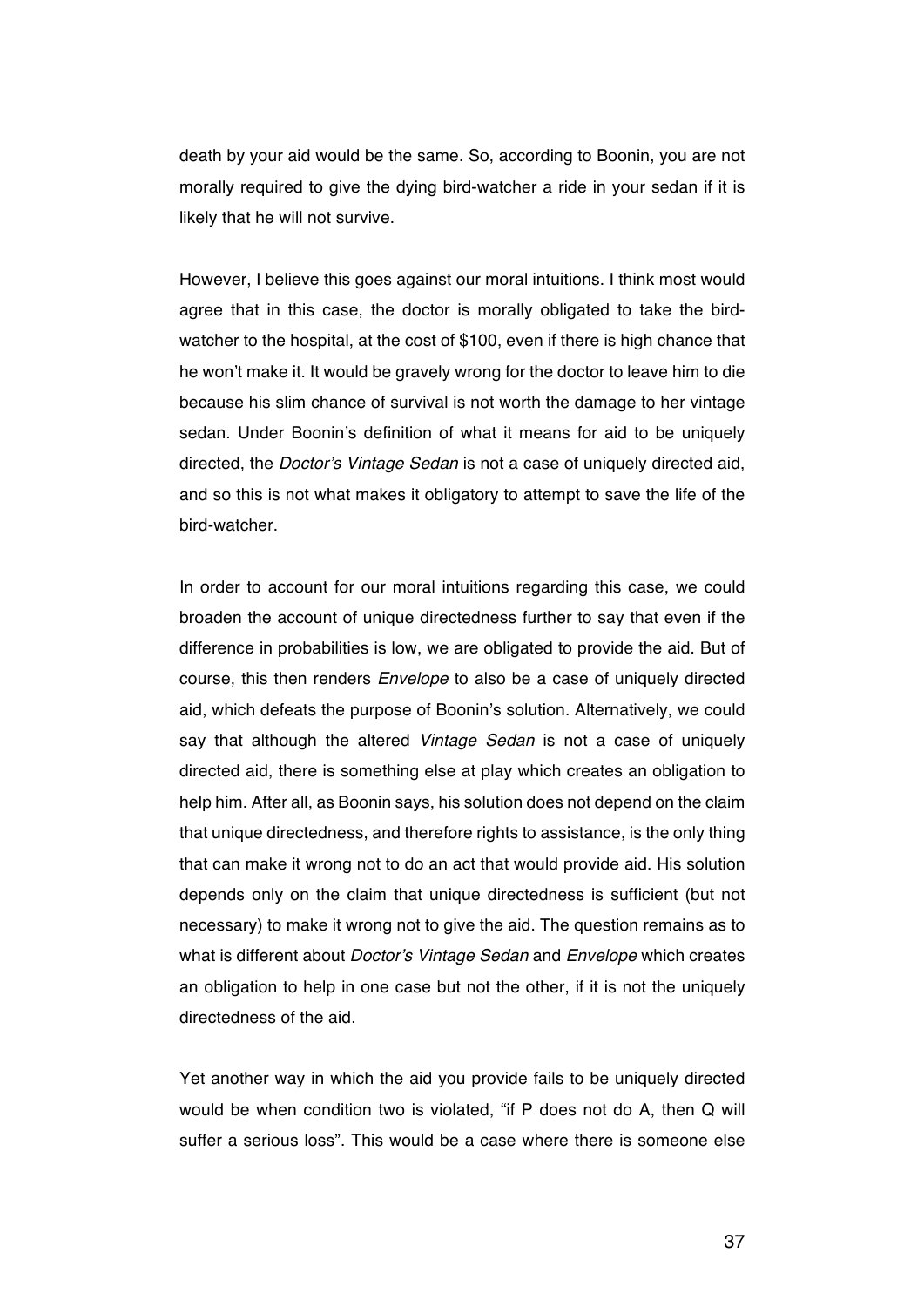who can and will provide the aid if you fail to do so. We saw before that Boonin's account for the uniquely directedness of aid may allow for the slim possibility that someone else may provide the aid, but what if we again alter the rescue cases so that the probability of someone else helping is high or even 100% certain? For instance, consider the following case:

*Compassionate Colleague*. You are walking past a drowning child in a pond. You are wearing expensive clothes that would cost \$100 to replace if you jump into the pond to save the child. Reluctant to do so, you look around to see if there is anyone else who can save the child instead, and in the distance, you see a colleague of yours. You know that she is an incredibly compassionate person, and would not pass the child by. You calculate that given the child has not yet gone fully under, she would reach the child in time to save his life. Even if you ignore the drowning child, it is certain that the child will be saved.

In this case, even if you do not offer assistance, it is certain that the child will not suffer a loss, thus violating condition two of Boonin's account of unique directedness. The aid which you could provide is not uniquely directed aid. However, most would agree that it would still be immoral to walk past the drowning child, even if you are certain that the child will live. Again, if it is not the uniquely directedness of the aid that creates an obligation to help in this case, what is different about this compared to Envelope?

These two cases, *Doctor's Vintage Sedan* and *Compassionate Colleague*, show that there will be many situations in which you are morally required to provide aid even when the aid is not uniquely directed. Although this does not defeat Boonin's argument that the unique directedness of aid is a morally relevant factor, it shows that it is not the morally relevant factor that is present in these cases.

This is further demonstrated by the fact that our intuitions regarding *Vintage Sedan* and *Uniquely Directed Envelope* are different. According to Boonin's solution, the *Vintage Sedan* case is exactly like the case of the *Uniquely*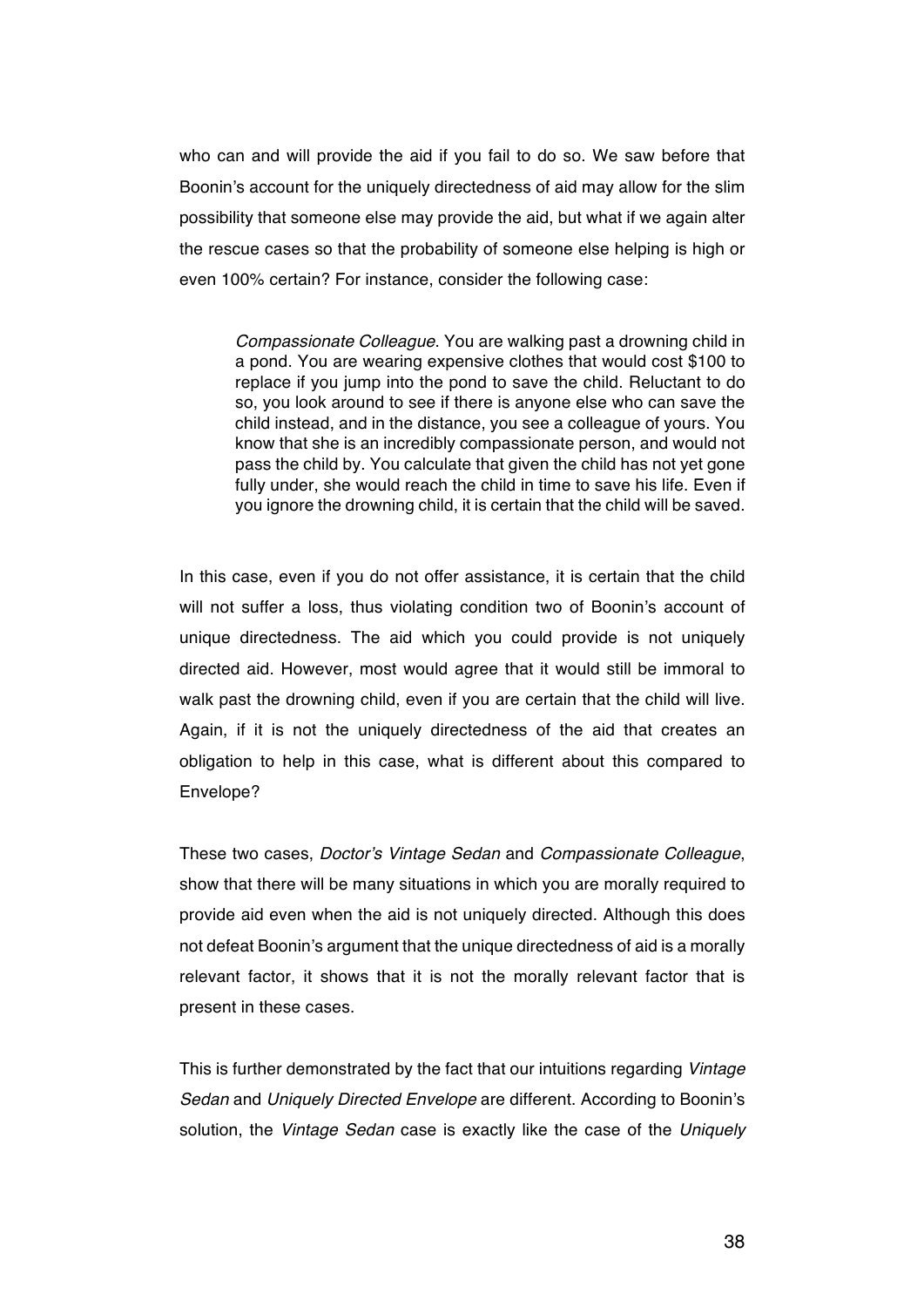*Directed Envelope*. In both cases, you are providing uniquely directed aid, saving one life at the cost of \$100, and moreover, in both cases you are the only person who can provide the aid. Both from an impersonal perspective and a personal perspective, the cases are identical and each person can legitimately claim a right to assistance. But suppose that you only have the choice between saving one person. I still feel that you ought to save the birdwatcher over the child in *Uniquely Directed Envelope,* and it seems that this difference in our moral intuitions cannot be explained by mere the unique directedness of aid. The difference in our intuitions regarding *Vintage Sedan* and *Uniquely Directed Envelope* show that we need something other than the unique directedness of aid to explain this difference.

Although this is less intuitive, I think that when faced with the altered *Vintage Sedan* case where it is likely that the bird-watcher will die even if you try to save him, or the *Compassionate Colleague* case where even if I don't try to save the child the child will be saved, we ought to save or at least try to save the birdwatcher and the drowning child over sending \$100 to UNICEF in *Uniquely Directed Envelope*. This suggests that it is not the uniquely directedness of aid that grounds moral obligations to assist in the first place.

### **2.3 Conclusion**

In this section, we have examined Boonin's initially promising solution to Unger's Puzzle, that the morally relevant difference between famine relief and emergency situations is the unique directedness of the aid. It was argued that his solution is unsuccessful, as further revisions of the cases he provides show that it is not the unique directedness of the aid which determines our intuitions, suggesting that there is something else that grounds stronger moral obligations to assist in emergency cases in comparison to cases like *Envelope*. If Boonin is right that it is the unique directedness of aid that creates obligations in *Vintage Sedan* but not in Envelope, our obligations to offer aid in *Uniquely Directed Envelope* would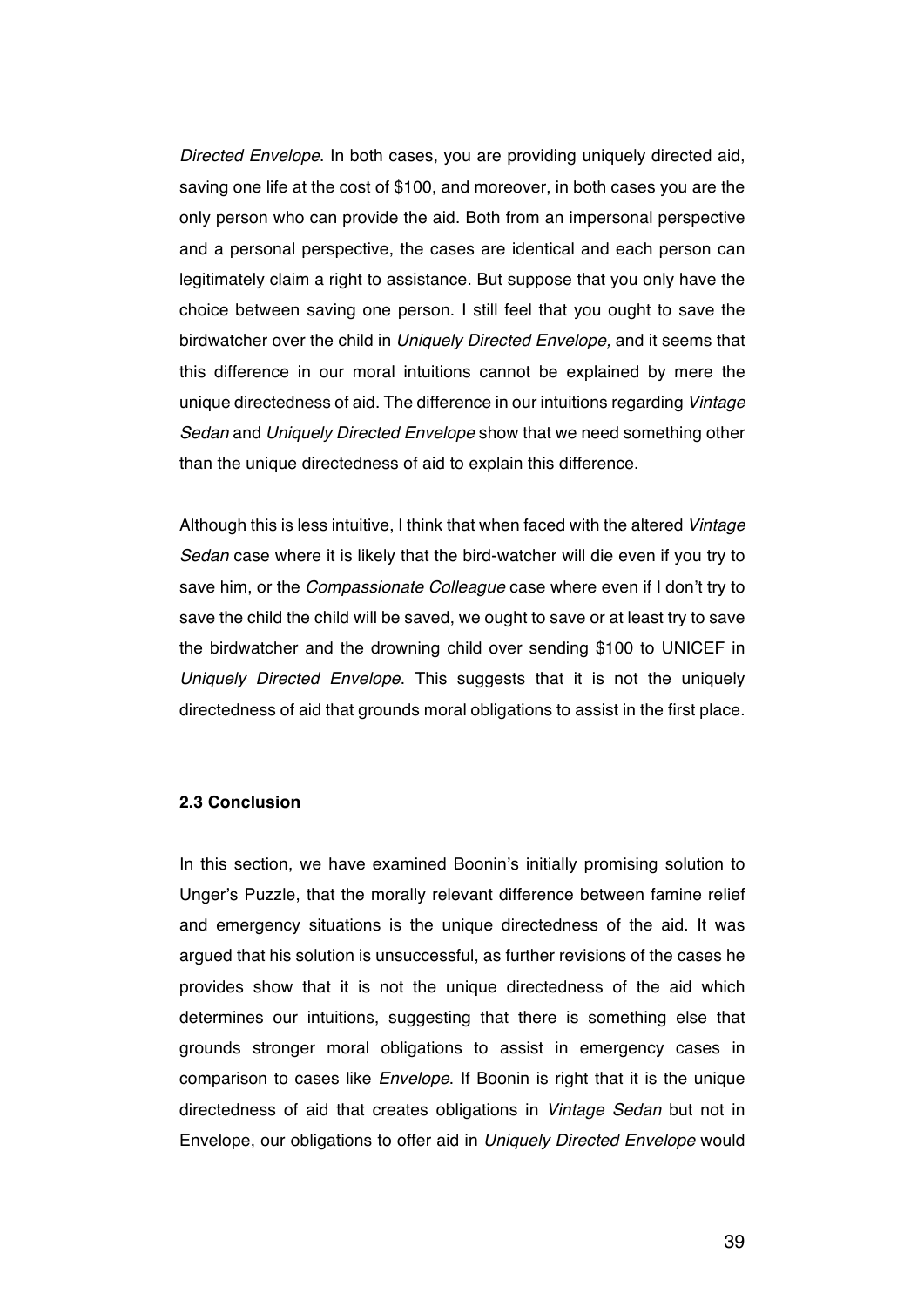be equivalent as in *Pond*. However, our intuitions go against this. We feel that there is something wrong if morality dictates that it is okay to walk past a drowning child in order to save a distant stranger. Our intuitions say that when faced with only one option, we ought to save the drowning child over a distant stranger, even if both involves aid that is uniquely directed.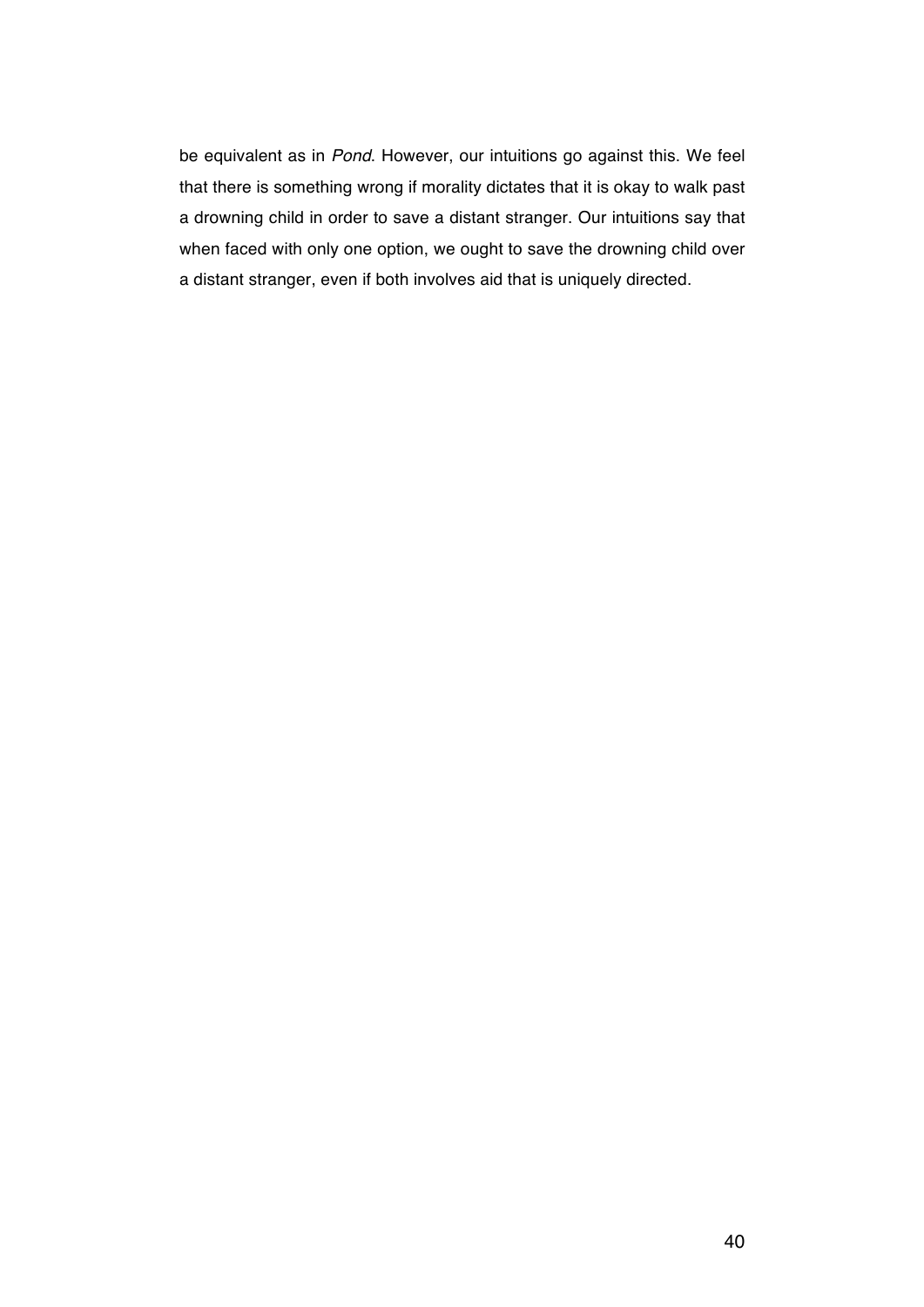# **Consequentialist Solutions to the Puzzle**

Classical act consequentialism is the claim that an act is morally permissible if and only if it has better consequences that those of any available alternative. Agents are morally required to do the act that maximises the overall good, regardless of the sacrifices to themselves. This view endorses Singer's Strong Principle of Beneficence, that "if it is in our power to prevent something bad from happening without thereby sacrificing anything of comparable moral significance, we ought, morally, to do so."<sup>19</sup> As we examined in a previous chapter, Unger presents this as a puzzle about our different intuitions regarding providing assistance in emergency situations and charitable giving. Although both Singer and Unger do not rely on consequentialist moral theory to argue for strong duties of beneficence, the implications are the same; the affluent are required to give all their wealth to the cause of poverty alleviation until they reach the level of marginal utility  $$ the level at which, by giving more aid, they would be causing as much suffering to themselves as they would alleviate by their giving.

Philosophers have come up with different versions of consequentialism which depart from classical act consequentialism, in an attempt to lessen the demands that a consequentialist moral theory makes. These different versions attempt to make room for personal projects and commitments, and may also provide a solution to Unger's puzzle regarding our different intuitions, even though they are not directly intended to do so. This chapter will examine the implications of three versions of consequentialism with regards to the demands of beneficence: Scheffler's Agent-Centred

<sup>19</sup> Singer, p. 231.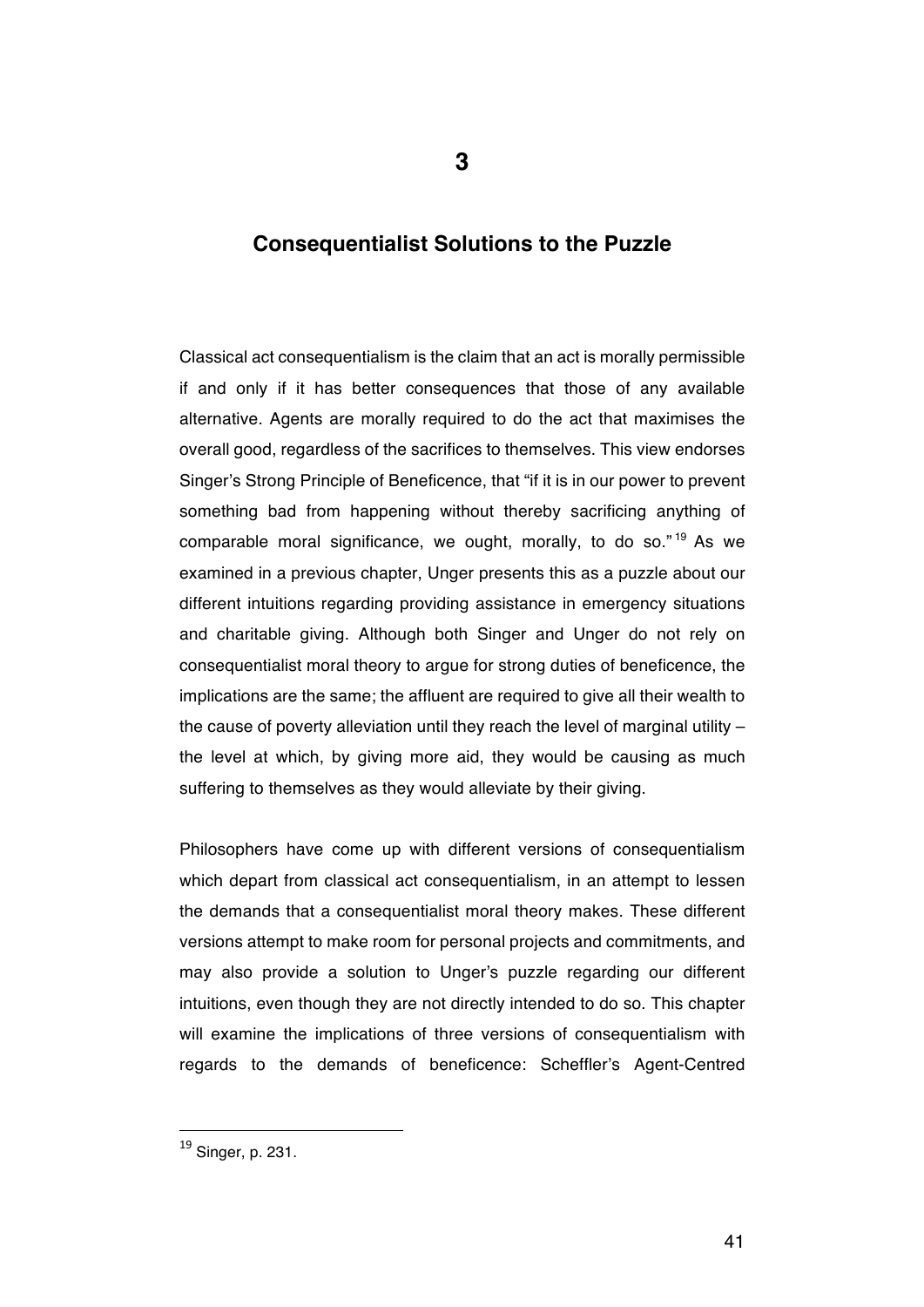Prerogative, Railton and Parfit's consequentialism, Rule and Collective consequentialism.

### **3.1 Scheffler's consequentialism**

### *3.1.1. The agent-centred prerogative*

In *The Rejection of Consequentialism*<sup>20</sup>, Samuel Scheffler offers a hybrid theory of morality, proposing what he calls *the agent-centred prerogative*. In response to Bernard Williams' concern that consequentialism's pursuit of the overall good alienates us from the pursuit of our own projects and interests, Scheffler's agent-centred prerogative is an attempt to combine consequentialism with a special status granted to the agent's own personal point of view. Scheffler justifies introducing the agent-centred prerogative by arguing, broadly, that the importance of the personal perspective is distinct from the impersonal perspective. Although he does think that morality should have an impersonal aspect, the agent-centred prerogative is needed because the most appropriate moral perspective is the one that is agentcentred, rather than impartial.

The agent-centred prerogative permits the agent to give greater weight to their own personal interests than to the interests of other people taken as a whole, deviating from the impartial, agent-neutral act consequentialist goal of producing the optimal outcome. This, in effect, gives the agent some degree of control over whether she ought to respond to the needs of others or pursue some project of her own, as in some situations the disproportionate weight of the agent's interests will outweigh the impersonal value of her actions. For example, an agent-centred prerogative might allow the agent to assign ten times the amount of value to her relationship with

<sup>20</sup> Scheffler, S. 1982. *The Rejection of Consequentialism*. Oxford: Clarendon Press.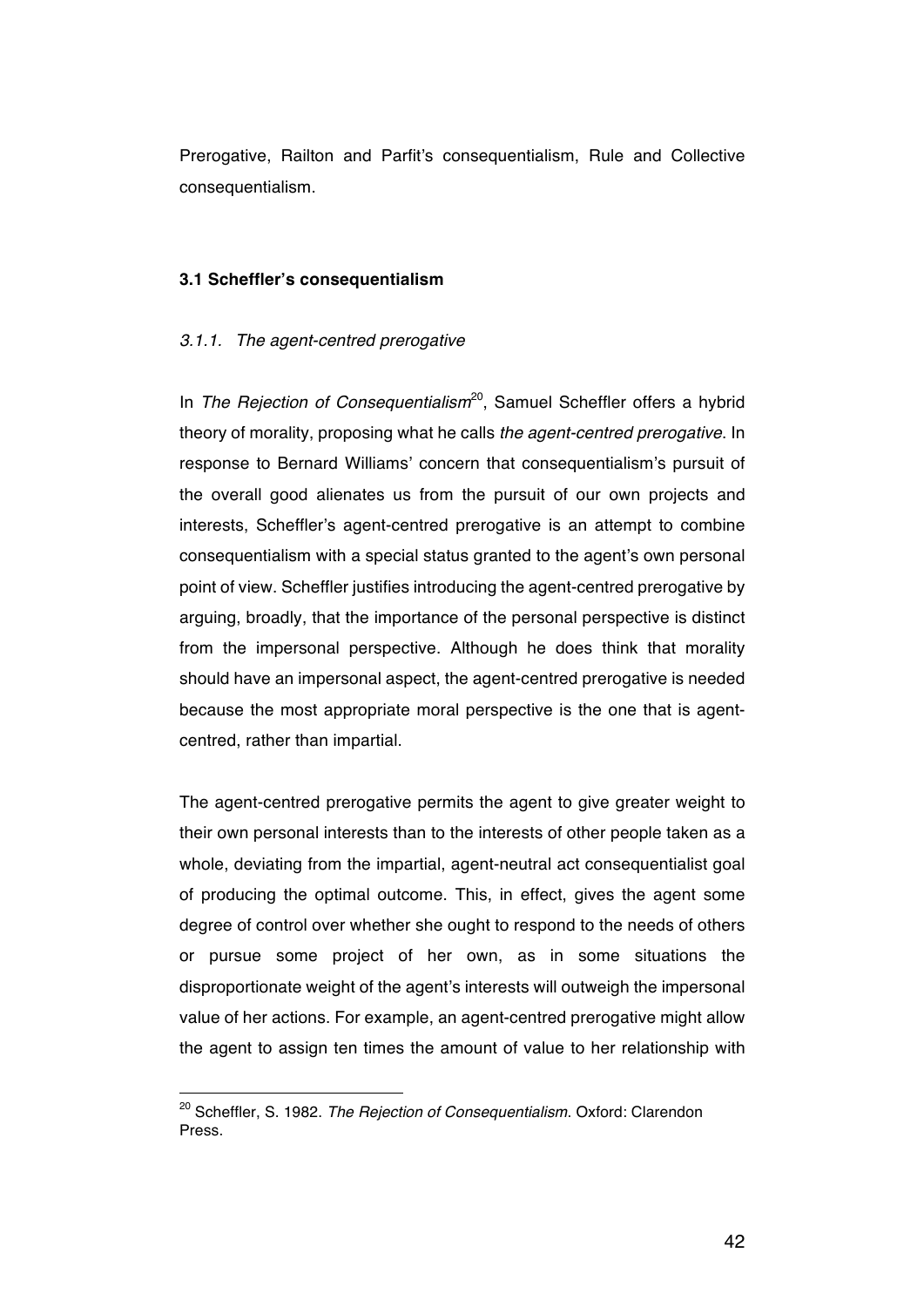her spouse than what would be assign from an impartial point of view. This would mean that the agent is allowed to favour the interests of her spouse over the lives of ten people.

One thing to note is that the weight an agent is allowed to put on her own interests in proportion to the interests of others will generally need to be quite high in order for the agent-centred prerogative to achieve the objective of lessening the demands of beneficence. For instance, I must value my own projects a whole lot more than the interests of others, if I am to justify pursuing my own projects rather than alleviating the suffering of many in poverty. According to Scheffler, the agent is permitted to do less than the optimal act if the total net loss of doing this less than optimal act is more than M times as great as the net loss to her doing the optimal act. More formally, someone is morally permitted to perform her preferred act P if and only if there is no alternative act A such that A would produce a better overall outcome than P, as judged from an impartial standpoint, and the total net loss to others from doing P rather than A was more than M times as great as the net loss to her of doing A rather than P, where M is a morally allowed ratio that each agent can give to her own interests rather than to the interests of others $^{21}$ .

Scheffler does not give a specific value for the weighting factor *M*, and it is not certain just how high it would have to be in order to reject Singer's Strong Principle. However, one thing is certain: it would be morally reprehensible to use the agent-centred prerogative to reject Singer's weaker claim: "if it is in our power to prevent something bad from happening, without thereby sacrificing anything morally significant, we ought, morally to do it<sup>"22</sup>. If something is morally insignificant for the agent, for her to choose that over saving the life of another human being, and for the agent-centred prerogative to allow this, the weighting factor must be astronomically high. So, while Scheffler's agent-centred prerogative may allow room for interests

 $^{21}$  Ibid, p. 378.<br> $^{22}$  Singer, p. 231.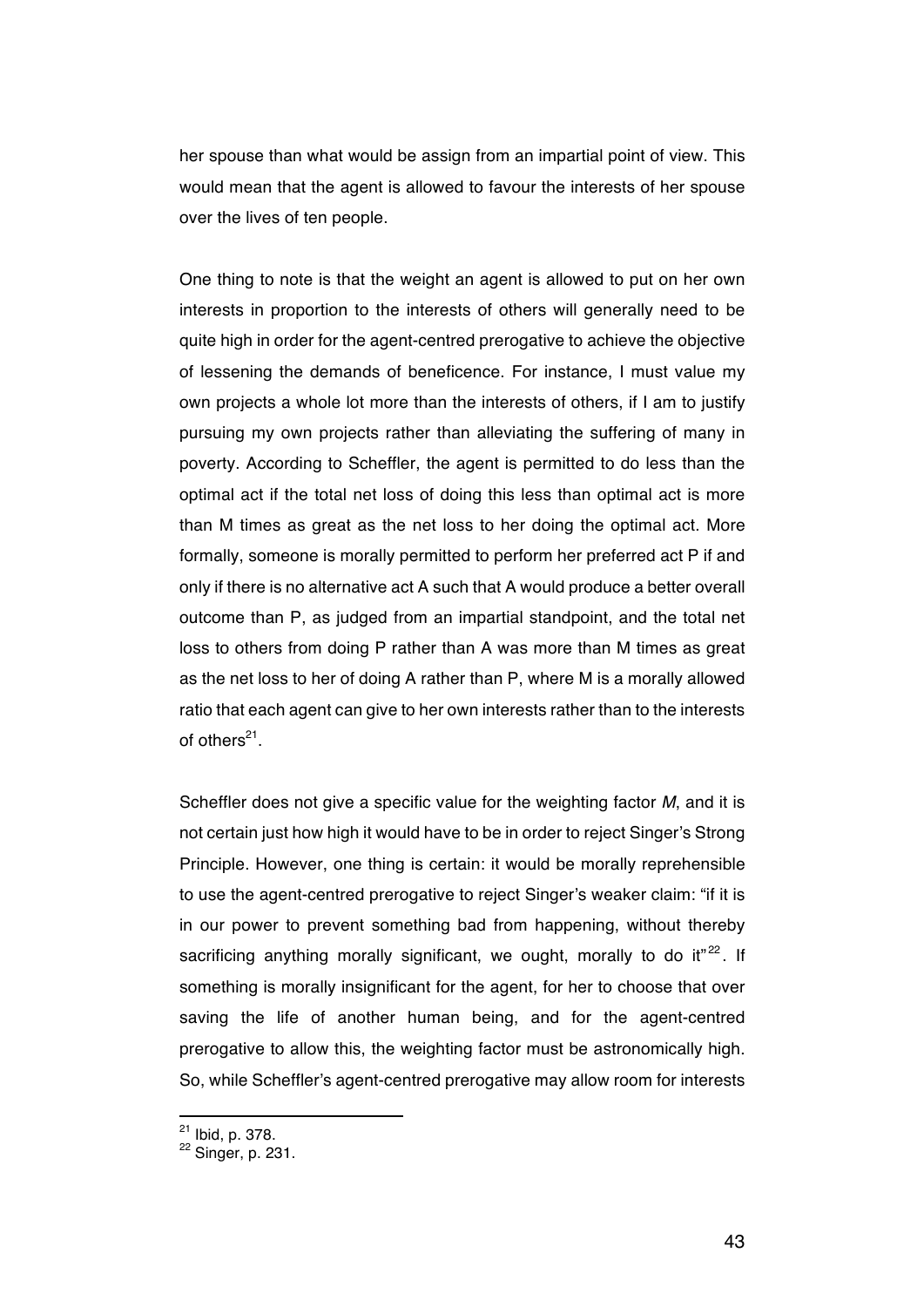that already hold great value in the life of the agent, it would still be morally impermissible to value insignificant things over and above the interests of others.

For the agent-centred prerogative to match up with our moral intuitions regard emergency cases such as *Pond* and *The Vintage Sedan*, the weighting factor cannot be too high. We need the prerogative to say that when we are faced with such situations, morality requires you to offer aid to the person in need. The insignificant costs to you, like your clothes or your car, cannot outweigh the costs to the beneficiary even when multiplied by the weighting factor. The problem is, if this weighting factor is low enough to capture our intuitions about emergency cases, it will create the same obligation to give aid in cases like *The Envelope*. If the agent-centred prerogative deems it impermissible for me to value my expensive clothes over the life of a child, refusing to send \$100 to save the lives of many children will definitely be morally impermissible. So, Scheffler's version of consequentialism is not adequate to solve Unger's puzzle as the agentcentred prerogative on its own is not enough to explain why our intuitions differ between emergency cases and famine relief.

One thing it does do is it considerably lessens the demands of beneficence in comparison to a strict act-consequentialist view. There will be a limit to the sacrifices that the agent is required to make, and she will sometimes be permitted to favour her own interests even at the expense of the greater good. Projects and commitments which hold great value in our life will take priority over providing aid to others. However, the implications of Scheffler's version of consequentialism may still be regarded as very demanding by the affluent. As we said before, while Scheffler's agent-centred prerogative may permit some space for personal interests that are already of great value in the life of the agent, it would still be morally impermissible to value things that are insignificant over and above the interests of others.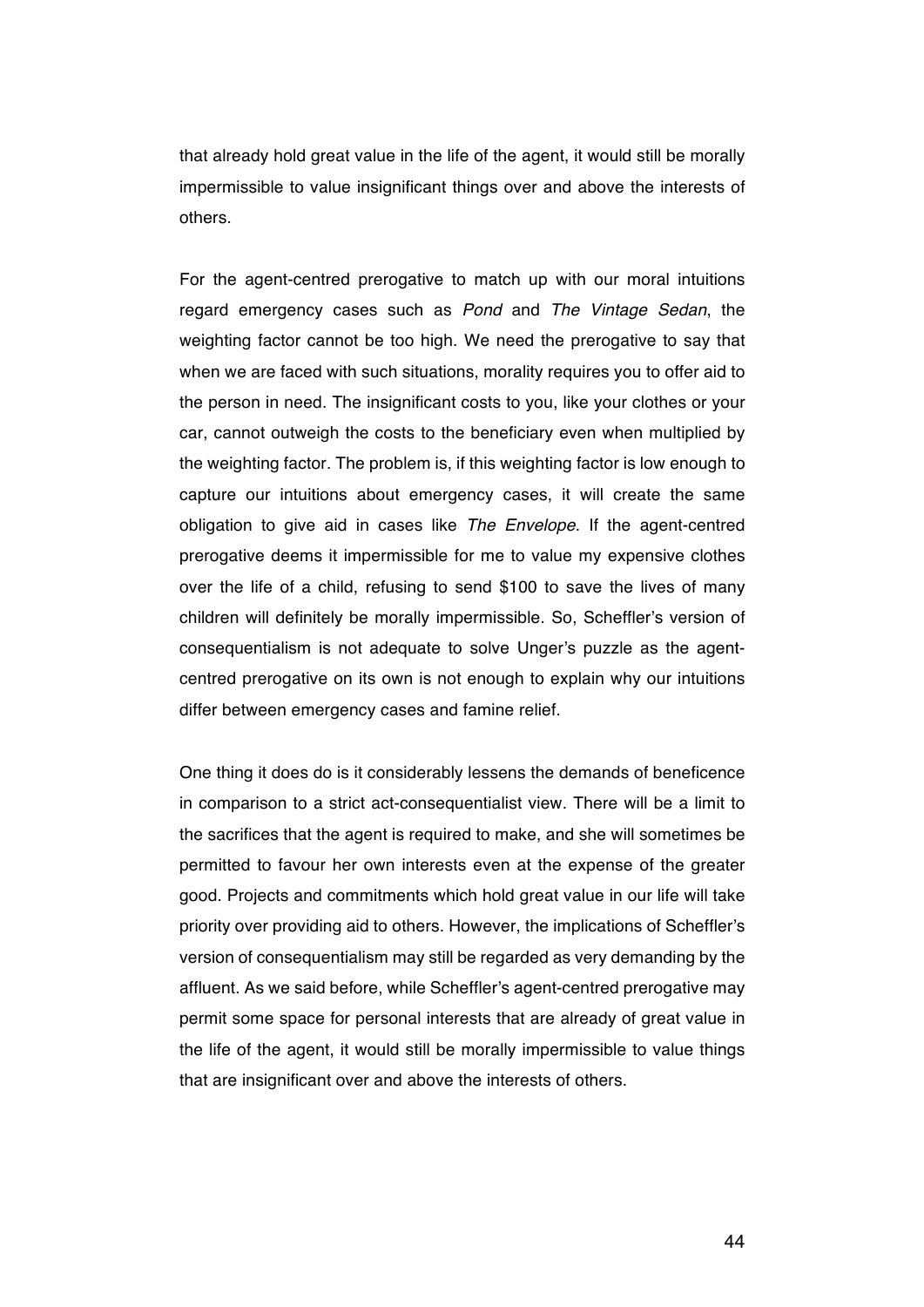Spending money on insignificant leisure activities that you can go without doing, buying bottled water when you have access to drinkable water, or, for that matter, any other luxury item which you do not highly value in your life, all these things would be morally impermissible in the face of global poverty. For instance, say that I want to watch a movie at the theatre. From an impartial perspective, I could do a lot more good by sending the money to famine relief, potentially preventing the premature death of someone. Although I would enjoy watching the movie, it adds little value to my life. I could do without watching the movie; it would not affect me in any significant way. The agent-centred prerogative cannot permit me to watch the movie, as the weighting factor cannot be too high for the reasons explained previously. So, although Scheffler's hybrid theory does not reduce us to giving until we reach the level of marginal utility, it does maintain very demanding obligations to alleviate poverty.

This is not necessarily a criticism of Scheffler's prerogative; it may be that this is the correct response, and morality *is* more demanding than our commonly held intuitions. To argue otherwise would be to embrace a more unintuitive position: "It is sometimes morally permissible to let others suffer great harms in order to secure incomparably small benefits for yourself" or "it is sometimes morally permissible to let other people die in order to secure more luxuries for yourself". However, it fails to solve Singer and Unger's puzzle regarding our different intuitions, and so it isn't clear that it makes the demands of beneficence much less demanding than classical consequentialism.

### *3.1.2 Psychological costs as a morally relevant factor*

A serious objection made against Scheffler's agent-centred prerogative is that it allows harming for self-interest. One of the objections made against classical act-consequentialism is that it permits us to cause harm in certain cases. If we are able to save many lives through the killing of one person, act-consequentialism would dictate that it would be right for us to do so.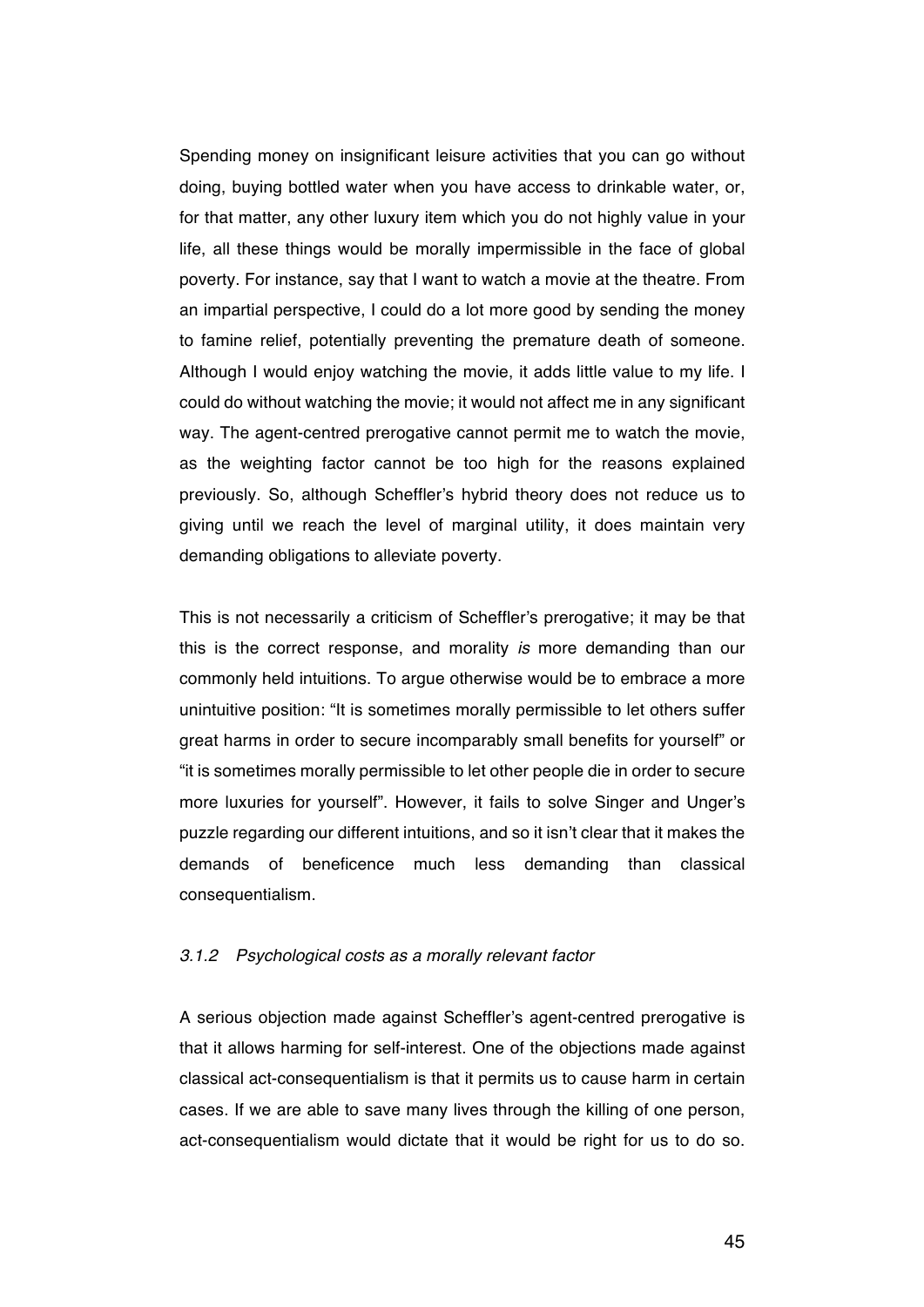Scheffler's agent-centred prerogative has worse implications than classical act-consequentialism because it not only permits agents to do harm for the greater good, but also permits agents to do harm in the pursuit of their nonoptimal personal projects for self-interest. This problem arises because Scheffler introduces agent-centred prerogatives without also introducing moral constraints.

This objection was raised by Shelly Kagan, who asks us to consider the following two cases: in the first case, I kill my rich uncle in order to inherit £10,000 so I can spend it on my personal projects. In the second case, I already have £10,000, so I spend it on my personal projects, rather than donating it to charity and saving someone's life<sup>23</sup>. Scheffler's view cannot distinguish between the moral permissibility of acts in these two cases; in both case I have given enough weight (that amounts to £10,000) to my personal projects that it grants me the desired agent-centred prerogative. If I am permitted to let someone die in order to pursue my personal projects, I must also be allowed to kill someone to do the same. So, this is worse than classical act-consequentialism which also allows some killing. Consequentialists only allow killing when it is necessary to bring about the best outcome, but Scheffler permits killing even when it produces a worse outcome than not killing. In other words, act-consequentialism does allow for harm, but only if it produces the optimal good, but Scheffler's view allows harm for a sub-optimal good, for self-interest.

Scheffler acknowledges that his theory cannot differentiate between various ways of pursing personal projects. However, he argues that there is difference in practice. Doing harm is different from letting harm happen, as it takes time and energy that could have been used in the pursuit of personal projects<sup>24</sup>. Letting a stranger die by failing to donate to charity does not

<sup>&</sup>lt;sup>23</sup> Kagan, S. 1984. Does Consequentialism Demand Too Much? Recent Work on the Limits of Obligation. *Philosophy and Public Affairs*, 13(3): pp.239-54. <sup>24</sup> Scheffler, S. 1992. Prerogatives Without Restrictions. *Philosophical Perspectives* 6, p. 380.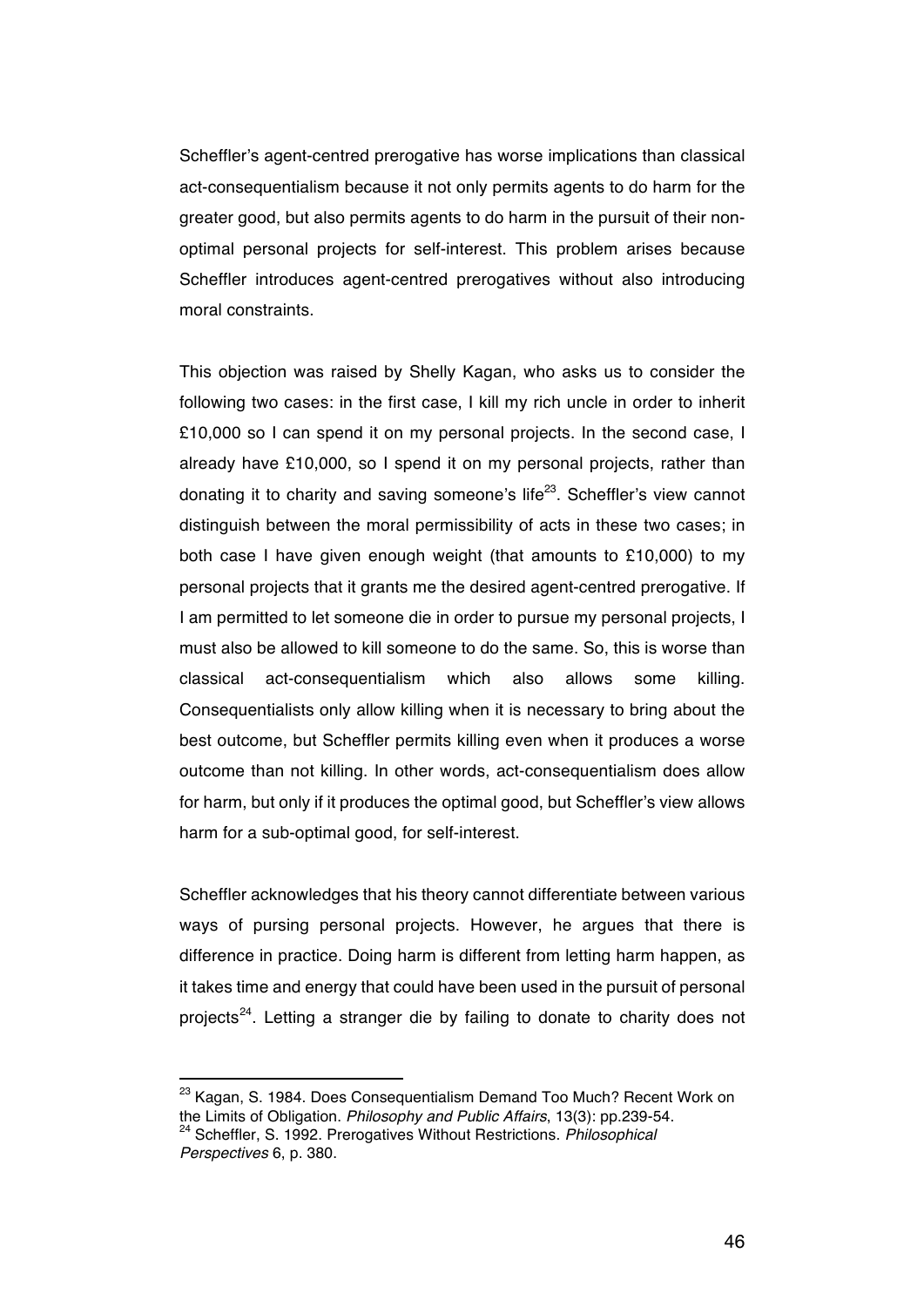require you to go out of your way; you can simply stay at home and work on your personal projects. However, killing the rich uncle will take active steps that will leave me with less time and energy to devote to my projects. Also, the act of killing comes at a great psychological cost to the self. The agent will suffer from guilt, self-loathing, 'profound distortions of personality and of the capacity to lead a fulfilling life<sup> $25$ </sup>. There is also the risk of getting caught and being put into prison. Due to these costs that come with committing murder, Scheffler argues that the pursuit of personal projects cannot outweigh the act of killing. Thus, while failing to donate is justified by the agent-centred prerogative, killing the rich uncle is not.

This line of argument might be made to solve the puzzle that Unger iterates: why we feel that it would be morally wrong to bypass someone in need, but not morally wrong to ignore a letter from a charity asking you to donate. Walking past a drowning child in a pond or an injured bird-watcher may not be the same as killing a rich uncle, but, arguably, the psychological cost of failing to provide the aid in face-to-face emergency situations is much greater, so the pursuit of personal projects cannot outweigh the act of walking away from someone in need. If we refuse to offer assistance in these emergency cases, although it may still be an act of letting die rather than killing, it will most likely have a profound impact on the agent's psychological state that does not come with ignoring letters from charities. There are several different factors between *The Vintage Sedan* and *The Envelope* which make it easier, psychologically, to not provide aid in the case of famine relief, such as experiential impact and physical distance. Although Singer and Unger dismiss these as morally irrelevant factors, they are loaded with psychological implications so that refusing to provide assistance comes at a cost to the agent. The agent who drives past the injured bird-watcher may be riddled with guilt and later come to regret driving away, incessantly wondering what happened to the bird-watcher, his pained face still vividly etched on her mind. So, these 'profound distortions of

<sup>25</sup> Ibid, p. 381.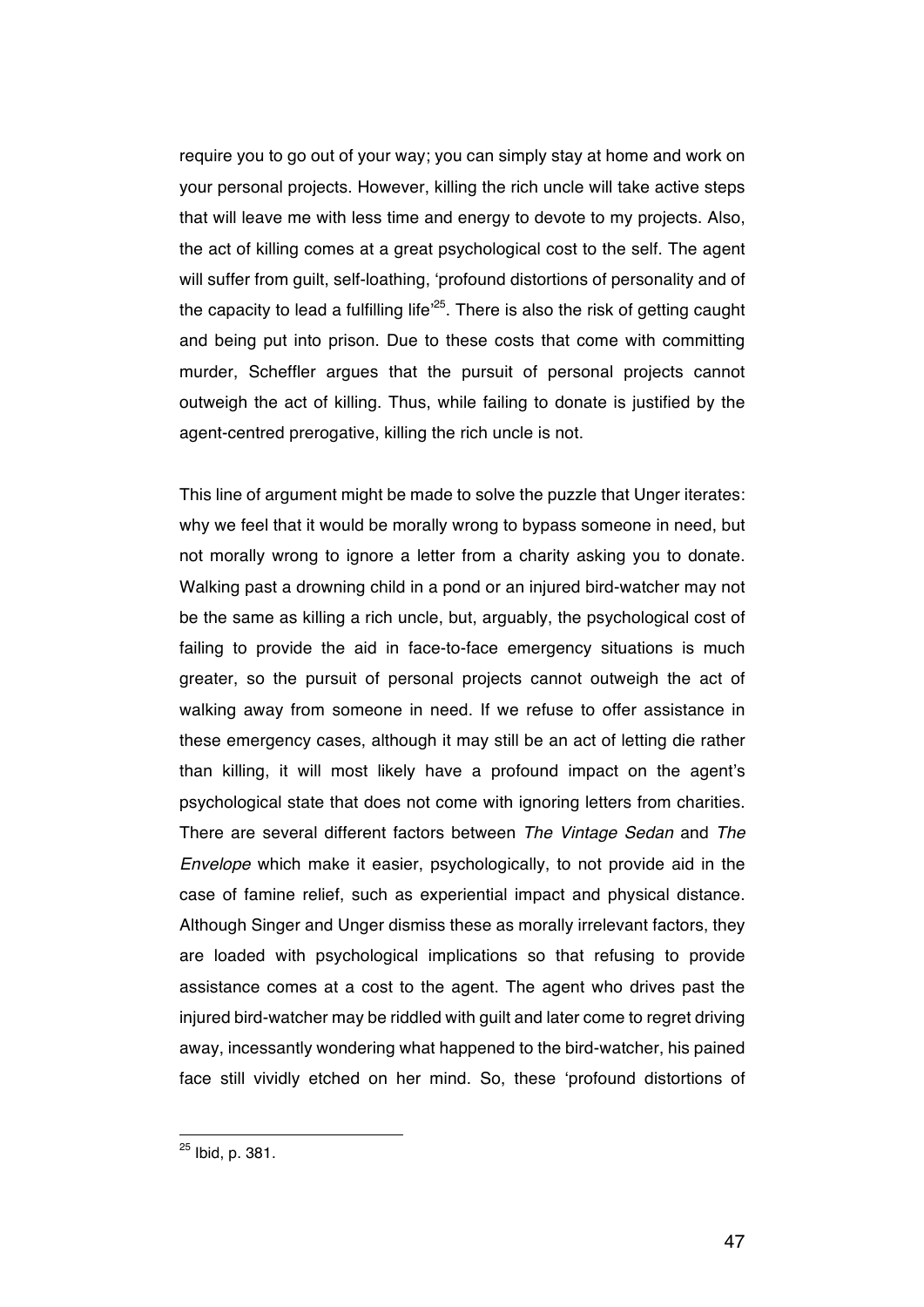personality and of the capacity to lead a fulfilling life' may also apply to the selfish vintage sedan-owner, as well as to the parricidal niece or nephew. Due to the costs that come with refusing to offer assistance in emergency cases, while failing to donate is justified by the agent-centred prerogative, walking away from immediate emergency situations is not.

It seems, however, to be a poor move on Scheffler's part to defend his theory by referring to psychological generalisations that do not apply to all agents. What if the agent simply does not care? There are people who are capable of committing heinous acts without feeling the slightest bit of remorse. Moreover, the agent who understands morality as it is according to Scheffler will not care more about killing her uncle than letting someone die, since she will know these things are morally on a par. Also, even if she did care, what if she considers that the benefits do, in fact, outweigh the costs? The agent may consider her personal projects to be of such importance that it is worth going out of her way to kill her uncle, worth the psychological implications and the risk of going to prison. With regards to emergency cases, the agent may consider her personal projects so important that it is worth the guilt she may feel in leaving the bird-watcher or drowning child to die. In that case, the agent-centred prerogative would both allow you to kill your uncle and walk away from the injured bird-watcher or the drowning child. Finally, it is highly unintuitive to say that the only reason why murder or leaving someone to die is wrong is simply because it is too costly. The moral difference between failing to give to charity and killing a relative is not just that murder is not worth it; there is a difference in the intentions and character of the agent which makes it a more awful act (although both may be morally impermissible). Similarly, with emergency cases, it is the intentions and the character of the agent in walking away from someone in critical danger which makes it a more reprehensive act than failing to donate to charity.

To sum up, we have examined Scheffler's version of consequentialism which attempts to lessen the demands that a consequentialist theory makes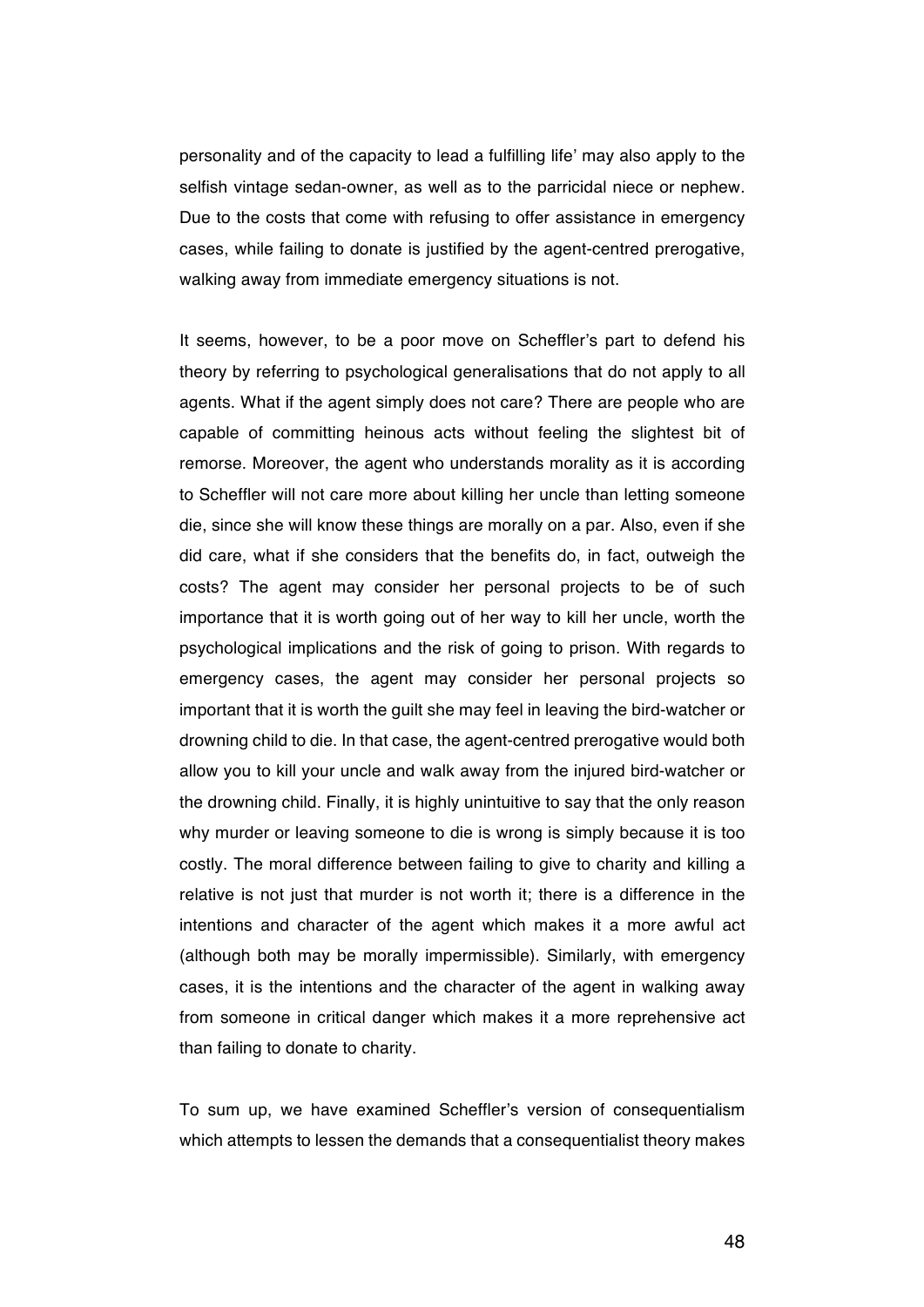by introducing agent-centred prerogatives. His hybrid theory, however, fails to solve Singer and Unger's puzzle because it fails to identify a morally relevant difference between cases like *The Vintage Sedan* and *The Envelope*. If the agent-centred prerogative deems it morally impermissible to ignore the injured bird-watcher, it must also make it morally obligatory to provide aid in the case of *The Envelope*. Although one may point to the psychological costs to the agent to claim that the agent-centred prerogative creates obligations to aid in *The Envelope* but not in *The Vintage Sedan*, I argue that is not an adequate justification. So, Scheffler's agent-centred prerogative is unable to provide a plausible solution to the puzzle because it cannot differentiate between the various ways of pursing personal projects. Regardless of whether we do have strong moral obligations to alleviate poverty, it is important that a theory is able to distinguish between and explain why murder and walking away from a drowning child is a morally worse act than ignoring an envelope from UNICEF.

#### **3.2 Railton and Parfit's consequentialism**

This need for a distinction between the different intentions of the agent leads us nicely onto Railton and Parfit's version of consequentialism, both of which take into account the intentions of the agent to validate why it is blameworthy to walk away from emergency situations but not necessarily so when we fail to donate to charity. Railton and Parfit attempt to defend consequentialism against the claim that consequentialism as a moral theory is self-defeating. Regarding the demands of beneficence, our attempts to make the outcome as good as possible by following Singer's advice may be self-defeating for the following reason: given that the demands of the world are limitless from the perspective of the individual, each of us would be required to give to charity until we reach the level of marginal utility. This would require that the affluent make drastic changes in their lifestyle; they would be unable to spend money on things that are not necessary for their subsistence as this could be used to produce a better outcome by sending it overseas to save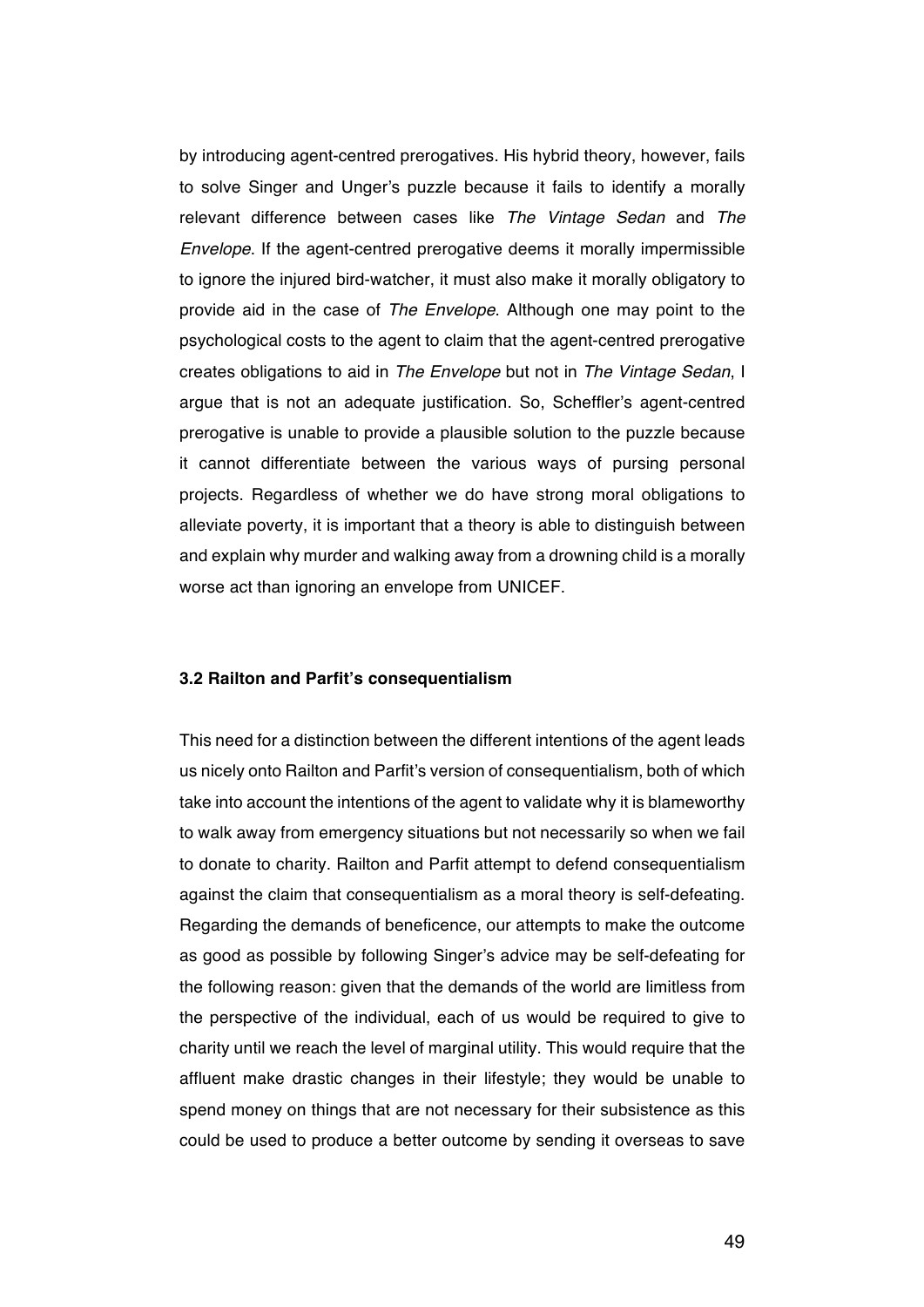lives. This would, of course, cause a lot of misery for many affluent people, so it may be that the actual outcome results in worse consequences overall.

One could argue that a world in which lives are saved at the cost of the affluent giving up their luxuries is not a bad state of affairs, and may perhaps be the best overall outcome possible. However, the implications of consequentialism run deeper than merely affecting the affluent on a material level. Consequentialism requires us to judge the rightness or wrongness of an action from an impartial perspective, where everyone's well-being has exactly the same moral weight. This means that we must be completely impartial in our treatment of people, ignoring the fact that we have a very strong tendency for partiality. Partiality is a precondition for relationships; our relationships with our family, friends and loved ones require that we put their interests over those with whom we have no relationship. Following classical consequentialism, then, would render relationships void, and this is a strong reason for why the theory would be indirectly self-defeating as relationships are a huge source of happiness for the majority of humankind.

Another way in which consequentialism could seriously undermine people's happiness would be through its requirement to give up personal projects. People find fulfilment and experience happiness through identifying with personal projects, and all this would be made impermissible if we were to follow classic consequentialism. Considering that a meaningful life usually consists in a life of personal engagement of projects of worth, and since no agent who follows consequentialism would be able to identify with his or her own projects, many would lead meaningless lives, thereby creating a world in which the outcomes are worse than if they had an alternative set of motives that allowed for personal projects.

In this section, I examine Railton and Parfit's versions of consequentialism and consider the implications they have for the demands of beneficence and whether they could be used to solve Unger's puzzle. I will first briefly outline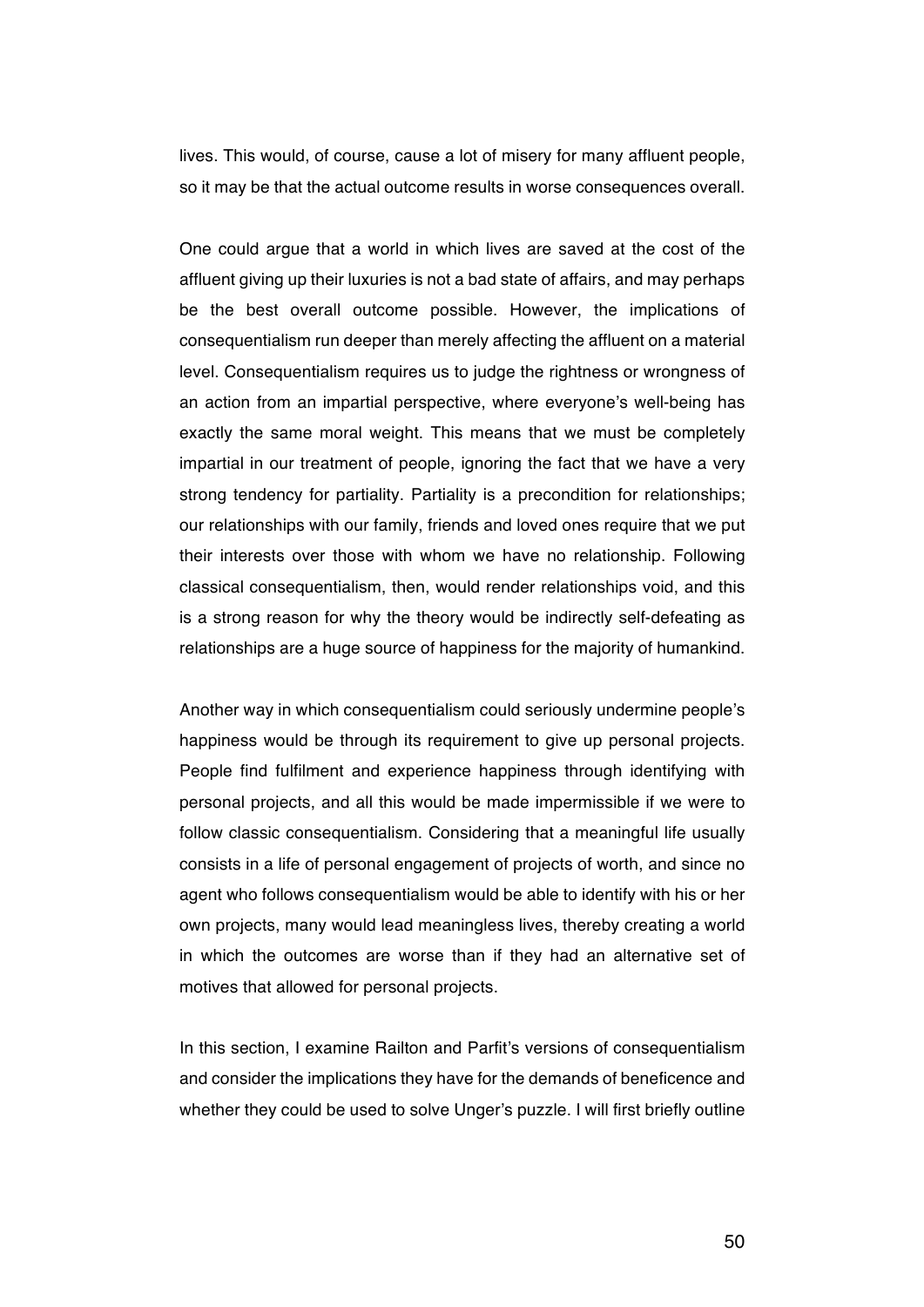each argument in turn, before providing an analysis of both arguments together.

### *3.2.1 Railton's argument*

In Railton's paper *Alienation, Consequentialism and the Demands of Morality* <sup>26</sup>, he distinguishes between two kinds of consequentialism. Subjective consequentialism is the view that whenever one faces a choice of actions, one should attempt to determine which act of those available would most promote the good, and should then try to act accordingly. This is akin to classical act-consequentialism. Objective consequentialism is the view that the criterion of the rightness of an act or course of action is whether it *in fact* would promote the good of those acts available to the agent. So, while subjective consequentialism prescribes following a particular mode of deliberation in action, objective consequentialism concerns the outcome *actually brought about*, and thus deals with the question of deliberation only in terms of the tendencies of certain forms of decision making to promote appropriate outcomes. A sophisticated consequentialist is someone who has a standing commitment to leading an objectively consequentialist life, but does not necessarily seek to lead a subjectively consequentialist life. The sophisticated consequentialist would cultivate dispositions, patterns of motivation, traits of character and so on that would result in the actual overall optimal good, even if it sometimes leads him to violate his own criterion of right action.

Railton provides the following example: Juan and Linda have a commuting marriage and normally get together only every other week. Linda seems a bit depressed one week so Juan decides to take an extra trip in order to be with his wife. If he did not travel, he would save a fairly large sum that he could send to OXFAM to dig a well in a drought-stricken village. Even if we

<sup>&</sup>lt;sup>26</sup> Railton, P. 1984. Alienation, Consequentialism, and the Demands of Morality. *Philosophy and Public Affairs*, 13(2), pp.134-171.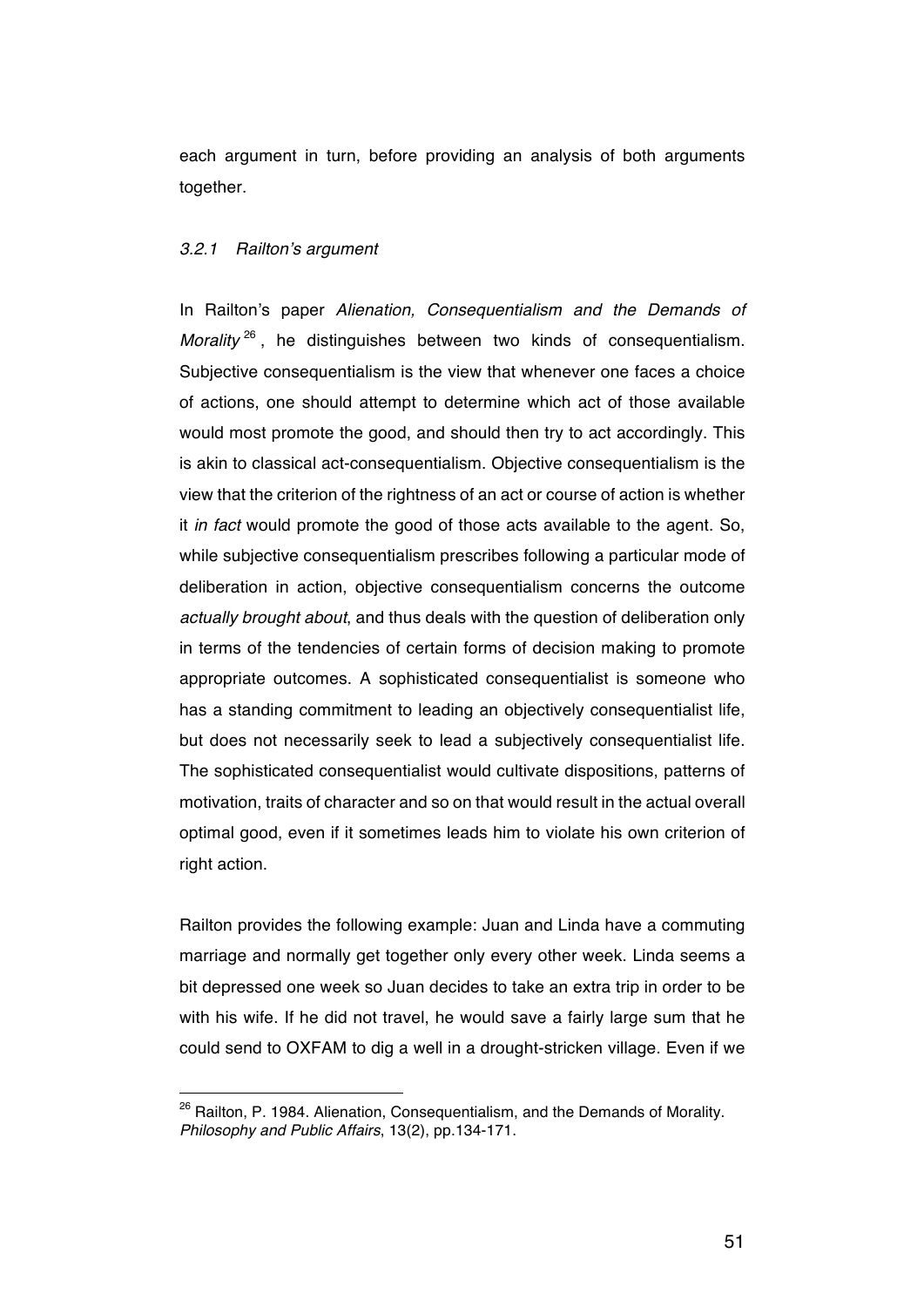take into account Linda's continued emotional malaise, Juan's guilt, and any ill effects on their relationship, it would produce better consequences overall if Juan were to contribute the fare to OXFAM rather than take the unscheduled trip. Still, given Juan's character, he will not perform this more beneficial act but will travel to see Linda instead. Although objective act consequentialists would say that Juan performed the wrong act on this occasion, they may also say that if Juan had had a character that would have led him to perform the better act, he would have had to have been less devoted to Linda. Given the ways in which Juan can affect the world, it may be that if he were less devoted to Linda his overall contribution to human well-being would be less in the end, perhaps because he would become more cynical and self-centred.<sup>27</sup>

Thus, it may be that Juan should have (should develop, encourage, and so on) a character such that he sometimes knowingly and deliberately acts contrary to his objective consequentialist duty. Having a character to do otherwise would lead him to depart further still from an objectively consequentialist life, and so if he is to have a character that would lead him to the most beneficial overall consequences, it would result in him choosing to take the extra trip to be with Linda. In some cases, then, there will exist an objective act consequentialist argument for developing and sustaining a certain character that many would claim act consequentialists must condemn. In this way, Railton's version of consequentialism allows for prerogatives to make room for personal projects and relationships while maintaining a fully consequentialist moral theory.

### *3.2.2 Parfit's argument*

 

Parfit's version of consequentialism, as outlined in his work *Reasons and Persons<sup>28</sup>*, is similar to Railton's in most respects. Parfit claims that on all or most of the different versions of consequentialism, the consequentialism's

<sup>27</sup> Ibid, p. 159.

<sup>28</sup> Parfit, D. 1987. *Reasons and Persons*. Oxford: Clarendon Press.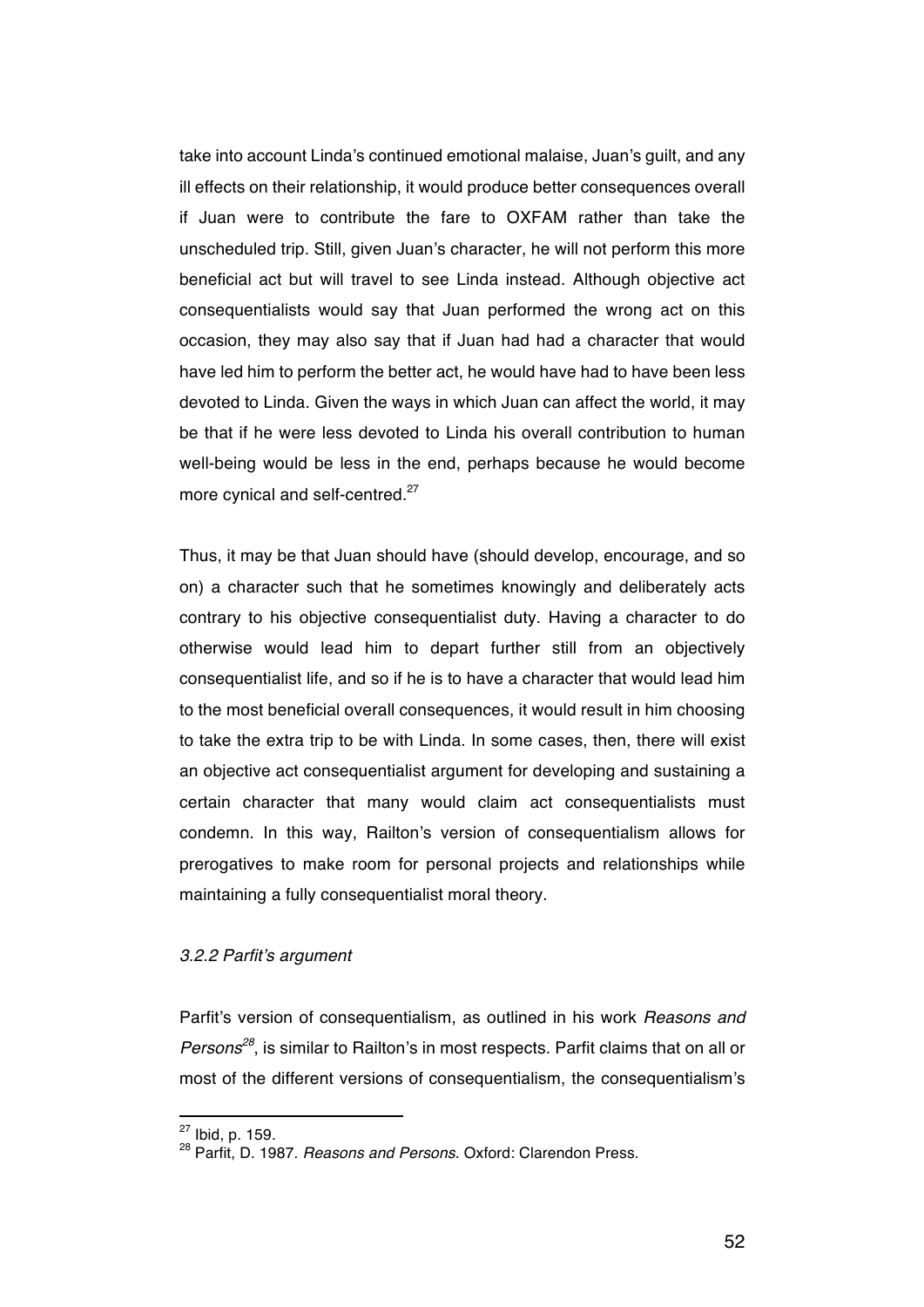central aim of making outcomes as good as possible is indirectly collectively self-defeating; if several people try to achieve this aim, the aim will be worse achieved. There are many ways in which if we were all pure do-gooders, or in other words, followers of classical act consequentialism, this would not result in the optimum outcome. One way in which this is true is that happiness is usually considered to be crucial to what makes outcomes better, but our disposition to do whatever would make the outcome best would cause us to act against, or attempt to quash our strong desires, resulting in a world where the sum of happiness is greatly reduced. Although consequentialism is indirectly collectively self-defeating in this way, Parfit argues that it does *not* fail on its own terms and condemn itself because it is able to make the following claim: if it were true that if we are all strict consequentialists the outcome would be worse than it would be if we had certain other sets of motives, consequentialism would tell us that we should not to have the dispositions that would have these bad effects, but to adopt one of the best possible sets of motives. This means that if being pure dogooders would actually produce a worse state of affairs than if we followed some other theory of morality, we ought to follow that theory instead.

Parfit gives two cases to illustrate how adopting one of the best possible sets of motives may cause us to sometimes do what we believe will make the outcome worse. Suppose the best possible sets of motives include strong partiality towards one's children, and consider the following case:

*Case One*. Clare could give her child some benefit, or give much greater benefits to some unfortunate stranger. Because she loves her child, she benefits him rather than the stranger.<sup>29</sup>

Clare believes that having the disposition to love her child are a part of what makes outcomes better, and so she is permitted to benefit her own child on consequentialist grounds even though this makes the outcome worse in this case. Parfit claims that this would be a case of *moral immorality*, or

<sup>29</sup> Ibid, p. 32.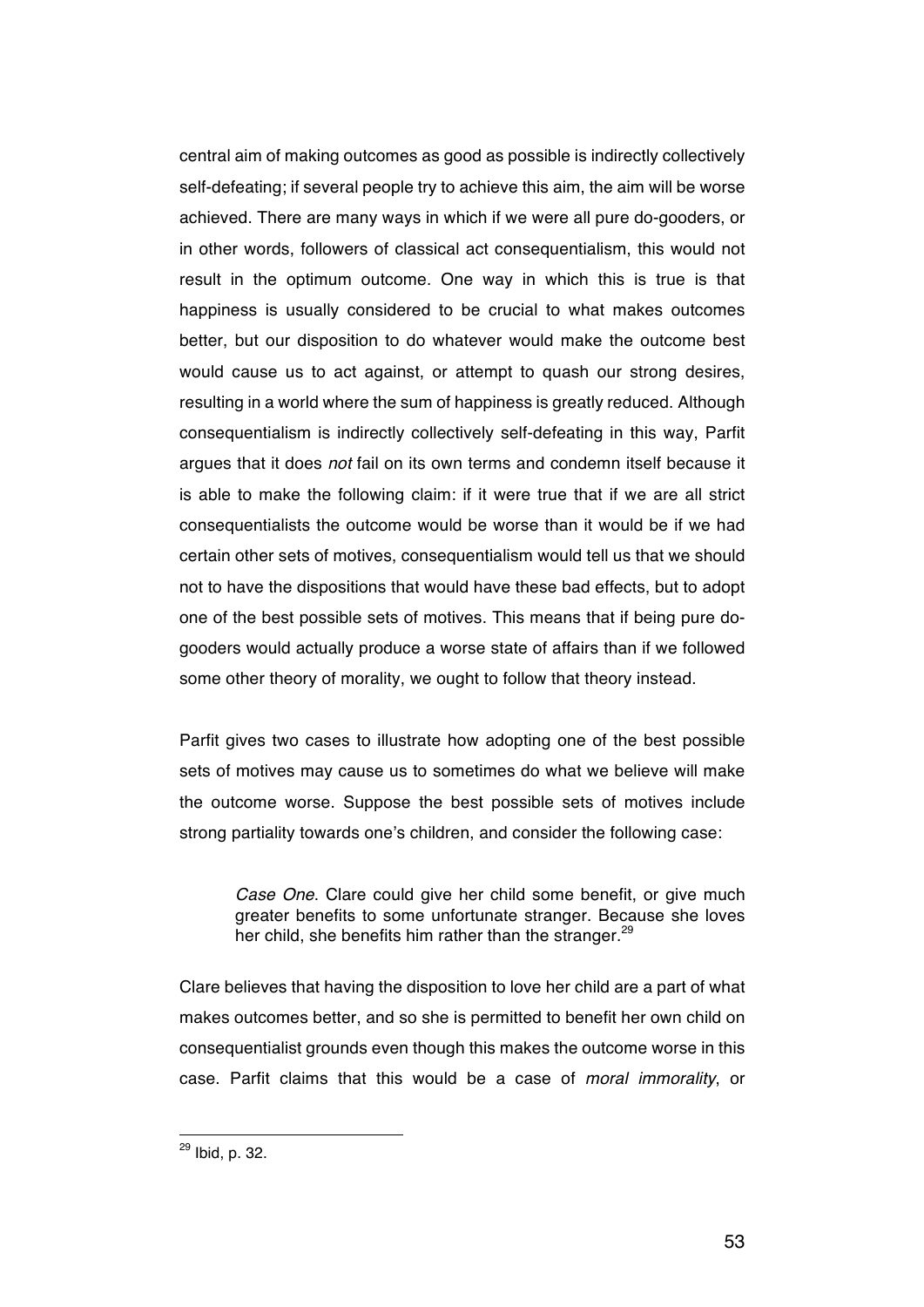*blameless wrongdoing*; what I am doing is wrong, but I should not feel remorse nor intend to try not to act in this way again as it would be wrong for me to cause myself to lose the disposition to love my child.

Consider another case:

*Case Two*. Clare could either save her child's life, or save the lives of several strangers. Because she loves her child, she saves him, and the strangers all die. 30

It is more difficult to argue that loving her child is one of the best possible sets of motives because the deaths of several strangers are a very bad effect. If she had not loved her child, this would have resulted in the better outcome as she would have saved the lives of several strangers. However, Parfit argues that consequentialism is able to account for this case too, as Clare could not have foreseen that having such disposition to love her child would cause such bad effects. When she saves her child rather than several strangers, she is acting on a set of motives that would have been wrong for her to cause herself to lose, and so this is also a case of blameless wrongdoing. Also, given the nature of love, it would be impossible for her to suddenly lose her love for her child, or to adopt a disposition which enables her to switch off her love for her child in cases like these.

## *3.2.3 Analysis of Parfit and Railton's consequentialism*

Parfit and Railton's arguments show that even if one accepts a fully consequentialist moral theory, it may not require that we give up our personal projects and our relationships. Consequentialism can claim that if the outcome would be worse when we follow strict consequentialism than it would be if we had certain other sets of motives, we should adopt one of the best possible sets of motives. Therefore, it may be that I should have certain dispositions and traits of character such that I sometimes knowingly and deliberately act contrary to the duties of consequentialism. Unlike Scheffler's

 $^{30}$  Ibid, p. 33.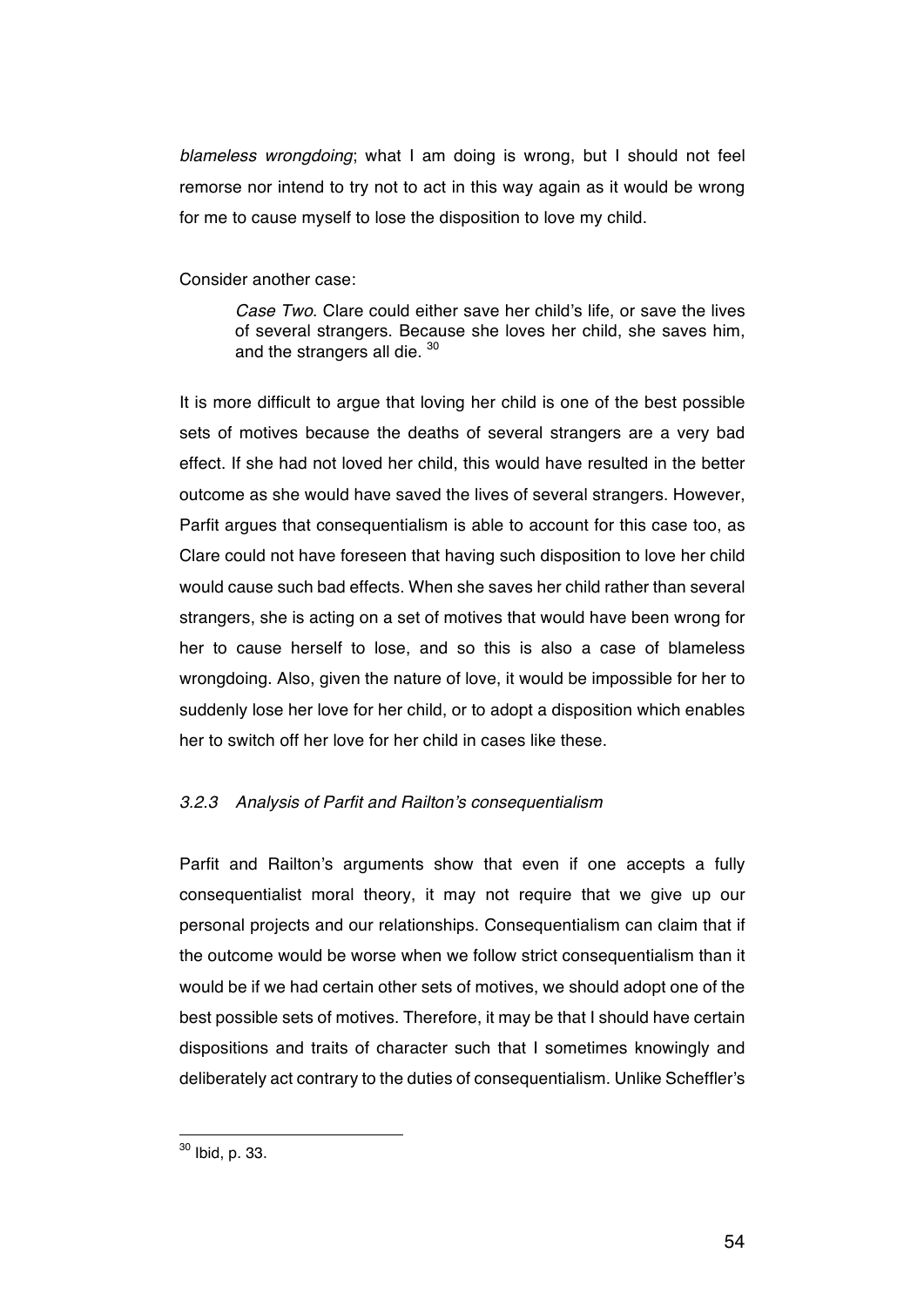hybrid theory, this does not make consequentialism itself less demanding with respect to our moral obligations; it still requires us to give almost everything away. However, if we follow Railton and Parfit, we can hold that people who do not give everything away are not blameworthy because although they are acting wrongly, they are acting on the dispositions that consequentialism tells them to cultivate. If we take this approach, although it does not lesson our moral obligations to alleviate poverty, it lets those who fail to donate to charity off the hook in certain situations. For instance, when faced with the decision to buy medicine for my severely sick child or to donate that money to charity to save several lives, although I would be making the outcome worse if I choose to buy the medicine for my child, adopting a set of motives that allowed for these relationships would result in the optimum outcome. My contribution to human well-being would be much less, if I were such a person that would coldly refuse to buy my child medicine in order to maximise the net welfare.

Another considerable advantage of Parfit and Railton over Scheffler's agentcentred prerogative is not only is it able to produce the same results while fully embracing consequentialism, it overcomes the objection raised previously: consequentialism does allow for harm, but only if it produces the optimal good, but Scheffler's view allows harm for a sub-optimal good, for self-interest. Parfit and Railton's version of consequentialism can overstep this objection, as the motives and dispositions of the agent *do* matter. A world in which people adopt dispositions which allow them to pursue their own projects with the money that they have may be permissible under consequentialism, while adopting dispositions to go out to kill someone in order to raise funds for my projects would most certainly result in a worse state of affairs. So, even if killing and letting die may give the same results in one-off cases, having the disposition to kill will not produce the same results overall compared to when we adopt the disposition to pursue our personal projects at the cost of saving strangers' lives. Railton and Parfit's versions of consequentialism will not allow causing harm to secure benefits for yourself.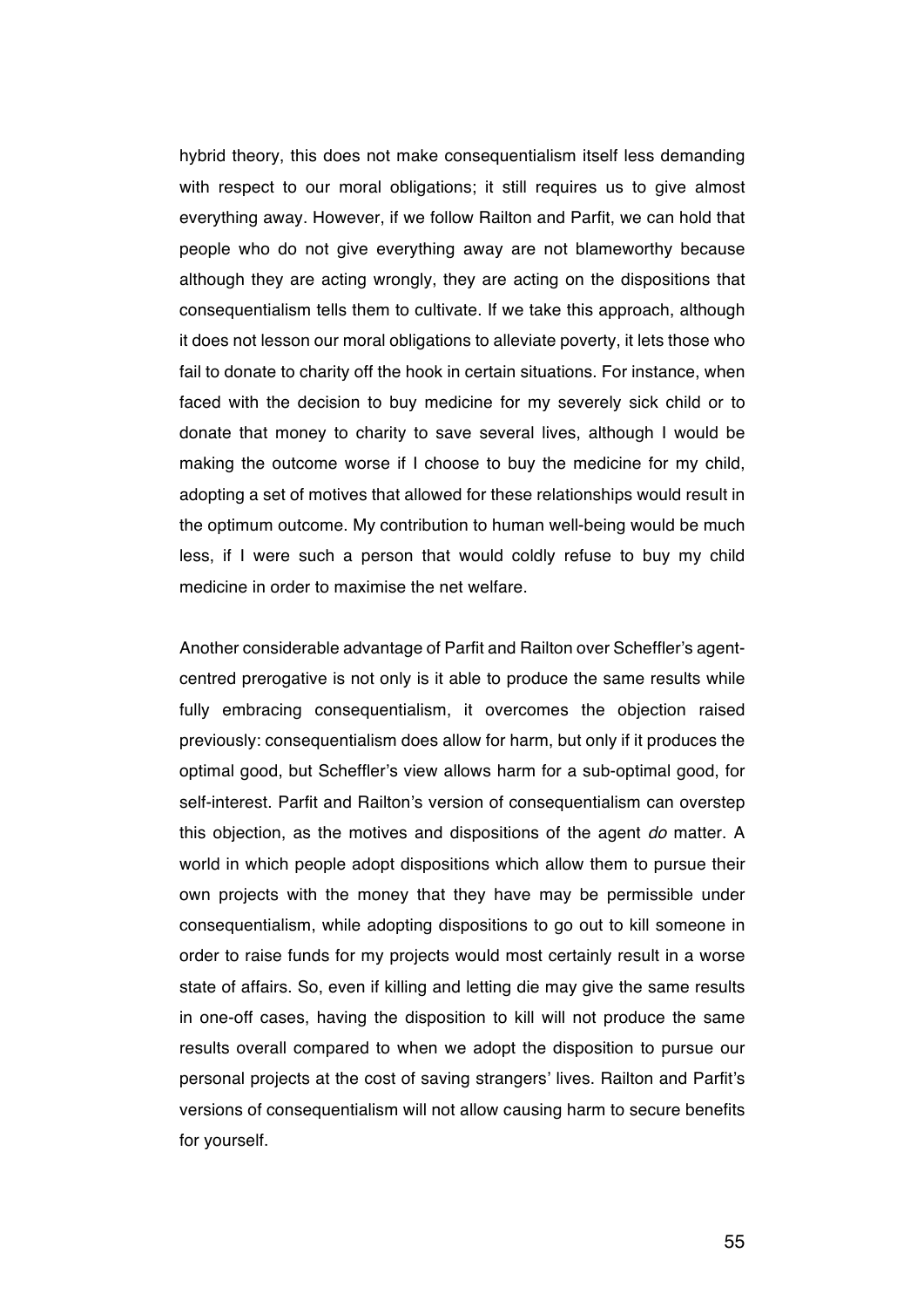Railton and Parfit's argument may initially seem plausible. Parfit is right that if *everyone* is a pure do-gooder, things will be worse than if *everyone* has other, non-consequentialist dispositions. However, in the world as it is, very few people are pure do-gooders. So, my choice is not whether everyone should become a pure do-gooder, but rather whether I should become one of a handful of pure do-gooders. And it is not clear why just a few of us becoming pure do-gooders would make things worse overall. Even if I adopt the disposition to be completely impartial and disregard my relationships and personal projects, at most I would be upsetting those who I am close to and sacrificing my own happiness. It is difficult to say that these negative outcomes over the course of my life would outweigh the potential good that I could produce if I follow strict act consequentialism and follow something like Singer's Strong Principle of Beneficence. In giving up to the point of marginal utility, I could potentially save the lives of very many people on the brink of death which is undoubtedly a better state of affairs overall than avoiding the prospect of offended family and friends due to my callous impartiality. Also, if I resolve to have this impartial disposition to start off with, I would not be frustrating the expectations of family and friends as I would not create these kinds of relationships in the first place. So, adopting the disposition to be completely impartial as classic act consequentialism dictates would, at most, be undermining my own happiness, which arguably must be sacrificed to save the lives of hundreds if not thousands if we are to maintain a consequentialist moral theory.

Given the current state of affairs, adopting dispositions to allow for partiality would mean that something very worse would happen; very many people would die whose lives I could have saved if I had just stuck to the classic act consequentialist view. Therefore, having dispositions to show partiality towards her own interests would not be one of the best possible sets of motives. On the surface the case of global poverty seems analogous to Parfit's *Case Two*, but with global poverty, he cannot argue that this a case of blameless wrongdoing. Clare can argue that she could not have foreseen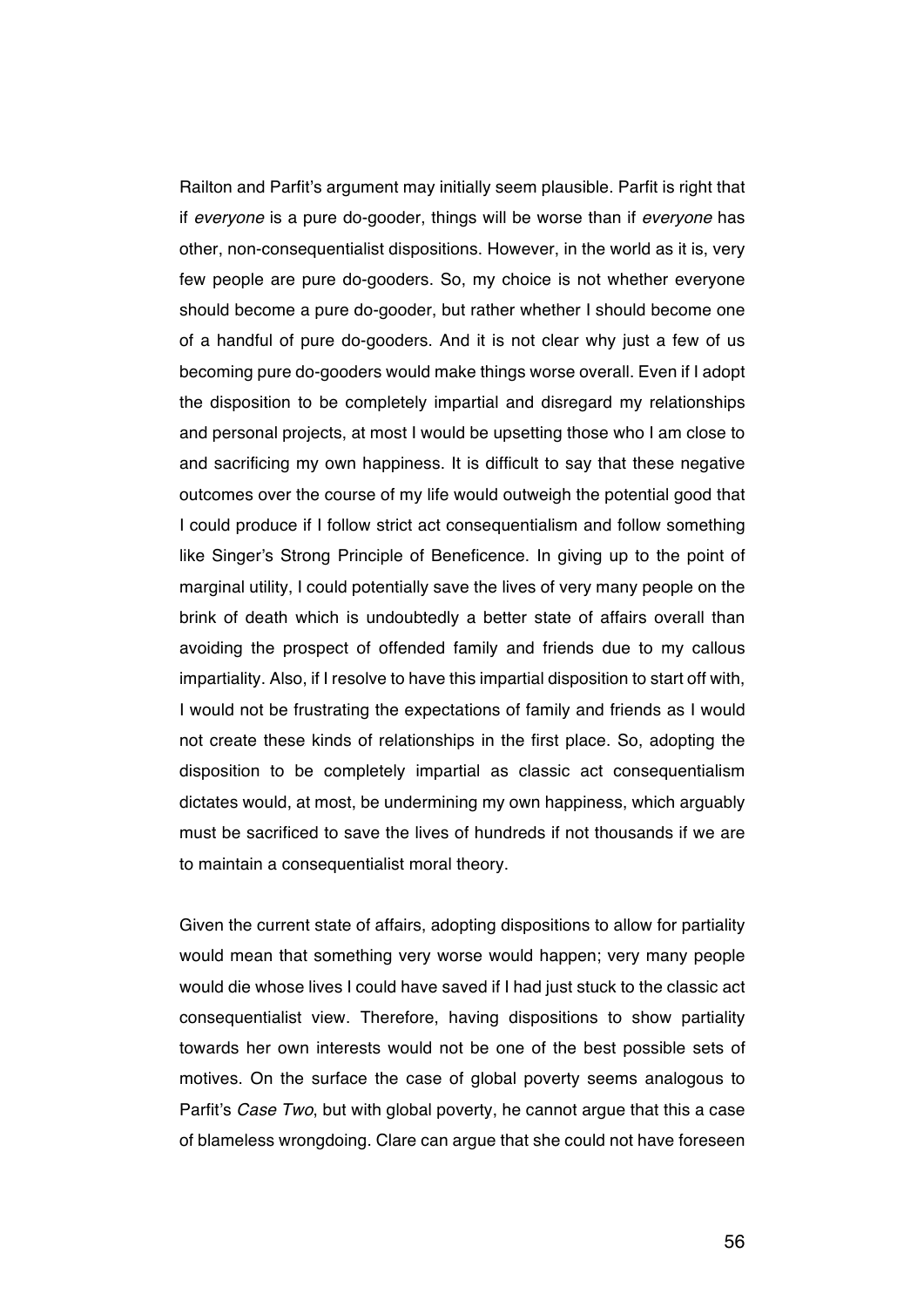that having the disposition to show partiality towards her child would result in the deaths of several strangers, but the affluent are unable to make such a claim. Global poverty is not an unexpected emergency crisis, but one that is very much present and will continue to be so for the foreseeable future. Instead, it is more akin to the following case:

*Case Three.* Every time Clare is faced with the opportunity to give her child some benefit, she can instead save the life of a stranger, and she is aware of this from the very start. Because she loves her child, she continually gives him benefits and so as a result, many strangers die throughout the course of her life.

Having the disposition to love her child could not possibly be one of the best possible sets of motives in this case. Knowing that she would face this decision over and over again throughout her lifetime, and knowing that embracing such disposition would result in the deaths of many people, she ought to have abandoned her motives and reverted back to classic consequentialism, but she didn't. So, her current motives are not the best possible set, and so she is completely blameworthy when she chooses to give benefits to her child at the cost of strangers' lives.

One way to overcome this objection would be to embrace a collective justification for adopting such dispositions. Although one callous impartial person may not cause enough negative consequences to outweigh the potential good, a world in which everyone was this way would certainly be much worse than if we *all* adopted dispositions to show partiality and only look after those who are near to us. It is uncertain whether Parfit endorses this view. A noticeable difference between Railton and Parfit is that while Railton only alludes to the overall negative consequences that would result if an individual were to be completely impartial, Parfit is addressing the concern that consequentialism is *collectively* self-defeating. It is when *everyone* are pure do-gooders that consequentialism actually produces a worse outcome than if we were to adopt alternative sets of motives.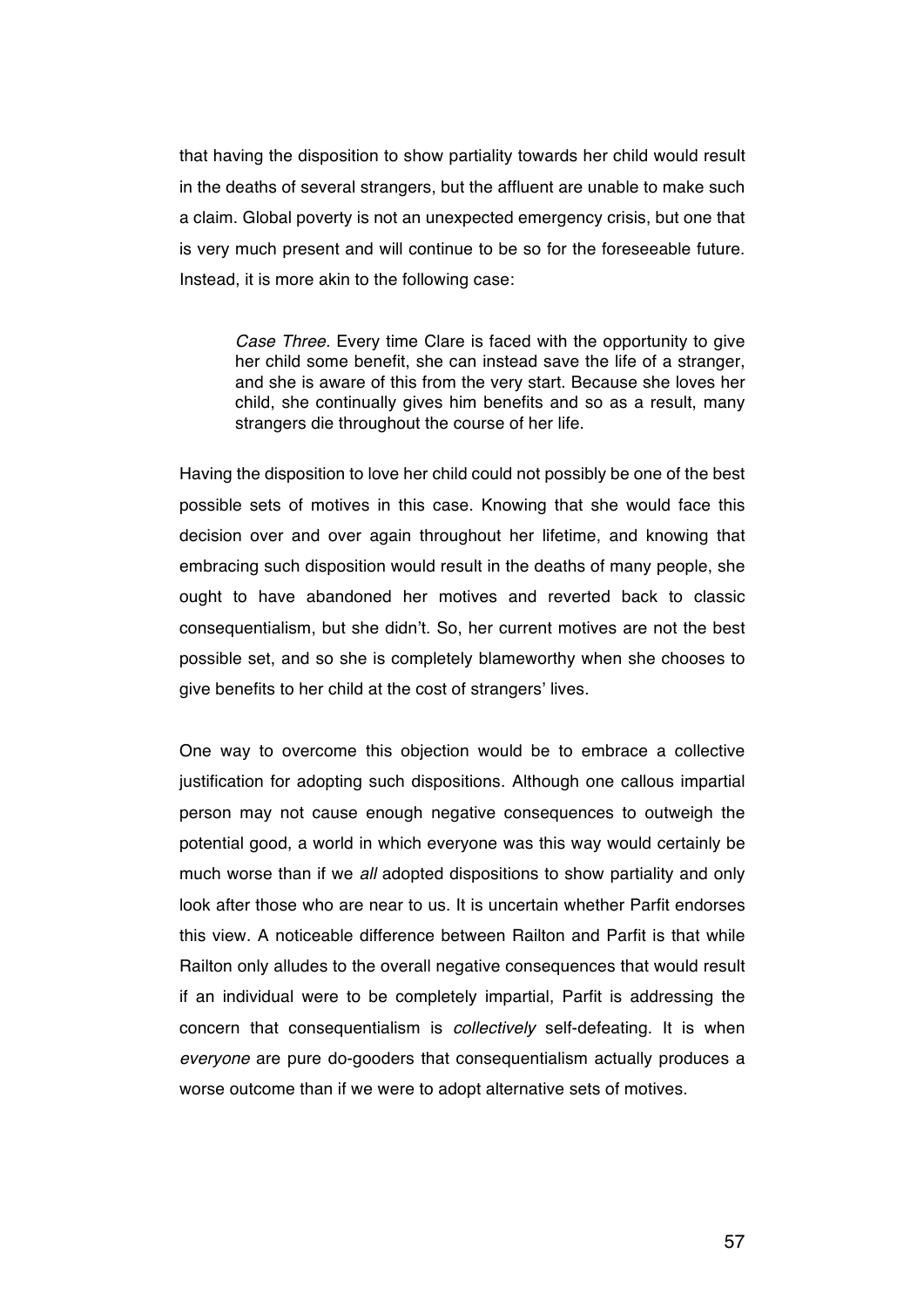It is unclear whether Parfit is arguing that these alternative sets of motives are the ones which would produce the best outcome if we were *all* to adopt them. Parfit explicitly denies that his version of consequentialism is the same as collective consequentialism; while collective consequentialism is *collective* and concerned with *ideal* effects, consequentialism is *individualistic* and concerned with *actual* effects. But given that there are very few, if any, pure do-gooders in the world, consequentialism would simply tell us to be consequentialists. Parfit says that this would be unreasonably demanding, and seems to endorse a consequentialism under full compliance, claiming "C would be much less demanding if we *all* had one of the possible sets of motives that, according to C, we ought to try to cause ourselves to have"<sup>31</sup>.

The demands of consequentialism change with the level of compliance, and if Parfit is arguing for consequentialism under full compliance, it is difficult to see how this is different from collective consequentialism in any practical sense. If indeed Parfit is arguing that we ought to adopt sets of motives that would *collectively* produce a better outcome than classic act consequentialism, this permit us to show partiality even in situations like *Case Three*, as it can relieve us of any moral duty to come to the aid of distant strangers. If everyone had dispositions resulting offering aid only to those near to them, it would create the optimal outcome as everyone will receive the help they need without sacrificing personal projects and relationships.

However, this collective view is open to the partial compliance or ideal world objection, that it is counterproductive and useless in the real world where there is only partial compliance (This objection is commonly made against rule-consequentialism which will be examined in the next section). In reality, there are very few who comply with this, meaning that there will exist huge amounts of suffering in distant countries which I can alleviate through giving

 $31$  Ibid, p. 31.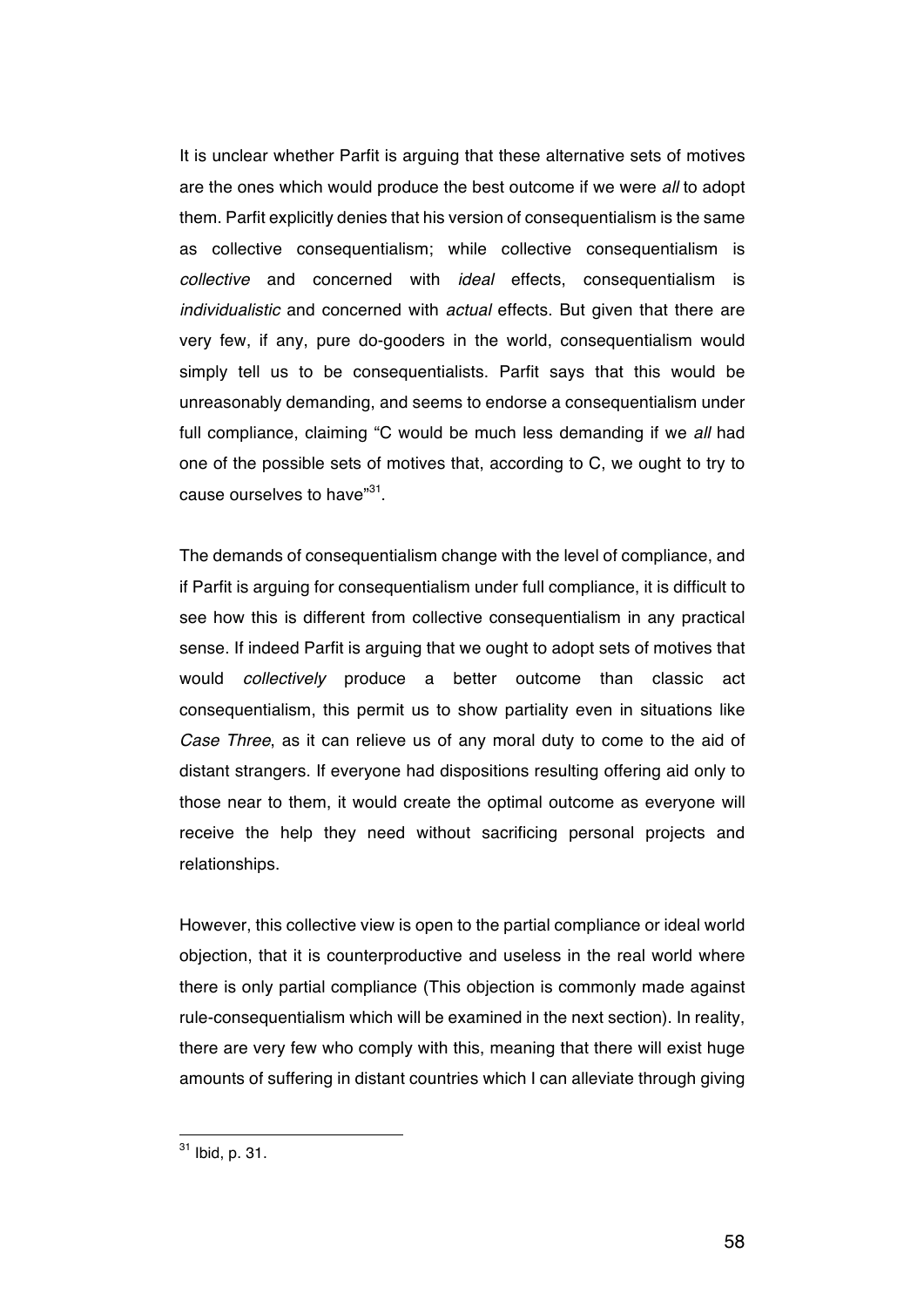aid. As we said before, very few people are pure do-gooders in reality. If just a handful of us adopt dispositions to maximise goodness, it is not clear why this would make things worse overall. Parfit argues that we can change our dispositions, unless it would mean that something *very* worse would happen, in which case we would be required to revert back to making the outcome best as possible. This means that due to partial compliance, we ought to revert back to making the outcome best as possible by donating as much as we can to charity. So, both Railton and Parfit's versions of consequentialism, whether they endorse a collective or an individual standpoint, fail to lessen the demands of beneficence and provide a solution to Unger's puzzle.

### **3.3 Collective and rule consequentialism**

Although Railton and Parfit allows for us to adopt whatever dispositions result in the best overall state of affairs, if these dispositions cause us to act against our consequentialist duty, they claim that this is a case of blameless wrongdoing. In other words, although partiality and personal projects are permitted under their view, it must still be acknowledged that it is morally wrong, just not blameworthy. Even if Railton and Parfit's versions of consequentialism are successful in arguing that we may show partiality to our own interests and the interests of family and friends, if it goes against the consequentialist duty to optimise the good all the time, we are doing wrong. This means that there is nothing intrinsically good in relationships; they are just things that are permitted in order to create the best state of affairs.

Collective consequentialism and rule consequentialism, on the other hand, allows us to at least say that it is *right* to act on such dispositions, even if it results in worse outcomes. This section will examine whether these versions of consequentialism is able to provide a solution to Unger's puzzle.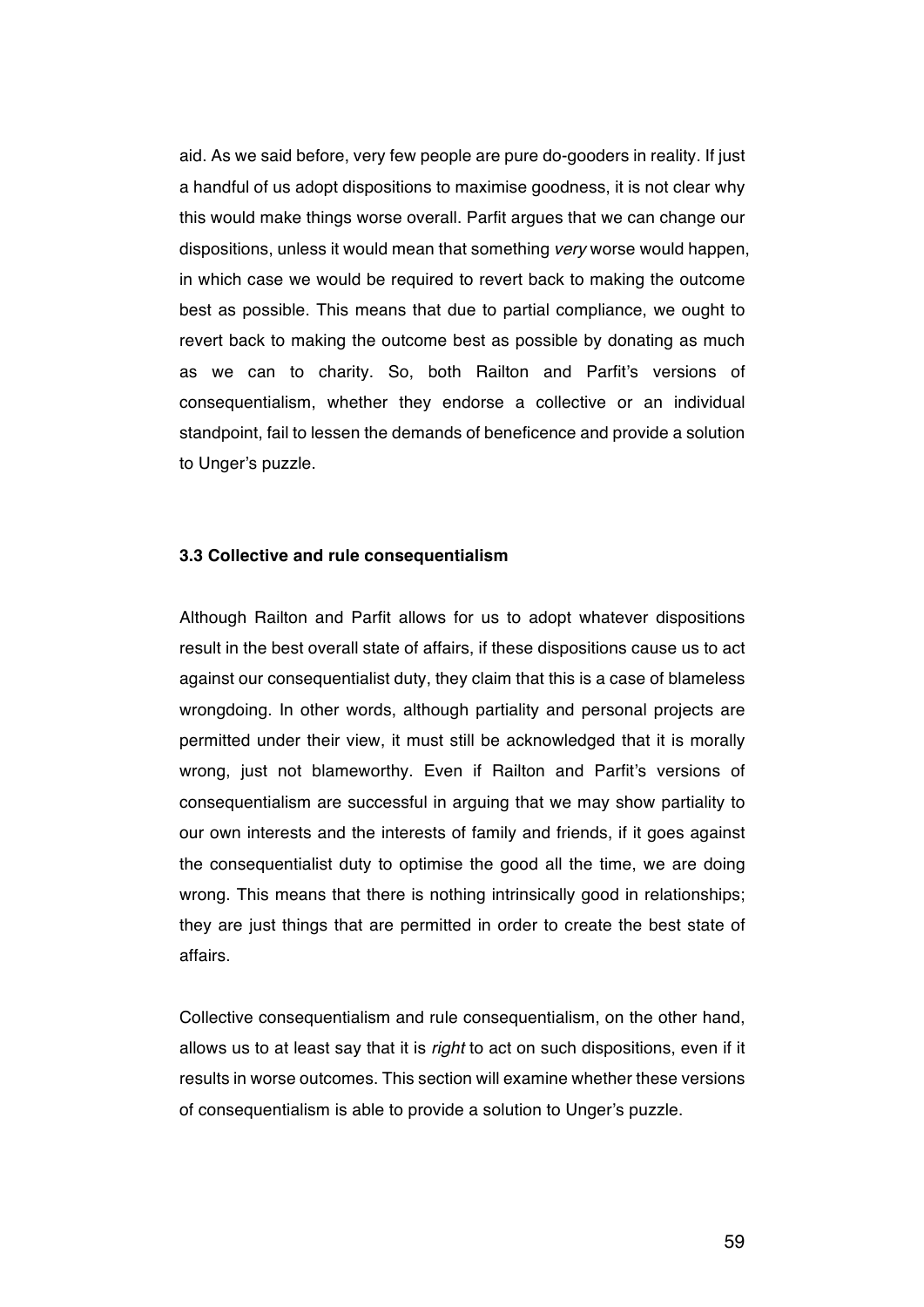### *3.3.1 Collective consequentialism*

According to collective consequentialism, obligations ought to be determined from a collective consequentialist perspective because the consequentialist goal should be seen as a collective aim. Liam Murphy, in *The Demands of Beneficence*32, defends what he calls a Collective Principle of Beneficence, arguing that beneficence should be understood in terms of a 'shared cooperative aim'<sup>33</sup>, where we are working together to promote the greatest good.

The reason why Murphy appeals to a collective consequentialism is not necessarily because act consequentialism is too demanding. Rather, what is wrong with the extreme view is that the principle imposes huge sacrifices on people who *do* comply with it, *because* other people fail to do so. Our moral obligations should not depend on the level of compliance of others; I should not have to do more just because other people are failing to do what they ought to do. Murphy proposes what he calls the *Compliance Condition*, arguing that an acceptable principle of beneficence will not increase its demands on agents when the expected compliance by other agents  $decreases<sup>34</sup>$ .

Collective consequentialism, then, makes a normative claim about compliance; the demands of a moral theory *shouldn't* change depending on the level of compliance, because of matters of *fairness*. Instead, what the agent is required to do is limited to the level of sacrifice that would be optimal under full compliance, so that everyone has a *fair share* of the burden to alleviate poverty. One's obligations should not increase because others are failing to do their fair share. Murphy's *Collective Principle of Beneficence*  satisfies this condition, maintaining that the sacrifice required of the agent is

<sup>32</sup> Murphy, L. 1993. The Demands of Beneficence. *Philosophy and Public Affairs* 22(4), pp.267-293.

 $rac{22}{33}$  lbid, p. 285.<br> $rac{34}{34}$  lbid, p. 278.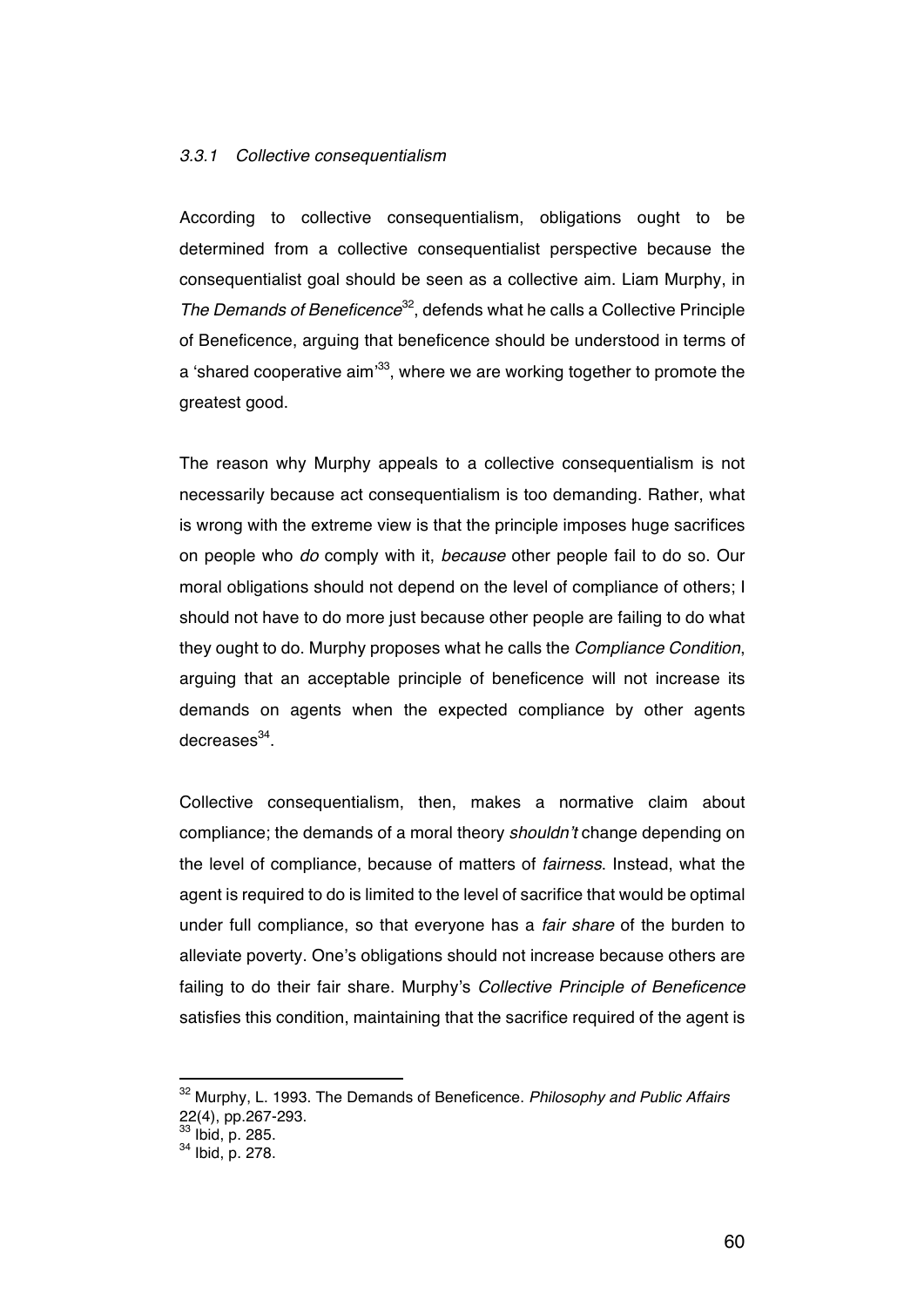limited to the level of sacrifice that would be optimal under full compliance. $35$ This would mean that everyone would have a fair share of the burden to alleviate poverty, which will dramatically decrease the burden placed on the individual. If it would take a donation of five per cent of the income of all affluent citizens would make poverty history, I would only be obligated to do my fair share by giving five per cent of my income to charity.

Although collective consequentialism greatly reduces our obligations to aid the poor, it does not solve Unger's puzzle regarding our different intuitions to emergency cases and famine relief. Unless we can show that there is a morally relevant difference between the two cases, if the burden to alleviate poverty should be distributed equally, then it must be that we are also only obligated to help people in emergency cases according to our fair share. This is problematic because our intuitions say otherwise. Consider the following case:

*Two in a Pond.* There are two children drowning in a pond with two bystanders, a stranger and yourself. The stranger walks away, ignoring the child he is obligated to save, and so you are left alone with two drowning children.

With collective consequentialism, each bystander is obligated only to save one child, and your moral duties should not increase just because the stranger failed to do his. Contrary to our moral intuitions, then, you are not obligated to save the second child. It would be unfair to ask you to take up the slack for another's moral failings. Although you may save the child, you are not morally obligated to do so; it is supererogatory.

Murphy defends this stance, but attempts to rescue it from the reprehensible conclusion that it is acceptable to leave the second child. He claims that we should follow a 'rule of thumb', in which you should save the second child if

<sup>35</sup> Ibid, p. 280.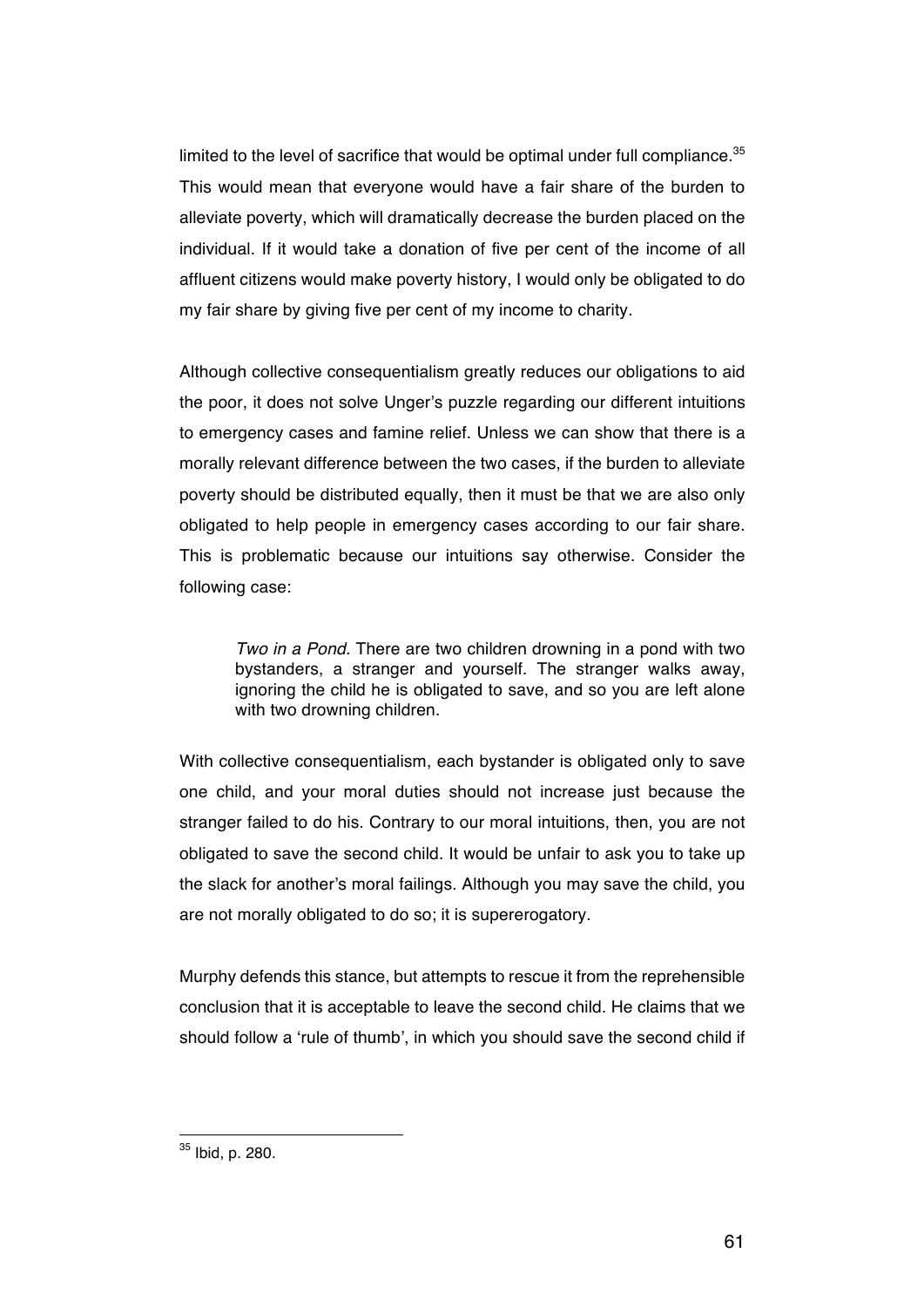it does not impose extreme costs to yourself<sup>36</sup>, and also because if you fail to do so, you would be showing 'bad character'37. This explains why it *seems*  wrong to not save the second child, when in fact, you are actually permitted to save just the one.

This defence of the *Collective Principle* is quite obviously implausible. It seems problematic to say that, by failing to save the second child, the agent is only violating a rule of thumb or demonstrating bad character<sup>38</sup>. Most would agree that if you do not rescue a drowning child, you *are* in fact failing to do what you are morally required to do. It is not just that it 'seems' wrong, but it would be *actually* morally wrong. This shows that our moral obligations to provide assistance does not depend on the collective, and unless we can show that there is a morally relevant difference between these cases and cases like *The Envelope*, we cannot use the Collective Principle to argue that we have a limited obligation to aid distant strangers.

### *3.3.2 Rule consequentialism*

According to rule consequentialism, the rightness or wrongness of particular acts is not a matter of the consequences of those individual acts, but a matter of conformity with that set of fairly general rules whose acceptance by (more or less) everyone would have the best consequences. At first glance, although this view seems to be identical to collective consequentialism, rule consequentialism and collective consequentialism differ in their ultimate goal; rule consequentialism assumes full compliance and determines the rules which would result in the best consequences overall from this position, while collective consequentialism is concerned with fairness and the distribution of burdens.

<sup>36</sup> Murphy, L. 2000. *Moral Demands in Nonideal Theory*. New York: Oxford University Press, p .131.<br> $37$  Ibid, p. 157.<br> $38$  The fact that Murphy is tempted here to look at character suggests that

considerations of the agent's character are closely linked with what our ethical obligations are, which ties into my own solution offered in the next chapter.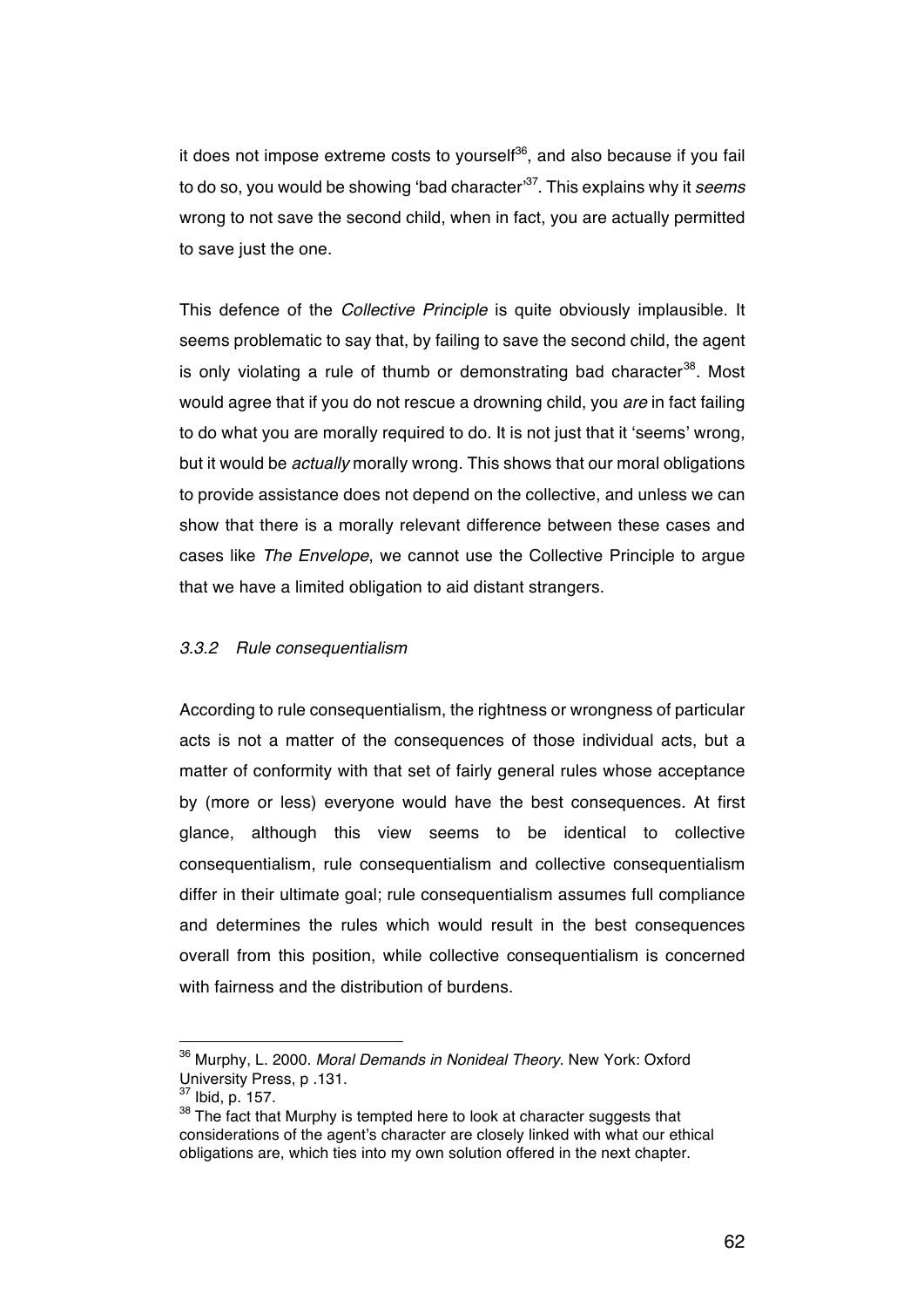On a practical level, for the most part, both versions of consequentialism result in the same implications when it comes to the demands of beneficence. Rule consequentialism would imply that in order to have the best consequences, the amount of aid we ought to give to alleviate poverty be limited so as to not affect our relationships and personal projects, and so we should comply to a rule by which if everyone complied to it, this would be sufficient to end world poverty. Like with collective consequentialism, if it would take a donation of five per cent of the income of all affluent citizens would make poverty history, I would only be obligated to give five per cent of my income to charity. This would not be too demanding as to affect my personal goals and relationships, so following the rule to donate five per cent would result in the best consequences overall.

However, because rule consequentialism is not ultimately about fairness or the equal distribution of burdens, it has the advantage of overcoming the objection above made against collective consequentialism. Rule consequentialism can avoid the unintuitive conclusion of the moral permissibility of leaving the second child to drown by claiming the following: we ought to have rules which encourage us to have certain dispositions which would result in the best consequences if everyone accepted them. Rule consequentialism, and consequently Railton and Parfit's versions with their reference to dispositions, can respond to the dilemma of the *Two in a Pond* by claiming that we ought to have universal dispositions of care, kindness, empathy and so on, as these are what make the word a better place (both individually and collectively). This would mean that I ought to adopt these dispositions, which will make it impossible for me to walk away from the second drowning child, considering that I could easily save them at little cost to myself.

Unger's puzzle, then, can be solved in the following way: we ought to follow rules which encourage us to have dispositions to care for those close to us, which includes people we come across in emergency situations, but does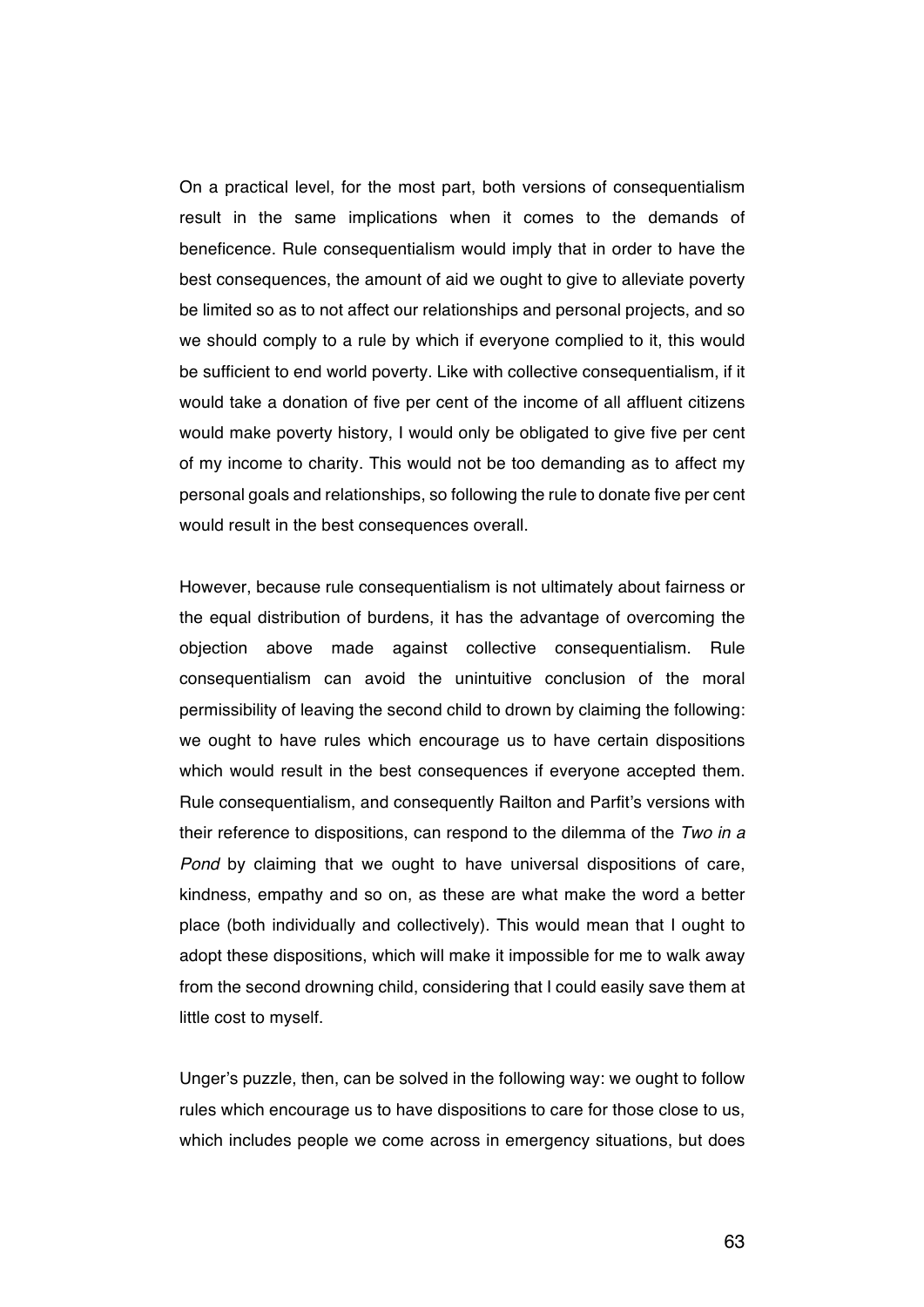not extend to cases like famine relief. This would result in the best consequences overall because if everyone were to follow such rules, the needs of all would be met, while also leaving room for personal projects and relationships. Not only that, but the needs of people would be met more efficiently when the aid will be focused on those close by. Moreover, as the rules are based on dispositions to *care* for those close by, even if the level of compliance is not complete, rule consequentialism is able to accommodate for this by making it impermissible for me walk away in cases like *Two in a Pond*.

So, even though formally rule consequentialism assumes full compliance, when we apply this more flexible general rule based on dispositions, what is required of you will naturally depend on the level of compliance of others. The number of people suffering and in need of your aid will depend on how many people comply with the moral code to be caring, kind, empathetic and so on. In the *Two in a Pond* case, if the other bystander saves the second child, I will only be obligated to save one child. If the bystander walks away, I will be obligated to save both.

The problem with this is, it means that with regards to global poverty, rule consequentialism would also require that I donate little if everyone complies, and a lot if not many do. This is unless rule consequentialism tells us to follow rules which encourage dispositions to *only* care for the nearby and not to care *at all* for distant strangers. It is doubtful whether this is possible, as dispositions are often multi-track. If I care about the suffering of nearby strangers like in emergency situations, it must be the case that I care to some extent about the suffering of distant strangers. Caring for the needs of others starts with a basic level of compassion for humankind.

Even if rule consequentialism permits that I only care for the people close by, it faces the partial compliance objection or the ideal world objection, that it is counterproductive and useless in the real world where there is only partial compliance. Collective and rule consequentialism are great in that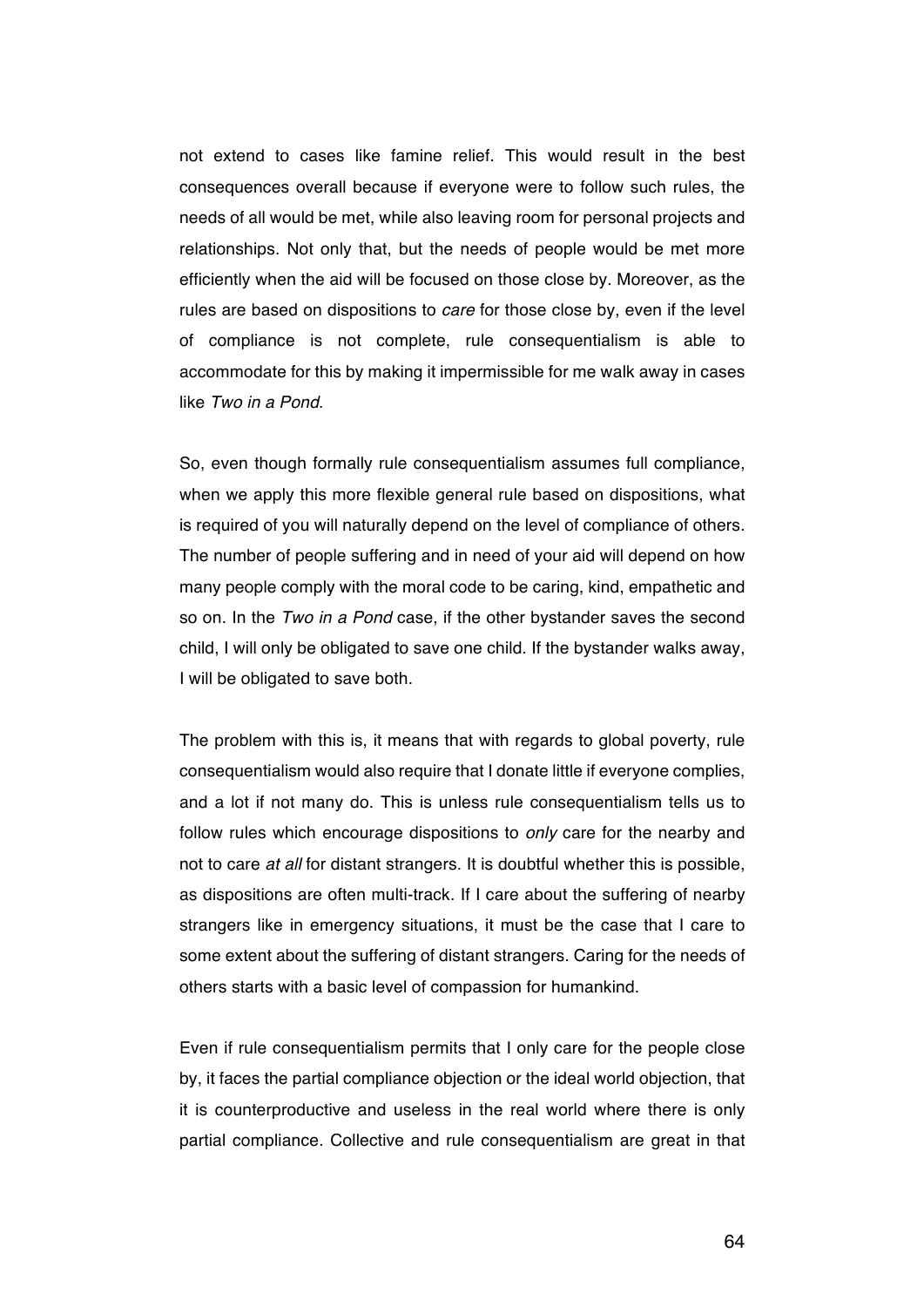they vastly reduce the demands of morality, but the reality is that very few people comply with the moral rule they suggest. This lack of full compliance will result in devastating effects in the real world. For example, pacifism is great if there is 100% compliance, but terrible when there is anything less than full compliance because you are unable to protect yourself and others from the attacks of those who do not comply with the moral code of pacifism. With the *Two in a Pond Case*, it is great if both bystanders do their fair share and all two children are saved, but when there is only partial compliance, it results in the easily preventable death of a child.

The best interpretation of the partial compliance objection, according to Hooker, goes like this: you might sometimes be required by these rules to do something that, because others are not complying, would produce *very much worse* consequences when view impartially<sup>39</sup>. If so, it seems that we must abandon such notion if we are to truly maintain a consequentialist moral theory. It is true that if everyone does donate a small percentage of their income we could eliminate extreme poverty altogether, but the matter of fact is, very few affluent people regularly give such proportion of their income to charity. And the fact that others do not comply results in undeniably very much worse consequences: millions of people suffer and die prematurely. Therefore, it seems that rule consequentialism must be abandoned if we are to maintain a consequentialist theory.

Hooker attempts to rescue rule consequentialism from this charge by bringing in a strong requirement that one prevent great harm<sup>40</sup>, but it is doubtful that rule consequentialism can truly allow for such a constraint. However, the suggestion that we adopt rules that encourage certain dispositions would naturally provide the constraint because it would be in the nature of such disposed people to prevent great harm. The problem is, due to partial compliance, these dispositions would result in very demanding

<sup>39</sup> Hooker, B. 1990. Rule-Consequentialism. *Mind* 99(393), p.74.

<sup>40</sup> Ibid, p. 76.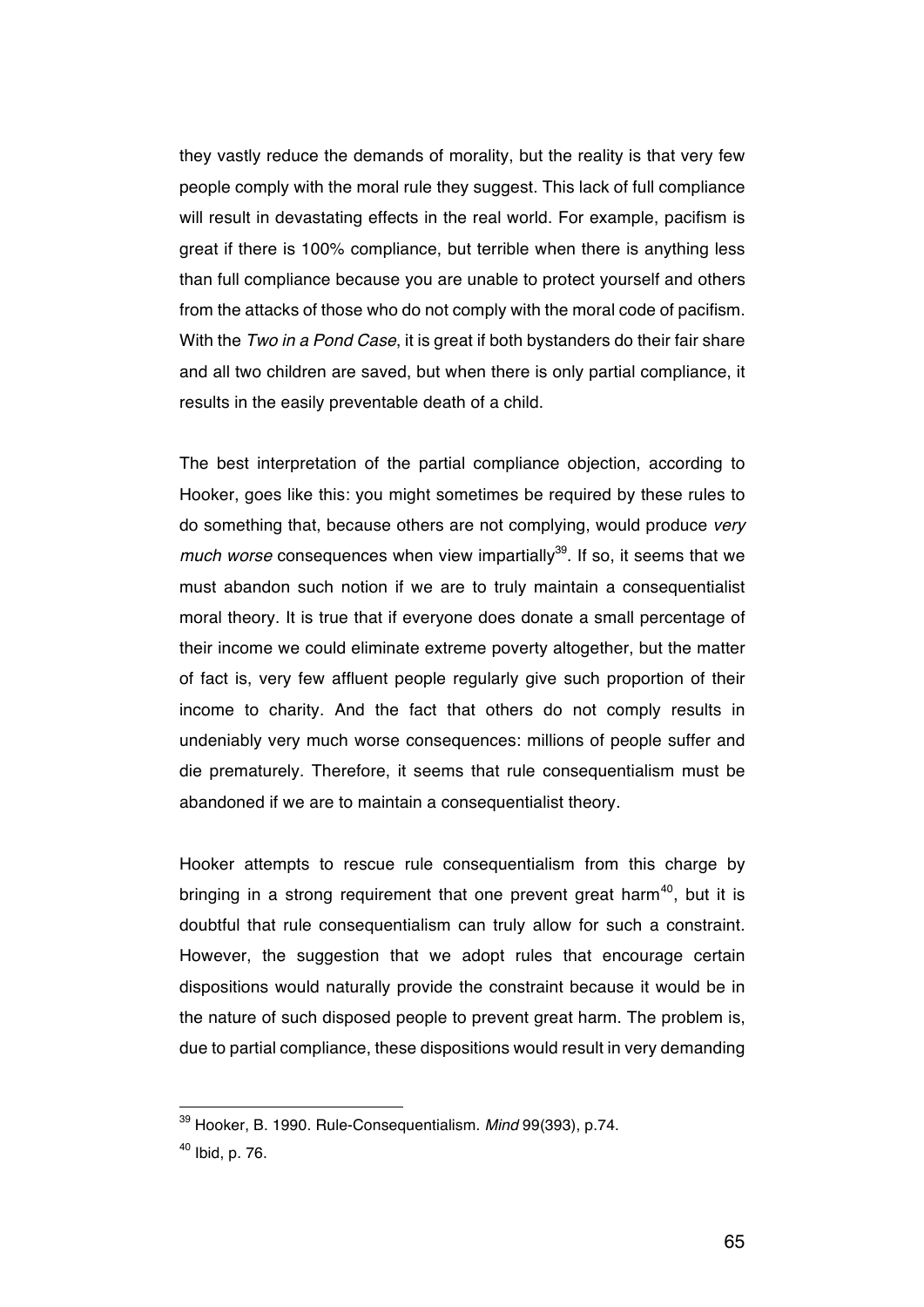obligations, especially with regards to poverty alleviation. If what I am required to do depends on the level of compliance, although this overcomes the partial compliance objection, it seems to revert back to classic act consequentialism, and prove to be overly demanding.

It seems rule consequentialism is stuck between a rock and a hard place. If it says that what the rules require does not change depending on the level of compliance, we are faced with the partial compliance objection, that it is absurd for a consequentialist theory to produce very much worse consequences when applied in real life. If rule consequentialism says that what the rules require of us *does* change depending on the level of compliance with reference to dispositions or any additional constraints, we are back to the act consequentialist position of always doing to the optimal good, because of the lack of compliance of others.

### **3.4 Conclusion**

In this section, we looked at moderate versions of consequentialism which attempt to lessen the demands of beneficence by incorporating an agentcentred prerogative or referring to a more collective view of our duties. I have examined whether these are successful in providing answers that match our intuitions regarding emergency cases and famine relief, and concluded that because they so not show that there is a morally relevant difference between Envelope-type cases and Vintage Sedan-type cases, they fail to justify offering aid in one situation and not in another. We need to show that there really is a morally relevant difference between these two types of cases in order to avoid the extremely demanding conclusion that whenever we dismiss an opportunity to donate to charity, we commit a heinous crime equivalent to letting a child drown in a pond. An appeal to general rules to care for those who are near fails because of the ideal world objection. We need for there to be a morally relevant difference between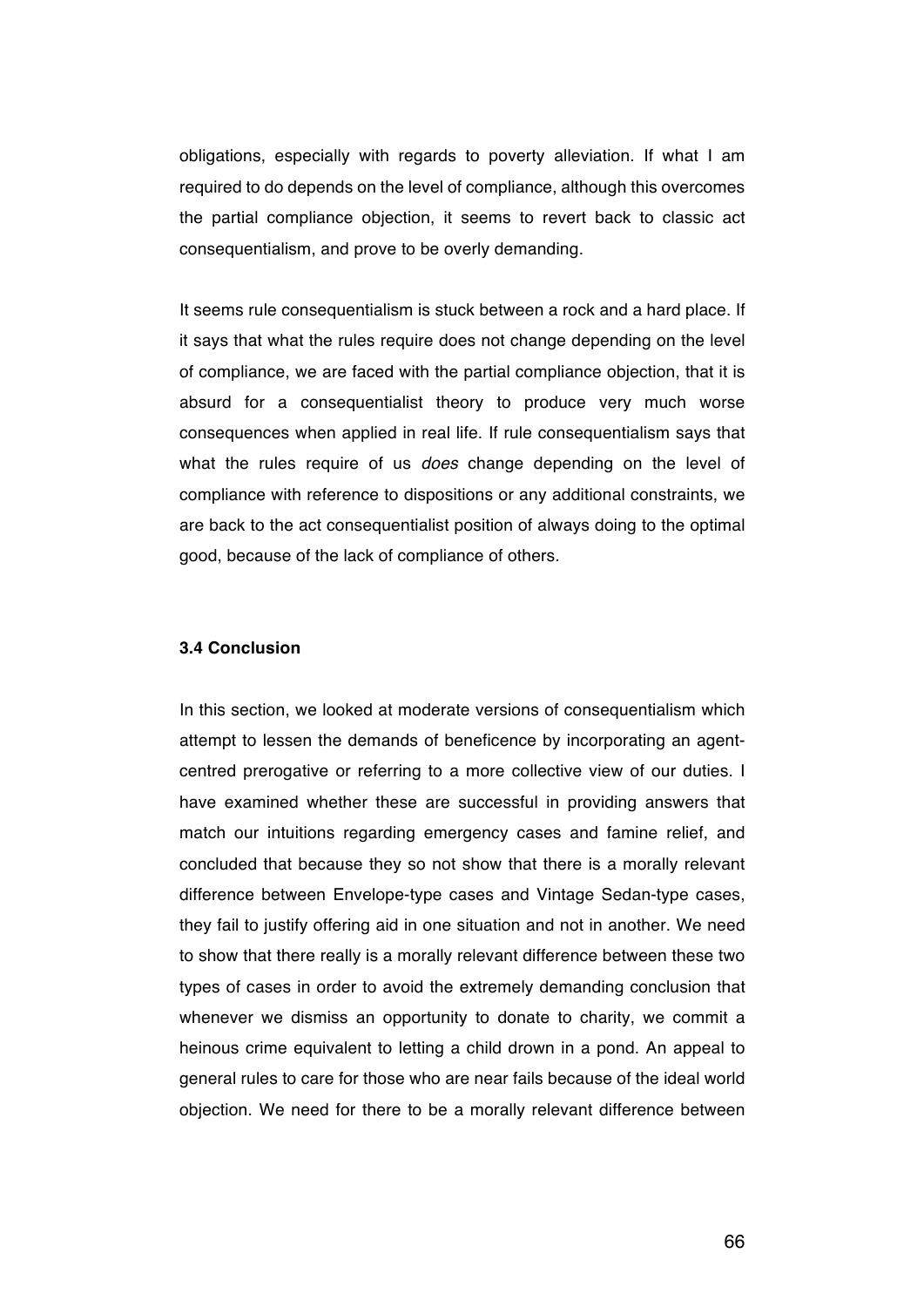these two cases to explain why it is worse to fail to save a drowning child than it is to fail to donate to charity.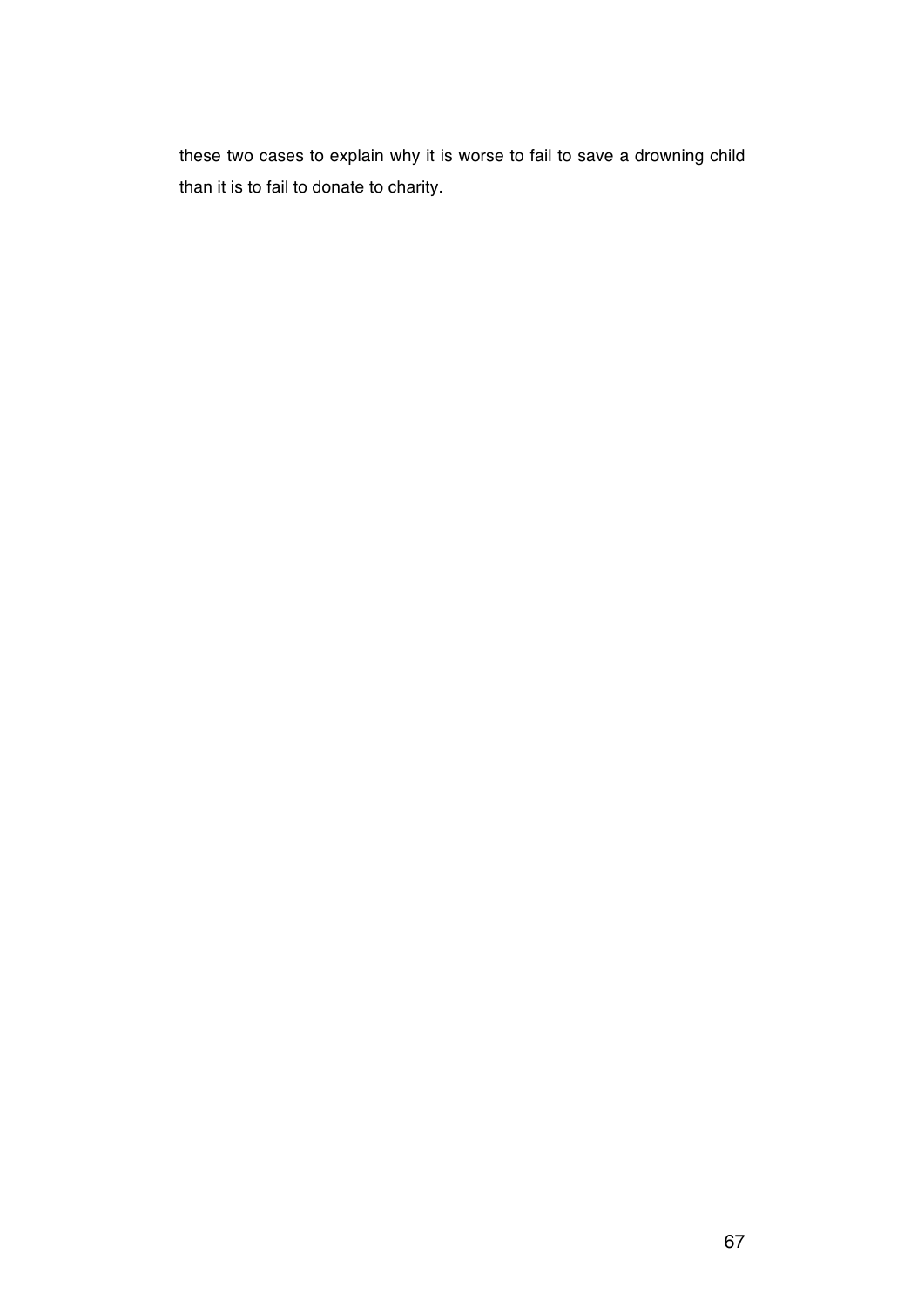**4**

# **My Solution to the Puzzle**

The previous chapters demonstrate the difficulty in justifying for our different reactions in cases like *The Envelope* and *The Vintage Sedan*. We found that Boonin's initially promising solution to Unger's puzzle, that the morally relevant difference between famine relief and emergency situations is the unique directedness of aid, is unsuccessful. Applying more moderate accounts of consequentialism also fail to provide a morally relevant difference and so they are not able to provide justification for offering aid in one situation and not in another.

This chapter will offer my own solution to Unger's puzzle. I suggest that differences such as physical and temporal proximity, experiential impact, and the unique directedness of aid are all morally relevant factors, not because they are relevant in themselves, but because of their correlation with our ability to empathise and have compassion for the suffering of others. I argue that placing the role of empathy at the core of our duties to the poor not only solves Unger's puzzle about our different intuitions but it is also able to provide new solutions to problems associated with the demandingness of beneficence.

### **4.1 Correlation with empathy as morally relevant**

Going back to Boonin, if it is the unique directedness of aid that is morally relevant, our intuitions between *Uniquely Directed Envelope* and *Vintage Sedan* should be the same. Both cases are examples of aid that is uniquely directed, where only you can save the life of one person at the cost of \$100. Considering that these two cases are identical from both an impersonal and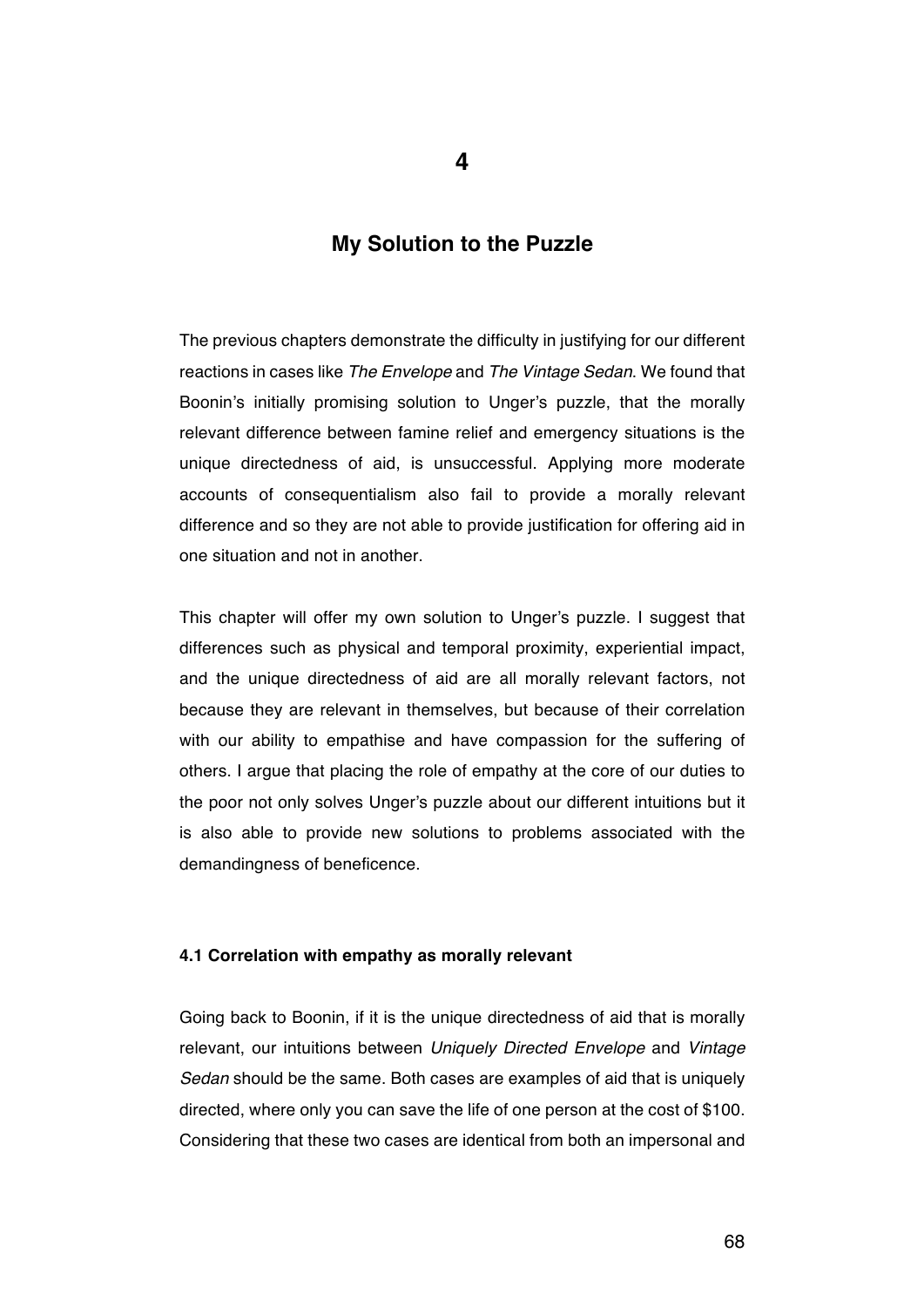personal perspective, we would expect that we have the same intuitions regarding both cases. However, our intuitions say otherwise; we still feel that stronger obligation to provide aid in *Vintage Sedan* over *Uniquely Directed Envelope*. This is demonstrated by the fact that when we are faced with the decision to save only one person, our intuitions say that we ought to save the injured bird-watcher over the child in *Uniquely Directed Envelope.* So, it seems that this difference in our moral intuitions cannot be explained by mere the unique directedness of aid. The difference in our intuitions regarding *Vintage Sedan* and *Uniquely Directed Envelope* show that we need something other than the unique directedness of aid to explain this difference.

Singer and Unger reject many of the different factors between cases like *The Envelope* and *The Vintage Sedan* as morally irrelevant, and I agree that factors like physical proximity and experiential impact are not morally relevant in themselves. However, these factors are closely connected with our ability to empathise with the suffering of others, which I believe is morally relevant. In this section, I will examine three factors which are closely related with empathy: physical proximity, temporal proximity and experiential impact.

### *4.1.1 Physical proximity and experiential impact*

A clear difference between *Uniquely Directed Envelope* and *Vintage Sedan* is one of physical proximity and experiential impact. Both Singer and Unger reject physical proximity outright as a morally relevant difference, that sheer distance simply cannot be morally relevant to our obligations to aid. As we looked at previously, Singer states that although the fact someone in need is nearby may make it more likely that we *shall* assist him, this doesn't show that we *ought* to help him any more than a distant stranger. Unger refers to the cases of *The Bungalow Compound* and *The CB Radios* to show that physical proximity and experiential impact make no difference to our moral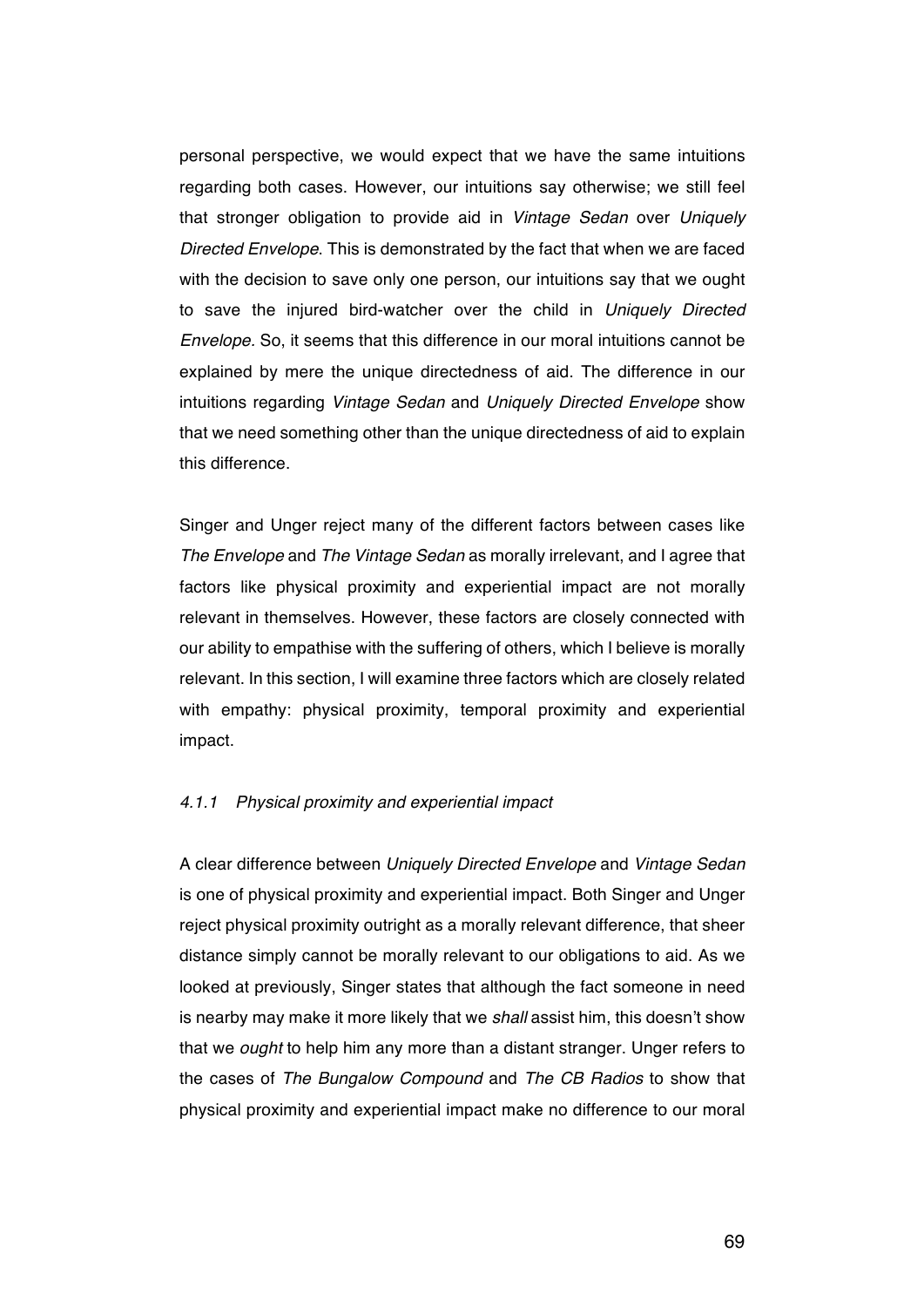obligations, even if it may make a difference to the psychological impact on the potential benefactor.

Although I agree that mere physical distance and experiential impact are not sufficient factors to excuse us of moral obligations to give aid to people in distant countries, I do not think that they are completely morally neutral differences. By physical proximity, I do not simply mean geographical location. Neither do I mean Kamm's redefinition of what it means to be close, in her paper "Does Distance Matter Morally to the Duty to Rescue?"<sup>41</sup>. Kamm argues that being close means that we are near the threat to the victim or the means to saving the victim. So, even if you are far away from the victim, if you have long arms to reach them, you are still obligated to help as you are near to the means to save them. Or, even if you are far away from the victim, if you can save them by pressing a button next to you, you are obligated to save them. However, in both *Vintage Sedan* and *Uniquely Directed Envelope*, the means to saving the victim are close, and we can further alter the cases so that the means to save the victim is closer in *Uniquely Directed Envelope.* We can alter the case so that in *Vintage Sedan*, in order to save the injured bird-watcher you would have to drive them to the nearest hospital which is hundreds of miles away, while saving the life of a child in *Uniquely Directed Envelope* will only require a quick bank transfer.

Nor do I mean what Violetta Igneski claims in "Distance, Determinacy and the Duty to Aid: A Reply to Kamm."<sup>42</sup> She argues that being near it is not about the distance, but the determinacy of the situation. "If being "near" just means being able to do something determinate that will save someone from a perilous situation, why not just say that it is the determinacy of the situation

<sup>41</sup> Kamm, F. M. 2000. Does Distance Matter Morally to the Duty of Rescue? *Law and Philosophy*. 19(6), pp.655-681.

<sup>&</sup>lt;sup>42</sup> Ianeski, V. 2001. Distance, Determinacy and the Duty to Aid: A Reply to Kamm. *Law and Philosophy.* 20(6), pp.605-616.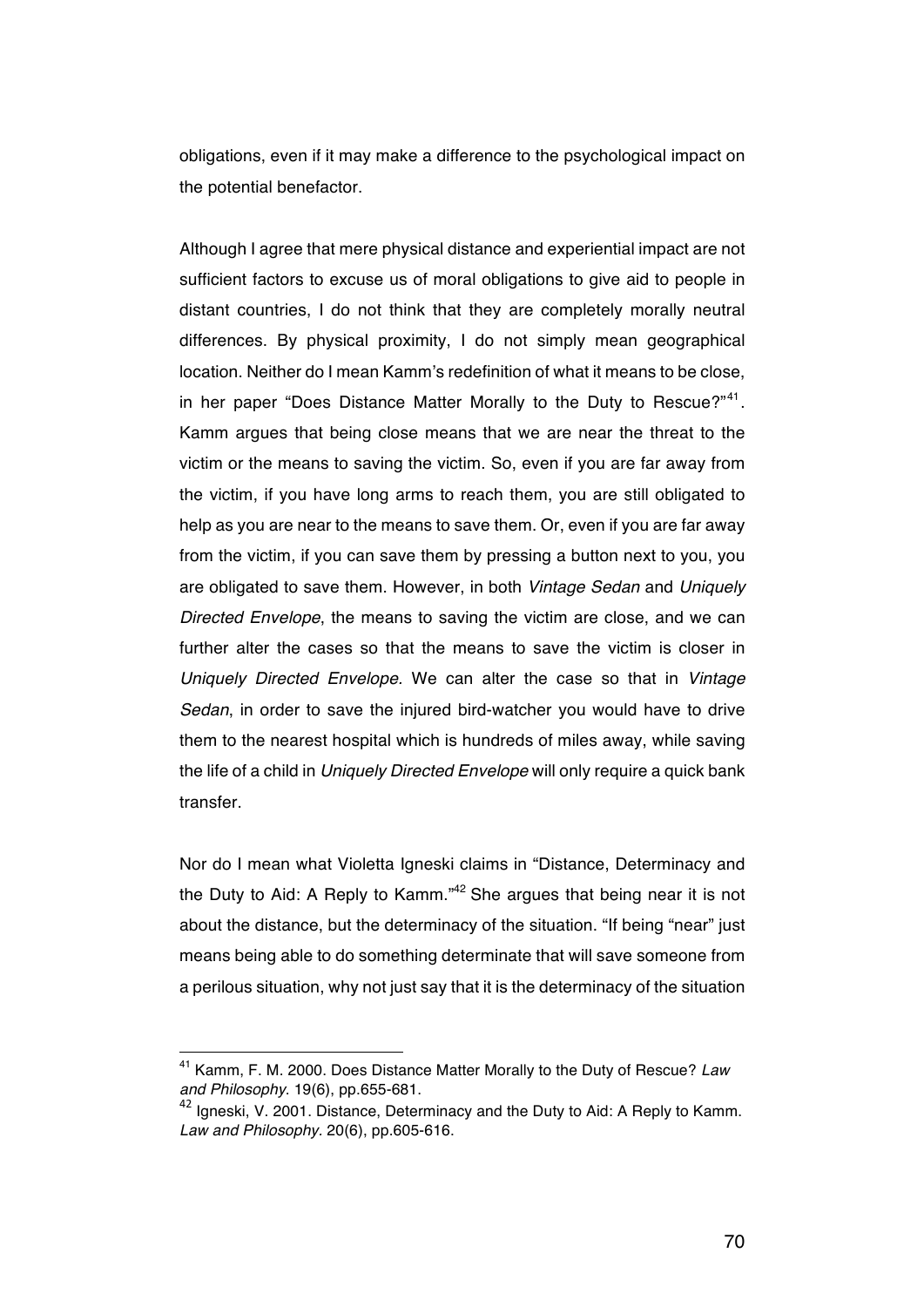that affects the structure of our obligations to aid and not nearness.<sup>43</sup> In uniquely directed cases of aid, the situation is determinate. But again, this does not solve the puzzle as to why given the choice between *Vintage Sedan* and *Uniquely Directed Envelope* we feel morally obligated to save bird-watcher, as in both cases the situation is determinate.

By physical proximity, I neither mean geographical location or being near to the means of saving the victim or the determinacy of the situation, but being physical close enough to perceive the need of the victim. The very act of perceiving the need makes it worse for me to ignore that need. In the same way, experiential impact is also a morally relevant factor because of its connection to empathy. Something about perceiving the suffering of a fellow human being in front of me triggers our ability to empathise, to truly be pained by the other's pain. The reason why physical proximity and experiential impact are morally relevant, then, is not because the spatial distance and the experience are important in themselves, but because of their correlation with empathy. Failing to help a drowning child in a pond is worse than failing to help a distant unperceived sufferer, even if both cases involve uniquely directed aid, because there is something about the vividness and immediacy of the situation that engages with human empathy and compassion.

If we take physical proximity as being physically close enough to perceive the suffering of others rather than spatial distance, this explains why we feel that it would not be morally wrong to ignore the envelope in *The Bungalow Compound.* Although, spatially, you are only a few feet away from the children who you can save, they are not physically close enough for them to enter into your experience. If the *The Bungalow Compound* case was adjusted so that you received a direct plea from the children face to face, I think our moral intuitions would differ. Having seen their plight first hand, it

<sup>43</sup> Ibid, p. 614.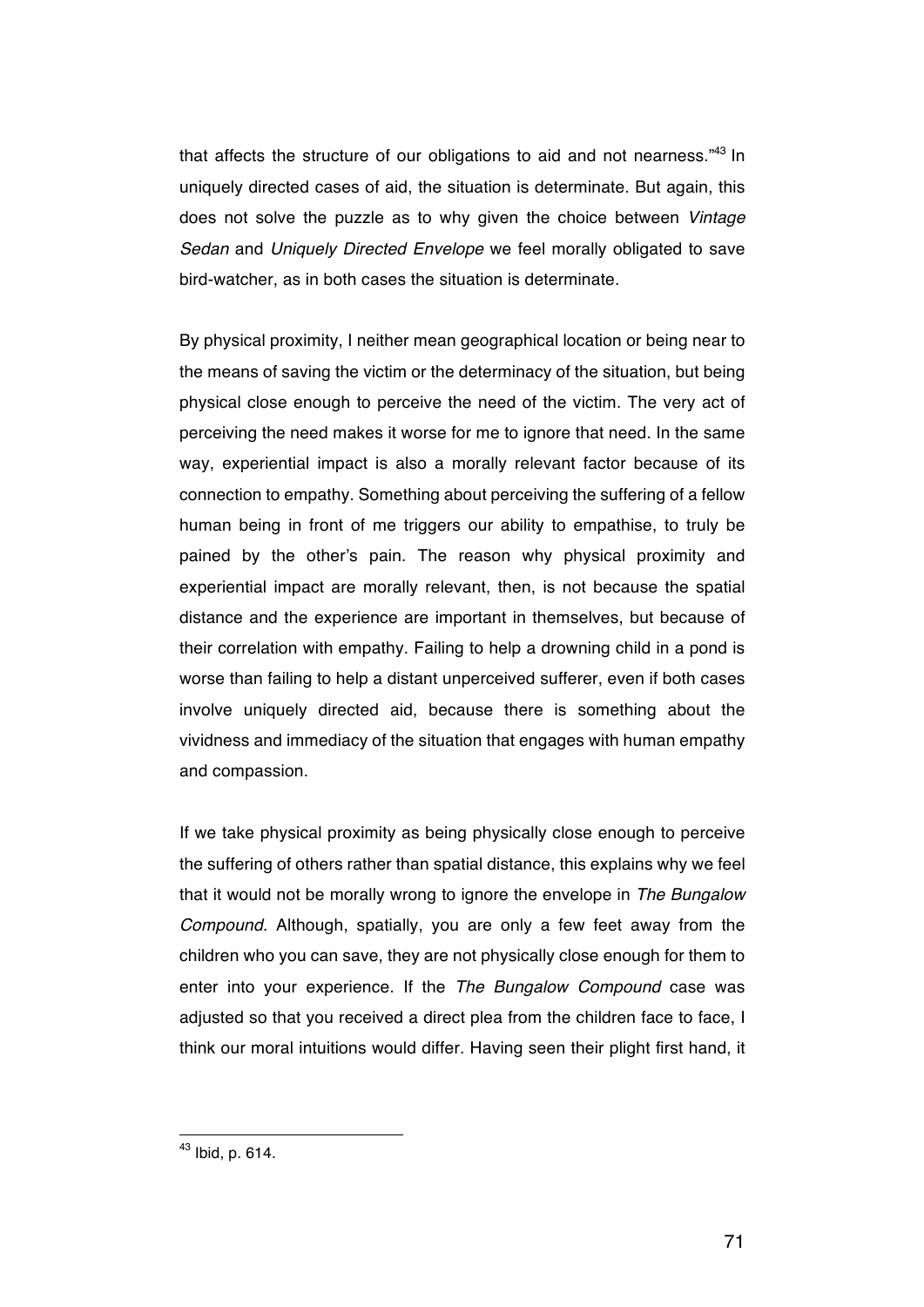would be morally condemnable to ignore their need, especially when you could alleviate their suffering at such little cost to yourself.

On the other hand, the reason why we feel strongly that we ought to help the injured bird-watcher in *The CB Radios* is because even though he is not close enough for us to directly perceive his suffering, the fact that we can hear him over the radio is enough of an experiential impact to trigger our ability to empathise with him. Even if the sounds are just electronics, we can hear the pain in voice and it is easy to imagine being in his situation. Even if he sends a message in Morse code, it is a personal encounter and a conversation with someone in need which increases the experiential impact it has on the agent. Again, it is easy to put ourselves in his situation and respond empathetically to his sufferings. Admittedly, it is not as vivid as it would be in the original *The Vintage Sedan* case where we see the injured bird-watcher in front of our eyes, but it is still a lot closer to home than *The Envelope*, where the potential recipient of aid is undetermined and distant.

This is further supported by the fact that if, as Unger claims, physical proximity and experiential impact have no moral relevance, there should be no difference between *The Vintage Sedan* and *The CB Radios*. This means that when faced with the option of saving either an injured bird-watcher in front of you or an injured bird-watcher ten miles away, it makes no difference which person you choose to help. You would be morally permitted to save either person. But there seems to be something wrong if someone ignores the pleas of someone in front of them and drives away in order to save another who is ten miles away, from whom you've received a message over the radio. We would expect that a moral and compassionate person would help the injured bird-watcher in front of them over the one who is ten miles away, because the perceived suffering of the injured bird-watcher in front of you makes it impossible to drive away.

This solves Unger's puzzle because not only does it explain why our intuitions differ between *The Vintage Sedan* and *The Envelope*, but it also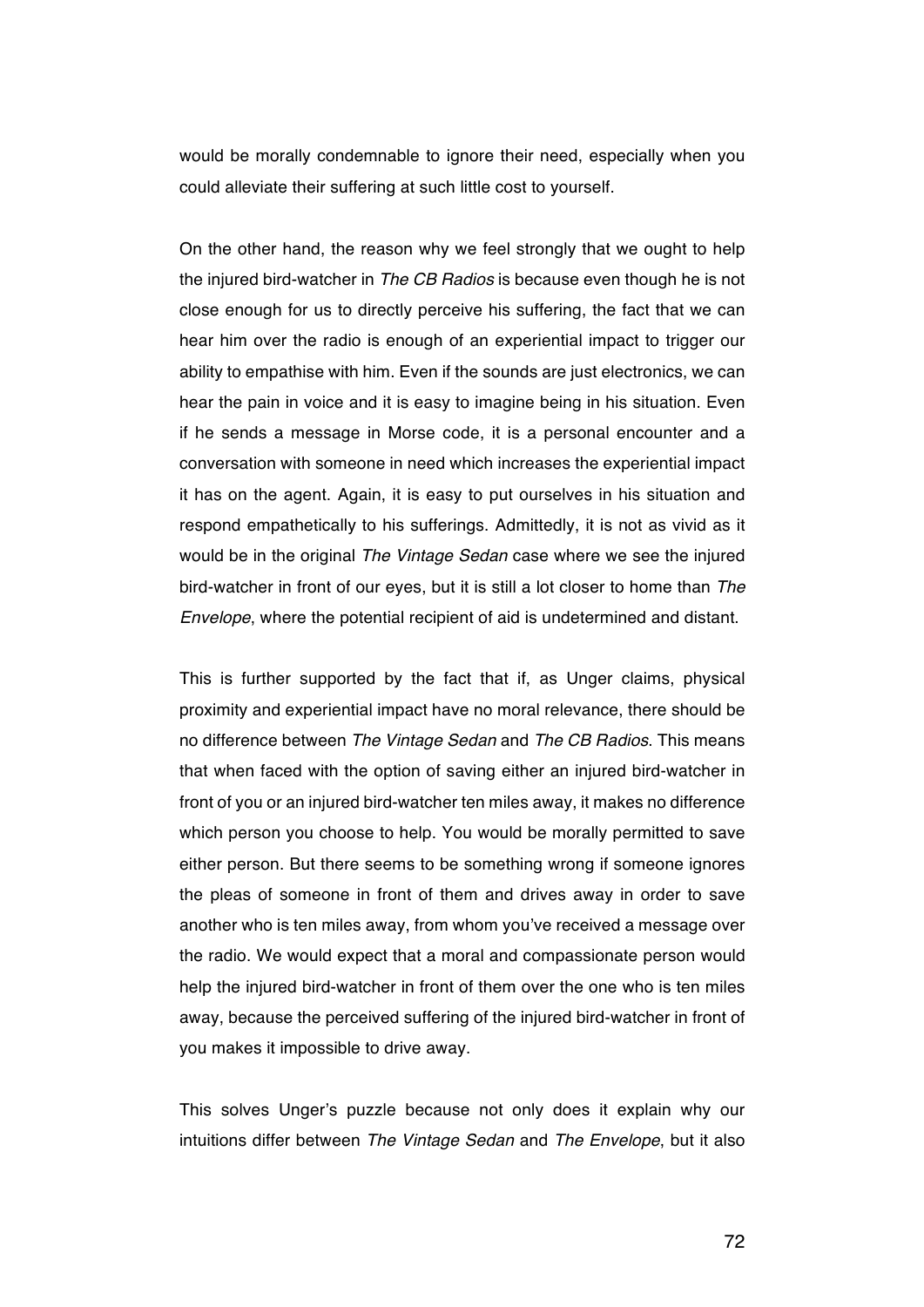justifies that moral intuition. It is worse for the moral agent to drive past an injured birdwatcher than it is for them to fail to send a \$100 check, because the very fact that you see the injured birdwatcher first-hand makes it morally worse for you to ignore their suffering. Similarly, it is morally worse if you to drive past an injured birdwatcher than it is for them to fail to send a \$100 check in the case of *Uniquely Directed Envelope*, even though both are cases of uniquely directed aid, as while one involves a personal encounter, the other does not. This would also explain and justify why it might be worse to drive past a birdwatcher who will almost certainly die, or ignore a drowning child who will most certainly be saved even if I don't, than it is to fail to send a \$100 check in *Uniquely Directed Envelope*, even though it is actually much *worse* from an impersonal and personal perspective. There is something ruthless and callous about walking away from someone suffering in front of you, and a compassionate and caring person would be unable to do so. Thus, physical proximity and experiential impact are morally relevant factors in that they usually correlate with our ability to empathise with the victim, and although this alone doesn't determine our moral obligations to the needy, it does make it worse to fail to provide aid in situations in which we perceive the suffering for ourselves.

## *4.1.2 Temporal proximity*

 

Another interesting thing to note is empathy's correlation not only with spatial distance, but also with temporal distance. Although this is not directly applicable to Unger's puzzle regarding our different intuitions between *The Vintage Sedan* and *The* Envelope, our ability to empathise is also linked to temporal proximity. Many people have a bias towards to the near future as opposed to the distant future. We prefer pleasurable experiences to be in our near future and painful experiences to be in our distant future<sup>44</sup>. In other words, I care more about my present and near future than I do about my distant future. This time bias is transferable to other people; when we

<sup>44</sup> Greene, P and Sullivan, M. 2015. Against Time Bias. *Ethics,* 125, pp.947-970.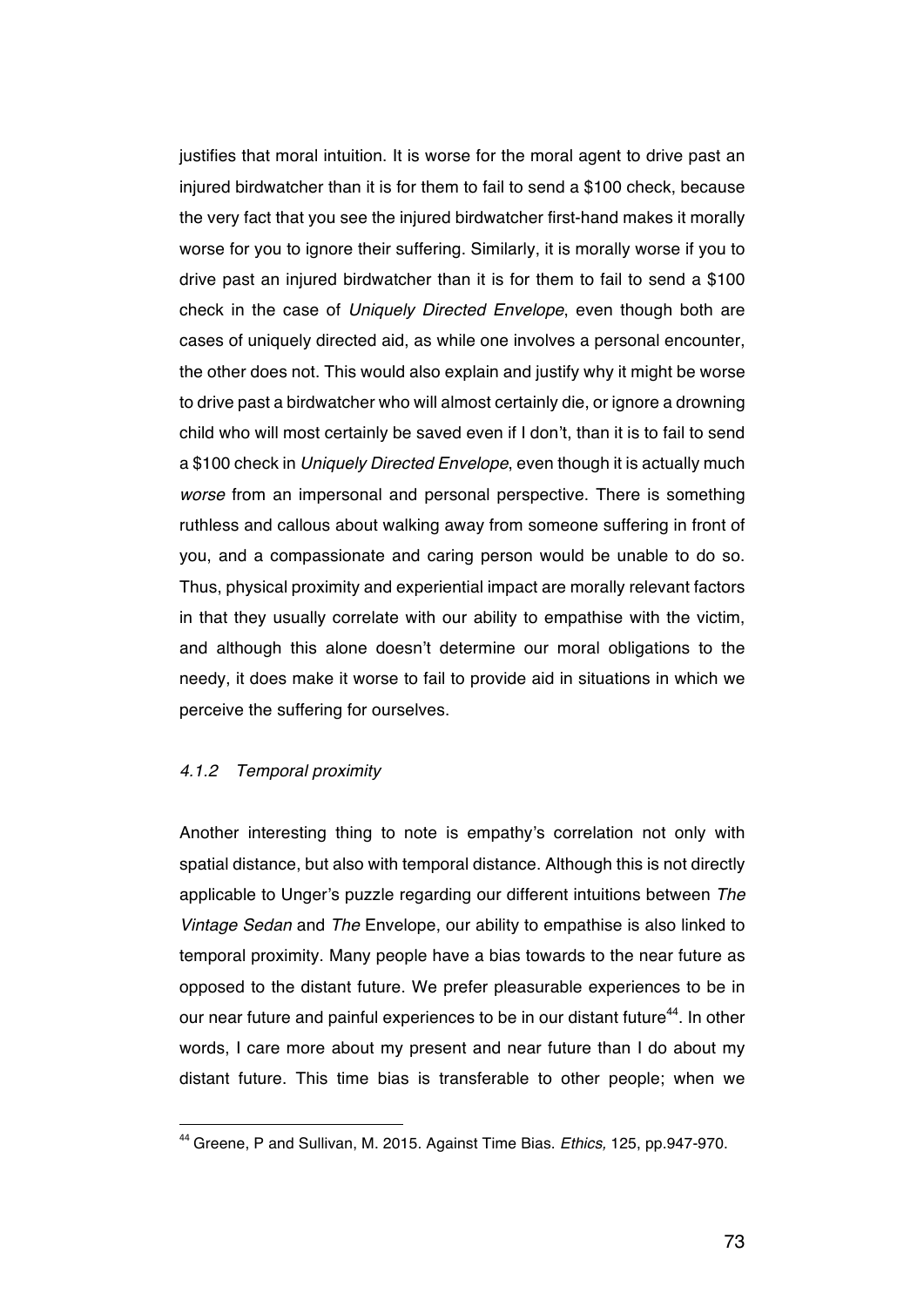empathise with other people, we also care about their present situation and their near future, more than we do about their distant future. This means that we are more concerned with alleviating their present suffering than their future suffering. There is a greater vividness and immediacy with the present suffering of people that triggers our empathy, than learning of some misfortune that will come upon someone some years in the future. So, our ability to empathise with the suffering of others is also correlated with temporal proximity.

From an impartial perspective, other people's present situation will matter just as much as my present situation, and other people's future will matter just as much as my future, and so if I am completely agent-neutral I will care equally about my present and other people's present, and I will regard my future and other people's future with equal weight. Agent-neutrality is, of course, rejected for various reasons, and most people would accept that it is permissible for me to give greater weight to my own present and own future than the present and future of others. But given that I am near-biased, I care less about my future, especially my distant future, and as mentioned before, this bias is translated onto people whom I empathise with; I care more about other people's present suffering than their future suffering. This means that a decent dose of empathy will imply that I care about other people's present as much as my distant future, and so I should sacrifice my distant future happiness in order to relieve someone's current suffering.

This seems relevant for ethical giving because usually when talking about beneficence it is not about my present situation contending with other people's present situation. The common example used to argue that moral obligations to give aid is overly demanding is of an agent who is going to watch a movie but each time, having to give that money to charity instead: I decide to watch a movie, but realising that I could do more good by spending the money on famine relief, I give the money to a charity instead. The next day, I try to watch the movie again but I am faced with the same outcome; I must give my money to famine relief. However, unless we believe that we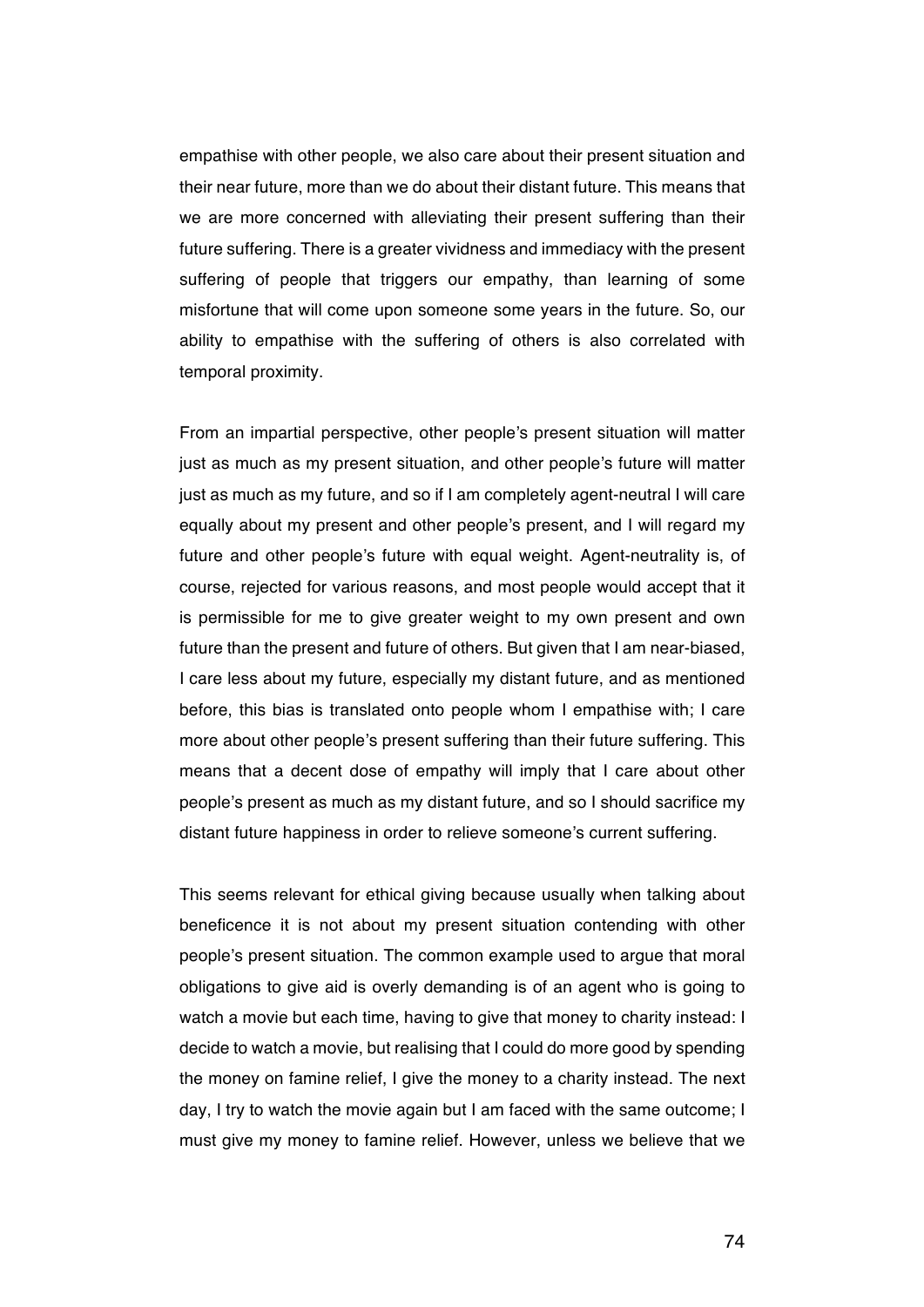have very strong moral obligations to alleviate poverty that forbids us from watching movies like Singer's principle of beneficence, the agent can and is likely to donate to charity *and* also go watch the movie. The choice to give to charity doesn't usually create immediate suffering and loss for the agent. The decision to donate, however, will mean that I will have less to spend later, and a lifestyle of charity when added up over the years will mean that my future well-being is sacrificed. For instance, it may mean that I will have to cut back on my spending next month because I have less to spend. The monthly donations added up over my lifetime may mean that I put less into my savings account, so l will enjoy a less cushy retirement. The decision to give to charity, then, seems related to the temporal proximity of other people's suffering, and how much weight we give to our own future selves. Given that we discount the value of our distant future, when care enough about the present suffering of others, there will be a point at which I will care more about the present suffering of others than my distant future. Therefore, it makes sense for us to sacrifice our future well-being in order to relieve the current suffering of others. This questions the morality of saving up to secure our future when there are currently millions of people starving across the globe.

This is not directly relevant to solving Unger's puzzle as temporal proximity as both *The Envelope* and *The Vintage Sedan* take place in the present time. The suffering of both the injured bird-watcher and the children in poverty are happening in real time. However, if you do not give the injured bird-watcher a ride, he will most certainly soon lose his leg, whereas in *The Envelope*, it will take at least a couple of weeks for your donation of \$100 to be translated into life-saving aid. If your aid is going to save someone's life, it will be the case that the person who will be saved by your aid is not currently on the brink of death. Although this may be morally irrelevant on its own, the seemingly more urgent situation of *The Vintage Sedan* makes the need of the victim more salient and vivid for the agent. This coupled with the fact that he is in extreme pain in front of your very eyes explains why we feel we have strong obligations to offer aid to the injured bird-watcher, for it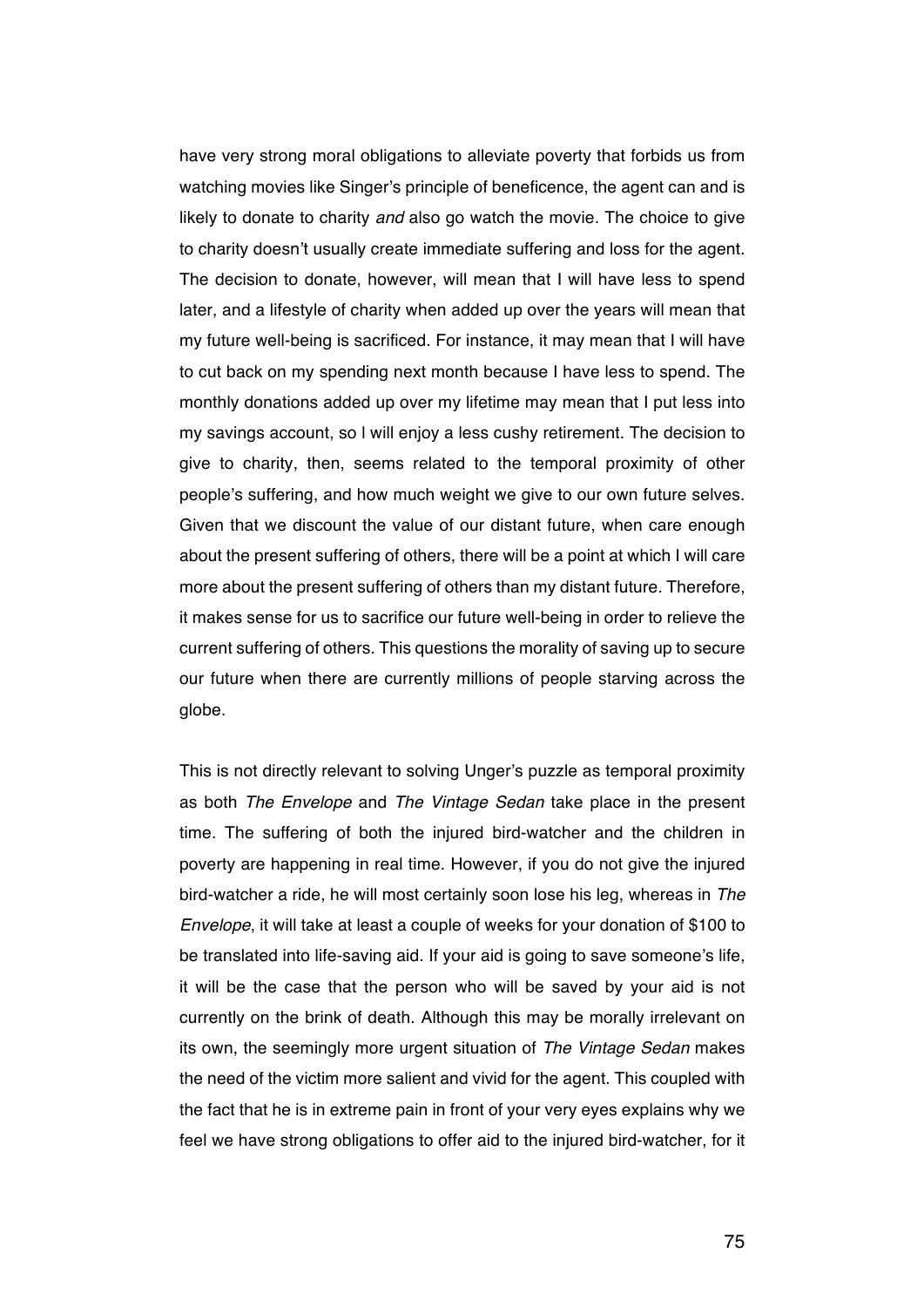would be extremely unsympathetic and callous to walk away. We would expect anyone with a decent amount of empathy to respond to his need, and we would morally condemn someone who does not.

I have attempted to show in this section that there are factors that do make a difference, morally, to our moral obligations to offer assistance. I have just looked at physical and temporal distance and experiential impact, but other factors such as the unique directedness of aid, how we acquire information of the victim and so on, can all make a difference to the strength of moral obligations to aid. Again, these factors are not morally relevant in themselves, but due to their correlation with our ability to empathise with the suffering of others. In cases like *The Vintage Sedan*, it is likely to be a multitude of different factors which explain why our moral intuitions differ from cases like *The Envelope*. These factors may be themselves morally irrelevant, but when put together, the effect we would expect it to have on the moral agent is such that we would regard it morally reprehensible for someone not to offer aid in such a situation.

### *4.1.3 An alternative approach to beneficence*

But, isn't this making a naturalistic fallacy? Just because we do feel empathy towards the suffering of people in front of us, and less empathy towards distant people, it doesn't make it *right* that this is our emotional response, or prove that what morality requires of us must align with our emotional responses in the first place. It seems that Singer and Unger would argue this. It is a failure of our imagination that we don't feel empathetic towards those in distant countries. We should and ought to feel the same amount of empathy towards all who are suffering regardless of where they are, but we don't. And regardless of this, we ought not to discriminate. This is a failure of ours, and we are committing an is-ought fallacy when we claim that just because we *do* feel more empathy in emergency cases, we have stronger moral obligations to help in these cases.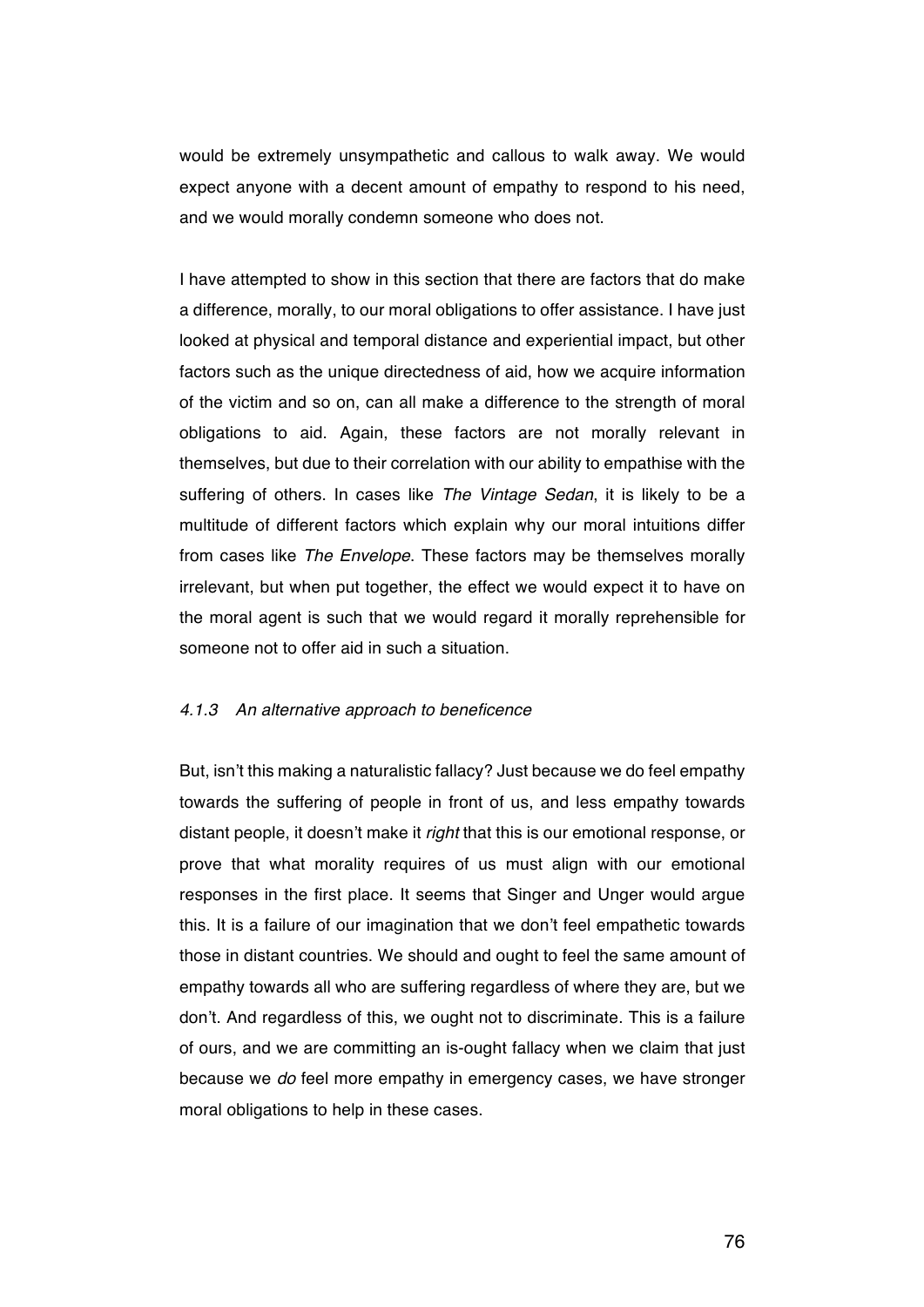But this response misses its mark if beneficence *is* essentially about what kind of person we ought to *be*, rather than what we ought to *do*. When we take this alternative attitude towards beneficence, the role of empathy is paramount as it is closely linked with the character of the agent. True, a truly virtuous person would feel empathy towards all humankind, and be affected personally by the suffering of distant strangers. But we cannot deny that this is harder to do, and this is due to the nature of empathy.

According to psychologists, there are two types of empathy: cognitive and emotional empathy<sup>45</sup>. Emotional empathy, also called affective empathy, is the response we have when we encounter the suffering of others first-hand, when we see another in peril in front of us. When we do so, it is easy for us to empathise with them. It is an automatic drive to respond appropriately to another's emotions, and it happens automatically and often subconsciously. There is no active thought process or effort on behalf of the agent, as it is something that happens to us rather than something that is done by us. Their suffering is vivid, and a person who would walk away in this situation, we would condemn because we would agree that anyone with any decent amount of empathetic response would offer aid in these situations.

Cognitive empathy, on the other hand, is different. It involves a higher level of cognitive ability and it is a largely conscious drive to recognise accurately and understand another's emotional state. This kind of empathy is sometimes called "perspective taking". It is a more conscious, deliberate, and abstract process, and a skill that everyone can learn. There are various factors present in cases like *The Envelope* which make it much harder to empathise with the suffering of others. It is harder to put yourself in another's shoes when you have never seen them before, or have seen their suffering first hand. It is harder to take the perspective of the potential beneficiary when the aid you provide will not uniquely directed at a particular individual

<sup>&</sup>lt;sup>45</sup> The Psychology of Emotional and Cognitive Empathy, Lesley University, accessed 30 June, https://lesley.edu/article/the-psychology-of-emotional-andcognitive-empathy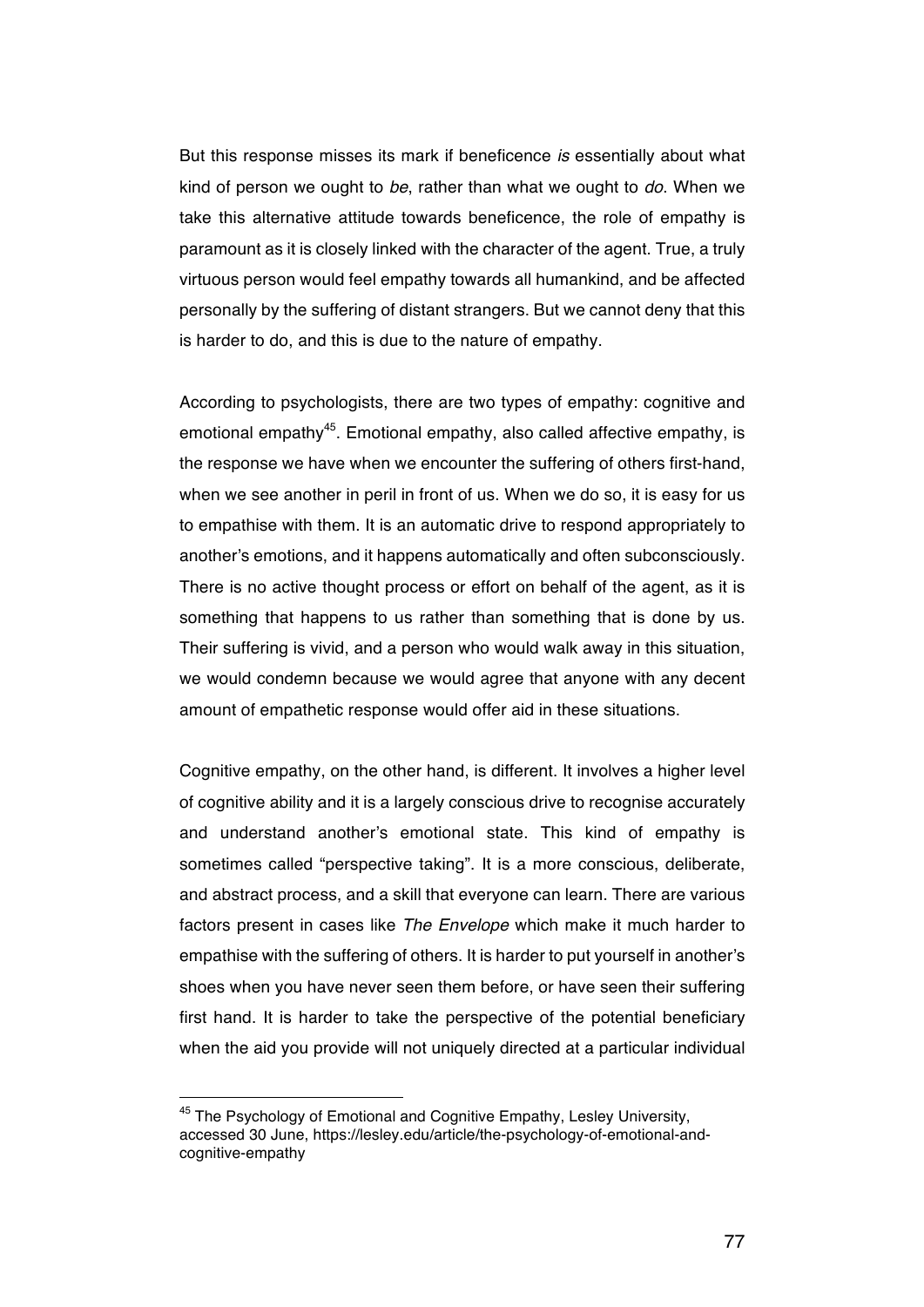or individuals. It is harder to empathise because poverty does not have a face. Singer and Unger may be right; it is a failure of imagination, but it is precisely because it is difficult to empathise with distant, undetermined strangers that some leniency is granted when we fail to help than if we fail to wade a child out of a pond.

In some ways, my response regarding our actions, or rather lack of action, in Envelope is similar to Railton and Parfit's response – that this is a case of "blameless wrongdoing". The ideally moral person would not fail to empathise with distant strangers and they would be personally affected by their suffering. When we fail to do so, we are doing wrong in that we are failing to live up to the golden standard of morality. However, the difference is that while Railton and Parfit's version of consequentialism doesn't require the agent to do anything more and they remain in a perpetual state of wrongdoing, my alternative approach says more. While it is true that the agent may be excused while still doing wrong, they cannot remain in this position indefinitely.

If we think of beneficence as essentially about what kind of person we ought to be, and that it is inevitably connected to the agent's character, the demands of morality would not allow us to remain lacking in empathy towards distant strangers. This approach to ethics demands there be moral development in the life of the agent. And due to the focus on the character of the agent, and the key role that empathy plays in our duties of beneficence, this alternative approach can offer a way to overcome the demandingness of beneficence in a way that is different from the consequentialist responses I examined, while also accepting that our obligations are truly demanding. The next section will look a recent paper that offers a similar solution to this and highlight the ways in which my view differs to this approach.

#### **4.2 Reconciling strong duties of beneficence with a life worth living**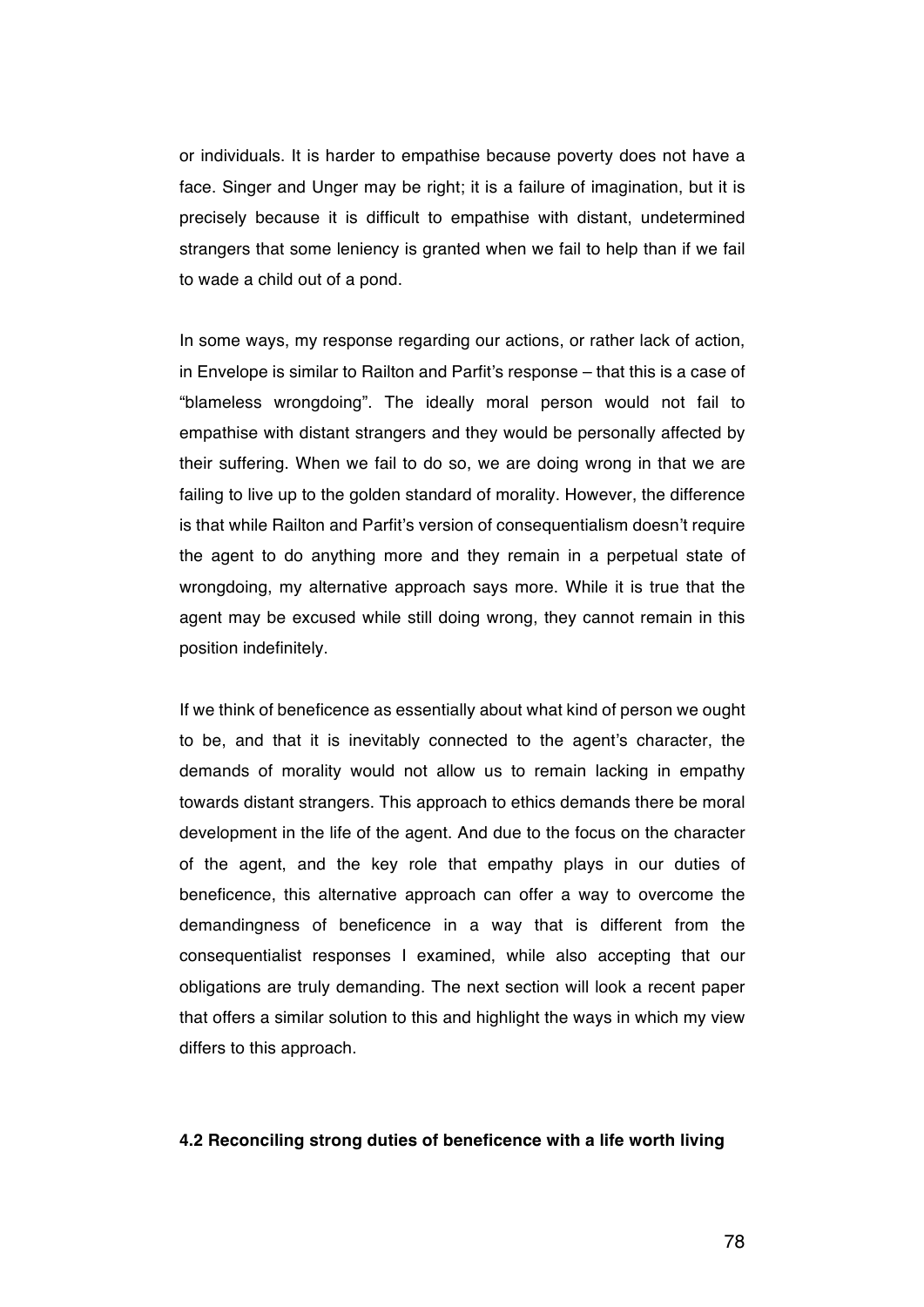One of the main objections to Singer and Unger's conclusion regarding our duties to alleviate poverty is that it places unreasonable demands on the affluent, otherwise known as the Demandingness Objection. There is more to the Demandingness Objection than it simply being an attempt to excuse ourselves from strong moral duties; it points to the fact that personal projects and relationships are an essential part of a life that is worth living and moral theories which require a single-minded pursuit of the overall good results in alienation. The motivation for finding a preservationist solution to Unger's puzzle is, for many, to lessen the demands of beneficence, and thus, overcome this objection. So far, we have argued that Boonin's solution and moderate versions of consequentialism fail both to provide a preservationist solution and to lessen the demands of beneficence. With my alternative approach to beneficence, I attempt to uphold strong obligations to alleviate poverty while also allowing room for the agent to undergo a process of moral development. Before outlining my own views on how this alternative approach to beneficence overcomes the Demandingness Objection, I will examine a comparable approach proposed by Tom Dougherty.

## *4.2.1 Dougherty's argument*

 

In "Altruism and Ambition in the Dynamic Moral Life"<sup>46</sup>, Tom Dougherty attempts to provide an account of beneficence that reconciles two seemingly contradictory statements. Consider Amy, an ambitious altruist who is setting aside a generous portion of her income towards charitable giving. She is doing well when it comes to altruism, but given that the world is ridden with poverty, she feels morally *required* to try to do better. She accepts the following statement:

 $^{46}$  Dougherty, T. 2016. Altruism and Ambition in the Dynamic Moral Life. *Australasian Journal of Philosophy.* 95(4), pp.716-129.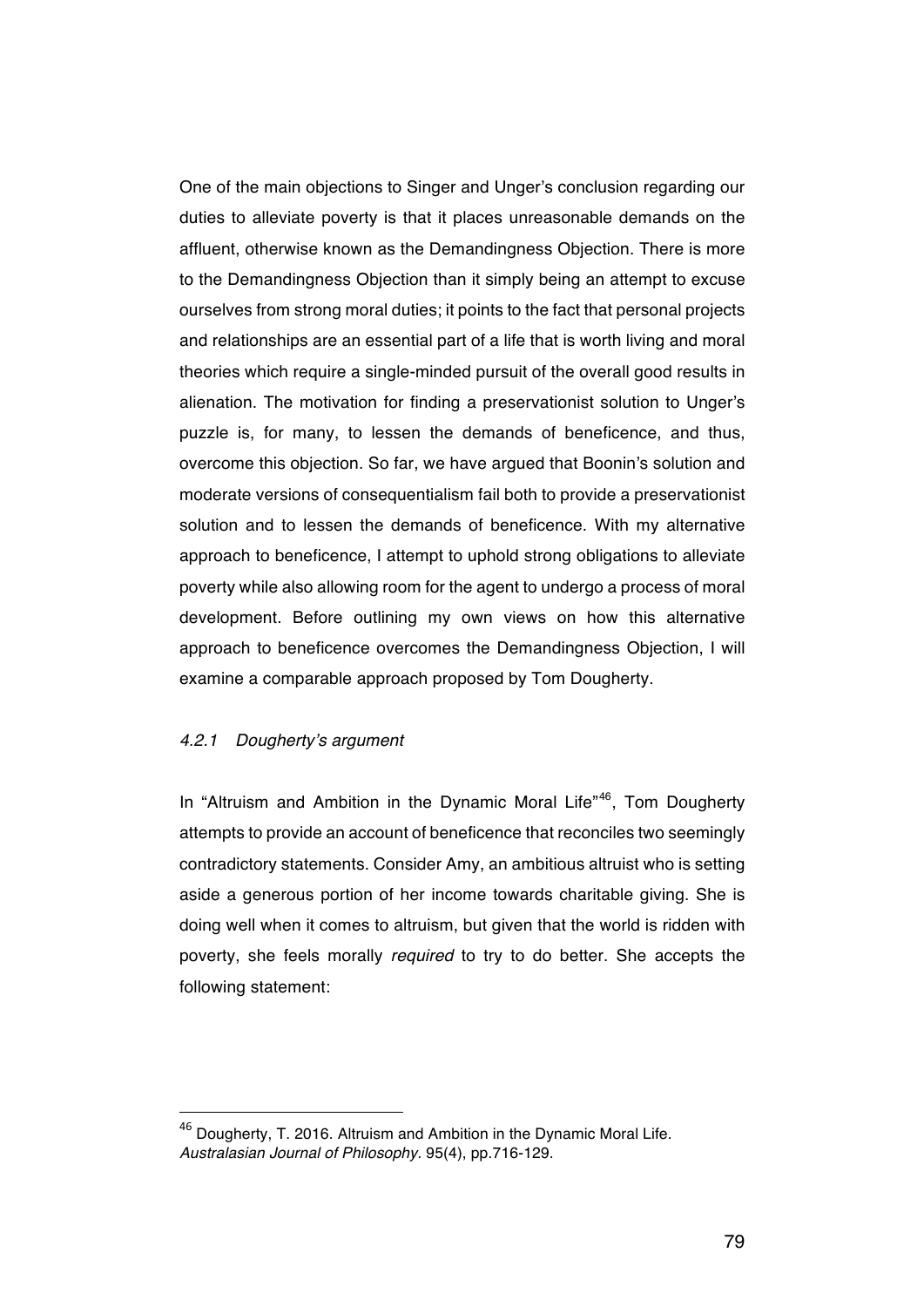*Ambition*. Beneficence requires an impressive altruist like Amy not to be content with how much she is giving, but to ambitiously increase how much she gives.<sup>47</sup>

On the other hand, many of us are inclined to say that Amy is doing well, and so we feel pulled towards another thesis:

*Moderation.* Beneficence is not so demanding that an impressive altruist like Amy is failing to sacrifice enough of her resources to help people in need.48

Both views are attractive, and both explain the phenomenology of Amy's experience. A morally decent person like Amy can experience herself as compelled to sacrifice more, without thereby needing to feel guilty for how much she has been sacrificing. However, the two views are in tension. If we accept a moderate view of beneficence, Amy is already doing enough and is not required to aim to give more. If we accept *Ambition* and she that she *is* required to give more, then how could it not be that she is failing to meet beneficence's demands?

Dougherty aims to reconcile this tension between *Ambition* and *Moderation*. In defending a *dynamic* view of beneficence, where we think of beneficence as having a temporal profile, we can distinguish between what someone must do *now* and what someone must do in the *future*. Rather than determining what we ought to do *at a time*, we should consider what we ought to do *over time*. Although people's urgent needs give us powerful moral reasons for alleviating them, beneficence should not be overly demanding, leaving the agent with insufficient room for other worthwhile interests. Therefore, we are required to develop morally over time, and to increase our sacrifices as we do so, while still leading a good life. This view of beneficence captures the idea of an ambitious altruist while also leaving room for moderation. The impressive altruist is sacrificing enough now, but is also required to increase how much she sacrifices over time.

<sup>47</sup> Ibid, p. 716.

<sup>48</sup> Ibid, p. 717.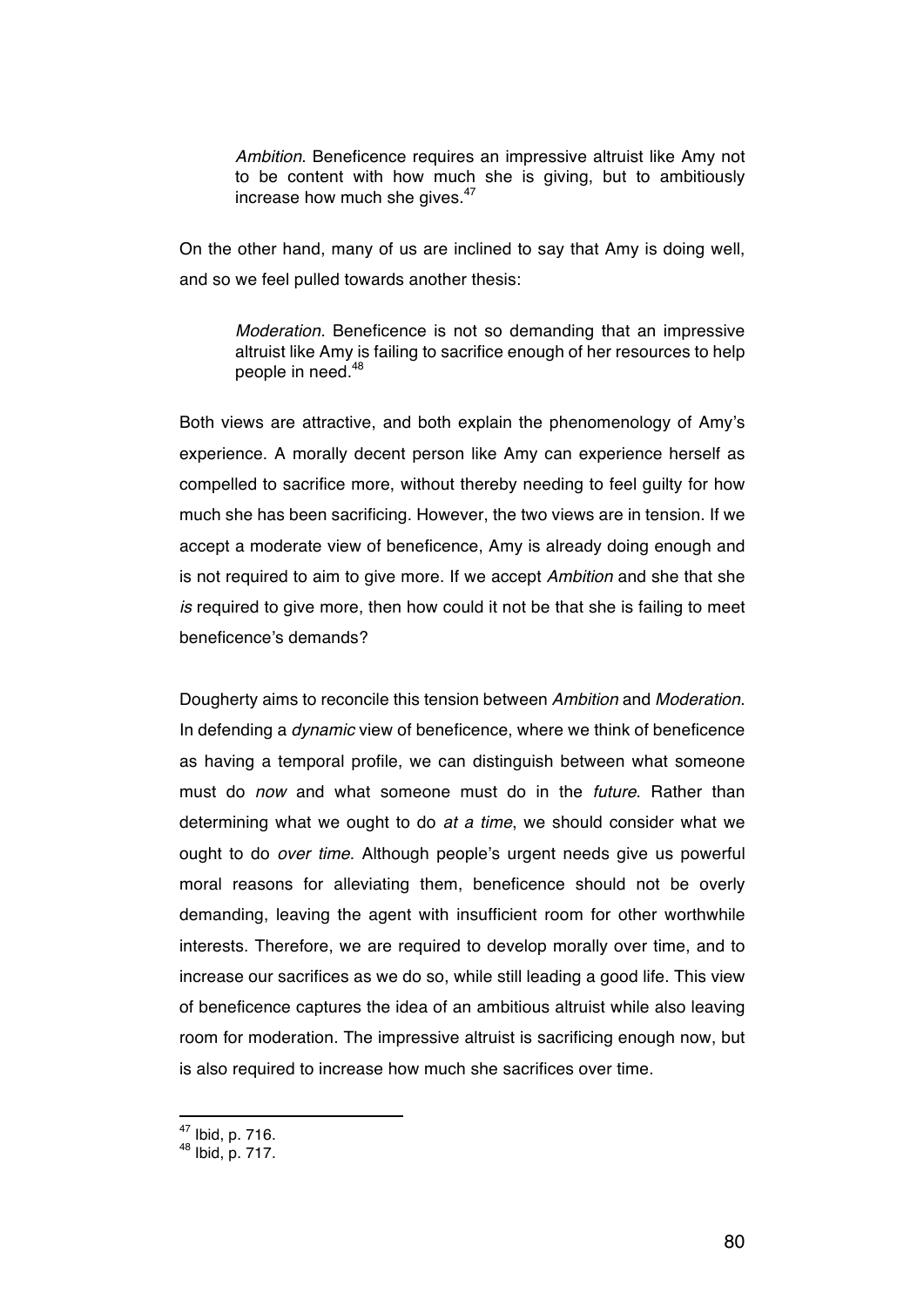What beneficence requires of individuals, then, depends on the agent's stage in moral development, and they are also required to keep on developing morally at a moderate pace. This seems to overcome the Demandingness Objection as although beneficence may be demanding, it is not overly demanding for the agent in question as she has developed the moral capacity to give a lot without it being too much of a sacrifice for her. Dougherty gives the analogy of learning the high jump to demonstrate this point: the bar is set low for the novice athlete, but she should aim to improve over time and to raise the bar higher<sup>49</sup>. In the same way, beneficence's demands will vary across times and persons, and for each individual we would expect that the demands would gradually increase over time. Altruism becomes possible through moral development. In order to make altruism easier, we should look to form appropriate habits and develop our capacities for will-power, as well as shaping our interests towards not only less expensive forms but also forms that benefit others.

By introducing the concept of moral development, Dougherty's view entails that the demands of beneficence will vary across persons and times. What is required of Amy now will be less than what will be required of her 30 years down the line when she has increased her moral capacity to give. Also, what is required of Amy will be more than someone who is less morally developed than her. The developmental view makes it necessary for the agent to continue to develop morally. If someone is fully responsible for failing to develop morally, then they will still be required to sacrifice as much as what would be required of them if they had done so in a counterfactual scenario. As well as beneficence being dynamic, Dougherty also claims that beneficence must have a static requirement to prevent people with stunted moral potential from being let off the hook. He suggests a bare minimum requirement, a 'minimally decent' person standard<sup>50</sup>. This bare minimum lacks a temporal profile and is insensitive to someone's stage in her moral

<sup>49</sup> Ibid, p. 723.

<sup>50</sup> Ibid, p. 726.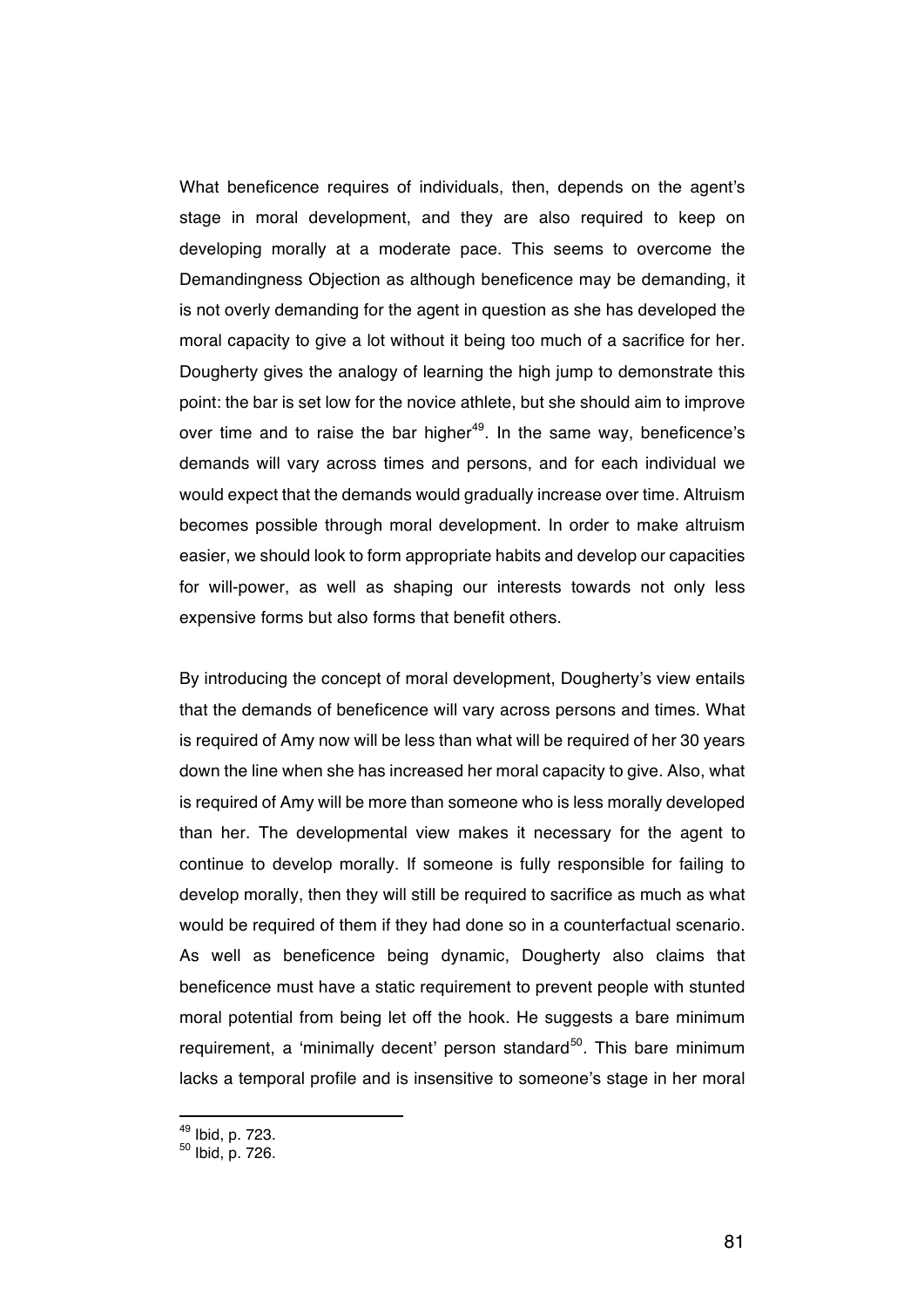development. Going back to the high jump analogy, the bar needs to be set a certain height in order for it to count as engaging in the sport.

## *4.2.2 Critique of Dougherty's argument*

At first glance, Dougherty's attempt to reconcile *Ambition* and *Moderation*  seems to significantly lessen the demands of beneficence by arguing what we are required to do changes over time. It allows for the agent to gradually make changes in her life so that the sacrifice she is required to make is not overwhelmingly huge. However, this developmental account faces problems when we introduce moral principles like Singer's principle, or when we iterate Unger's puzzle regarding cases like *The Envelope* and *The Vintage Sedan.* Under Peter Singer's Weak Principle, for instance, "if it is in our power to prevent something *very* bad from happening, without sacrificing anything morally significant, we ought, morally to do so<sup> $51$ </sup>. This seems to be an undisputable principle that we would expect any minimally decent person to follow, regardless of their stage in moral development. To use Singer's analogy, surely the bar should not be set so low as to say it is morally permissible to walk past a drowning child in a pond because I am wearing expensive shoes. Singer's Weak Principle is not demanding in itself, for it seems that any minimally decent person would not hesitate to prevent something extremely bad if it is at very little cost to themselves.

The problem, however, is that the demands of the world are inexhaustible from the individual's perspective. The occasional giving up of something insignificant to prevent something bad is not difficult, but because there is almost a limitless amount of suffering the individual can prevent by sacrificing morally insignificant luxuries, it requires a dramatic change in the way we live our lives which is demanding. The same point can be made with reference to Unger's puzzle. If it follows that a minimally decent person would stop to help the injured bird-watcher, then, unless we can show that

<sup>51</sup> Singer, p. 231.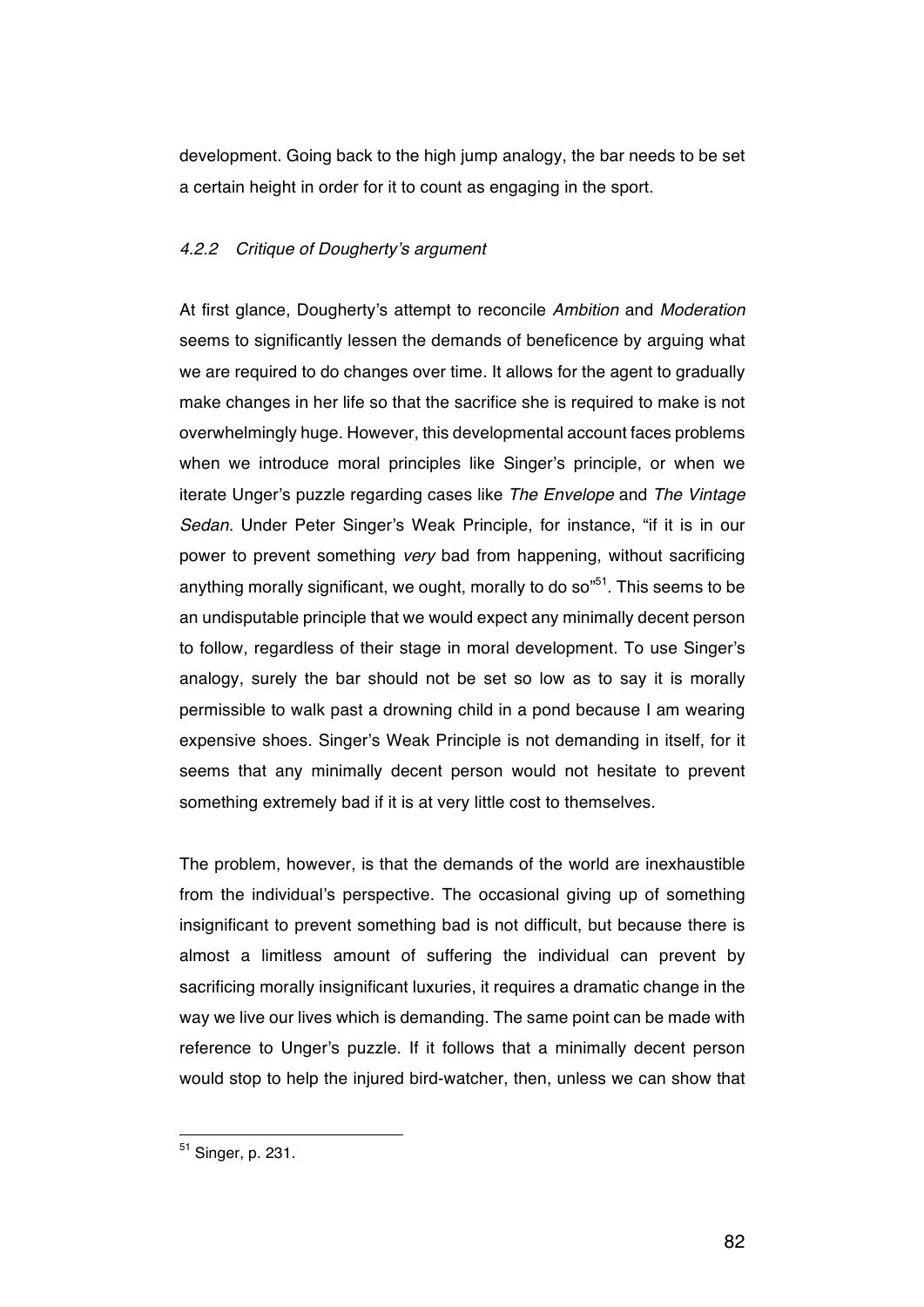there is indeed a morally relevant difference between Vintage Sedan and Envelope, it must be that a morally decent person should also donate to charity at every opportunity that comes their way. Again, this is very demanding because these opportunities are endless. I have argued above that a multitude of different factors such as physical proximity and experiential impact are morally relevant differences because of their correlation with empathy. This is not to say that we have no obligations toward distant strangers, but it does make it much worse to ignore the suffering of needy people in front of us. If the basic static requirement is what a minimally decent person would do, from our current commonly held intuitions regarding our duties to aid others, this would be to offer assistance in emergency situations like *Pond* and *The Vintage Sedan*. The requirement to donate to charity would be incremental, depending on the moral development of the agent.

However, reducing what we are morally required to do just because someone finds it difficult to adjust seems unjustifiable. Making room for moral development in this way may be a practical requirement but it is not a moral requirement. There need to be legitimate concerns with the agent's own life, experiences and agency in order to justify failing to meet the needs of desperate people, but there are very few people who give up to anywhere close to this point. If we take it that Dougherty is right about the need for a baseline static requirement of beneficence, and if we take it that counterreasons to justify not giving must be sufficiently strong, this minimum requirement must be a lot higher than our common-sense intuitions. It may be that even Altruist is failing to meet the minimum moral requirement, meaning we would have to reject *Moderation* – that beneficence is not so demanding that an impressive altruist is failing to sacrifice enough of her resources to help people in need. We only regard her as an impressive altruist because of our already held beliefs that beneficence is supererogatory rather than obligatory.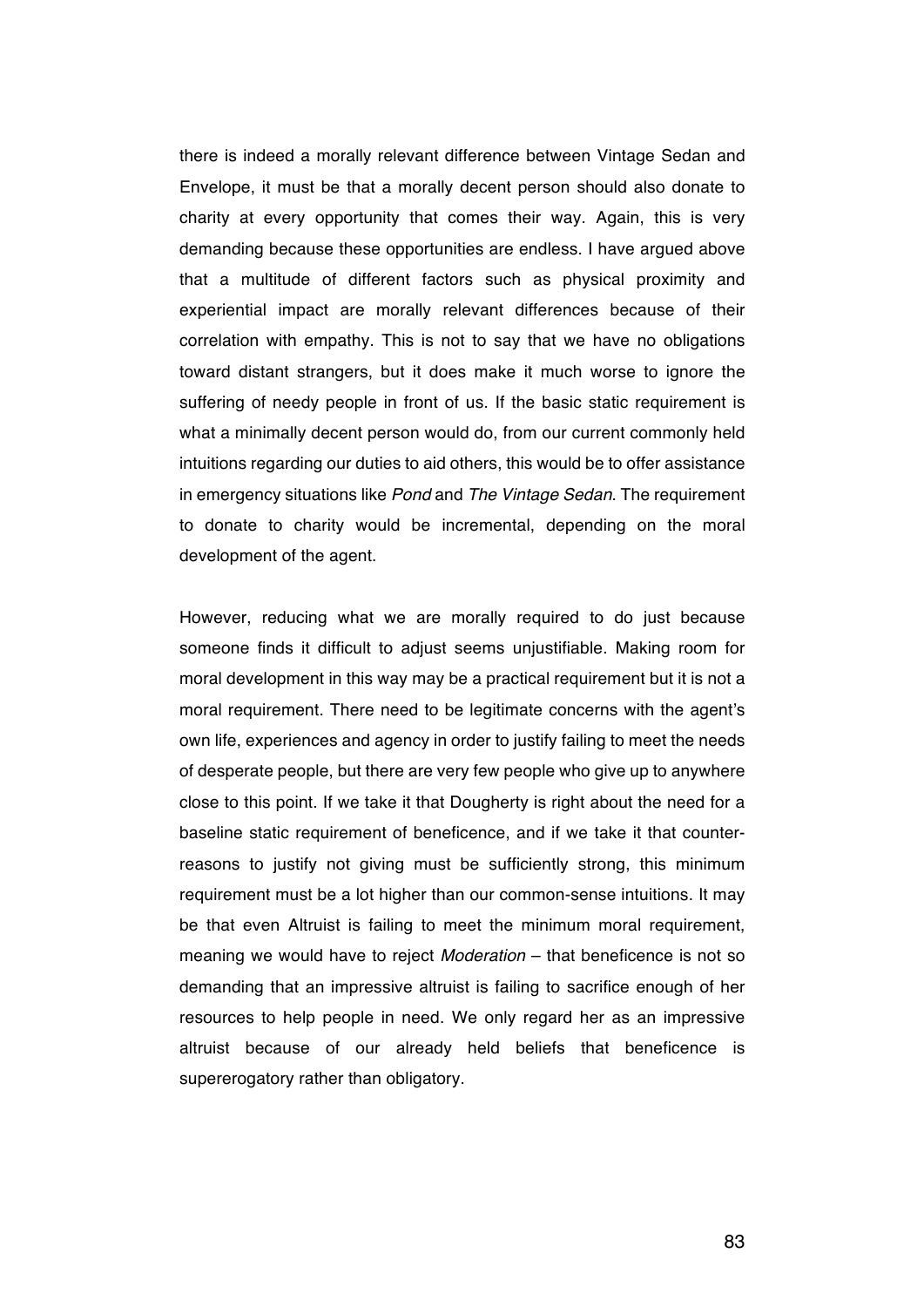In this case, Dougherty's attempts to reconcile *Ambition* and *Moderation* may not be necessary as *Moderation* is just false. If Altruist believes that she should be doing more and feels morally required to do better than she is doing now, she does not really believe that she is sacrificing enough. Dougherty wants to reconcile two contradictory views, but it seems that these views are not held by the same person. It is the people who see Altruist give much who conclude that she is doing well and that she is not failing to sacrifice enough of her resources to help people in need. Dougherty claims that a morally decent person like Altruist can experience herself as compelled to sacrifice more, without thereby needing to feel guilty for how much she has been sacrificing. But is Altruist's compulsion to sacrifice more due to the fact that she feels *required* to sacrifice more or because she feels it is *good* to sacrifice more? If she is currently feeling that she *ought* to sacrifice more, then *Moderation* is not true. If she is currently feeling that it is *good* to sacrifice more, but not morally required to sacrifice more, then *Ambition* is wrong. Even with Dougherty's requirement to develop over time, although she may be required to sacrifice more in the future, she is not required to right now, and so at the least she should be content with how much she is giving at the present moment. But this doesn't seem to be in line with how altruistic people usually feel. They often feel that they are *not* doing enough right now, although the people around them think and assure them that they are. It is other people who impose the *Moderation* view on the agent while the agent herself claims *Ambition*. From the perspective of the person who is doing worse than Altruist, what Altruist is doing seems to go over and beyond what is morally required. However, Altruist herself would reject *Moderation*. Not that she necessarily feels constantly guilty about how much she is sacrificing but that she is not content with how much she is giving *now*; she does not believe that she is giving enough.

These two attitudes seem to come from two completely different views on beneficence. The Altruist who feels compelled to sacrifice more is operating under a different paradigm of beneficence than those who hold the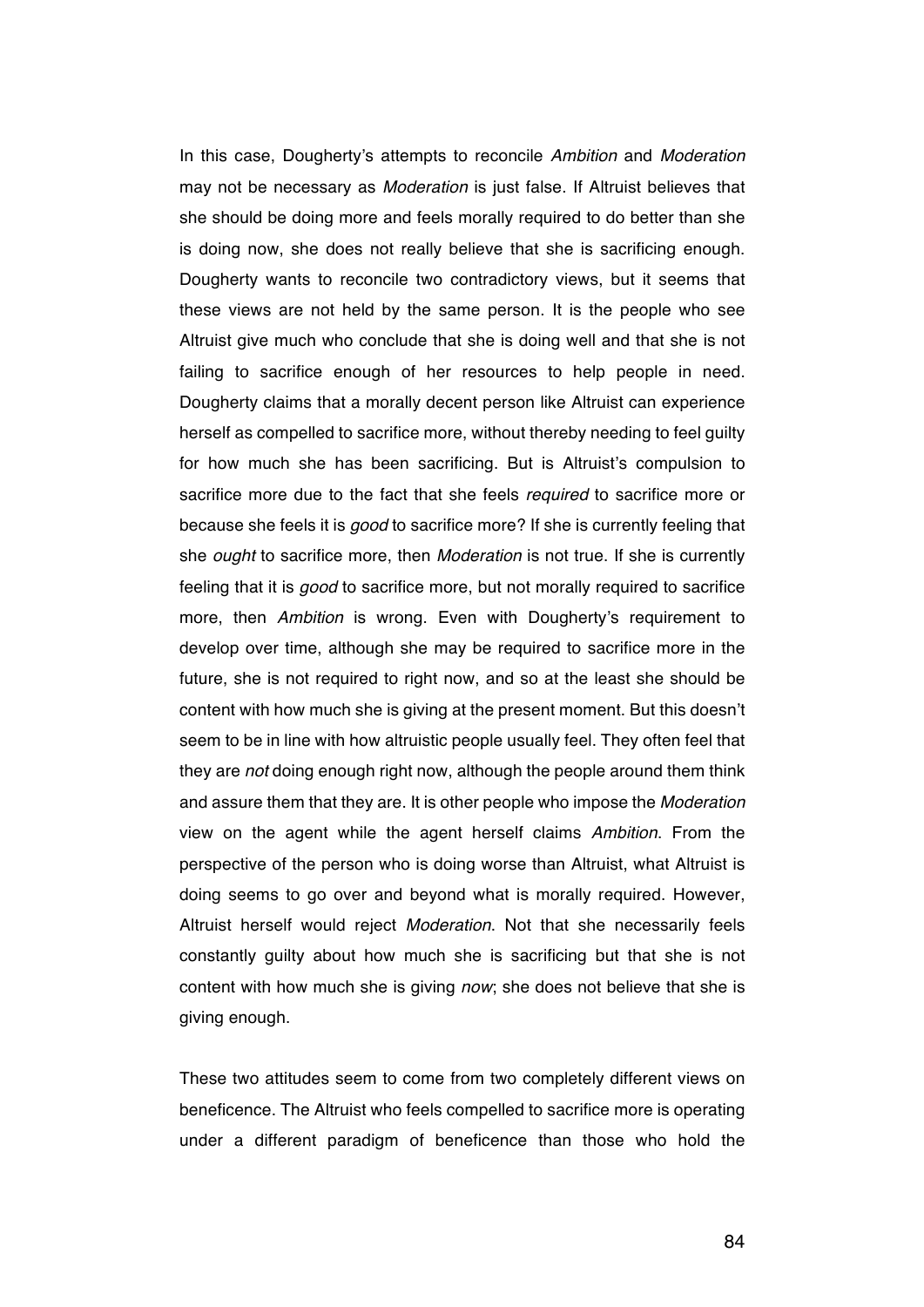*Moderation* view. The Altruist accepts a demanding view of beneficence, which is why she is not satisfied with how much she is giving at the moment. Those who maintain *Moderation* reject such view on the grounds of demandingness. But as said before, we have powerful reasons for alleviating people's urgent needs, and unless our sacrifice seriously compromises the way we live our lives, we are morally required to do so. This gives us reason to reject *Moderation* in favour of *Ambition*, and hold that although someone may be giving much to alleviate poverty by the current standards that we hold, she ought not be satisfied with how much she is giving because what morality demands of us is much higher than our currently held moral intuitions about beneficence.

Does this leave any room for moral development? Should we morally condemn every person who doesn't live up to such high standards? Is everyone required to give until the point where it would seriously affect our agency and our life commitments? This is where I believe my alternative view of beneficence may give room for some leniency. By arguing that there is indeed a morally relevant difference between emergency cases and famine relief on the grounds of empathy, we can say that although the demands of beneficence are high, there is still a moral distinction between walking away from a drowning child and ignoring a letter from UNICEF. Although we do have strong obligations to alleviate poverty, it is worse to ignore the plight of people in face-to-face emergency situations than it is to fail to donate to charity. This is because, as said above, it is much harder to empathise with the suffering of distant strangers. So, the person who fails to respond in Envelope-type cases are less condemnable than those who fail to aid the injured bird-watcher. While accepting that the agent is morally required to give up things that are morally irrelevant in order to alleviate suffering, depending on their moral development, they may not be completely blameworthy when they fail to respond to the needs of others in *The Envelope*-like cases. And this is because of certain factors which make it difficult for the agent to empathise with their suffering.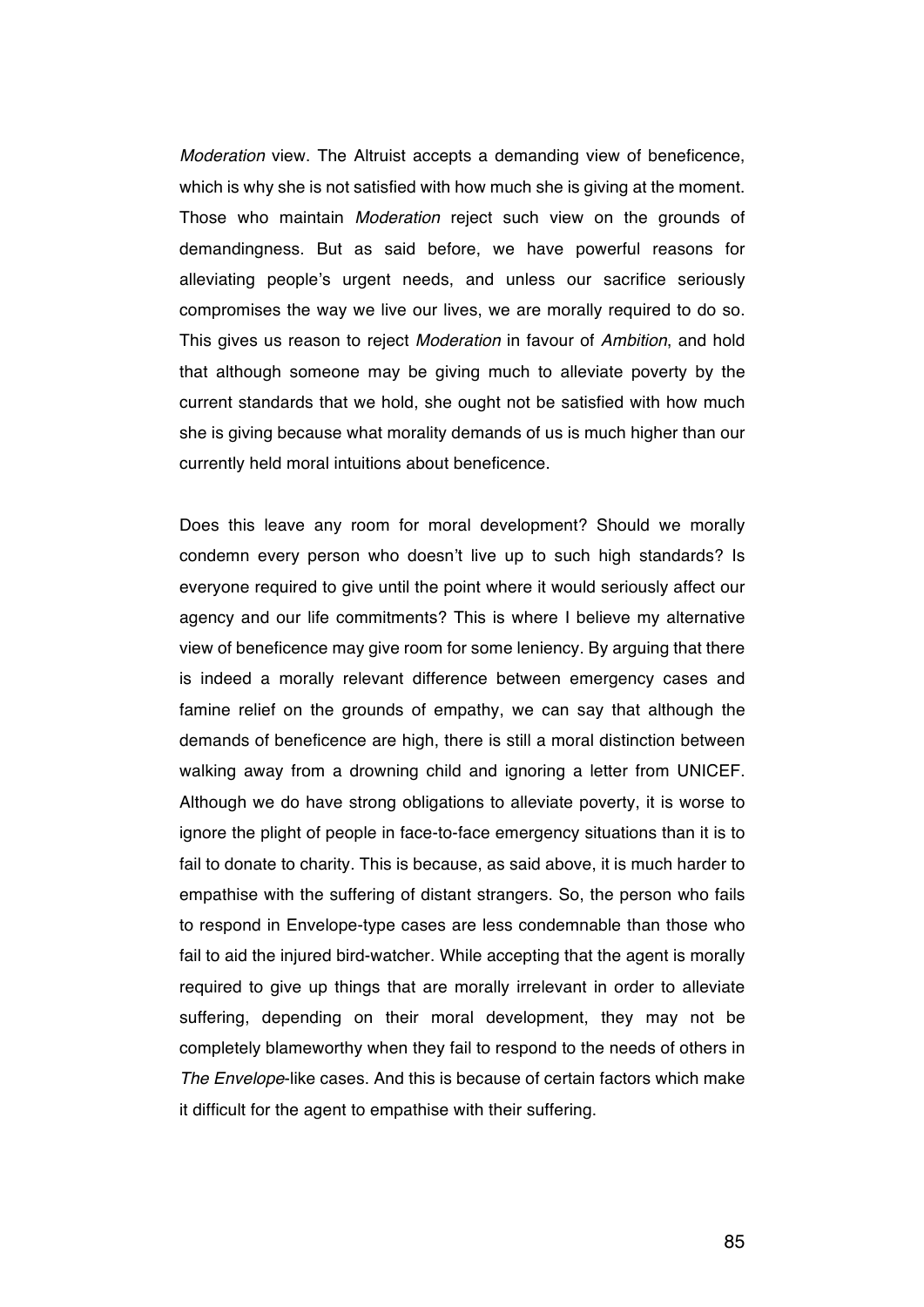However, this does not and should not let us off the hook with regards to alleviating poverty. The demands of beneficence are still extremely high as we have powerful reasons to alleviate the suffering of others. Still, as long as we are on the path to keep increasing the amount we give in order to satisfy the demands of beneficence, we can perhaps allow for some moral leniency and say that we are morally permitted to reach this over time. This is not to say that what is required of us changes over time as Dougherty claims; the demands of beneficence remain the same for all, and there is an acknowledgement that until we reach that standard we are in some sense, failing morally. Instead of the high jump analogy, an archer analogy may be more appropriate: we can think of it as shooting an arrow at a target. We are required to hit bulls-eye, but some leniency is given to those who, although they are not managing to hit bulls-eye immediately, are aiming at it and eventually they will be able to hit it with ease. What is right does not change, then, depending on the agent's stage of moral development. Until she hits the bulls-eye, there is an acknowledgement that she is not doing 100% what is right and *is* failing morally, but a certain amount of time is permitted for her to get there if that is what she is truly aiming at. In order to at least aim at the bulls-eye requires a radical change in the way we think about beneficence. It requires a shift in our paradigm, from thinking of beneficence as something that is not meant to be too demanding to something that *is*  very demanding but also obligatory. It requires an acknowledgement that we do have strong moral obligations to alleviate poverty and that we are in some sense failing morally when we fall short of its demands. The Altruist who is already giving a lot but also feels compelled to give more, then, has already undergone this major shift in the way she thinks about beneficence, unlike those who claim *Moderation*.

With Dougherty's account of beneficence, because what is immediately required of the agent is not demanding to begin with, we are merely required to make room for beneficence in our lives by gradually developing more 'frugal interests' so that we can give more to charity. Under this alternative account, a greater change is required than incorporating beneficence into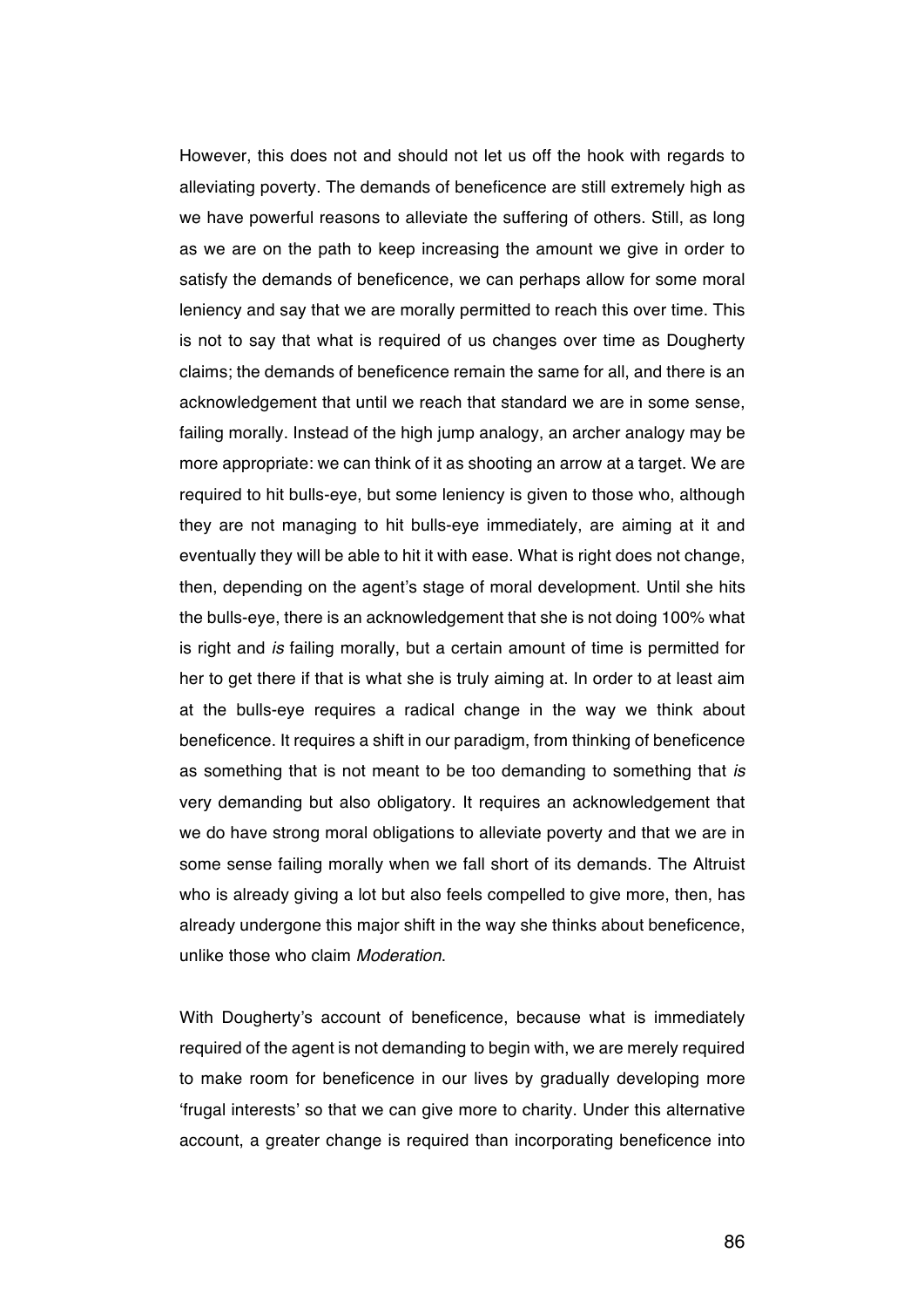the agent's life while still making ample room for the agent's own interests. It requires a completely different conception of what our interests should be in the first place. Rather, projects or interests that are not significant to your flourishing as a person should be given up altogether, and our interests should be directed at poverty relief instead. Again, this is something that happens over time, but we would expect that someone with a drastically changed view of beneficence would eventually phase out unimportant, frivolous interests because of the high demands of beneficence. For example, say I have an interest in collecting expensive antique furniture merely as a hobby. Dougherty may say that I should gradually develop a taste for less expensive furniture so I can give more to the needy. The alternative account, on the other hand, would require that I give up this hobby altogether, given the severity of the needs of others, and instead direct my interests toward the project of poverty relief. I think that this makes more sense in regards to what really happens in the life of Altruist. It is not that she simply learns to be satisfied with less over time so that giving a lot becomes less difficult. Beneficence is not something that she incorporates into her life, but something she identifies with, something that becomes an essential part of who she is. In light of extreme global poverty, meeting the needs of the poor *becomes* her main interest so that over time in doesn't become a sacrifice at all.

### **4.3 Overcoming the demandingness objection**

Many reject Singer and Unger's conclusion regarding our duties of beneficence for being overly demanding because it requires impartiality, and it also results in the loss of the agent's integrity. The same goes for the act consequentialist approach, as I mentioned briefly in the section on Railton and Parfit. In this final section, I will look at how this alternative approach to beneficence is able to deal with two versions of the demandingness objection: the appeal to partiality and the integrity of the agent.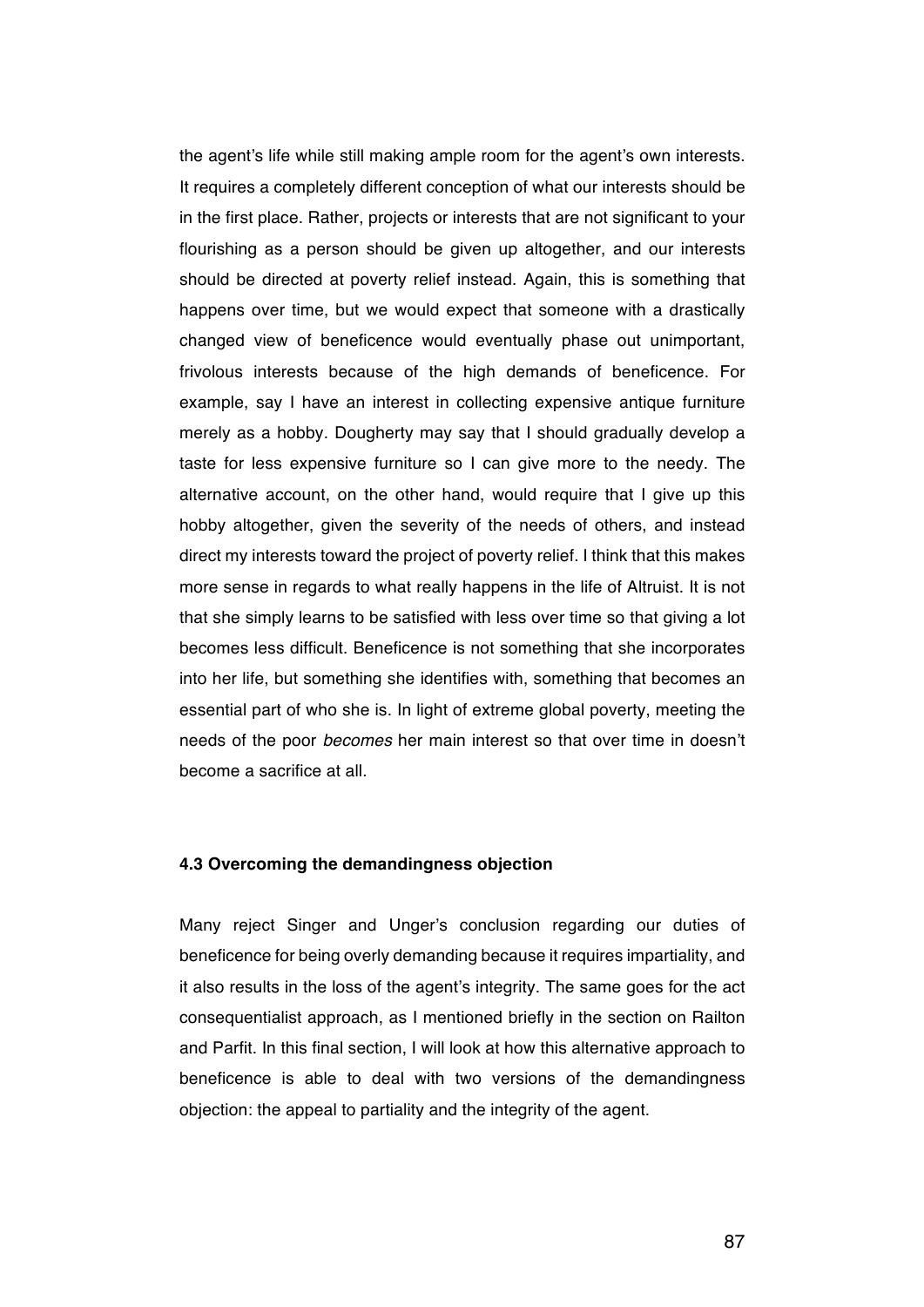#### *4.3.1 The demandingness objection: partiality*

Singer and Unger's conclusion and the act consequentialist approach are overly demanding because it requires us to judge the rightness or wrongness of an action from an impartial perspective, where everyone's well-being has exactly the same moral weight. This means that we ought to be completely impartial in the way we treat people, and this poses a problem because our relationships require partiality. Partiality is a precondition for relationships in that they require that we put the interests of our loved ones above the interests of distant strangers.

I believe the alternative approach to beneficence outlined in this chapter is able to provide a solution to this problem. We said before that dispositions like empathy and compassion are multi-track; I cannot only care about the people that are close by me because caring for the needs of others starts with a basic level of compassion for humankind. A truly caring person will not only care for those around her, but will care about the suffering of distant strangers also, though to a lesser extent. Similarly, I cannot care about the suffering of distant strangers without understanding the importance of these relationships. A person who impartially calculates and chooses donate to charity in order to save two lives rather than save her own child is not someone who we would commend as being caring and compassionate. So, this focus on an empathetic and compassionate response to the suffering of others in our duties of beneficence naturally places a constraint on both the extent of my partiality and impartiality.

In a similar vein, Timothy Chappell argues that we need a balance between 'impartial benevolence' and 'partial love'<sup>52</sup>. Impartial benevolence must make room for partial love because to understand impartial benevolence properly, we need a proper understanding of the well-being that impartial

<sup>52</sup> Chappell, T. 2009. Impartial Benevolence and Partial Love. In: Chappell, T. ed. *The Problem of Moral Demandingness*. Hampshire, Eng,: Palgrave Macmillan, p.83.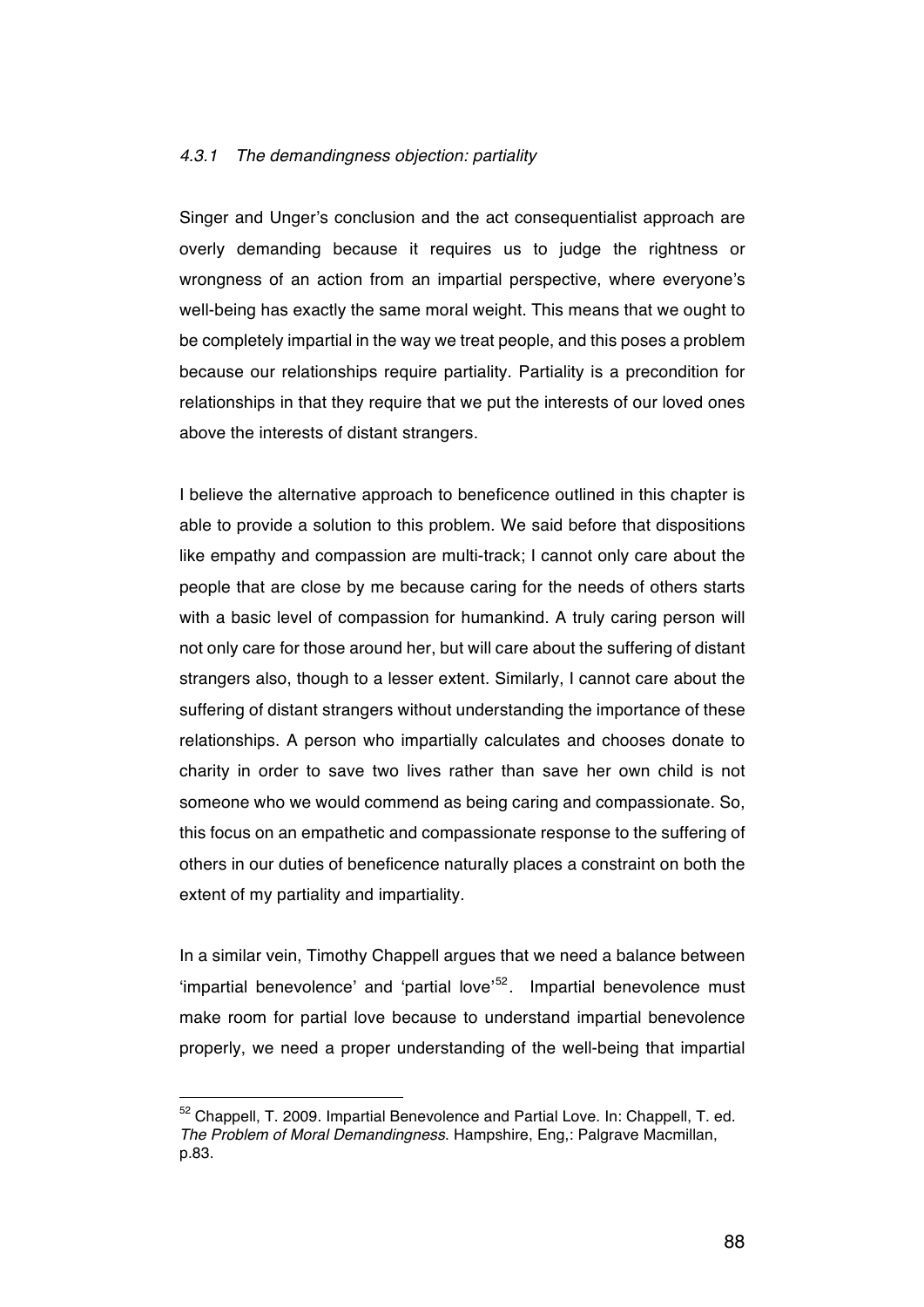benevolence aims at; and we cannot understand well-being without understanding the central place in it of partial love  $53$ . Both impartial benevolence and partial love have the right to act as a limit and constraint on the other<sup>54</sup>. In other words, it is reasonable for impartial benevolence to demand that partial love should not ignore the suffering of strangers, but also reasonable for partial love to require that impartial benevolence does not marginalise the special relationships we have in our lives.

#### *4.3.2 The demandingness objection: integrity*

Another reason why Singer and Unger's conclusion is so demanding is that it would undermine the integrity of the agent's life, and result in alienation. If I live by such standards of morality, I will have to give up all my hobbies and projects, gradually becoming more and more miserable and alienated. A meaningful life is a life of personal engagement of projects of worth, and since no agent who follows consequentialism would be able to identify with her own projects, no such agent could live a meaningful life<sup>55</sup>.

As said beforehand, I think that beneficence is not about what we ought to do now, or even what we ought to do over time, but it is essentially about what kind of person we ought to be. When our view of beneficence is grounded in an empathetic response to the suffering of others, this offers a solution to the Integrity Objection. To avoid alienation, it must be the case that I truly care about those who I am helping, whether it is in emergency situations or providing famine relief, and so the motivations and intentions of the agent are extremely important. If I truly care about the suffering of distant strangers, it will not be so difficult for me to give up non-essential goods to provide them with aid in comparison to someone who is indifferent.

<sup>&</sup>lt;sup>53</sup> Ibid, p. 79.<br><sup>54</sup> Ibid, p. 84.<br><sup>55</sup> Mulgan, T. 2001, *The Demands of Consequentialism.* Oxford: Clarendon Press, p.15.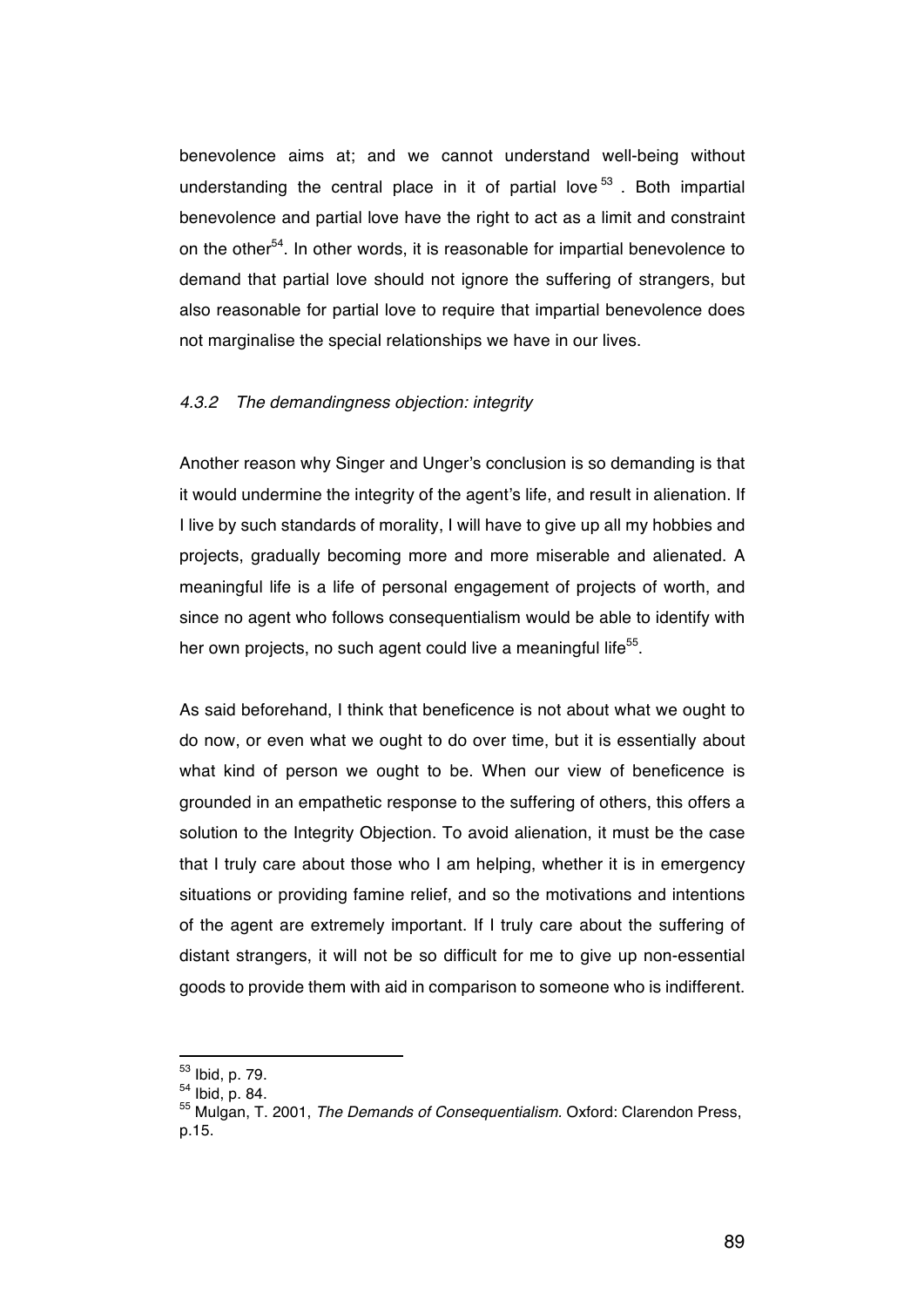Empathy and compassion towards others is something that needs to be cultivated, and involves a process of moral development. As John Cottingham claims, ethical understanding is never something static, abstract and simply intellectual, but it is something that develops over time, arising from tangible experiences, and involves 'seismic shifts' in our whole way of feeling as well as thinking about the world<sup>56</sup>. In our critique of Dougherty's argument, I claimed that the Altruist is operating under a difference conception of the demands of beneficence, unlike the people who claim *Moderation*. It is likely that something happened in her life that caused her to undergo a dramatic change in the way she views the world. This highlights the importance of moral education and the need to constantly be challenged by new experiences to expand our moral capacity. For instance, seeing the nature of poverty at first hand is a way in which an agent's mind-set can be shifted from a closed, self-centred perspective into one that expands her circle of care to include distant strangers. These changes in ethical perspective will result in a radical revision of what counts as unreasonably demanding.

In this way, as the agent goes through a process of moral development, she is able to give more and more to charity without it becoming over demanding. Her integrity is not lost because she is not required to give up her life projects; instead, beneficence becomes one of her central life projects and has a special place in her heart as poverty alleviation is now what she finds to be meaningful in her life. Concern and compassion for the poor is a part of who she is, and she strives to become a more compassionate and empathetic person. It may be that Singer's principle is what is morally required of us, but this alternative approach argues that this cannot happen overnight. We should not immediately give up all our hobbies and life projects if it means that we become miserable and alienated in the process. Instead, we are encouraged to take steps in accordance to the

<sup>56</sup> Cottingham, J. 2009. Demandingness, Moral Development and Moral Philosophy. In: Chappell, T. ed. *The Problem of Moral Demandingness*. Hampshire, Eng,: Palgrave Macmillan, p.96.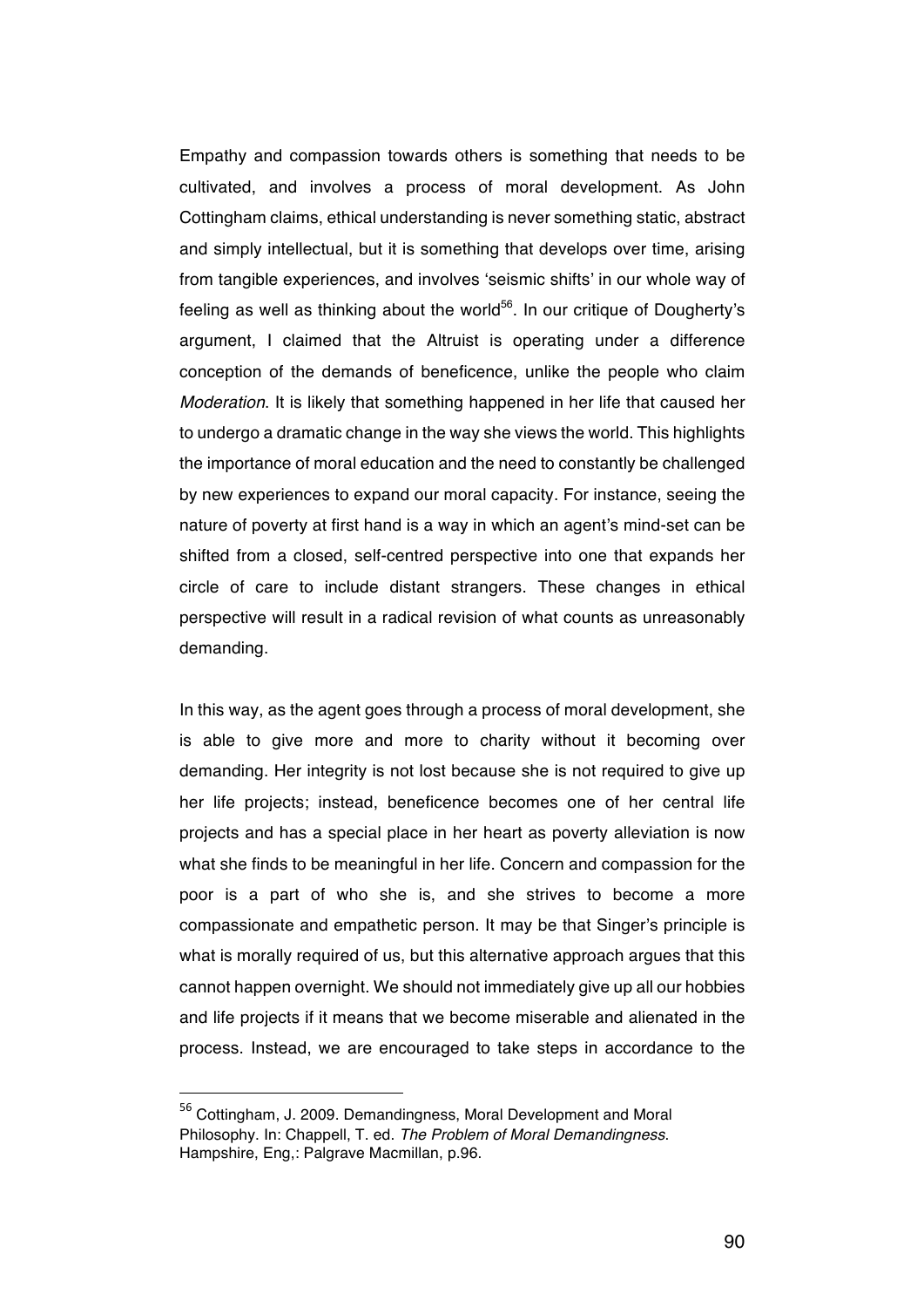stage of ethical development we are at, incorporating beneficence into our lives until it becomes a core part of who we are.

## **4.4 Conclusion**

In summary, as a solution to Unger's puzzle, I suggest that differences such as physical and temporal proximity and experiential impact are morally relevant factors, not because they are relevant in themselves, but because of their correlation with our ability to empathise and have compassion for the suffering of others. Many objections to strong obligations to alleviate poverty such as the loss of the agent's integrity and conflicts between the demands of partiality and beneficence stem from neglecting the role of empathy and compassion in our duties to the needy. This chapter fleshed out what this alternative approach would imply for our moral obligations to alleviate poverty. Placing the role of empathy at the centre of our duties to the poor not only solves Unger's puzzle about our different intuitions but it also is able to provide new solutions to problems associated with the demandingness of beneficence.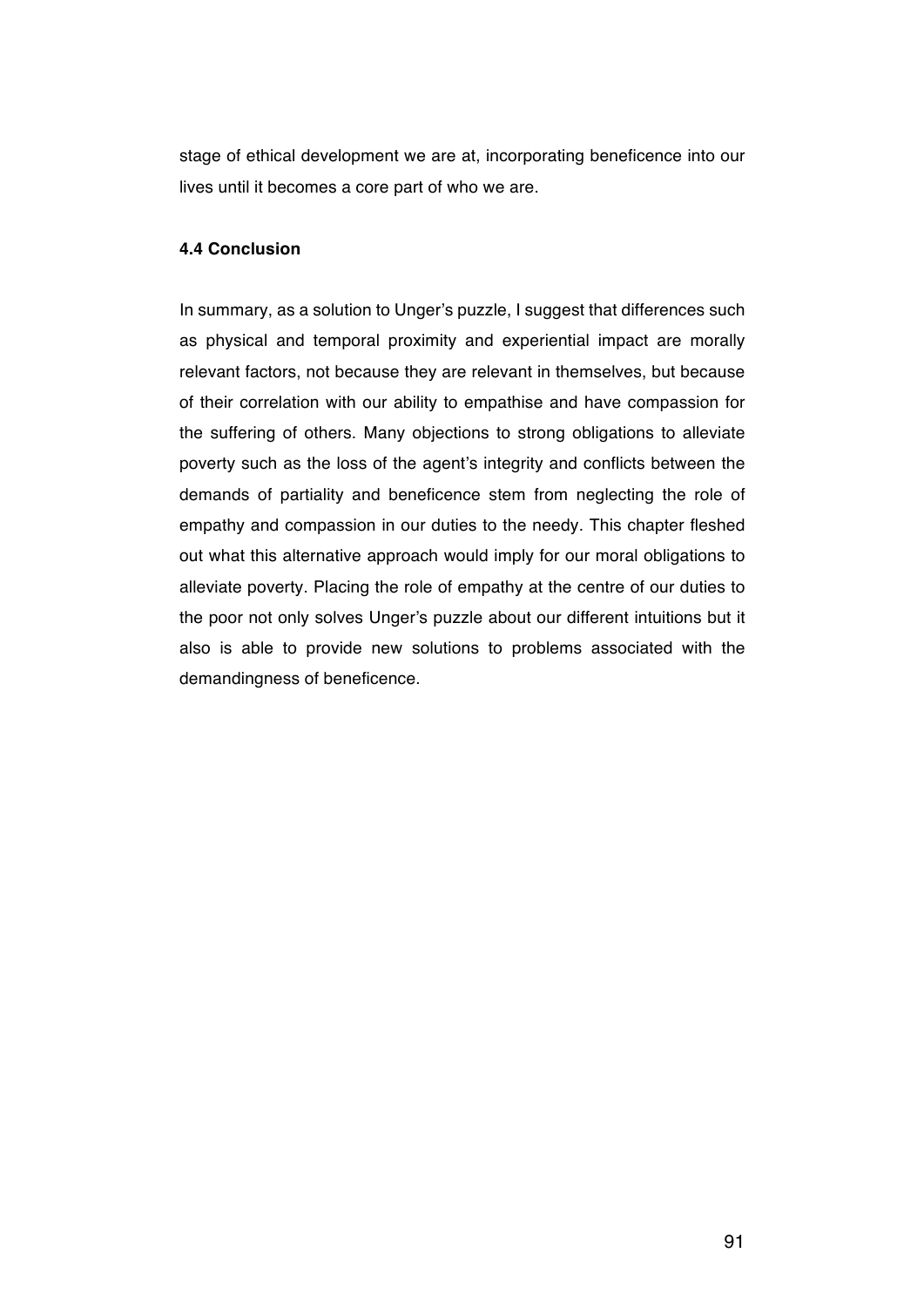# **Conclusion**

Singer and Unger present a puzzle about the demands of beneficence. Regarding our moral duties to help needy people, we have very different intuitions about emergency cases and famine relief. Both Singer and Unger's claim that is that there is an absence of any identifiable difference between emergency cases and cases of famine relief that could reasonably ground our conflicting moral judgements, Singer using the analogy of a child drowning in a pond, and Unger making a side-by-side comparison between *The Vintage Sedan* and *The Envelope.* This thesis has been an attempt to face up to the surprisingly difficult challenge of identifying a morally relevant difference between cases like *The Vintage Sedan* and *The Envelope*.

After stating Singer and Unger's arguments and their reasons for rejecting various different factor being morally relevant, I turned to a potentially promising solution given by Boonin, which is unexplored in the literature. I argued that Boonin's solution, that it the unique directedness of aid which creates an obligation to offer aid, is unsuccessful for the following reasons: First, his solution is vulnerable to the Demandingness objection because charities could change the method in which they distribute aid. They could easily make the aid uniquely directed and therefore create extremely demanding moral obligations for the agent to provide aid. Second, if we accept Boonin's argument, what I am required to do depends on contingent facts that are morally irrelevant, such as the way charities operate or the pool size from which my recipient of aid will be chosen from. Finally, I showed that we can revise cases to demonstrate that even when aid is not uniquely directed, we are still required to give aid. This suggests that there is something other than the unique directedness of aid that grounds stronger moral obligations to assist in emergency cases in comparison to cases like *Envelope*.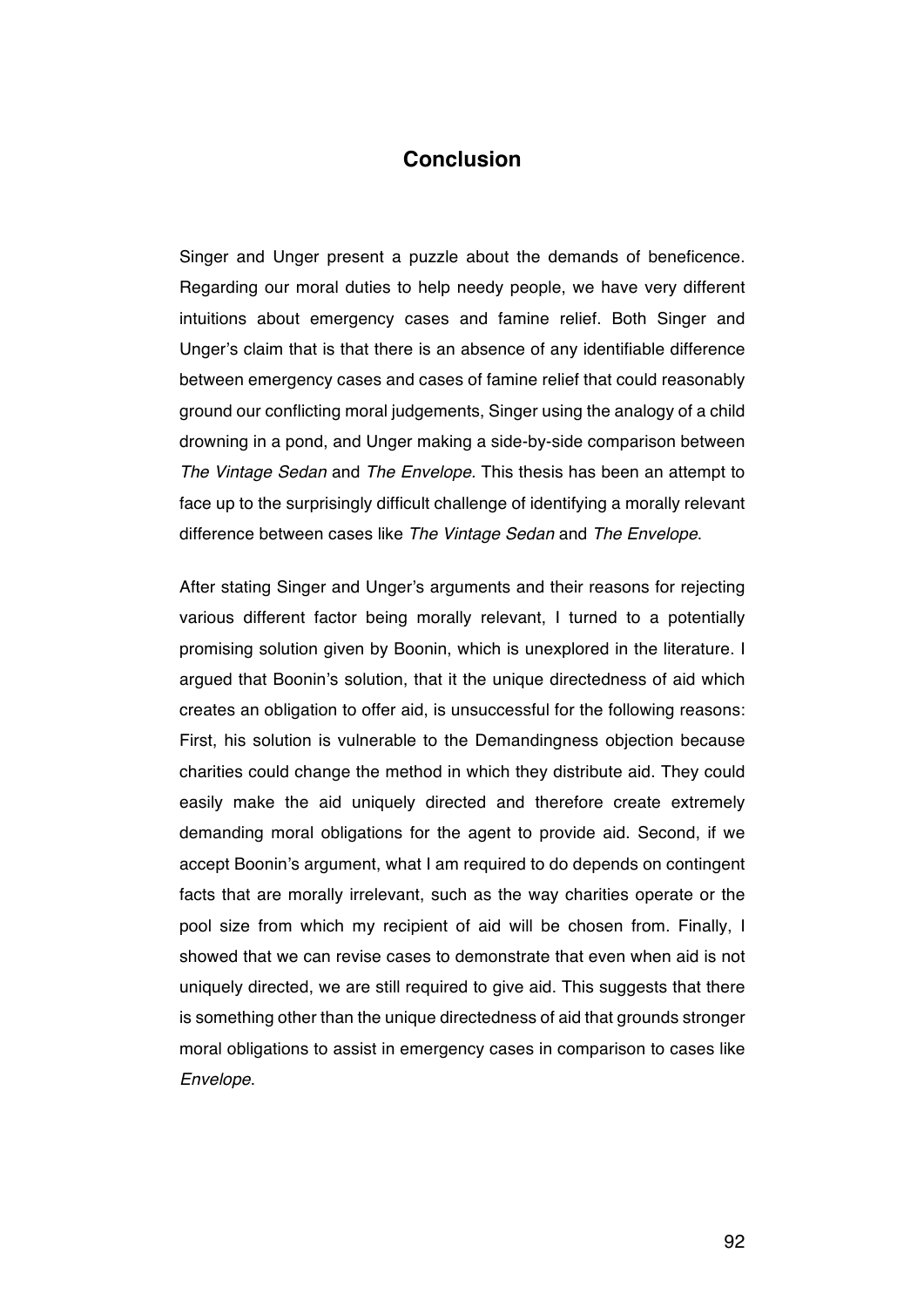In Chapter Three, I examined several moderate versions of consequentialism to see if they are able to provide a solution to Unger's puzzle. Scheffler's agent-centred prerogative, and his claim that the psychological costs in killing your uncle is much greater than failing to donate to charity, was applied to Unger's puzzle. We could argue that the psychological costs of driving away from the injured bird-watcher is much greater than ignoring an envelope from UNICEF. However, I argued that not only is it wrong to refer to psychological generalisations that do not apply to all agents, it is highly unintuitive to say that the only reason why murder or leaving someone to die is wrong is simply because it is too costly. Railton and Parfit's versions of consequentialism were examined next, and then collective and rule consequentialism. These versions can be applied to Unger's puzzle in the following way: we ought to have dispositions (or to follow rules that encourage dispositions) to care for only those who are close us, explaining why we feel we ought to help the injured bird-watcher but it is permissible to fail to donate \$100 to UNICEF. This fails because of two main reasons: first, it is not possible to have dispositions to *only* care about those who are near to you because caring for others is grounded in a general compassion for humankind. Second, these versions of consequentialism are vulnerable to the partial compliance objection. Although it is true that if everyone were to just care for those close to them, this would create the best overall state of affairs, in reality, it is not the case that everyone complies. And considering that this lack of compliance results in very much worse consequences, we must abandon these moderate versions and revert back to classic act consequentialism if we are to maintain a consequentialist theory.

Finally, I offered my own solution to Unger's puzzle, arguing that the potential preservationist solutions which Unger initially rejects as being morally irrelevant, do make a difference in determining the strengths of our moral obligations to assist. I suggested that differences such as physical distance, temporal proximity, experiential impact and so on are morally relevant factors, not because they are relevant in themselves, but because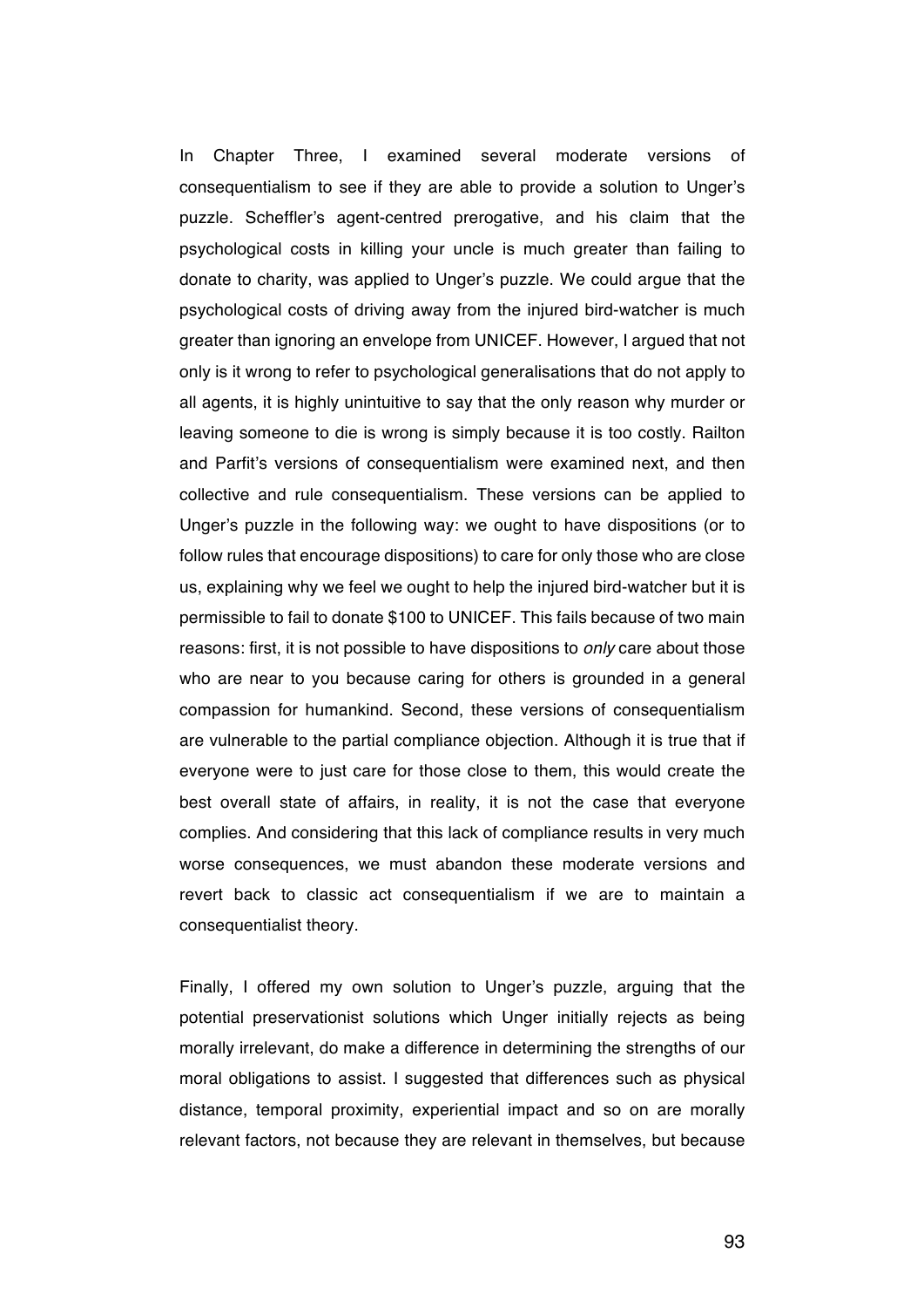of their correlation with our ability to empathise and have compassion for the suffering of others. This explains why our intuitions differ between *The Envelope* and *The Vintage Sedan*, and also justifies our intuitions if we think of beneficence as essentially about what kind of person we ought to be. I offered an alternative approach to beneficence, one that places empathy at the heart of our duties to the needy, to explain why it is morally worse to ignore someone suffering in front of your eyes than it is to ignore a written plea from a charitable organisation. Not only does this solve Unger's puzzle about our different intuitions but it also is able to provide new solutions to overcome the Demandingness Objection. This alternative approach provides a natural constraint for the conflict between partiality and impartiality, and allows the agent to incorporate beneficence into their lives over time so that they are not alienated from their projects.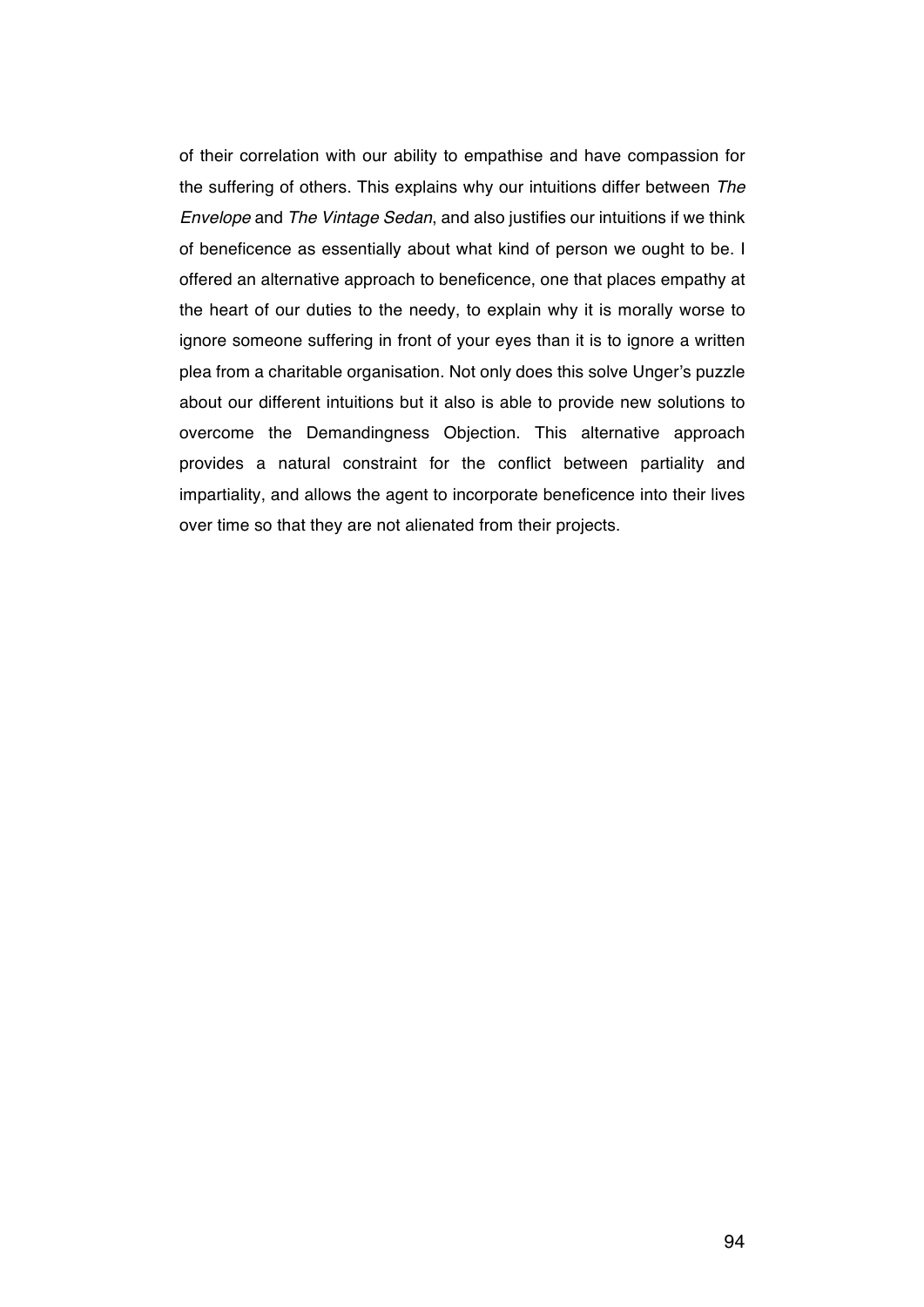# **Bibliography**

- Boonin, D. 2006. *Famine, Affluence, and Mortality*. 28 Feb, 2006, University of Canterbury, NZ (Erskine 5 Lecture)
- Chappell, T. 2009. Impartial Benevolence and Partial Love. In: Chappell, T. ed. *The Problem of Moral Demandingness*. Hampshire, Eng,: Palgrave Macmillan, pp.70-85.
- Cottingham, J. 2009. Demandingness, Moral Development and Moral Philosophy. In: Chappell, T. ed. *The Problem of Moral Demandingness*. Hampshire, Eng,: Palgrave Macmillan, pp.86-103.
- Dougherty, T. 2016. Altruism and Ambition in the Dynamic Moral Life. *Australasian Journal of Philosophy.* 95(4), pp.716-129.
- Greene, P and Sullivan, M. 2015. Against Time Bias. *Ethics,* 125, pp.947- 970.
- Hooker, B. 1990. Rule-Consequentialism. *Mind* 99(393), pp.67-77.
- Igneski, V. 2001. Distance, Determinacy and the Duty to Aid: A Reply to Kamm. *Law and Philosophy.* 20(6), pp.605-616.
- Kagan, S. 1984. Does Consequentialism Demand Too Much? Recent Work on the Limits of Obligation. *Philosophy and Public Affairs*, 13(3), pp.239-54.
- Kamm, F. M. 2000. Does Distance Matter Morally to the Duty of Rescue? *Law and Philosophy*, 19(6), pp.655-681.
- Murphy, L. 2000. *Moral Demands in Nonideal Theory*. New York: Oxford University Press.
- Murphy, L. 1993. The Demands of Beneficence. *Philosophy and Public Affairs* 22(4), pp.267-293.
- Parfit, D. 1987. *Reasons and Persons*. Oxford: Clarendon Press.
- Railton, P. 1984. Alienation, Consequentialism, and the Demands of Morality. *Philosophy and Public Affairs*, 13(2), pp.134-171.
- Scheffler, S. 1992. Prerogatives Without Restrictions. *Philosophical Perspectives* 6, pp.377-397.